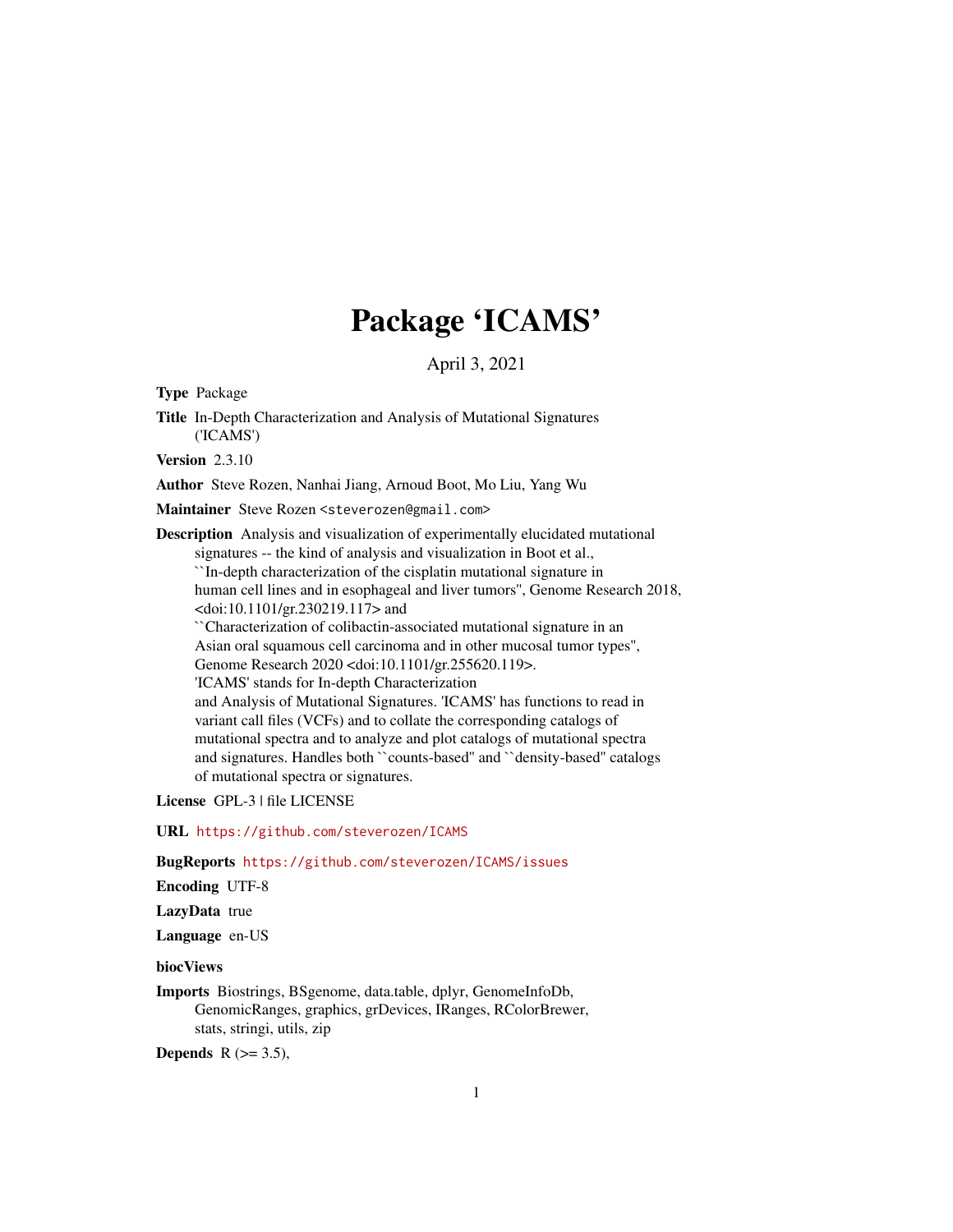# RoxygenNote 7.1.1

Suggests BSgenome.Hsapiens.1000genomes.hs37d5,

BSgenome.Hsapiens.UCSC.hg38, BSgenome.Mmusculus.UCSC.mm10, testthat

NeedsCompilation no

Repository CRAN

Date/Publication 2021-04-03 13:50:31 UTC

# R topics documented:

|                                         | 3              |
|-----------------------------------------|----------------|
|                                         | $\overline{4}$ |
|                                         | 5              |
|                                         | 6              |
|                                         | $\overline{7}$ |
|                                         | 8              |
|                                         | $\overline{9}$ |
|                                         | 10             |
|                                         | 11             |
|                                         | 13             |
|                                         | 15             |
|                                         | 16             |
|                                         | 17             |
|                                         | 21             |
|                                         | 23             |
|                                         | 26             |
|                                         | 29             |
|                                         | 30             |
|                                         | 32             |
|                                         | 34             |
|                                         | 35             |
| ReadAndSplitStrelkaSBSVCFs              | 36             |
|                                         | 37             |
|                                         | 39             |
|                                         | 41             |
|                                         | 42             |
|                                         | 42             |
|                                         | 44             |
|                                         | 46             |
| StrelkaSBSVCFFilesToCatalog             | 48             |
| StrelkaSBSVCFFilesToCatalogAndPlotToPdf | 50             |
|                                         | 52             |
|                                         | 54             |
|                                         | 56             |
|                                         |                |
| VCFsToCatalogsAndPlotToPdf              | 61             |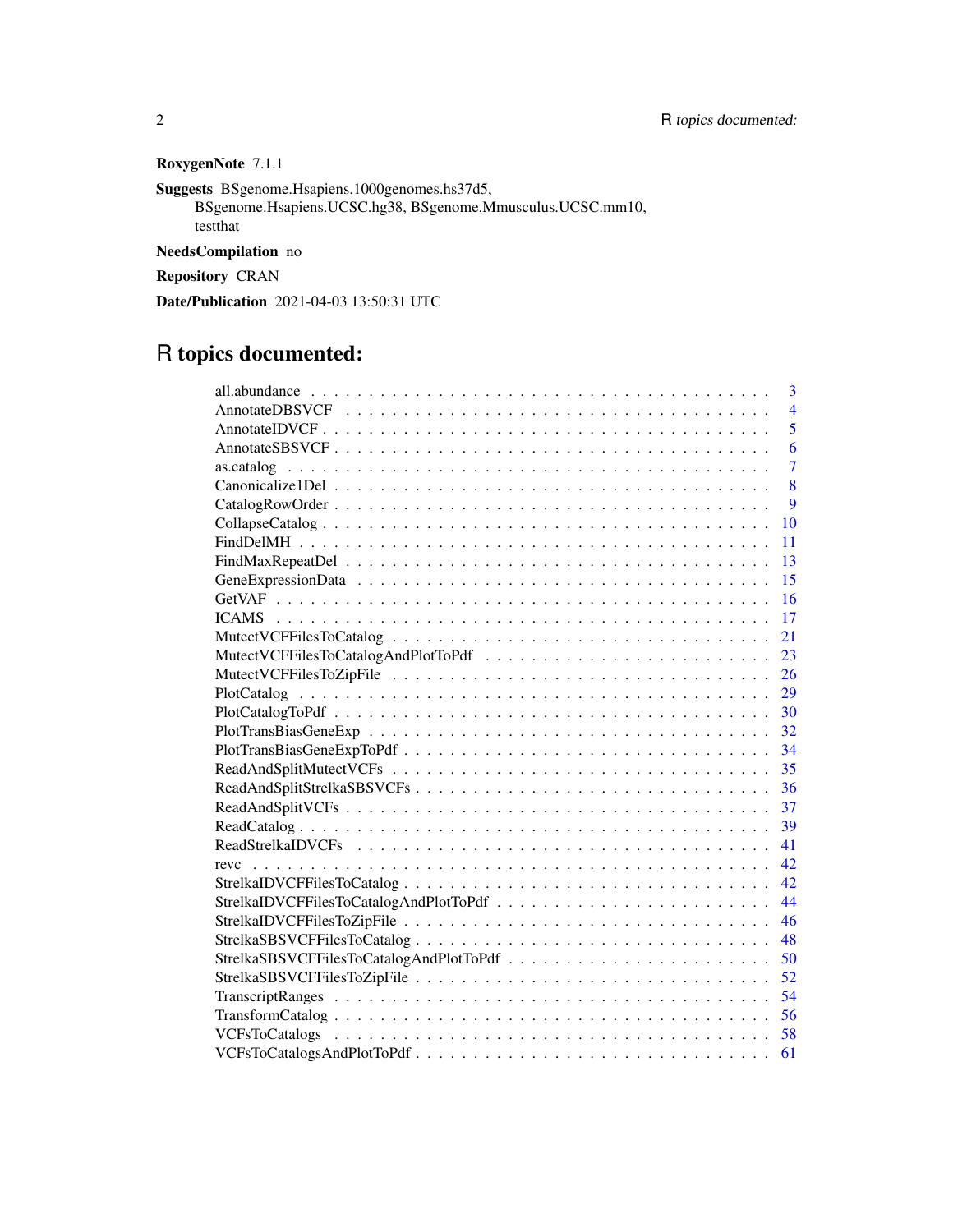# <span id="page-2-0"></span>all.abundance 3

# **Index** [74](#page-73-0)

<span id="page-2-1"></span>all.abundance *K-mer abundances*

#### Description

An R list with one element each for BSgenome.Hsapiens.1000genomes.hs37d5, BSgenome.Hsapiens.UCSC.hg38 and BSgenome.Mmusculus.UCSC.mm10. Each element is in turn a sub-list keyed by exome, transcript, and genome. Each element of the sub list is keyed by the number of rows in the catalog class (as a string, e.g. "78", not 78). The keys are: 78 (DBS78Catalog), 96 (SBS96Catalog), 136 (DBS136Catalog), 144 (DBS144Catalog), 192 (SBS192Catalog), and 1536 (SBS1536Catalog). So, for example to get the exome abundances for SBS96 catalogs for BSgenome.Hsapiens.UCSC.hg38 exomes one would reference all.abundance[["BSgenome.Hsapiens.UCSC.hg38"]][["exome"]][["96"]]

or all.abundance\$BSgenome.Hsapiens.UCSC.hg38\$exome\$"96". The value of the abundance is an integer vector with the K-mers as names and each value being the count of that K-mer.

# Usage

all.abundance

#### Format

See Description.

```
all.abundance$BSgenome.Hsapiens.UCSC.hg38$transcript$`144`
# AA AC AG AT CA CC ...
# 90769160 57156295 85738416 87552737 83479655 63267896 ...
# There are 90769160 AAs on the sense strands of transcripts in
# this genome.
```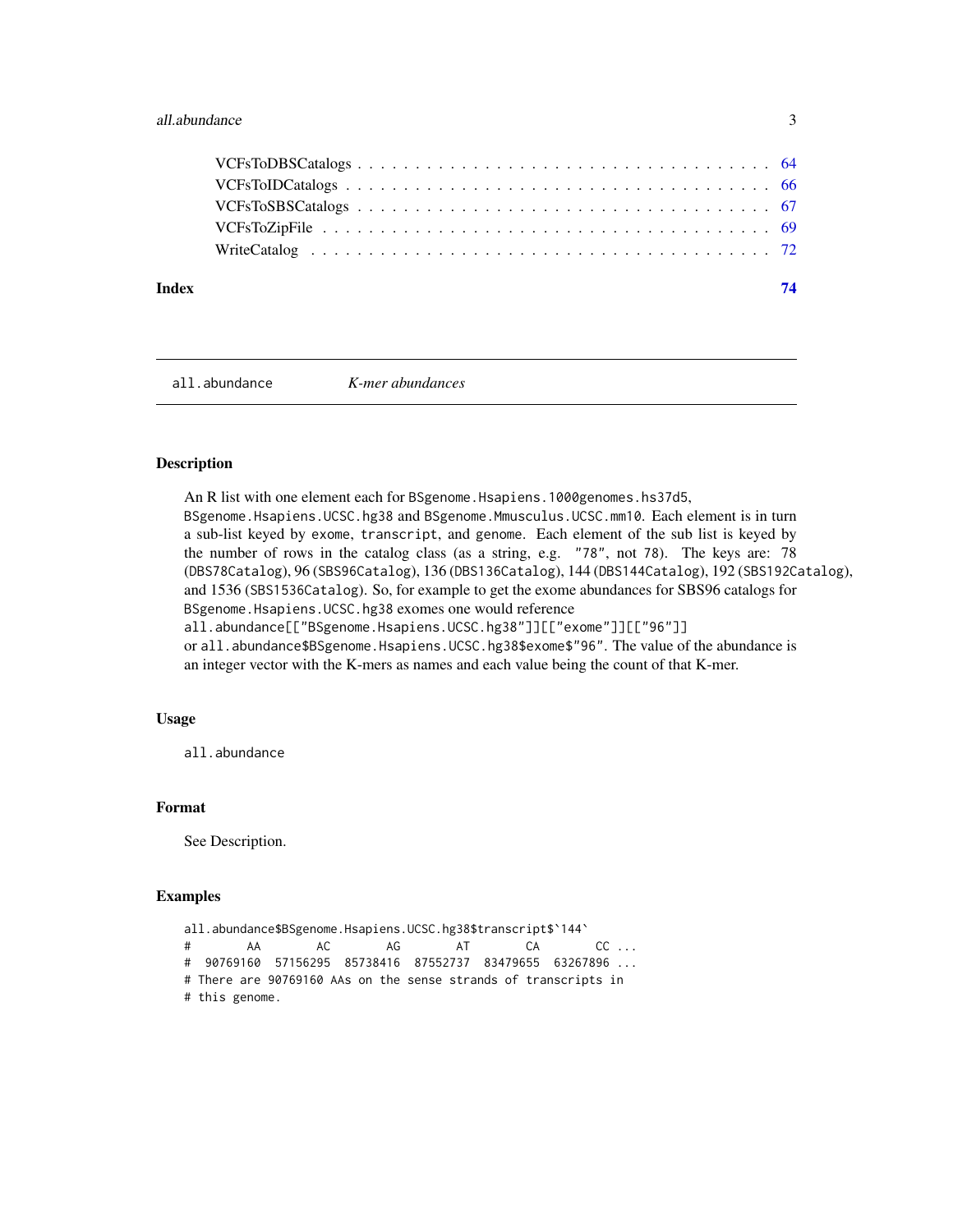<span id="page-3-1"></span><span id="page-3-0"></span>

#### Description

Add sequence context and transcript information to an in-memory DBS VCF

#### Usage

AnnotateDBSVCF(DBS.vcf, ref.genome, trans.ranges = NULL, name.of.VCF = NULL)

#### Arguments

| DBS.vcf      | An in-memory DBS VCF as a data. frame.                                                                                                                                                                                                                         |
|--------------|----------------------------------------------------------------------------------------------------------------------------------------------------------------------------------------------------------------------------------------------------------------|
| ref.genome   | A ref.genome argument as described in ICAMS.                                                                                                                                                                                                                   |
| trans.ranges | Optional. If ref.genome specifies one of the BSgenome object                                                                                                                                                                                                   |
|              | 1. BSgenome.Hsapiens.1000genomes.hs37d5                                                                                                                                                                                                                        |
|              | 2. BSgenome.Hsapiens.UCSC.hg38                                                                                                                                                                                                                                 |
|              | 3. BSgenome.Mmusculus.UCSC.mm10                                                                                                                                                                                                                                |
|              | then the function will infer trans. ranges automatically. Otherwise, user will<br>need to provide the necessary trans. ranges. Please refer to Transcript Ranges<br>for more details. If is null (trans. ranges) do not add transcript range infor-<br>mation. |

name.of.VCF Name of the VCF file.

# Value

An in-memory DBS VCF as a data.table. This has been annotated with the sequence context (column name seq.21bases) and with transcript information in the form of a gene symbol (e.g. "TP53") and transcript strand. This information is in the columns trans.start.pos, trans.end.pos , trans.strand, trans.Ensembl.gene.ID and trans.gene.symbol in the output. These columns are not added if is.null(trans.ranges).

```
file <- c(system.file("extdata/Strelka-SBS-vcf",
                      "Strelka.SBS.GRCh37.s1.vcf",
                     package = "ICAMS"))
list.of.vcfs <- ReadAndSplitStrelkaSBSVCFs(file)
DBS.vcf <- list.of.vcfs$DBS.vcfs[[1]]
if (requireNamespace("BSgenome.Hsapiens.1000genomes.hs37d5", quietly = TRUE)) {
 annotated.DBS.vcf <- AnnotateDBSVCF(DBS.vcf, ref.genome = "hg19",
                                      trans.ranges = trans.ranges.GRCh37)}
```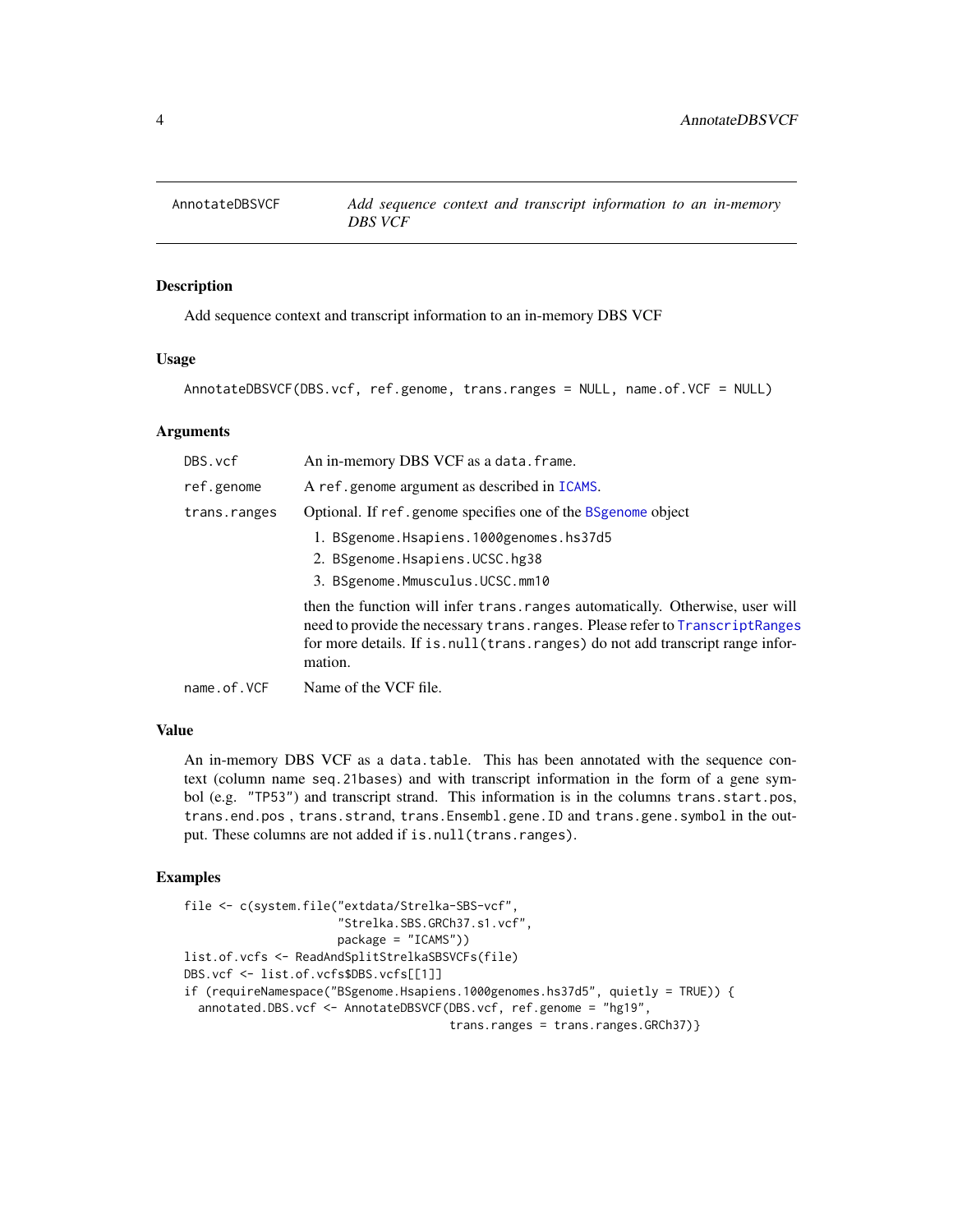<span id="page-4-1"></span><span id="page-4-0"></span>AnnotateIDVCF *Add sequence context to an in-memory ID (insertion/deletion) VCF, and confirm that they match the given reference genome*

# Description

Add sequence context to an in-memory ID (insertion/deletion) VCF, and confirm that they match the given reference genome

#### Usage

```
AnnotateIDVCF(
  ID.vcf,
  ref.genome,
  flag.mismatches = 0,
  name.of.VCF = NULL,
  suppress.discarded.variants.warnings = TRUE
\lambda
```
# Arguments

| An in-memory ID (insertion/deletion) VCF as a data. frame. This function<br>expects that there is a "context base" to the left, for example $REF = ACC, ALT$<br>$=$ A (deletion of CG) or REF $=$ A, ALT $=$ ACC (insertion of CC).       |
|-------------------------------------------------------------------------------------------------------------------------------------------------------------------------------------------------------------------------------------------|
| A ref.genome argument as described in ICAMS.                                                                                                                                                                                              |
| flag.mismatches                                                                                                                                                                                                                           |
| Deprecated. If there are ID variants whose REF do not match the extracted se-<br>quence from ref.genome, the function will automatically discard these variants.<br>See element discarded, variants in the return value for more details. |
| Name of the VCF file.<br>suppress.discarded.variants.warnings<br>Logical. Whether to suppress warning messages showing information about the<br>discarded variants. Default is TRUE.                                                      |
|                                                                                                                                                                                                                                           |

# Value

A list of elements:

- annotated.vcf: The original VCF data frame with two new columns added to the input data frame:
	- seq.context: The sequence embedding the variant.
	- seq.context.width: The width of seq.context to the left.
- discarded.variants: Non-NULL only if there are variants that were excluded from the analysis. See the added extra column discarded.reason for more details.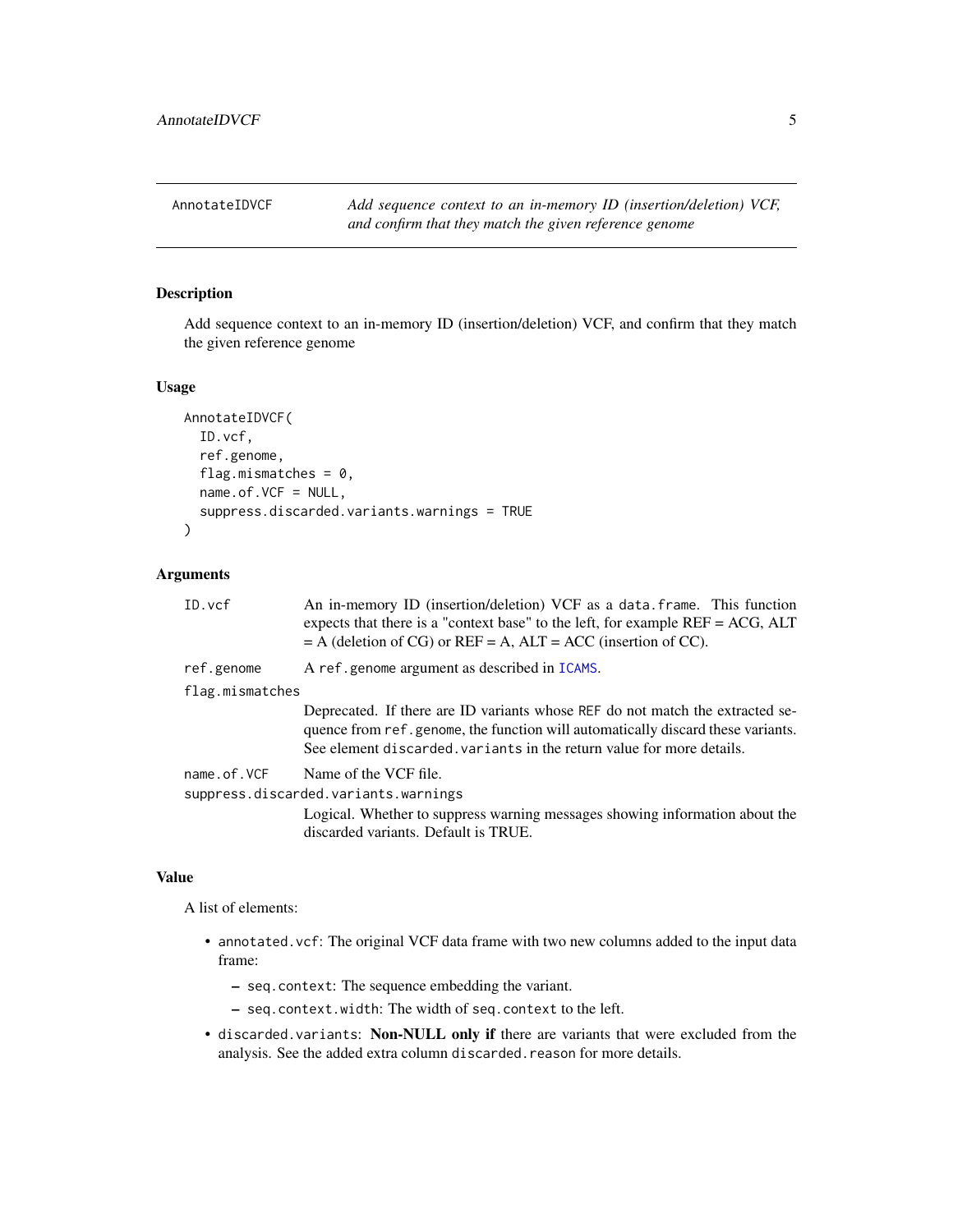### Examples

```
file <- c(system.file("extdata/Strelka-ID-vcf/",
                      "Strelka.ID.GRCh37.s1.vcf",
                      package = "ICAMS"))
ID.vcf <- ReadStrelkaIDVCFs(file)[[1]]
if (requireNamespace("BSgenome.Hsapiens.1000genomes.hs37d5", quietly = TRUE)) {
  list <- AnnotateIDVCF(ID.vcf, ref.genome = "hg19")
  annotated.ID.vcf <- list$annotated.vcf}
```
<span id="page-5-1"></span>

| AnnotateSBSVCF | Add sequence context and transcript information to an in-memory SBS<br><b>VCF</b> |
|----------------|-----------------------------------------------------------------------------------|
|                |                                                                                   |

#### Description

Add sequence context and transcript information to an in-memory SBS VCF

# Usage

```
AnnotateSBSVCF(SBS.vcf, ref.genome, trans.ranges = NULL, name.of.VCF = NULL)
```
## Arguments

| SBS.vcf      | An in-memory SBS VCF as a data. frame.                                                                                                                                                                                                                        |
|--------------|---------------------------------------------------------------------------------------------------------------------------------------------------------------------------------------------------------------------------------------------------------------|
| ref.genome   | A ref.genome argument as described in ICAMS.                                                                                                                                                                                                                  |
| trans.ranges | Optional. If ref.genome specifies one of the BSgenome object                                                                                                                                                                                                  |
|              | 1. BSgenome.Hsapiens.1000genomes.hs37d5                                                                                                                                                                                                                       |
|              | 2. BSgenome.Hsapiens.UCSC.hg38                                                                                                                                                                                                                                |
|              | 3. BSgenome.Mmusculus.UCSC.mm10                                                                                                                                                                                                                               |
|              | then the function will infer trans. ranges automatically. Otherwise, user will<br>need to provide the necessary trans. ranges. Please refer to TranscriptRanges<br>for more details. If is null (trans. ranges) do not add transcript range infor-<br>mation. |

name.of.VCF Name of the VCF file.

# Value

An in-memory SBS VCF as a data.table. This has been annotated with the sequence context (column name seq.21bases) and with transcript information in the form of a gene symbol (e.g. "TP53") and transcript strand. This information is in the columns trans.start.pos, trans.end.pos , trans.strand, trans.Ensembl.gene.ID and trans.gene.symbol in the output. These columns are not added if is.null(trans.ranges).

<span id="page-5-0"></span>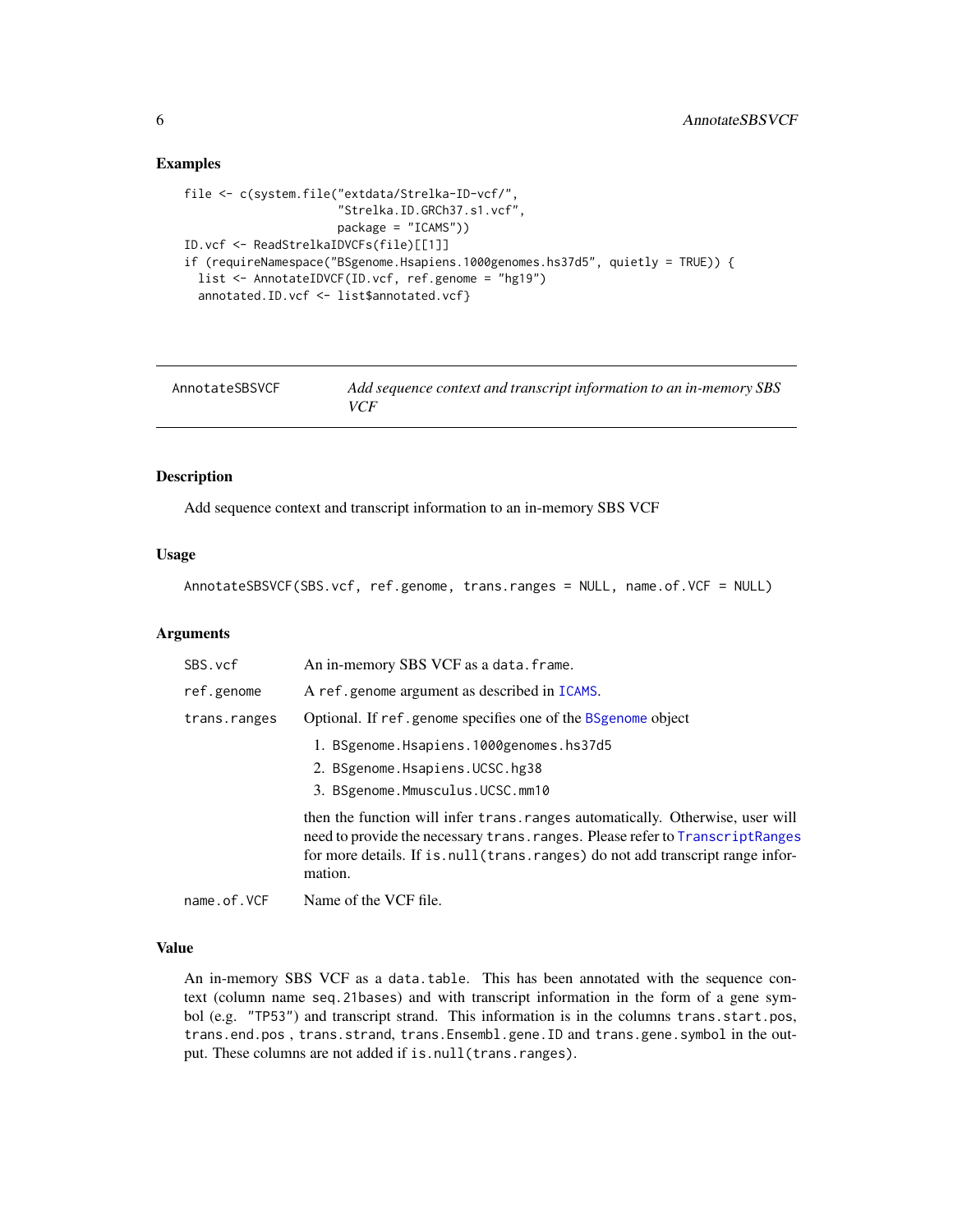#### <span id="page-6-0"></span>as.catalog 7 associated 1 and 2 and 2 and 2 and 2 and 2 and 2 and 2 and 2 and 2 and 2 and 2 and 2 and 2 and 2 and 2 and 2 and 2 and 2 and 2 and 2 and 2 and 2 and 2 and 2 and 2 and 2 and 2 and 2 and 2 and 2 and 2 and 2 and

# Examples

```
file <- c(system.file("extdata/Strelka-SBS-vcf",
                      "Strelka.SBS.GRCh37.s1.vcf",
                     package = "ICAMS"))
list.of.vcfs <- ReadAndSplitStrelkaSBSVCFs(file)
SBS.vcf <- list.of.vcfs$SBS.vcfs[[1]]
if (requireNamespace("BSgenome.Hsapiens.1000genomes.hs37d5", quietly = TRUE)) {
  annotated.SBS.vcf <- AnnotateSBSVCF(SBS.vcf, ref.genome = "hg19",
                                      trans.ranges = trans.ranges.GRCh37)}
```
<span id="page-6-1"></span>as.catalog *Create a catalog from a* matrix*,* data.frame*, or* vector

# Description

Create a catalog from a matrix, data.frame, or vector

# Usage

```
as.catalog(
  object,
  ref.genome = NULL,
  region = "unknown",
  catalog.type = "counts",
  abundance = NULL,
  infer.rownames = FALSE
\mathcal{L}
```
# Arguments

| object         | A numeric matrix, numeric data. frame, or vector. If a vector, converted<br>to a 1-column matrix with rownames taken from the element names of the<br>vector and with column name "Unknown". If argument infer.rownames is<br>FALSE then this argument must have rownames to denote the mutation types.<br>See CatalogRowOrder for more details. |
|----------------|--------------------------------------------------------------------------------------------------------------------------------------------------------------------------------------------------------------------------------------------------------------------------------------------------------------------------------------------------|
| ref.genome     | A ref.genome argument as described in ICAMS.                                                                                                                                                                                                                                                                                                     |
| region         | A character string designating a region, one of genome, transcript, exome,<br>unknown; see ICAMS. If the catalog type is a stranded catalog type (SBS192 or<br>DBS144), region = "genome" will be silently converted to "transcript".                                                                                                            |
| catalog.type   | One of "counts", "density", "counts.signature", "density.signature".                                                                                                                                                                                                                                                                             |
| abundance      | If NULL, then inferred if ref.genome is one of the reference genomes known<br>to ICAMS and region is not unknown. See ICAMS. The argument abundance<br>should contain the counts of different source sequences for mutations in the<br>same format as the numeric vectors in all, abundance.                                                     |
| infer.rownames | If TRUE, and object has no rownames, then assume the rows of object are<br>in the correct order and add the rownames implied by the number of rows in<br>object (e.g. rownames for SBS 192 if there are 192 rows). If TRUE, be sure the<br>order of rows is correct.                                                                             |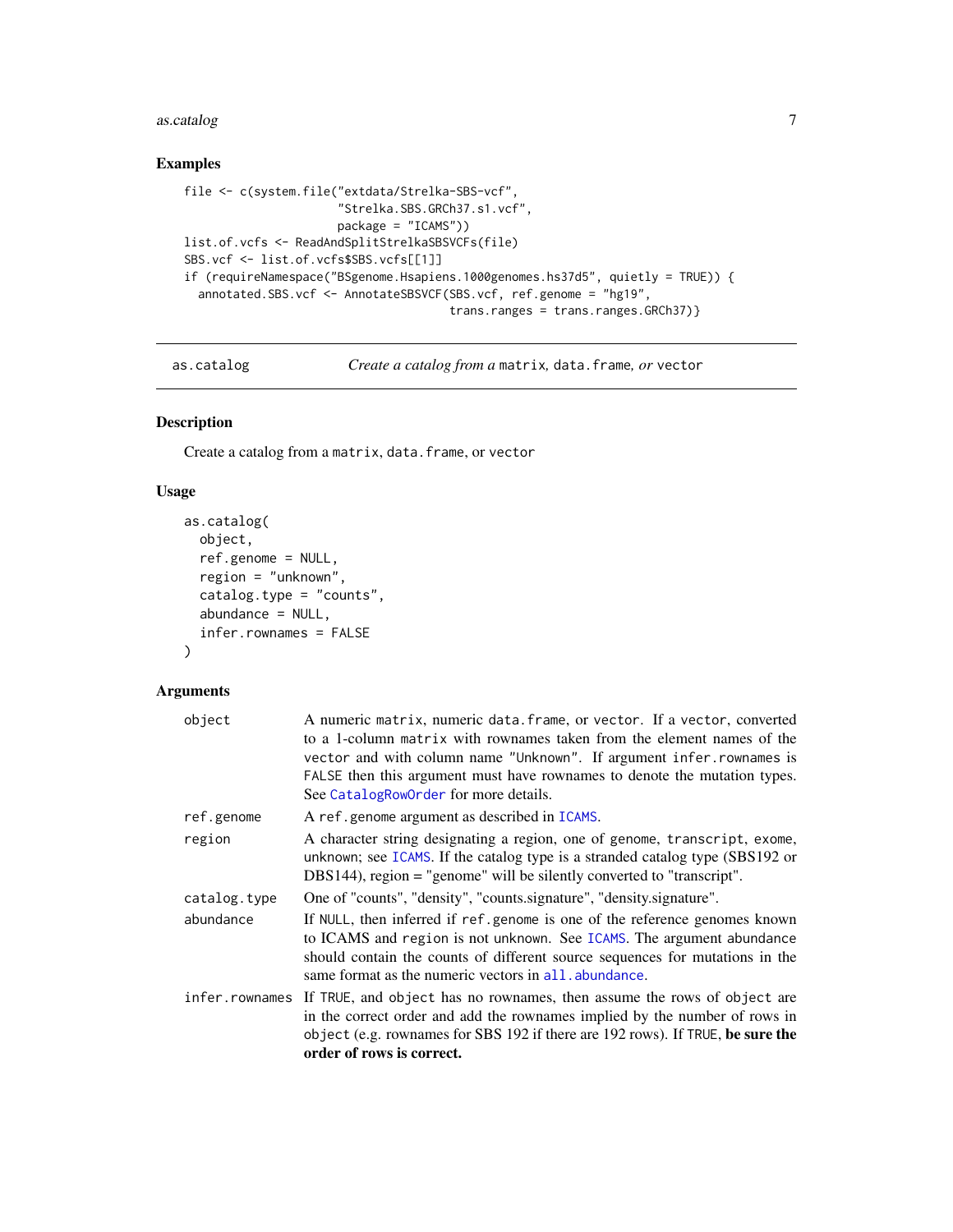# <span id="page-7-0"></span>Value

A catalog as described in [ICAMS](#page-16-1).

#### Examples

```
# Create an SBS96 catalog with all mutation counts equal to 1.
object \leq matrix(1, nrow = 96, ncol = 1,
                 dimnames = list(catalog.row.order$SBS96))
catSBS96 <- as.catalog(object)
```
<span id="page-7-1"></span>Canonicalize1Del *Given a deletion and its sequence context, categorize it*

#### Description

This function is primarily for internal use, but we export it to document the underlying logic.

#### Usage

Canonicalize1Del(context, del.seq, pos, trace = 0)

# Arguments

| context | The deleted sequence plus ample surrounding sequence on each side (at least as<br>long as del. seg). |
|---------|------------------------------------------------------------------------------------------------------|
| del.seq | The deleted sequence in context.                                                                     |
| pos     | The position of del. sequence in context.                                                            |
| trace   | If $> 0$ , then generate messages tracing how the computation is carried out.                        |

#### Details

See [https://github.com/steverozen/ICAMS/raw/master/data-raw/PCAWG7\\_indel\\_classif](https://github.com/steverozen/ICAMS/raw/master/data-raw/PCAWG7_indel_classification_2017_12_08.xlsx)ication\_ [2017\\_12\\_08.xlsx](https://github.com/steverozen/ICAMS/raw/master/data-raw/PCAWG7_indel_classification_2017_12_08.xlsx) for additional information on deletion mutation classification.

This function first handles deletions in homopolymers, then handles deletions in simple repeats with longer repeat units, (e.g. CACACACA, see [FindMaxRepeatDel](#page-12-1)), and if the deletion is not in a simple repeat, looks for microhomology (see [FindDelMH](#page-10-1)).

See the code for unexported function [CanonicalizeID](#page-0-0) and the functions it calls for handling of insertions.

# Value

A string that is the canonical representation of the given deletion type. Return NA and raise a warning if there is an un-normalized representation of the deletion of a repeat unit. See FindDelMH for details. (This seems to be very rare.)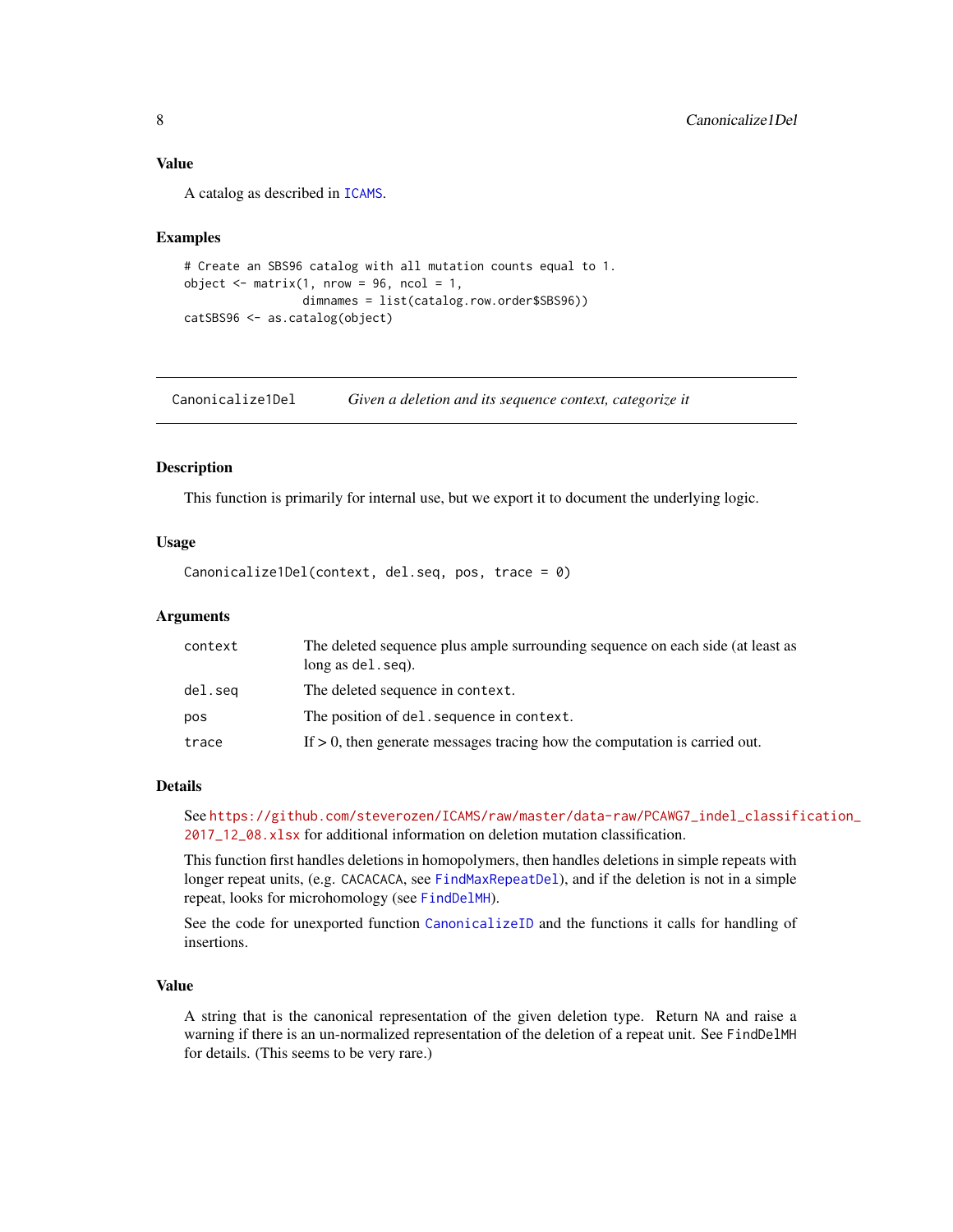# <span id="page-8-0"></span>CatalogRowOrder 9

#### Examples

```
Canonicalize1Del("xyAAAqr", del.seq = "A", pos = 3) # "DEL:T:1:2"
Canonicalize1Del("xyAAAqr", del.seq = "A", pos = 4) # "DEL:T:1:2"
Canonicalize1Del("xyAqr", del.seq = "A", pos = 3) # "DEL:T:1:0"
```
<span id="page-8-1"></span>

CatalogRowOrder *Standard order of row names in a catalog*

#### Description

This data is designed for those who need to create their own catalogs from formats not supported by this package. The rownames denote the mutation types. For example, for SBS96 catalogs, the rowname AGAT represents a mutation from AGA > ATA.

#### Usage

catalog.row.order

# Format

A list of character vectors indicating the standard orders of row names in catalogs.

An object of class list of length 8.

#### ID classification

See [https://github.com/steverozen/ICAMS/raw/master/data-raw/PCAWG7\\_indel\\_classif](https://github.com/steverozen/ICAMS/raw/master/data-raw/PCAWG7_indel_classification_2017_12_08.xlsx)ication\_ [2017\\_12\\_08.xlsx](https://github.com/steverozen/ICAMS/raw/master/data-raw/PCAWG7_indel_classification_2017_12_08.xlsx) for additional information on ID (small insertion and deletion) mutation classification.

See the documentation for [Canonicalize1Del](#page-7-1) which first handles deletions in homopolymers, then handles deletions in simple repeats with longer repeat units, (e.g. CACACACA, see [FindMaxRepeatDel](#page-12-1)), and if the deletion is not in a simple repeat, looks for microhomology (see [FindDelMH](#page-10-1)).

See the code for unexported function [CanonicalizeID](#page-0-0) and the functions it calls for handling of insertions.

#### Note

In ID (small insertion and deletion) catalogs, deletion repeat sizes range from 0 to 5+, but for plotting and end-user documentation deletion repeat sizes range from 1 to 6+. In ID83 catalogs, deletion repeat sizes range from 0 to 5.

```
catalog.row.order$SBS96
# "ACAA" "ACCA" "ACGA" "ACTA" "CCAA" "CCCA" "CCGA" "CCTA" ...
# There are altogether 96 row names to denote the mutation types
# in SBS96 catalog.
```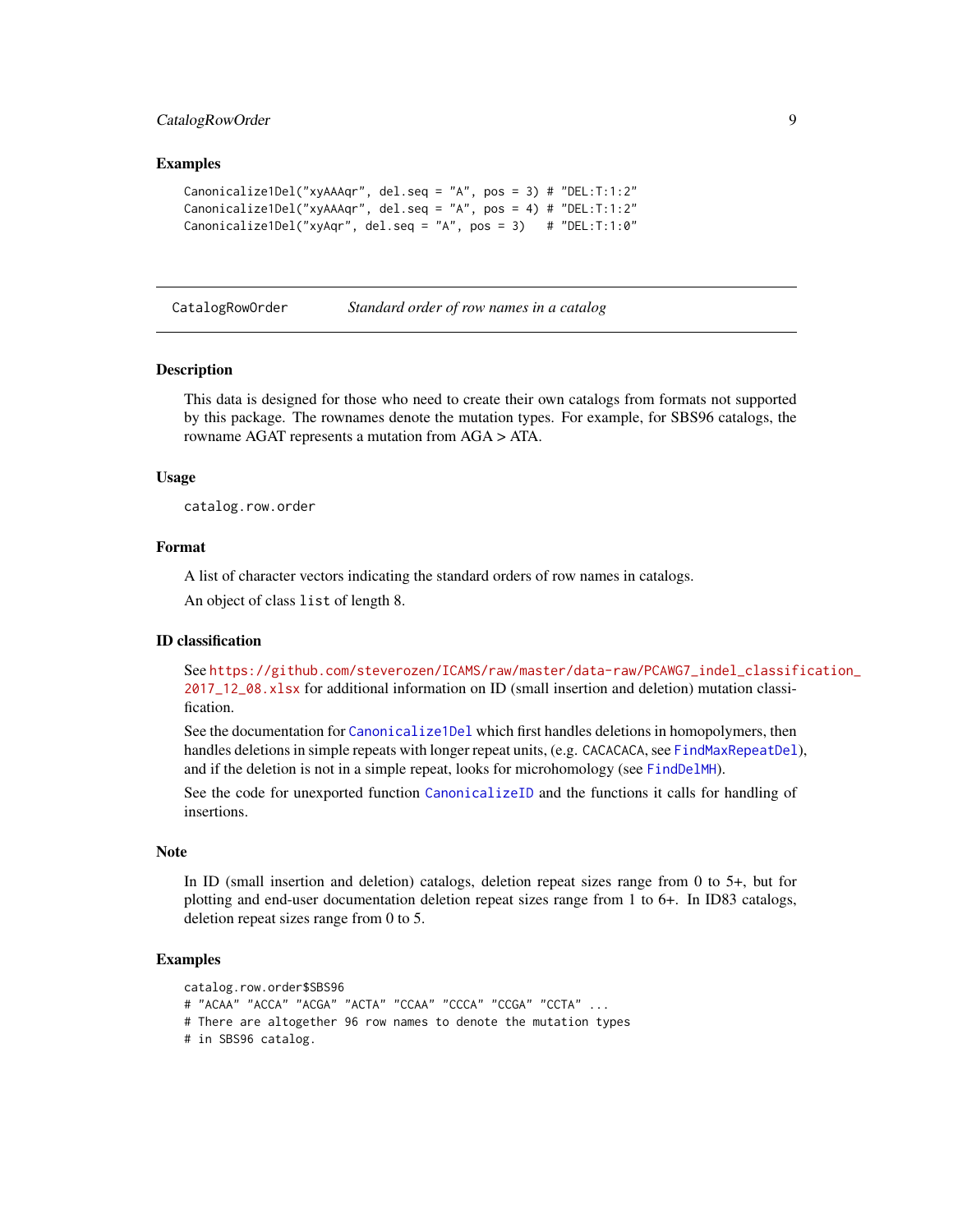<span id="page-9-1"></span><span id="page-9-0"></span>CollapseCatalog *"Collapse" a catalog*

#### Description

- 1. Take a mutational spectrum or signature catalog that is based on a fined-grained set of features (for example, single-nucleotide substitutions in the context of the preceding and following 2 bases).
- 2. Collapse it to a catalog based on a coarser-grained set of features (for example, single-nucleotide substitutions in the context of the immediately preceding and following bases).

Collapse192CatalogTo96 Collapse an SBS 192 catalog to an SBS 96 catalog.

Collapse1536CatalogTo96 Collapse an SBS 1536 catalog to an SBS 96 catalog.

Collapse144CatalogTo78 Collapse a DBS 144 catalog to a DBS 78 catalog.

#### Usage

Collapse192CatalogTo96(catalog)

Collapse1536CatalogTo96(catalog)

Collapse144CatalogTo78(catalog)

#### Arguments

catalog A catalog as defined in [ICAMS](#page-16-1).

# Value

A catalog as defined in [ICAMS](#page-16-1).

```
# Create an SBS192 catalog and collapse it to an SBS96 catalog
object \leq matrix(1, nrow = 192, ncol = 1,
                 dimnames = list(catalog.row.order$SBS192))
catSBS192 <- as.catalog(object, region = "transcript")
catSBS96 <- Collapse192CatalogTo96(catSBS192)
```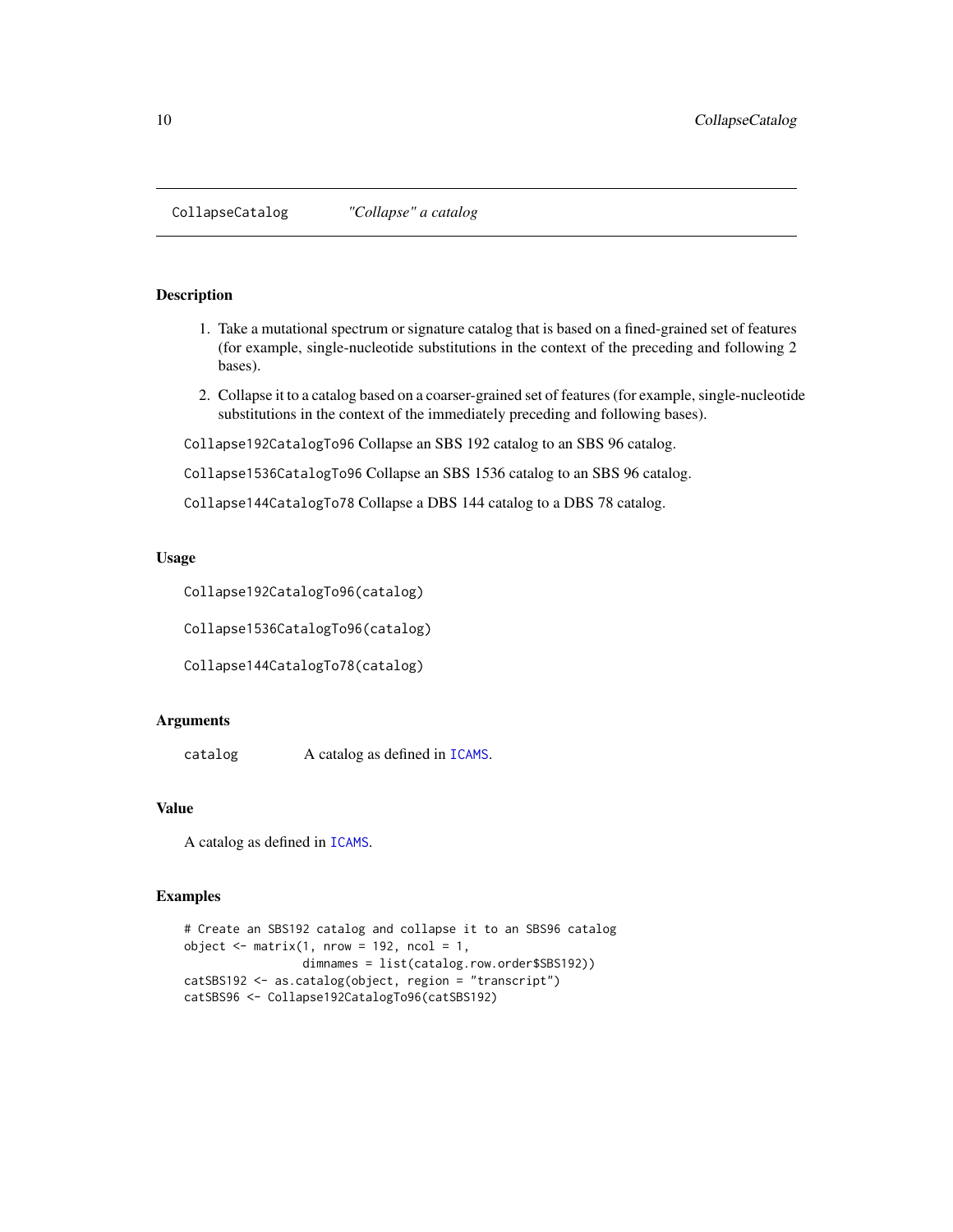<span id="page-10-1"></span><span id="page-10-0"></span>

# Description

Return the length of microhomology at a deletion

# Usage

FindDelMH(context, deleted.seq, pos, trace = 0, warn.cryptic = TRUE)

# Arguments

| context      | The deleted sequence plus ample surrounding sequence on each side (at least as<br>long as del. sequence). |
|--------------|-----------------------------------------------------------------------------------------------------------|
| deleted.seg  | The deleted sequence in context.                                                                          |
| pos          | The position of del. sequence in context.                                                                 |
| trace        | If $> 0$ , then generate various messages showing how the computation is carried<br>out.                  |
| warn.cryptic | if TRUE generating a warning if there is a cryptic repeat (see the example).                              |

# Details

This function is primarily for internal use, but we export it to document the underlying logic.

Example:

GGCTAGTT aligned to GGCTAGAACTAGTT with a deletion represented as:

```
GGCTAGAACTAGTT
GG------CTAGTT GGCTAGTT GG[CTAGAA]CTAGTT
                          ---- ----
```
Presumed repair mechanism leading to this:

.... GGCTAGAACTAGTT CCGATCTTGATCAA => .... GGCTAG TT CC GATCAA ....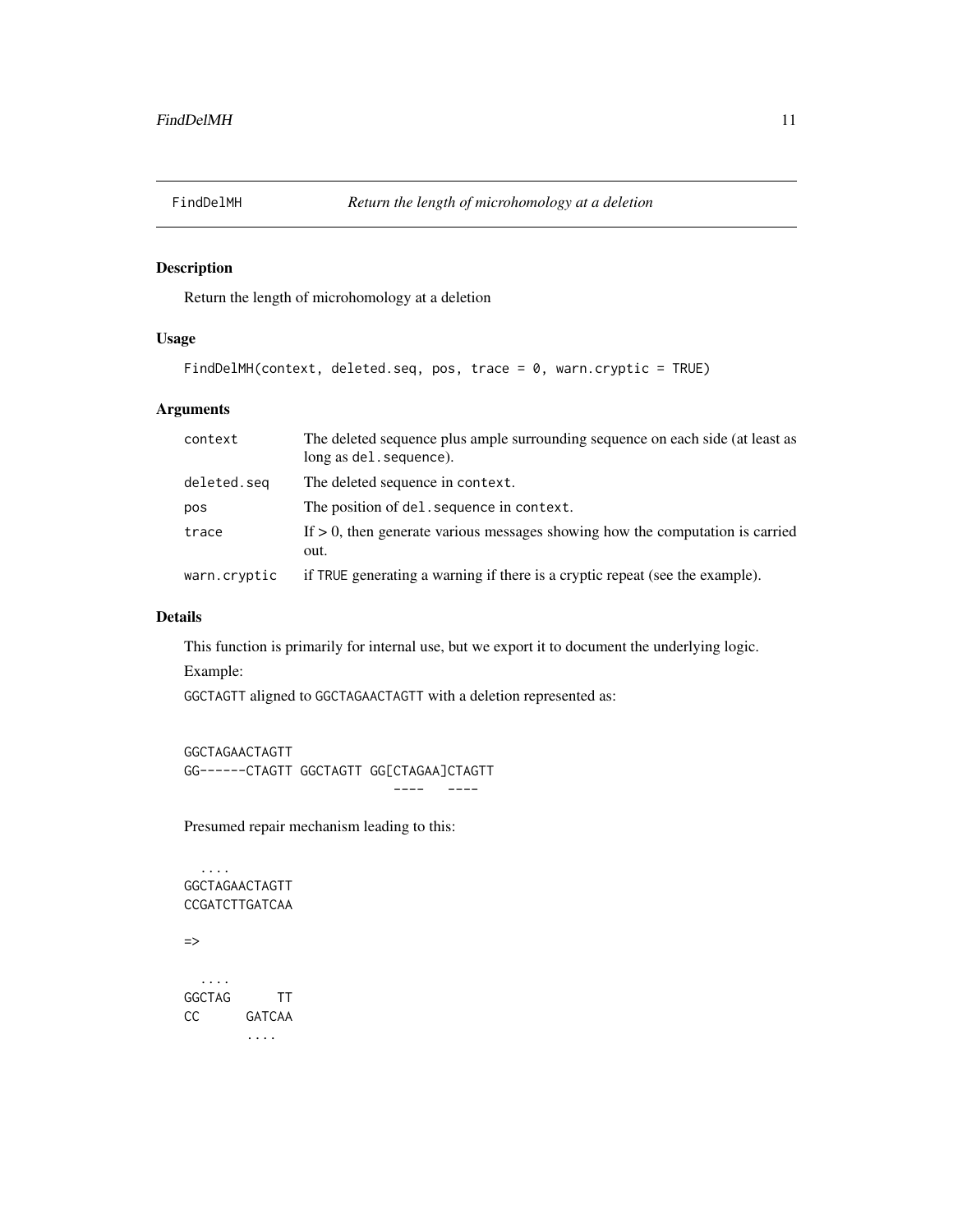=>

GGCTAGTT CCGATCAA

Variant-caller software can represent the same deletion in several different, but completely equivalent, ways.

```
GGC------TAGTT GGCTAGTT GGC[TAGAAC]TAGTT
                         * --- * ---
GGCT------AGTT GGCTAGTT GGCT[AGAACT]AGTT
                         ** -- ** --
GGCTA------GTT GGCTAGTT GGCTA[GAACTA]GTT
                         *** - *** -
GGCTAG------TT GGCTAGTT GGCTAG[AACTAG]TT
                         **** ****
```
This function finds:

- 1. The maximum match of undeleted sequence to the left of the deletion that is identical to the right end of the deleted sequence, and
- 2. The maximum match of undeleted sequence to the right of the deletion that is identical to the left end of the deleted sequence.

The microhomology sequence is the concatenation of items (1) and (2).

#### Warning

A deletion in a *repeat* can also be represented in several different ways. A deletion in a repeat is abstractly equivalent to a deletion with microhomology that spans the entire deleted sequence. For example;

GACTAGCTAGTT GACTA----GTT GACTAGTT GACTA[GCTA]GTT \*\*\* -\*\*\* -

is really a repeat

GACTAG----TT GACTAGTT GACTAG[CTAG]TT \*\*\*\* ----

GACT----AGTT GACTAGTT GACT[AGCT]AGTT \*\* --\*\* --

This function only flags these "cryptic repeats" with a -1 return; it does not figure out the repeat extent.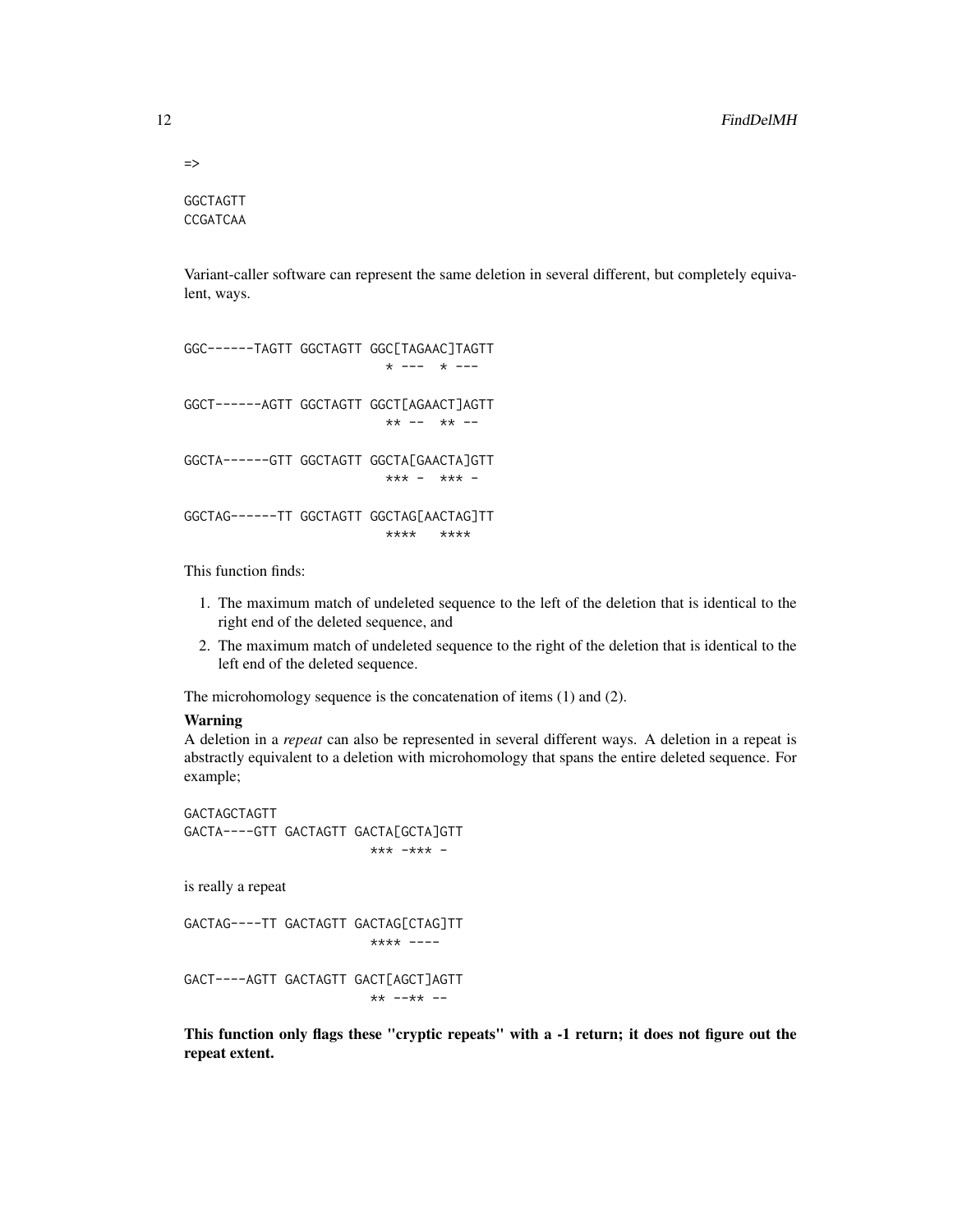# <span id="page-12-0"></span>FindMaxRepeatDel 13

# Value

The length of the maximum microhomology of del. sequence in context.

# ID classification

See [https://github.com/steverozen/ICAMS/raw/master/data-raw/PCAWG7\\_indel\\_classif](https://github.com/steverozen/ICAMS/raw/master/data-raw/PCAWG7_indel_classification_2017_12_08.xlsx)ication\_ [2017\\_12\\_08.xlsx](https://github.com/steverozen/ICAMS/raw/master/data-raw/PCAWG7_indel_classification_2017_12_08.xlsx) for additional information on ID (small insertion and deletion) mutation classification.

See the documentation for [Canonicalize1Del](#page-7-1) which first handles deletions in homopolymers, then handles deletions in simple repeats with longer repeat units, (e.g. CACACACA, see [FindMaxRepeatDel](#page-12-1)), and if the deletion is not in a simple repeat, looks for microhomology (see [FindDelMH](#page-10-1)).

See the code for unexported function [CanonicalizeID](#page-0-0) and the functions it calls for handling of insertions.

# Examples

```
# GAGAGG[CTAGAA]CTAGTT
# ---- ----
FindDelMH("GGAGAGGCTAGAACTAGTTAAAAA", "CTAGAA", 8, trace = 0) # 4
# A cryptic repeat
#
# TAAATTATTTATTAATTTATTG
# TAAATTA----TTAATTTATTG = TAAATTATTAATTTATTG
#
# equivalent to
#
# TAAATTATTTATTAATTTATTG
# TAAAT----TATTAATTTATTG = TAAATTATTAATTTATTG
#
# and
#
# TAAATTATTTATTAATTTATTG
# TAAA----TTATTAATTTATTG = TAAATTATTAATTTATTG
FindDelMH("TAAATTATTTATTAATTTATTG", "TTTA", 8, warn.cryptic = FALSE) # -1
```
<span id="page-12-1"></span>FindMaxRepeatDel *Return the number of repeat units in which a deletion is embedded*

#### Description

Return the number of repeat units in which a deletion is embedded

#### Usage

FindMaxRepeatDel(context, rep.unit.seq, pos)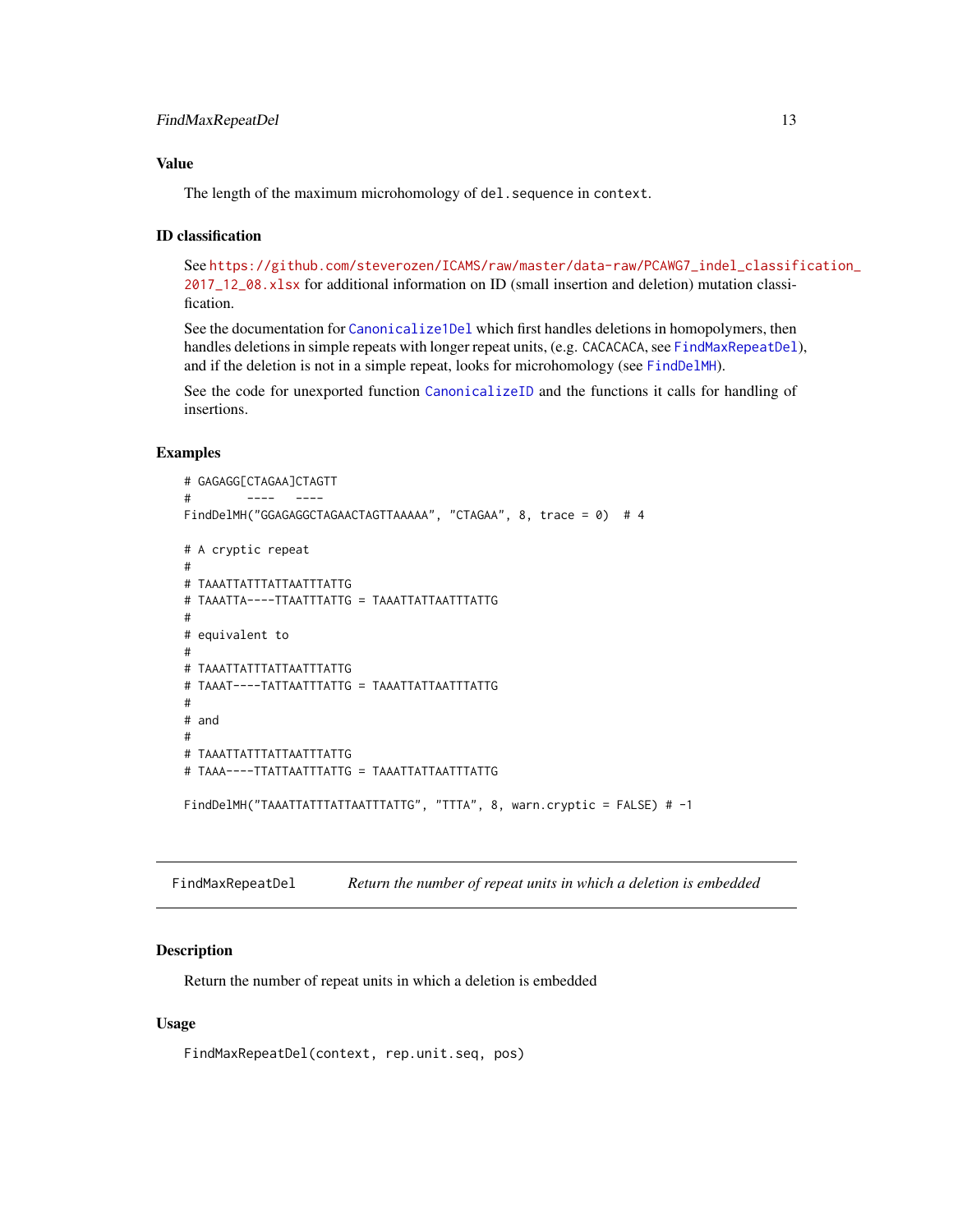#### **Arguments**

| context      | A string that embeds rep. unit, seq at position pos                                                          |
|--------------|--------------------------------------------------------------------------------------------------------------|
| rep.unit.seq | A substring of context at pos to pos $+$ nchar (rep. unit. seq) $-1$ , which is the<br>repeat unit sequence. |
| pos          | The position of rep. unit. seg in context.                                                                   |

# Details

This function is primarily for internal use, but we export it to document the underlying logic.

For example FindMaxRepeatDel("xyaczt","ac",3) returns 0.

If substr(context,pos,pos + nchar(rep.unit.seq) -1) != rep.unit.seq then stop.

If this functions returns 0, then it is necessary to look for microhomology using the function [FindDelMH](#page-10-1).

#### Warning

This function depends on the variant caller having "aligned" the deletion within the context of the repeat.

For example, a deletion of CAG in the repeat

GTCAGCAGCATGT

can have 3 "aligned" representations as follows:

CT---CAGCAGGT CTCAG---CAGGT CTCAGCAG---GT

In these cases this function will return 2. (Please not that the return value does not include the rep.uni.seq in the count.)

However, the same deletion can also have an "unaligned" representation, such as

CTCAGC---AGGT

(a deletion of AGC).

In this case this function will return 1 (a deletion of AGC in a 2-element repeat of AGC).

#### Value

The number of repeat units in which rep.unit.seq is embedded, not including the input rep.unit.seq in the count.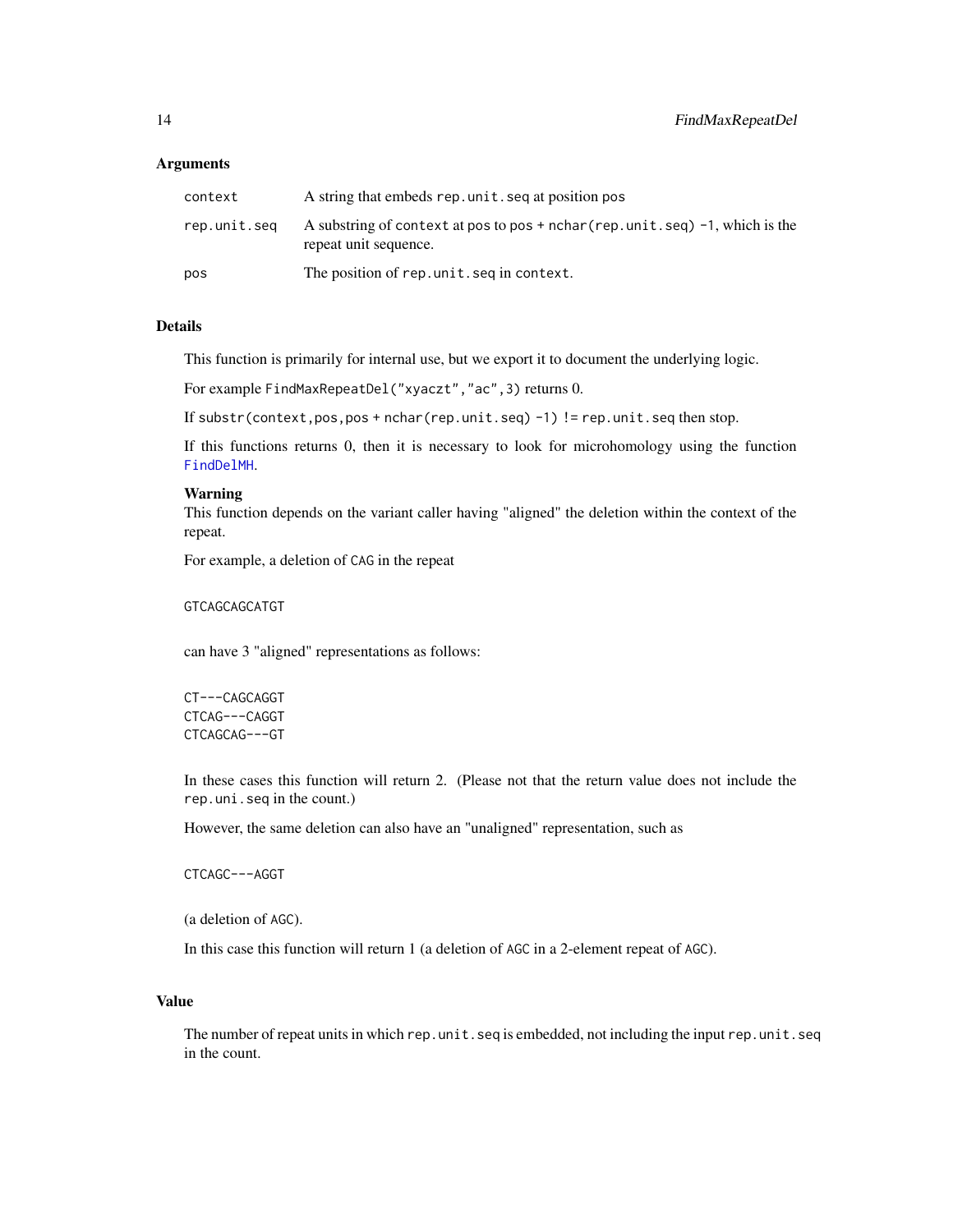# <span id="page-14-0"></span>GeneExpressionData 15

# ID classification

See [https://github.com/steverozen/ICAMS/raw/master/data-raw/PCAWG7\\_indel\\_classif](https://github.com/steverozen/ICAMS/raw/master/data-raw/PCAWG7_indel_classification_2017_12_08.xlsx)ication\_ [2017\\_12\\_08.xlsx](https://github.com/steverozen/ICAMS/raw/master/data-raw/PCAWG7_indel_classification_2017_12_08.xlsx) for additional information on ID (small insertion and deletion) mutation classification.

See the documentation for [Canonicalize1Del](#page-7-1) which first handles deletions in homopolymers, then handles deletions in simple repeats with longer repeat units, (e.g. CACACACA, see [FindMaxRepeatDel](#page-12-1)), and if the deletion is not in a simple repeat, looks for microhomology (see [FindDelMH](#page-10-1)).

See the code for unexported function [CanonicalizeID](#page-0-0) and the functions it calls for handling of insertions.

# Examples

FindMaxRepeatDel("xyACACzt", "AC", 3) # 1 FindMaxRepeatDel("xyACACzt", "CA", 4) # 0

<span id="page-14-1"></span>GeneExpressionData *Example gene expression data from two cell lines*

#### Description

This data is designed to be used as an example in function [PlotTransBiasGeneExp](#page-31-1) and [PlotTransBiasGeneExpToPdf](#page-33-1).

#### Usage

gene.expression.data.HepG2

gene.expression.data.MCF10A

#### Format

A [data.table](#page-0-0) which contains the expression values of genes.

An object of class data.table (inherits from data.frame) with 57736 rows and 4 columns.

An object of class data.table (inherits from data.frame) with 57736 rows and 4 columns.

|   | gene.expression.data.HepG2    |                   |        |              |
|---|-------------------------------|-------------------|--------|--------------|
|   | # Ensembl.gene.ID gene.symbol |                   | counts | TPM          |
|   | # ENSG00000000003             | TSPAN6            | 6007   | 33.922648455 |
|   | # ENSG00000000005             | <b>TNMD</b>       | 0      | 0.000000000  |
|   | # ENSG00000000419             | DPM1              | 4441   | 61.669371091 |
|   | # ENSG0000000457              | SCYL <sub>3</sub> | 1368   | 3.334619195  |
|   | # ENSG00000000460             | $C1$ orf $112$    | 916    | 2.416263423  |
| # |                               |                   |        |              |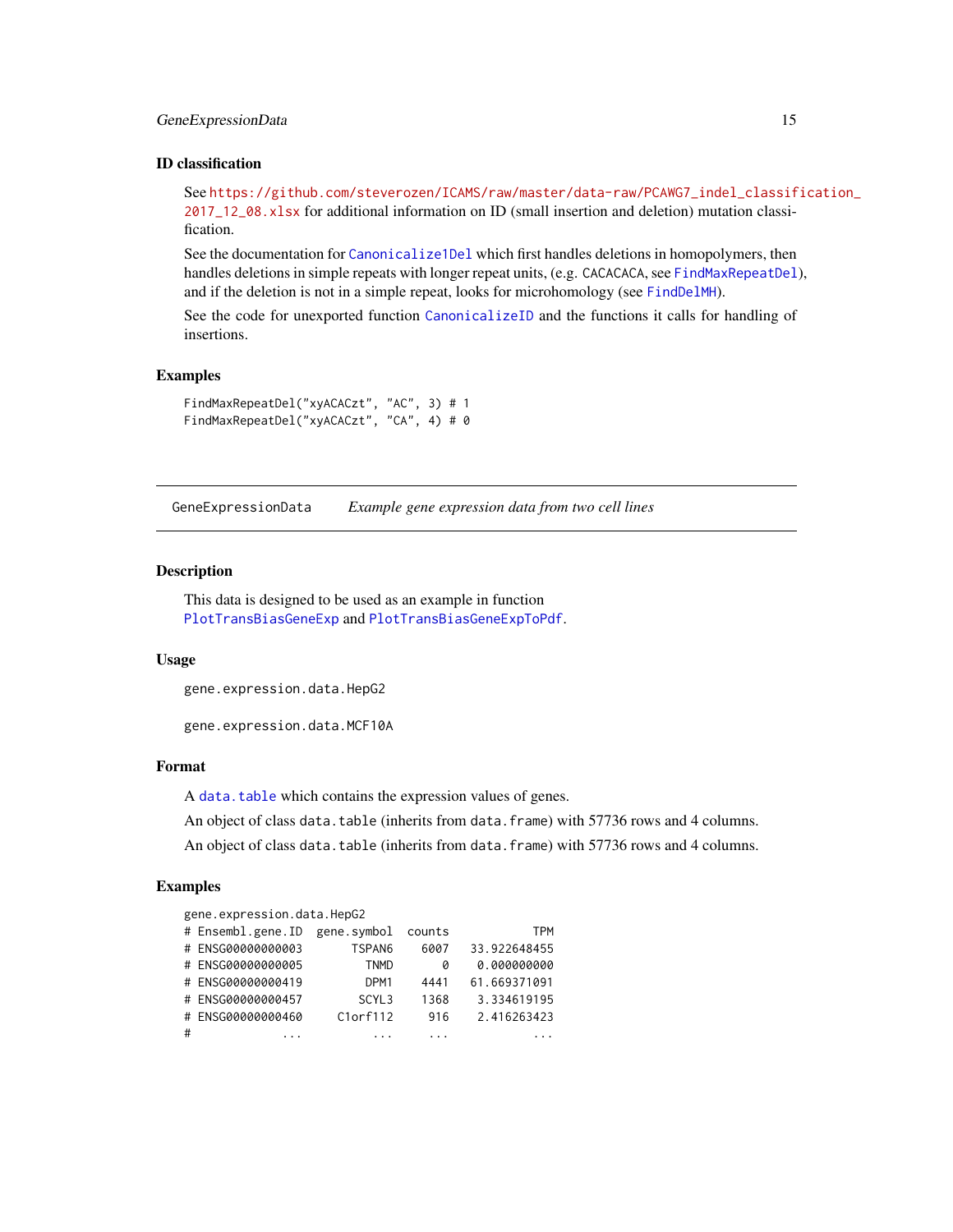<span id="page-15-0"></span>GetVAF *Extract the VAFs (variant allele frequencies) and read depth information from a VCF file*

# <span id="page-15-1"></span>Description

Extract the VAFs (variant allele frequencies) and read depth information from a VCF file

# Usage

```
GetStrelkaVAF(vcf, name.of.VCF = NULL)
GetMutectVAF(vcf, name.of.VCF = NULL, tumor.col.name = NA)
GetFreebayesVAF(vcf, name.of.VCF = NULL)
```
# Arguments

| vcf         | Said VCF as a data.frame.                                                                                                                                                                                                                                                                              |
|-------------|--------------------------------------------------------------------------------------------------------------------------------------------------------------------------------------------------------------------------------------------------------------------------------------------------------|
| name.of.VCF | Name of the VCF file.                                                                                                                                                                                                                                                                                  |
|             | tumor.col.name Optional. Only applicable to <b>Mutect</b> VCF. Name of the column in <b>Mutect</b> VCF<br>which contains the tumor sample information. It <b>must</b> have quotation marks. If<br>tumor.col.name is equal to NA(default), this function will use the 10th column<br>to calculate VAFs. |

# Value

The original vcf with two additional columns added which contain the VAF(variant allele frequency) and read depth information.

```
file <- c(system.file("extdata/Strelka-SBS-vcf",
                      "Strelka.SBS.GRCh37.s1.vcf",
                     package = "ICAMS"))
MakeDataFrameFromVCF <- getFromNamespace("MakeDataFrameFromVCF", "ICAMS")
df <- MakeDataFrameFromVCF(file)
df1 <- GetStrelkaVAF(df)
```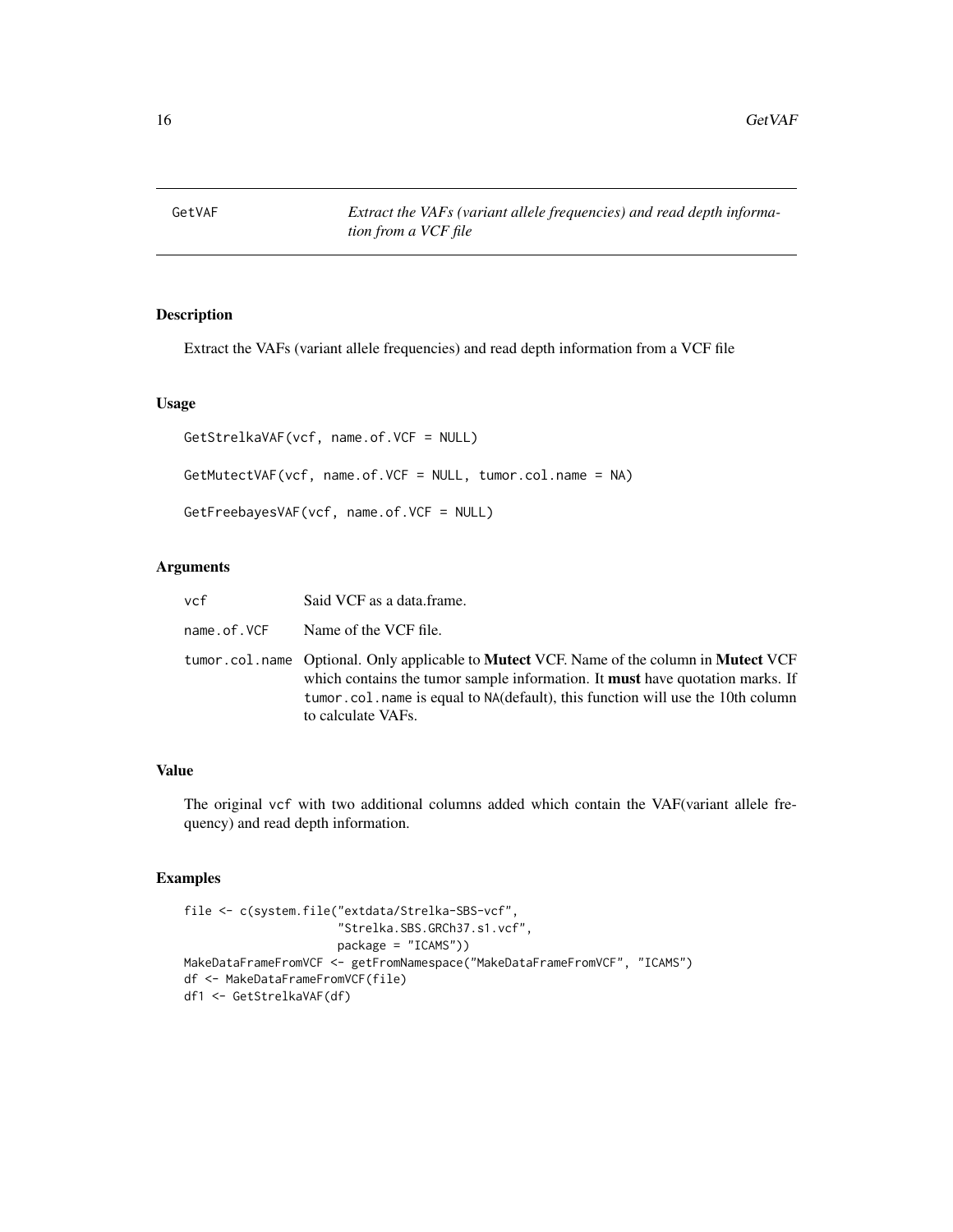<span id="page-16-1"></span>

<span id="page-16-0"></span>ICAMS *ICAMS: In-depth Characterization and Analysis of Mutational Signatures*

#### **Description**

Analysis and visualization of experimentally elucidated mutational signatures – the kind of analysis and visualization in Boot et al., "In-depth characterization of the cisplatin mutational signature in human cell lines and in esophageal and liver tumors",

*Genome Research* 2018 https://doi.org/10.1101/gr.230219.117 and "Characterization of colibactinassociated mutational signature in an Asian oral squamous cell carcinoma and in other mucosal tumor types", *Genome Research* 2020, https://doi.org/10.1101/gr.255620.119. "ICAMS" stands for In-depth Characterization and Analysis of Mutational Signatures. "ICAMS" has functions to read in variant call files (VCFs) and to collate the corresponding catalogs of mutational spectra and to analyze and plot catalogs of mutational spectra and signatures. Handles both "counts-based" and "density-based" catalogs of mutational spectra or signatures.

#### Details

"ICAMS" can read in VCFs generated by Strelka or Mutect, and collate the mutations into "catalogs" of mutational spectra. "ICAMS" can create and plot catalogs of mutational spectra or signatures for single base substitutions (SBS), double base substitutions (DBS), and small insertions and deletions (ID). It can also read and write these catalogs.

#### Catalogs

A key data type in "ICAMS" is a "catalog" of mutation counts, of mutation densities, or of mutational signatures.

Catalogs are S3 objects of class matrix and one of several additional classes that specify the types of the mutations represented in the catalog. The possible additional class is one of

- SBS96Catalog (strand-agnostic single base substitutions in trinucleotide context)
- SBS192Catalog (transcription-stranded single-base substitutions in trinucleotide context)
- SBS1536Catalog
- DBS78Catalog
- DBS144Catalog
- DBS136Catalog
- IndelCatalog

[as.catalog](#page-6-1) is the main constructor.

Conceptually, a catalog also has one of the following types, indicated by the attribute catalog.type:

- 1. Matrix of mutation counts (one column per sample), representing (counts-based) mutational  $spectra (catalog.type = "counts").$
- 2. Matrix of mutation densities, i.e. mutations per occurrences of source sequences (one column per sample), representing (density-based) mutational spectra (catalog.type = "density").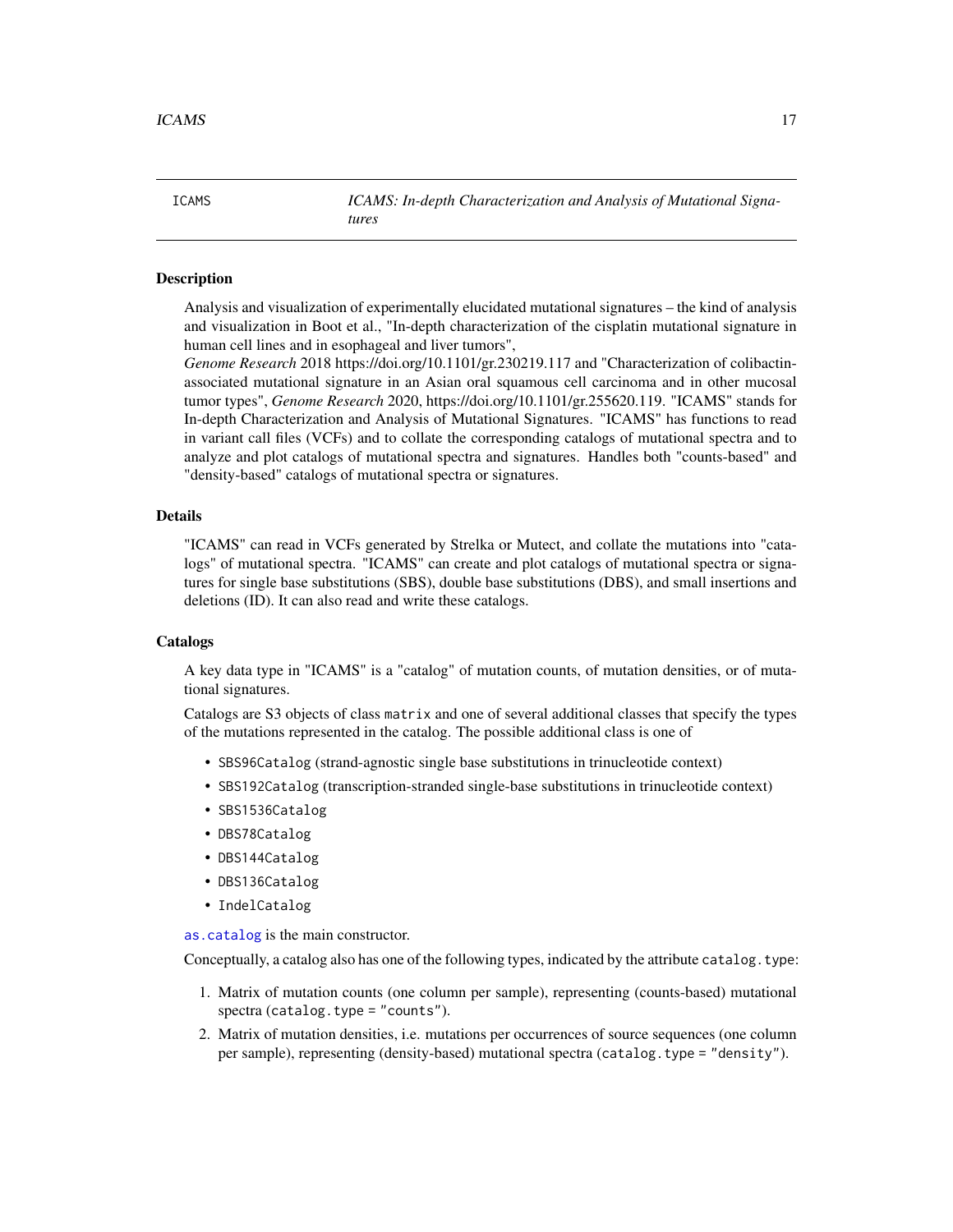- 3. Matrix of mutational signatures, which are similar to spectra. However where spectra consist of counts or densities of mutations in each mutation class (e.g.  $ACA > AAA$ ,  $ACA > AGA$ ,  $ACA > ATA$ ,  $ACC > AAC$ , ...), signatures consist of the proportions of mutations in each class (with all the proportions summing to 1). A mutational signature can be based on either:
	- mutation counts (a "counts-based mutational signature", catalog.type = "counts.signature"), or
	- mutation densities (a "density-based mutational signature", catalog.type = "density.signature").

Catalogs also have the attribute abundance, which contains the counts of different source sequences for mutations. For example, for SBSs in trinucleotide context, the abundances would be the counts of each trinucleotide in the human genome, exome, or in the transcribed region of the genome. See [TransformCatalog](#page-55-1) for more information. Abundances logically depend on the species in question and on the part of the genome being analyzed.

In "ICAMS" abundances can sometimes be inferred from the catalog class attribute and the function arguments region, ref.genome, and catalog.type. Otherwise abundances can be provided as an abundance argument. See [all.abundance](#page-2-1) for examples.

Possible values for region are the strings genome, transcript, exome, and unknown; transcript includes entire transcribed regions, i.e. the introns as well as the exons.

If you need to create a catalog from a source other than this package (i.e. other than with [ReadCatalog](#page-38-1) or [StrelkaSBSVCFFilesToCatalog](#page-47-1), [MutectVCFFilesToCatalog](#page-20-1), etc.), then use [as.catalog](#page-6-1).

#### Creating catalogs from variant call files (VCF files)

- 1. [VCFsToCatalogs](#page-57-1) creates 3 SBS catalogs (96, 192, 1536), 3 DBS catalogs (78, 136, 144) and ID (small insertion and deletion) catalog from the VCFs. It has more general usage with functionalities overlapping with the three functions below. For example, it is the same as [MutectVCFFilesToCatalog](#page-20-1) when variant.caller = "mutect".
- 2. [StrelkaSBSVCFFilesToCatalog](#page-47-1) creates 3 SBS catalogs (96, 192, 1536) and 3 DBS catalogs (78, 136, 144) from the Strelka SBS VCFs.
- 3. [StrelkaIDVCFFilesToCatalog](#page-41-1) creates an ID (small insertion and deletion) catalog from the Strelka ID VCFs.
- 4. [MutectVCFFilesToCatalog](#page-20-1) creates 3 SBS catalogs (96, 192, 1536), 3 DBS catalogs (78, 136, 144) and ID (small insertion and deletion) catalog from the Mutect VCFs.

#### Plotting catalogs

The [PlotCatalog](#page-28-1) functions plot mutational spectra for **one** sample or plot **one** mutational signature.

The [PlotCatalogToPdf](#page-29-1) functions plot catalogs of mutational spectra or of mutational signatures to a PDF file.

#### Wrapper functions to create catalogs from VCFs and plot the catalogs to PDF files

1. [VCFsToCatalogsAndPlotToPdf](#page-60-1) creates all types of SBS, DBS and ID catalogs from VCFs and plots the catalogs. It has more general usage with functionalities overlapping with the three functions below. For example, it is the same as [MutectVCFFilesToCatalogAndPlotToPdf](#page-22-1) when variant.caller = "mutect".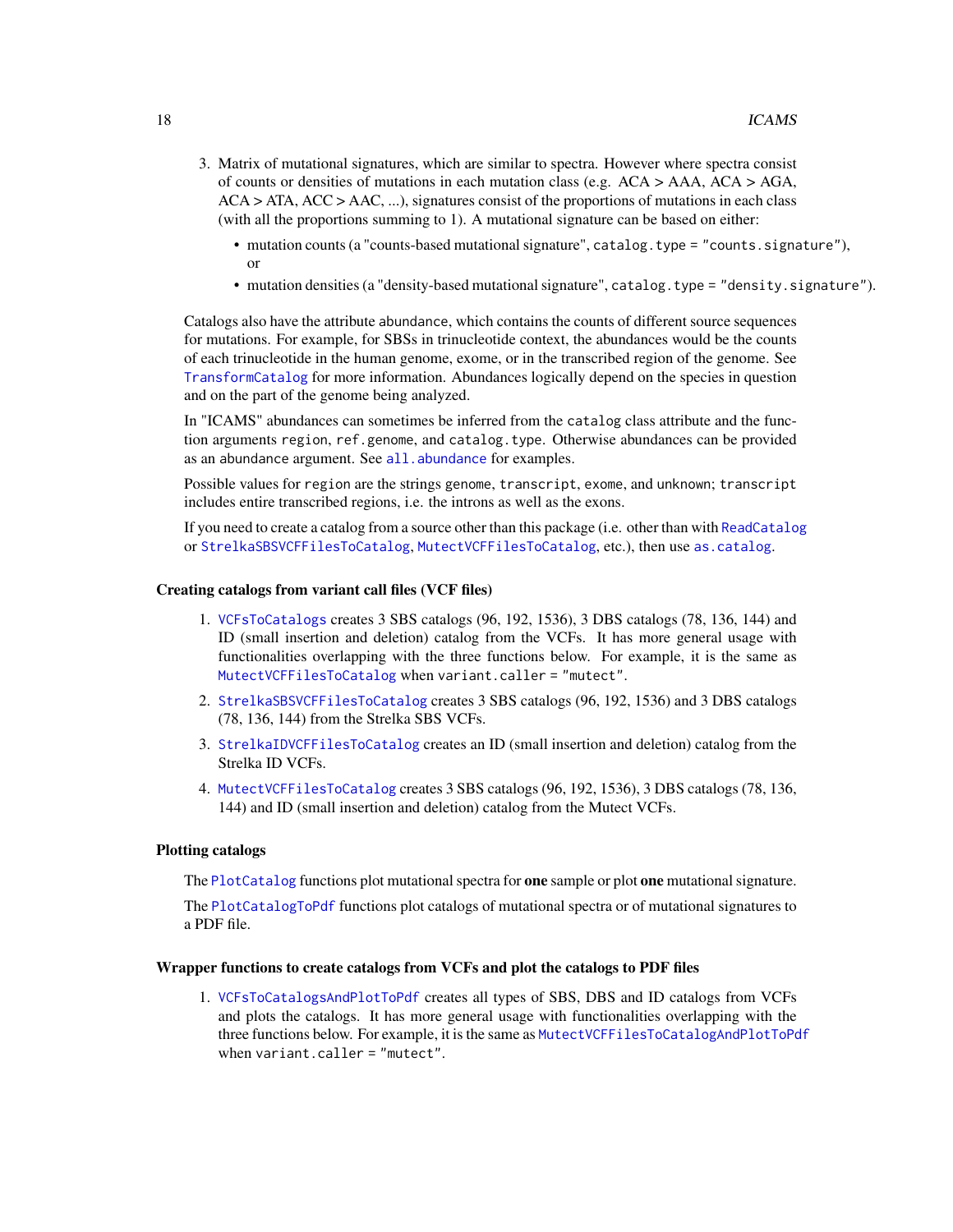- 2. [StrelkaSBSVCFFilesToCatalogAndPlotToPdf](#page-49-1) creates all type of SBS and DBS catalogs from Strelka SBS VCFs and plots the catalogs.
- 3. [StrelkaIDVCFFilesToCatalogAndPlotToPdf](#page-43-1) creates an ID (small insertion and deletion) catalog from Strelka ID VCFs and plot it.
- 4. [MutectVCFFilesToCatalogAndPlotToPdf](#page-22-1) creates all types of SBS, DBS and ID catalogs from Mutect VCFs and plots the catalogs.

#### Wrapper functions to create a zip file which contains catalogs and plot PDFs from VCF files

- 1. [VCFsToZipFile](#page-68-1) creates a zip file which contains SBS, DBS and ID catalogs and plot PDFs from VCF files. It has more general usage with functionalities overlapping with the three functions below. For example, it is the same as [MutectVCFFilesToZipFile](#page-25-1) when variant.caller = "mutect".
- 2. [StrelkaSBSVCFFilesToZipFile](#page-51-1) creates a zip file which contains SBS and DBS catalogs and plot PDFs from Strelka SBS VCF files.
- 3. [StrelkaIDVCFFilesToZipFile](#page-45-1) creates a zip file which contains ID (small insertion and deletion) catalog and plot PDF from Strelka ID VCF files.
- 4. [MutectVCFFilesToZipFile](#page-25-1) creates a zip file which contains SBS, DBS and ID catalogs and plot PDFs from Mutect VCF files.

#### The ref.genome (reference genome) argument

Many functions take the argument ref.genome.

To create a mutational spectrum catalog from a VCF file, ICAMS needs the reference genome sequence that matches the VCF file. The ref.genome argument provides this.

ref.genome must be one of

- 1. A variable from the Bioconductor [BSgenome](#page-0-0) package that contains a particular reference genome, for example BSgenome.Hsapiens.1000genomes.hs37d5.
- 2. The strings "hg38" or "GRCh38", which specify BSgenome.Hsapiens.UCSC.hg38.
- 3. The strings "hg19" or "GRCh37", which specify BSgenome.Hsapiens.1000genomes.hs37d5.
- 4. The strings "mm10" or "GRCm38", which specify BSgenome.Mmusculus.UCSC.mm10.

All needed reference genomes must be installed separately by the user. Further instructions are at https://bioconductor.org/packages/release/bioc/html/BSgenome.html.

Use of ICAMS with reference genomes other than the 2 human genomes and 1 mouse genome specified above is restricted to catalog.type of counts or counts.signature unless the user also creates the necessary abundance vectors. See [all.abundance](#page-2-1).

Use [available.genomes\(](#page-0-0)) to get the list of available genomes.

#### Writing catalogs to files

The [WriteCatalog](#page-71-1) functions write a catalog to a file.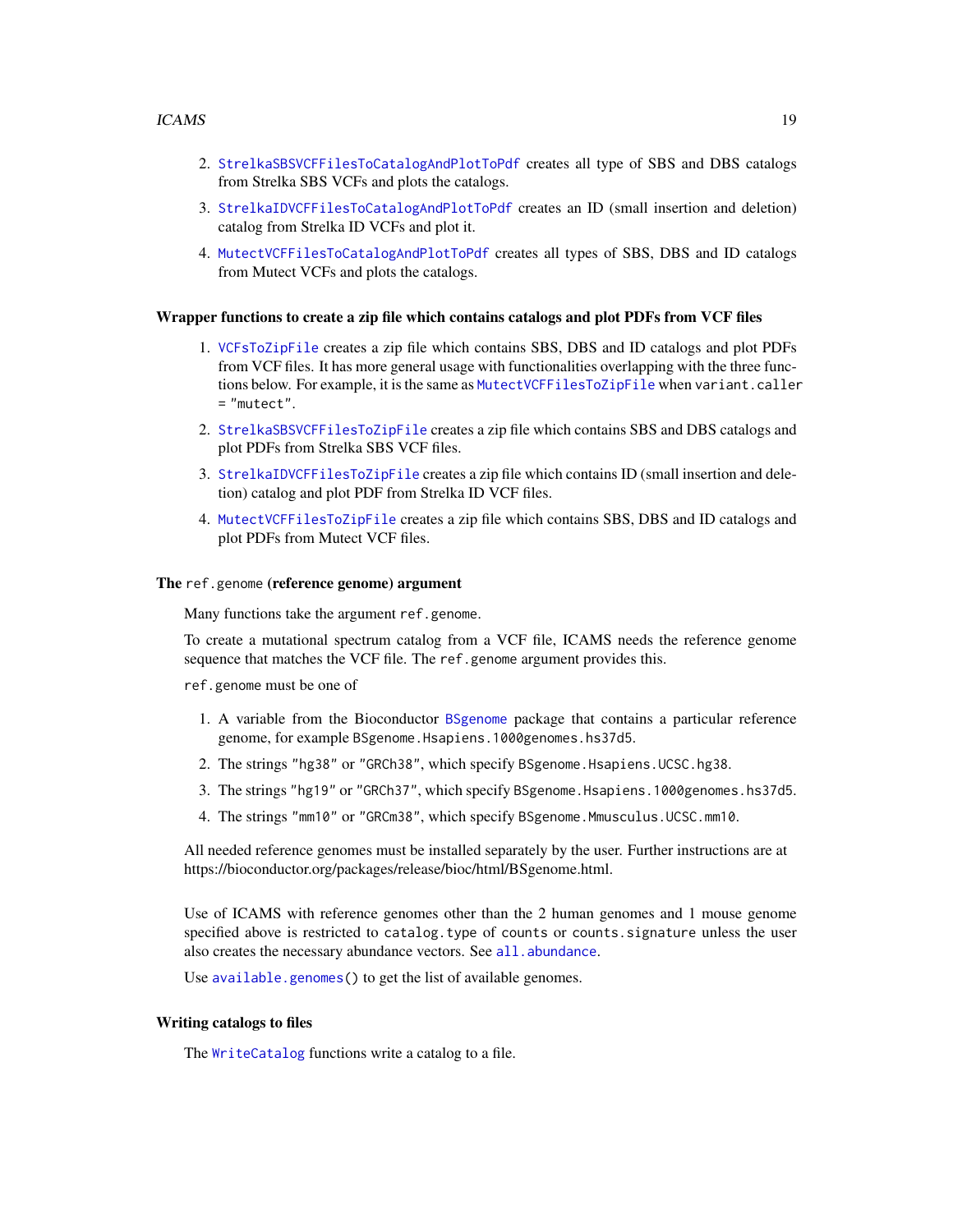#### Reading catalogs

The [ReadCatalog](#page-38-1) functions read a file that contains a catalog in standardized format.

#### Transforming catalogs

The [TransformCatalog](#page-55-1) function transforms catalogs of mutational spectra or signatures to account for differing abundances of the source sequence of the mutations in the genome.

For example, mutations from ACG are much rarer in the human genome than mutations from ACC simply because CG dinucleotides are rare in the genome. Consequently, there are two possible representations of mutational spectra or signatures. One representation is based on mutation counts as observed in a given genome or exome, and this approach is widely used, as, for example, at https://cancer.sanger.ac.uk/signatures/, which presents signatures based on observed mutation counts in the human genome. We call these "counts-based spectra" or "counts-based signatures".

Alternatively, mutational spectra or signatures can be represented as mutations per source sequence, for example the number of ACT > AGT mutations occurring at all ACT 3-mers in a genome. We call these "density-based spectra" or "density-based signatures".

This function can also transform spectra based on observed genome-wide counts to "density"-based catalogs. In density-based catalogs mutations are expressed as mutations per source sequences. For example, a density-based catalog represents the proportion of ACCs mutated to ATCs, the proportion of ACGs mutated to ATGs, etc. This is different from counts-based mutational spectra catalogs, which contain the number of  $ACC > ATC$  mutations, the number of  $ACG > ATG$  mutations, etc.

This function can also transform observed-count based spectra or signatures from genome to exome based counts, or between different species (since the abundances of source sequences vary between genome and exome and between species).

#### Collapsing catalogs

#### The [CollapseCatalog](#page-9-1) functions

- 1. Take a mutational spectrum or signature catalog that is based on a fined-grained set of features (for example, single-nucleotide substitutions in the context of the preceding and following 2 bases).
- 2. Collapse it to a catalog based on a coarser-grained set of features (for example, single-nucleotide substitutions in the context of the immediately preceding and following bases).

# Data

- 1. [CatalogRowOrder](#page-8-1) Standard order of rownames in a catalog. The rownames encode the type of each mutation. For example, for SBS96 catalogs, the rowname AGAT represents a mutation from  $AGA > ATA$ .
- 2. [TranscriptRanges](#page-53-1) Transcript ranges and strand information for a particular reference genome.
- 3. [GeneExpressionData](#page-14-1) Example gene expression data from two cell lines.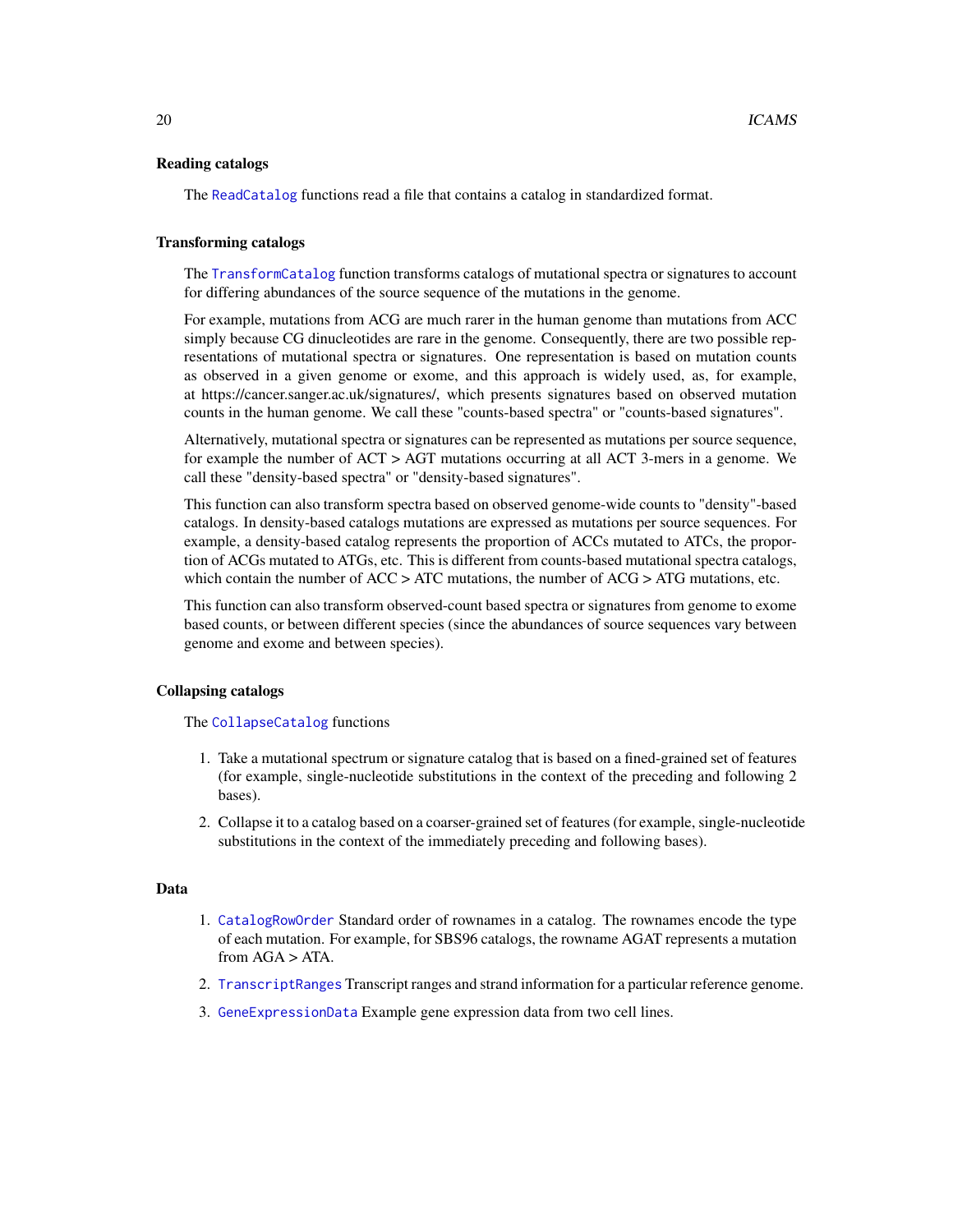<span id="page-20-1"></span><span id="page-20-0"></span>MutectVCFFilesToCatalog

*Create SBS, DBS and Indel catalogs from Mutect VCF files*

# Description

Create 3 SBS catalogs (96, 192, 1536), 3 DBS catalogs (78, 136, 144) and Indel catalog from the Mutect VCFs specified by files

#### Usage

```
MutectVCFFilesToCatalog(
  files,
  ref.genome,
  trans.ranges = NULL,
  region = "unknown",
  names.of.VCFs = NULL,
  tumor.col.names = NA,
  flag.mismatches = 0,
  return.annotated.vcfs = FALSE,
  suppress.discarded.variants.warnings = TRUE
)
```
# Arguments

| files           | Character vector of file paths to the Mutect VCF files.                                                                                                                                                                                                                                                                                                                                    |
|-----------------|--------------------------------------------------------------------------------------------------------------------------------------------------------------------------------------------------------------------------------------------------------------------------------------------------------------------------------------------------------------------------------------------|
| ref.genome      | A ref.genome argument as described in ICAMS.                                                                                                                                                                                                                                                                                                                                               |
| trans.ranges    | Optional. If ref.genome specifies one of the BSgenome object                                                                                                                                                                                                                                                                                                                               |
|                 | 1. BSgenome.Hsapiens.1000genomes.hs37d5                                                                                                                                                                                                                                                                                                                                                    |
|                 | 2. BSgenome.Hsapiens.UCSC.hg38                                                                                                                                                                                                                                                                                                                                                             |
|                 | 3. BSgenome.Mmusculus.UCSC.mm10                                                                                                                                                                                                                                                                                                                                                            |
|                 | then the function will infer trans. ranges automatically. Otherwise, user will<br>need to provide the necessary trans. ranges. Please refer to TranscriptRanges<br>for more details. If is . null (trans. ranges) do not add transcript range infor-<br>mation.                                                                                                                            |
| region          | A character string designating a genomic region; see as . catalog and ICAMS.                                                                                                                                                                                                                                                                                                               |
| names.of.VCFs   | Optional. Character vector of names of the VCF files. The order of names in<br>names. of. VCFs should match the order of VCF file paths in files. If NULL(default),<br>this function will remove all of the path up to and including the last path separa-<br>tor (if any) in files and file paths without extensions (and the leading dot) will<br>be used as the names of the VCF files. |
| tumor.col.names |                                                                                                                                                                                                                                                                                                                                                                                            |
|                 | Optional. Character vector of column names in VCFs which contain the tumor<br>sample information. The order of names in tumor.col.names should match the<br>order of VCFs specified in files. If tumor.col.names is equal to NA(default),                                                                                                                                                  |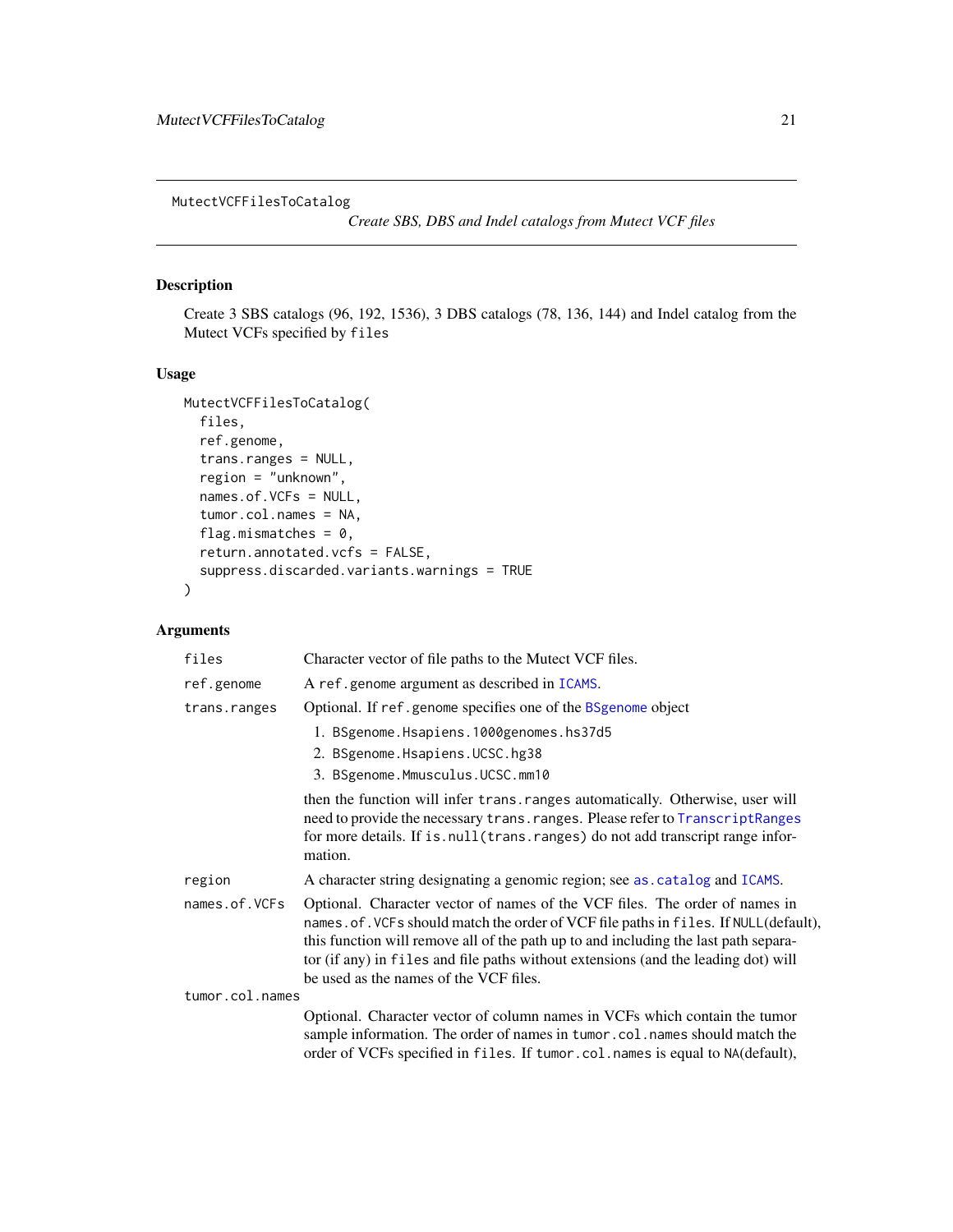this function will use the 10th column in all the VCFs to calculate VAFs. See [GetMutectVAF](#page-15-1) for more details.

#### flag.mismatches

Deprecated. If there are ID variants whose REF do not match the extracted sequence from ref.genome, the function will automatically discard these variants and an element discarded.variants will appear in the return value. See [AnnotateIDVCF](#page-4-1) for more details.

return.annotated.vcfs

Logical. Whether to return the annotated VCFs with additional columns showing mutation class for each variant. Default is FALSE.

suppress.discarded.variants.warnings

Logical. Whether to suppress warning messages showing information about the discarded variants. Default is TRUE.

#### Details

This function calls [VCFsToSBSCatalogs](#page-66-1), [VCFsToDBSCatalogs](#page-63-1) and [VCFsToIDCatalogs](#page-65-1)

#### Value

A list containing the following objects:

- catSBS96, catSBS192, catSBS1536: Matrix of 3 SBS catalogs (one each for 96, 192, and 1536).
- catDBS78, catDBS136, catDBS144: Matrix of 3 DBS catalogs (one each for 78, 136, and 144).
- catID: Matrix of ID (small insertion and deletion) catalog.
- discarded.variants: Non-NULL only if there are variants that were excluded from the analysis. See the added extra column discarded.reason for more details.
- annotated.vcfs: Non-NULL only if return.annotated.vcfs = TRUE. A list of elements:
	- SBS: SBS VCF annotated by [AnnotateSBSVCF](#page-5-1) with three new columns SBS96.class, SBS192.class and SBS1536.class showing the mutation class for each SBS variant.
	- DBS: DBS VCF annotated by [AnnotateDBSVCF](#page-3-1) with three new columns DBS78.class, DBS136.class and DBS144.class showing the mutation class for each DBS variant.
	- ID: ID VCF annotated by [AnnotateIDVCF](#page-4-1) with one new column ID.class showing the mutation class for each ID variant.

If trans.ranges is not provided by user and cannot be inferred by ICAMS, SBS 192 and DBS 144 catalog will not be generated. Each catalog has attributes added. See [as.catalog](#page-6-1) for more details.

#### ID classification

See [https://github.com/steverozen/ICAMS/raw/master/data-raw/PCAWG7\\_indel\\_classif](https://github.com/steverozen/ICAMS/raw/master/data-raw/PCAWG7_indel_classification_2017_12_08.xlsx)ication\_ [2017\\_12\\_08.xlsx](https://github.com/steverozen/ICAMS/raw/master/data-raw/PCAWG7_indel_classification_2017_12_08.xlsx) for additional information on ID (small insertion and deletion) mutation classification.

See the documentation for [Canonicalize1Del](#page-7-1) which first handles deletions in homopolymers, then handles deletions in simple repeats with longer repeat units, (e.g. CACACACA, see [FindMaxRepeatDel](#page-12-1)), and if the deletion is not in a simple repeat, looks for microhomology (see [FindDelMH](#page-10-1)).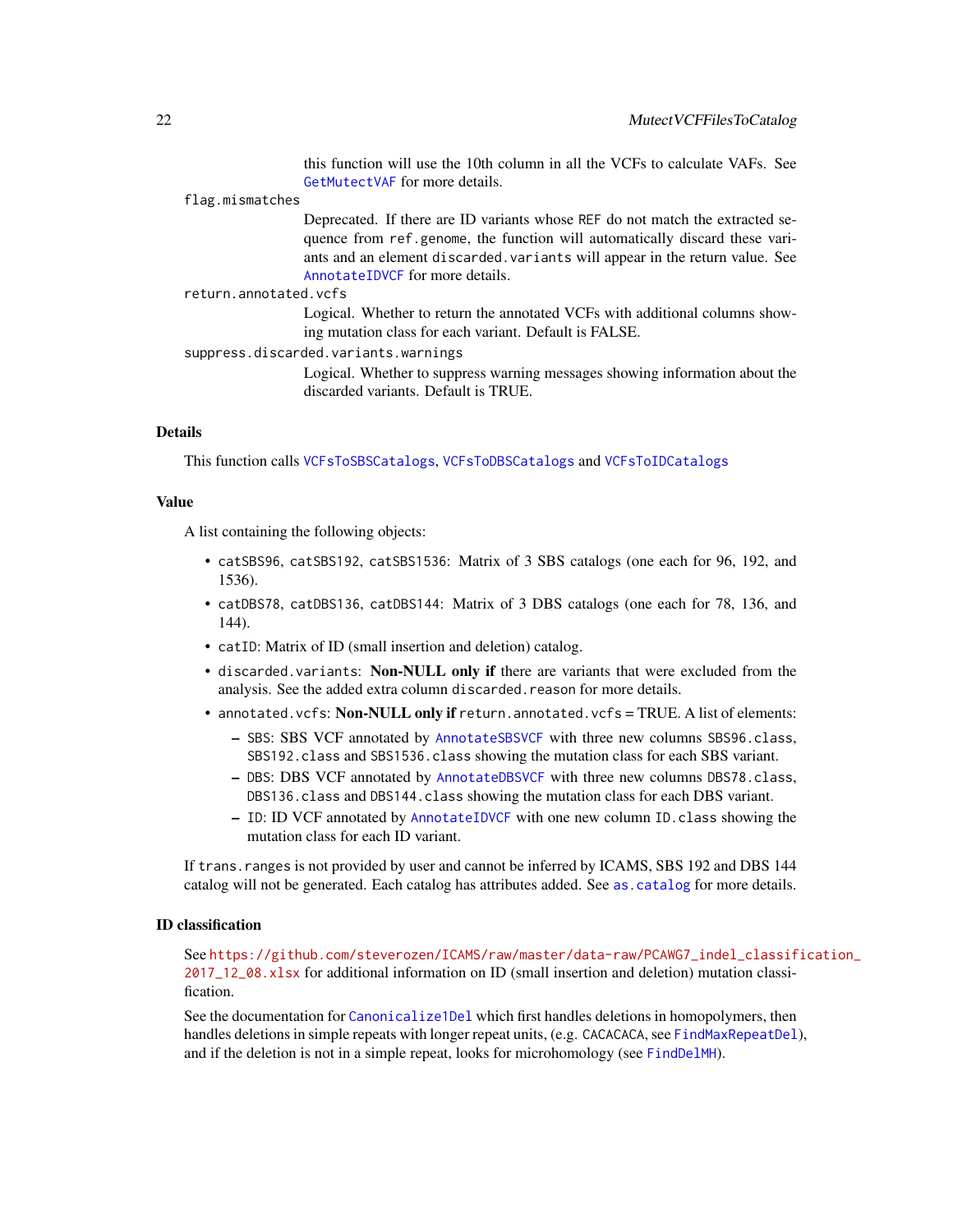<span id="page-22-0"></span>See the code for unexported function [CanonicalizeID](#page-0-0) and the functions it calls for handling of insertions.

#### Note

SBS 192 and DBS 144 catalogs include only mutations in transcribed regions. In ID (small insertion and deletion) catalogs, deletion repeat sizes range from 0 to 5+, but for plotting and end-user documentation deletion repeat sizes range from 1 to 6+.

#### **Comments**

To add or change attributes of the catalog, you can use function [attr](#page-0-0). For example, attr(catalog,"abundance") <-custom.abundance.

#### Examples

```
file <- c(system.file("extdata/Mutect-vcf",
                      "Mutect.GRCh37.s1.vcf",
                      package = "ICAMS"))
if (requireNamespace("BSgenome.Hsapiens.1000genomes.hs37d5", quietly = TRUE)) {
 catalogs <- MutectVCFFilesToCatalog(file, ref.genome = "hg19",
                                      trans.ranges = trans.ranges.GRCh37,
                                      region = "genome")}
```

```
MutectVCFFilesToCatalogAndPlotToPdf
```
*Create SBS, DBS and Indel catalogs from Mutect VCF files and plot them to PDF*

#### Description

Create 3 SBS catalogs (96, 192, 1536), 3 DBS catalogs (78, 136, 144) and Indel catalog from the Mutect VCFs specified by files and plot them to PDF

#### Usage

```
MutectVCFFilesToCatalogAndPlotToPdf(
  files,
  ref.genome,
  trans.ranges = NULL,
  region = "unknown",
  names.of.VCFs = NULL,
  tumor.col.names = NA,
  output.file = "",flag.mismatches = 0.
  return.annotated.vcfs = FALSE,
  suppress.discarded.variants.warnings = TRUE
)
```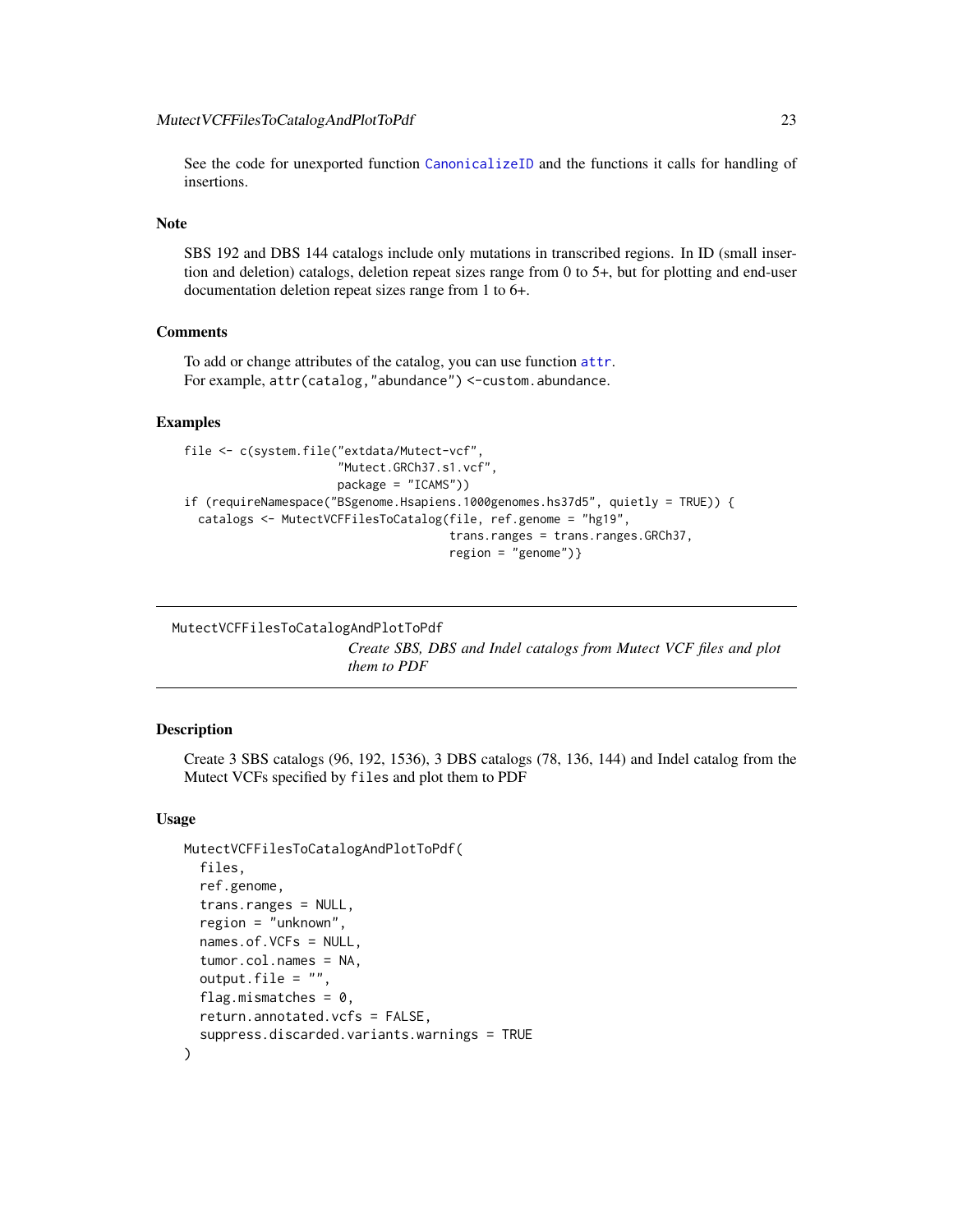# Arguments

| files                 | Character vector of file paths to the Mutect VCF files.                                                                                                                                                                                                                                                                                                                                   |
|-----------------------|-------------------------------------------------------------------------------------------------------------------------------------------------------------------------------------------------------------------------------------------------------------------------------------------------------------------------------------------------------------------------------------------|
| ref.genome            | A ref.genome argument as described in ICAMS.                                                                                                                                                                                                                                                                                                                                              |
| trans.ranges          | Optional. If ref.genome specifies one of the BSgenome object                                                                                                                                                                                                                                                                                                                              |
|                       | 1. BSgenome.Hsapiens.1000genomes.hs37d5<br>2. BSgenome.Hsapiens.UCSC.hg38<br>3. BSgenome.Mmusculus.UCSC.mm10                                                                                                                                                                                                                                                                              |
|                       | then the function will infer trans. ranges automatically. Otherwise, user will<br>need to provide the necessary trans. ranges. Please refer to TranscriptRanges<br>for more details. If is.null(trans.ranges) do not add transcript range infor-<br>mation.                                                                                                                               |
| region                | A character string designating a genomic region; see as . catalog and ICAMS.                                                                                                                                                                                                                                                                                                              |
| names.of.VCFs         | Optional. Character vector of names of the VCF files. The order of names in<br>names.of. VCFs should match the order of VCF file paths in files. If NULL(default),<br>this function will remove all of the path up to and including the last path separa-<br>tor (if any) in files and file paths without extensions (and the leading dot) will<br>be used as the names of the VCF files. |
| tumor.col.names       |                                                                                                                                                                                                                                                                                                                                                                                           |
|                       | Optional. Character vector of column names in VCFs which contain the tumor<br>sample information. The order of names in tumor.col.names should match the<br>order of VCFs specified in files. If tumor.col.names is equal to NA(default),<br>this function will use the 10th column in all the VCFs to calculate VAFs. See<br>GetMutectVAF for more details.                              |
| output.file           | Optional. The base name of the PDF files to be produced; multiple files will be<br>generated, each ending in $x$ . pdf, where $x$ indicates the type of catalog plotted<br>in the file.                                                                                                                                                                                                   |
| flag.mismatches       |                                                                                                                                                                                                                                                                                                                                                                                           |
|                       | Deprecated. If there are ID variants whose REF do not match the extracted se-<br>quence from ref.genome, the function will automatically discard these vari-<br>ants and an element discarded. variants will appear in the return value. See<br>AnnotateIDVCF for more details.                                                                                                           |
| return.annotated.vcfs |                                                                                                                                                                                                                                                                                                                                                                                           |
|                       | Logical. Whether to return the annotated VCFs with additional columns show-<br>ing mutation class for each variant. Default is FALSE.                                                                                                                                                                                                                                                     |
|                       | suppress.discarded.variants.warnings                                                                                                                                                                                                                                                                                                                                                      |
|                       | Logical. Whether to suppress warning messages showing information about the<br>discarded variants. Default is TRUE.                                                                                                                                                                                                                                                                       |
| <b>Details</b>        |                                                                                                                                                                                                                                                                                                                                                                                           |

This function calls [MutectVCFFilesToCatalog](#page-20-1) and [PlotCatalogToPdf](#page-29-1)

# Value

A list containing the following objects: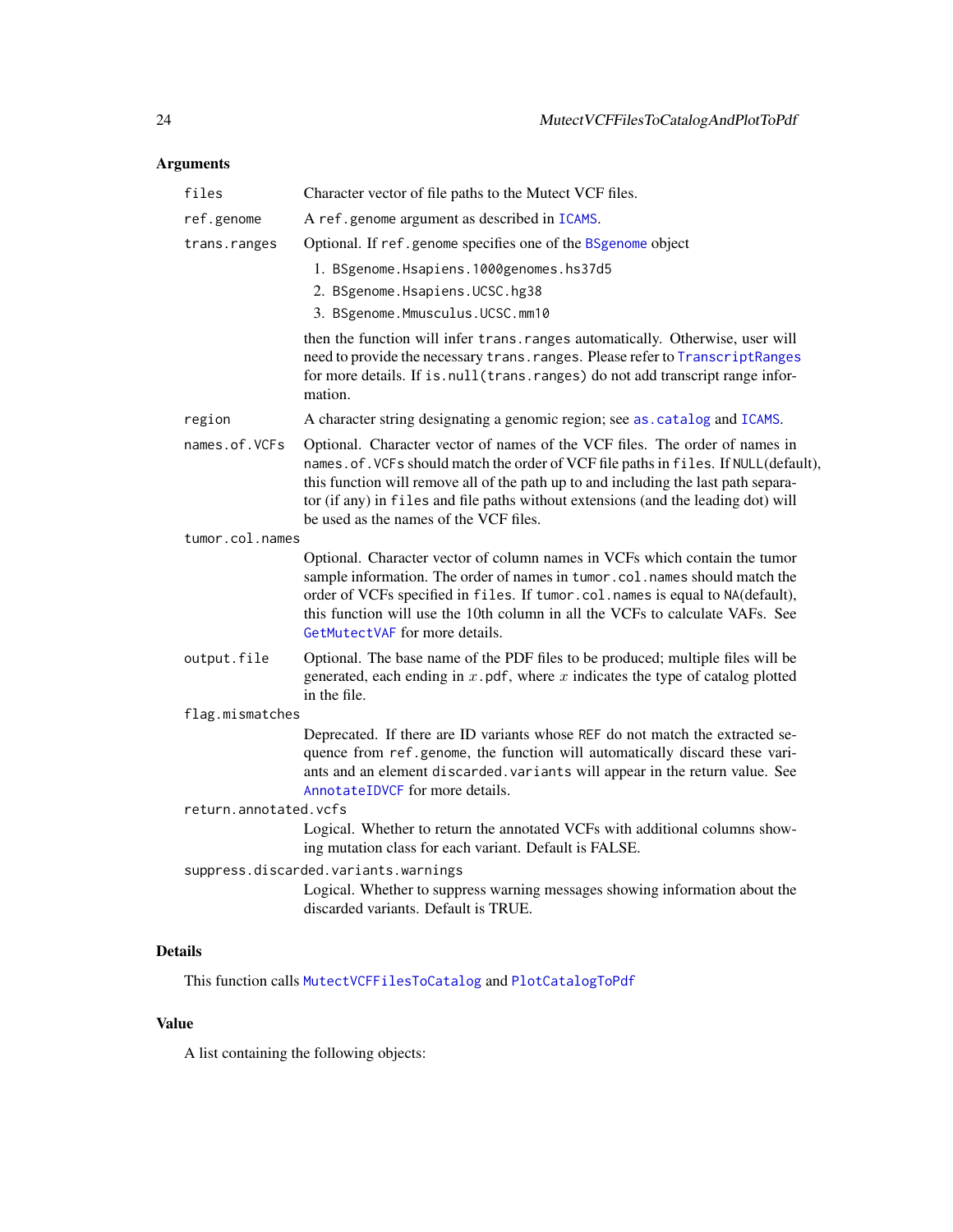- catSBS96, catSBS192, catSBS1536: Matrix of 3 SBS catalogs (one each for 96, 192, and 1536).
- catDBS78, catDBS136, catDBS144: Matrix of 3 DBS catalogs (one each for 78, 136, and 144).
- catID: Matrix of ID (small insertion and deletion) catalog.
- discarded.variants: Non-NULL only if there are variants that were excluded from the analysis. See the added extra column discarded.reason for more details.
- annotated.vcfs: Non-NULL only if return.annotated.vcfs = TRUE. A list of elements:
	- SBS: SBS VCF annotated by [AnnotateSBSVCF](#page-5-1) with three new columns SBS96.class, SBS192.class and SBS1536.class showing the mutation class for each SBS variant.
	- DBS: DBS VCF annotated by [AnnotateDBSVCF](#page-3-1) with three new columns DBS78.class, DBS136.class and DBS144.class showing the mutation class for each DBS variant.
	- ID: ID VCF annotated by [AnnotateIDVCF](#page-4-1) with one new column ID.class showing the mutation class for each ID variant.

If trans.ranges is not provided by user and cannot be inferred by ICAMS, SBS 192 and DBS 144 catalog will not be generated. Each catalog has attributes added. See [as.catalog](#page-6-1) for more details.

# ID classification

See [https://github.com/steverozen/ICAMS/raw/master/data-raw/PCAWG7\\_indel\\_classif](https://github.com/steverozen/ICAMS/raw/master/data-raw/PCAWG7_indel_classification_2017_12_08.xlsx)ication\_ [2017\\_12\\_08.xlsx](https://github.com/steverozen/ICAMS/raw/master/data-raw/PCAWG7_indel_classification_2017_12_08.xlsx) for additional information on ID (small insertion and deletion) mutation classification.

See the documentation for [Canonicalize1Del](#page-7-1) which first handles deletions in homopolymers, then handles deletions in simple repeats with longer repeat units, (e.g. CACACACA, see [FindMaxRepeatDel](#page-12-1)), and if the deletion is not in a simple repeat, looks for microhomology (see [FindDelMH](#page-10-1)).

See the code for unexported function [CanonicalizeID](#page-0-0) and the functions it calls for handling of insertions.

#### Note

SBS 192 and DBS 144 catalogs include only mutations in transcribed regions. In ID (small insertion and deletion) catalogs, deletion repeat sizes range from 0 to 5+, but for plotting and end-user documentation deletion repeat sizes range from 1 to 6+.

#### **Comments**

To add or change attributes of the catalog, you can use function [attr](#page-0-0). For example, attr(catalog,"abundance") <-custom.abundance.

```
file <- c(system.file("extdata/Mutect-vcf",
                      "Mutect.GRCh37.s1.vcf",
                     package = "ICAMS"))
if (requireNamespace("BSgenome.Hsapiens.1000genomes.hs37d5", quietly = TRUE)) {
 catalogs <-
   MutectVCFFilesToCatalogAndPlotToPdf(file, ref.genome = "hg19",
```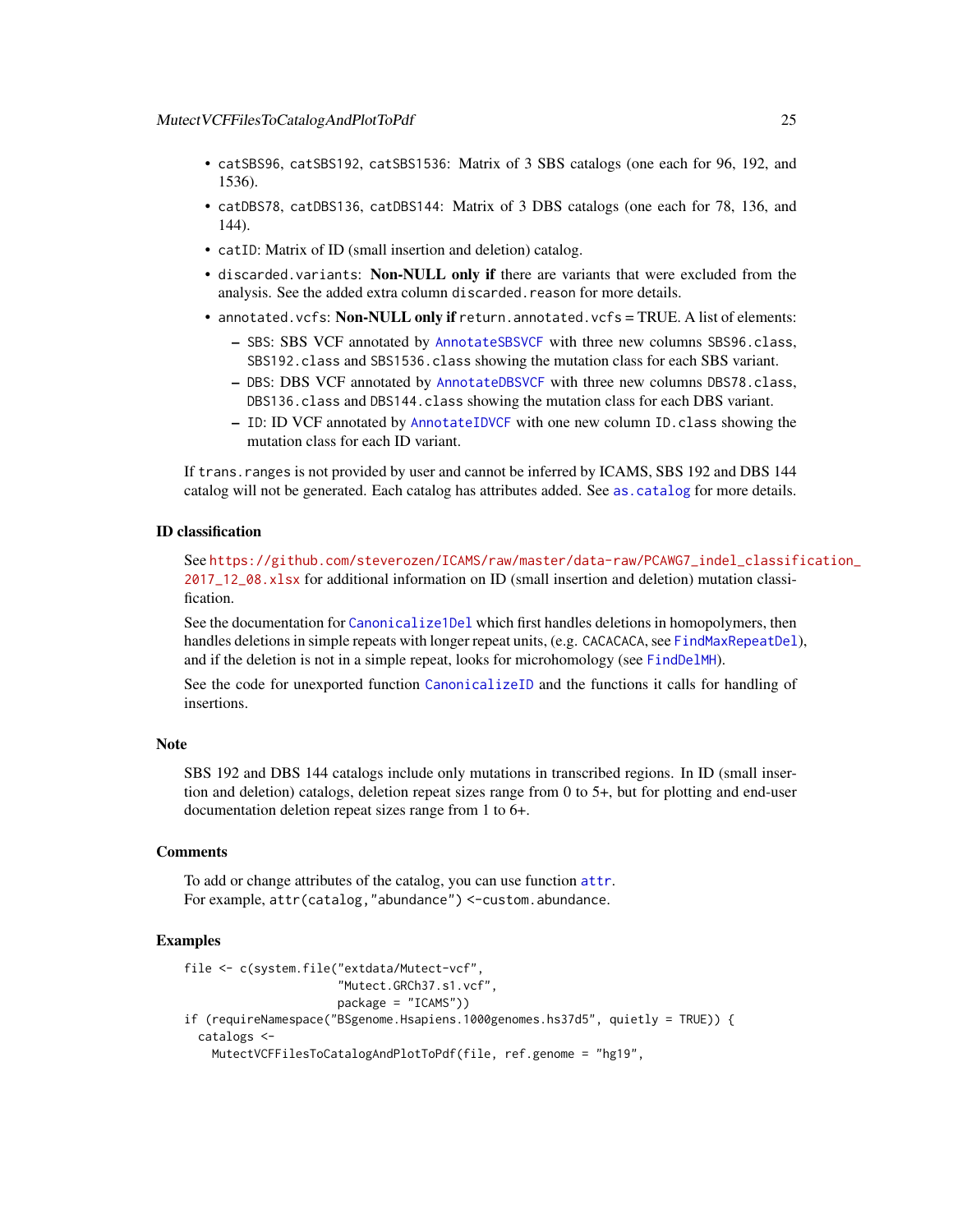```
trans.ranges = trans.ranges.GRCh37,
region = "genome",
output.file =
file.path(tempdir(), "Mutect"))}
```
# <span id="page-25-1"></span><span id="page-25-0"></span>MutectVCFFilesToZipFile

*Create a zip file which contains catalogs and plot PDFs from Mutect VCF files*

# Description

Create 3 SBS catalogs (96, 192, 1536), 3 DBS catalogs (78, 136, 144) and Indel catalog from the Mutect VCFs specified by dir, save the catalogs as CSV files, plot them to PDF and generate a zip archive of all the output files.

# Usage

```
MutectVCFFilesToZipFile(
  dir,
  zipfile,
  ref.genome,
  trans.ranges = NULL,
  region = "unknown",
  names.of.VCFs = NULL,
  tumor.col.names = NA,
 base.filename = ",
  flag.mismatches = 0,
  return.annotated.vcfs = FALSE,
  suppress.discarded.variants.warnings = TRUE
)
```
# Arguments

| dir          | Pathname of the directory which contains only the Mutect VCF files. Each<br>Mutect VCF must have a file extension ".vcf" (case insensitive) and share the<br>same ref.genome and region.                                                                       |
|--------------|----------------------------------------------------------------------------------------------------------------------------------------------------------------------------------------------------------------------------------------------------------------|
| zipfile      | Pathname of the zip file to be created.                                                                                                                                                                                                                        |
| ref.genome   | A ref.genome argument as described in ICAMS.                                                                                                                                                                                                                   |
| trans.ranges | Optional. If ref.genome specifies one of the BSgenome object                                                                                                                                                                                                   |
|              | 1. BSgenome.Hsapiens.1000genomes.hs37d5<br>2. BSgenome.Hsapiens.UCSC.hg38<br>3. BSgenome.Mmusculus.UCSC.mm10                                                                                                                                                   |
|              | then the function will infer trans. ranges automatically. Otherwise, user will<br>need to provide the necessary trans. ranges. Please refer to Transcript Ranges<br>for more details. If is null (trans. ranges) do not add transcript range infor-<br>mation. |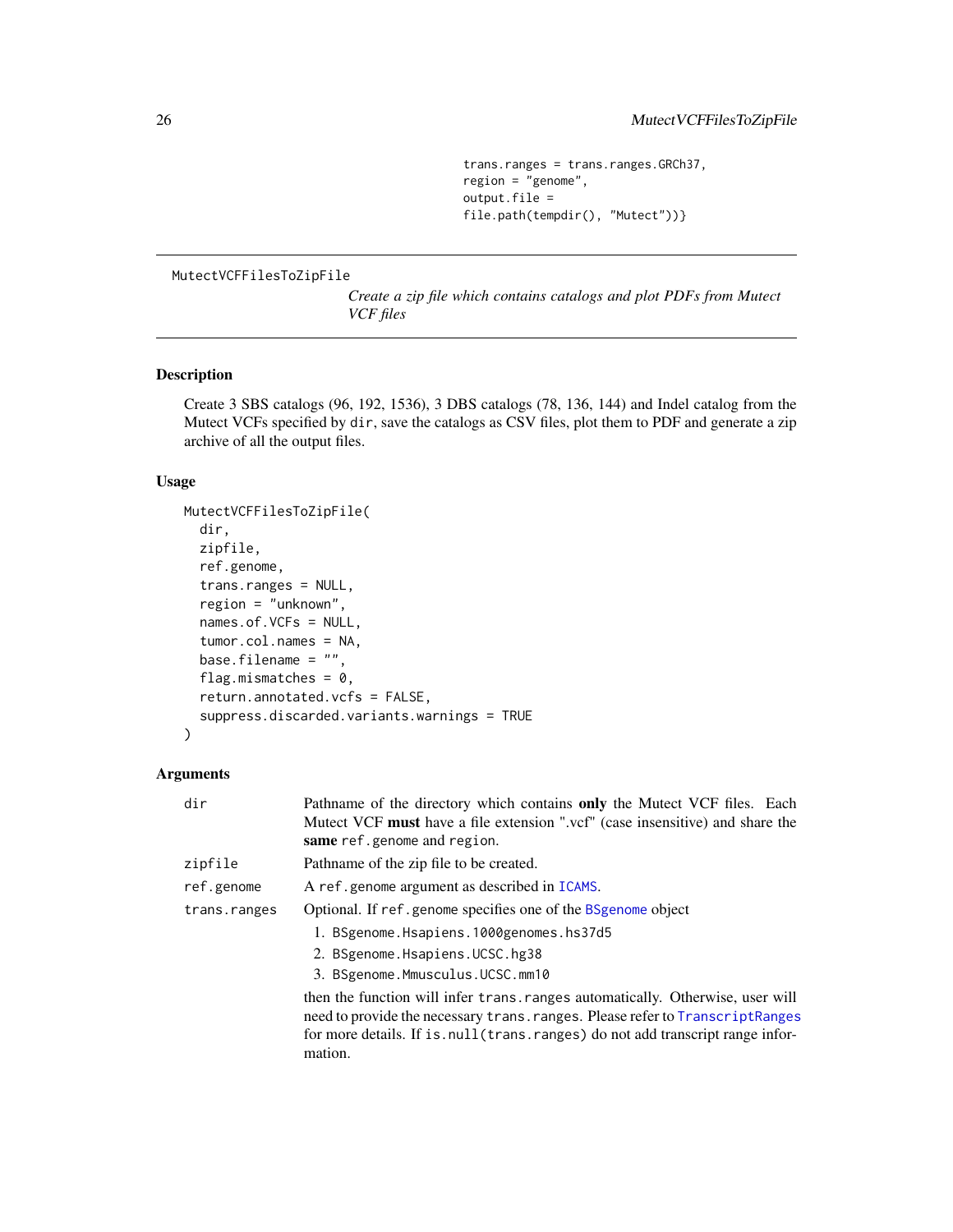| region                               | A character string designating a genomic region; see as . catalog and ICAMS.                                                                                                                                                                                                                                                                                                        |
|--------------------------------------|-------------------------------------------------------------------------------------------------------------------------------------------------------------------------------------------------------------------------------------------------------------------------------------------------------------------------------------------------------------------------------------|
| names.of.VCFs                        | Optional. Character vector of names of the VCF files. The order of names in<br>names. of. VCFs should match the order of VCFs listed in dir. If NULL(default),<br>this function will remove all of the path up to and including the last path sepa-<br>rator (if any) in dir and file paths without extensions (and the leading dot) will<br>be used as the names of the VCF files. |
| tumor.col.names                      |                                                                                                                                                                                                                                                                                                                                                                                     |
|                                      | Optional. Character vector of column names in VCFs which contain the tumor<br>sample information. The order of names in tumor.col.names should match<br>the order of VCFs listed in dir. If tumor.col.names is equal to NA(default),<br>this function will use the 10th column in all the VCFs to calculate VAFs. See<br>GetMutectVAF for more details.                             |
| base.filename                        | Optional. The base name of the CSV and PDF files to be produced; multiple<br>files will be generated, each ending in $x$ . csv or $x$ . pdf, where $x$ indicates the<br>type of catalog.                                                                                                                                                                                            |
| flag.mismatches                      |                                                                                                                                                                                                                                                                                                                                                                                     |
|                                      | Deprecated. If there are ID variants whose REF do not match the extracted se-<br>quence from ref.genome, the function will automatically discard these vari-<br>ants and an element discarded. variants will appear in the return value. See<br>AnnotateIDVCF for more details.                                                                                                     |
| return.annotated.vcfs                |                                                                                                                                                                                                                                                                                                                                                                                     |
|                                      | Logical. Whether to return the annotated VCFs with additional columns show-<br>ing mutation class for each variant. Default is FALSE.                                                                                                                                                                                                                                               |
| suppress.discarded.variants.warnings |                                                                                                                                                                                                                                                                                                                                                                                     |
|                                      | $\mathbf{I}$ and a $\mathbf{I}$ $\mathbf{M}$ $\mathbf{R}$ and $\mathbf{A}$ are compared to the continuous and continuous formulation of the state $\mathbf{A}$                                                                                                                                                                                                                      |

Logical. Whether to suppress warning messages showing information about the discarded variants. Default is TRUE.

# Details

This function calls [MutectVCFFilesToCatalog](#page-20-1), [PlotCatalogToPdf](#page-29-1), [WriteCatalog](#page-71-1) and zip::zipr.

#### Value

A list containing the following objects:

- catSBS96, catSBS192, catSBS1536: Matrix of 3 SBS catalogs (one each for 96, 192, and 1536).
- catDBS78, catDBS136, catDBS144: Matrix of 3 DBS catalogs (one each for 78, 136, and 144).
- catID: Matrix of ID (small insertion and deletion) catalog.
- discarded.variants: Non-NULL only if there are variants that were excluded from the analysis. See the added extra column discarded.reason for more details.
- annotated.vcfs: Non-NULL only if return.annotated.vcfs = TRUE. A list of elements:
	- SBS: SBS VCF annotated by [AnnotateSBSVCF](#page-5-1) with three new columns SBS96.class, SBS192.class and SBS1536.class showing the mutation class for each SBS variant.
	- DBS: DBS VCF annotated by [AnnotateDBSVCF](#page-3-1) with three new columns DBS78.class, DBS136.class and DBS144.class showing the mutation class for each DBS variant.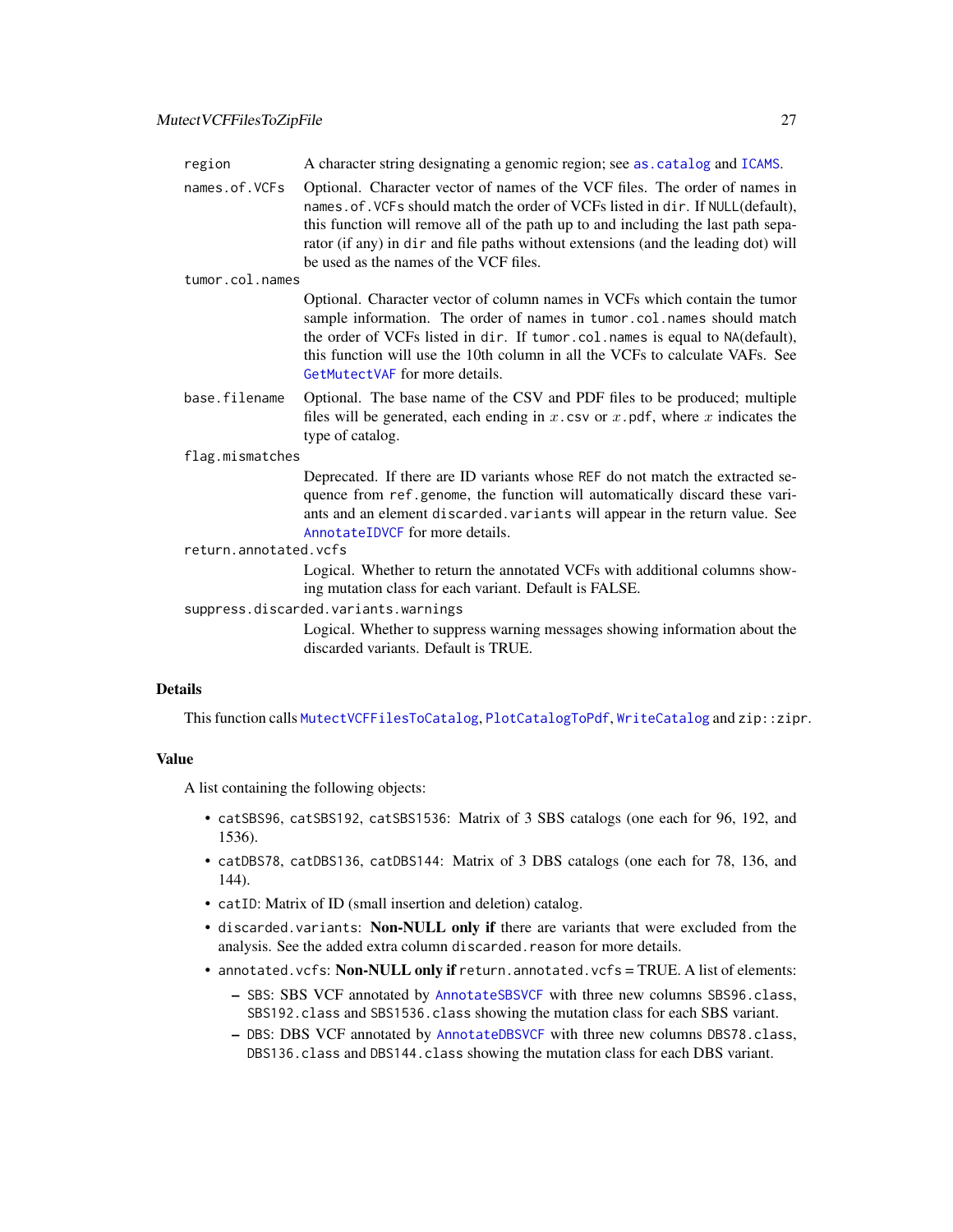– ID: ID VCF annotated by [AnnotateIDVCF](#page-4-1) with one new column ID.class showing the mutation class for each ID variant.

If trans.ranges is not provided by user and cannot be inferred by ICAMS, SBS 192 and DBS 144 catalog will not be generated. Each catalog has attributes added. See [as.catalog](#page-6-1) for more details.

# ID classification

See [https://github.com/steverozen/ICAMS/raw/master/data-raw/PCAWG7\\_indel\\_classif](https://github.com/steverozen/ICAMS/raw/master/data-raw/PCAWG7_indel_classification_2017_12_08.xlsx)ication\_ [2017\\_12\\_08.xlsx](https://github.com/steverozen/ICAMS/raw/master/data-raw/PCAWG7_indel_classification_2017_12_08.xlsx) for additional information on ID (small insertion and deletion) mutation classification.

See the documentation for [Canonicalize1Del](#page-7-1) which first handles deletions in homopolymers, then handles deletions in simple repeats with longer repeat units, (e.g. CACACACA, see [FindMaxRepeatDel](#page-12-1)), and if the deletion is not in a simple repeat, looks for microhomology (see [FindDelMH](#page-10-1)).

See the code for unexported function [CanonicalizeID](#page-0-0) and the functions it calls for handling of insertions.

## Note

SBS 192 and DBS 144 catalogs include only mutations in transcribed regions. In ID (small insertion and deletion) catalogs, deletion repeat sizes range from 0 to 5+, but for plotting and end-user documentation deletion repeat sizes range from 1 to 6+.

#### Comments

To add or change attributes of the catalog, you can use function [attr](#page-0-0). For example, attr(catalog,"abundance") <-custom.abundance.

```
dir <- c(system.file("extdata/Mutect-vcf",
                     package = "ICAMS"))
if (requireNamespace("BSgenome.Hsapiens.1000genomes.hs37d5", quietly = TRUE)) {
 catalogs <-
   MutectVCFFilesToZipFile(dir,
                            zipfile = file.path(tempdir(), "test.zip"),
                            ref.genome = "hg19",
                            trans.ranges = trans.ranges.GRCh37,
                            region = "genome",
                            base.filename = "Mutect")
 unlink(file.path(tempdir(), "test.zip"))}
```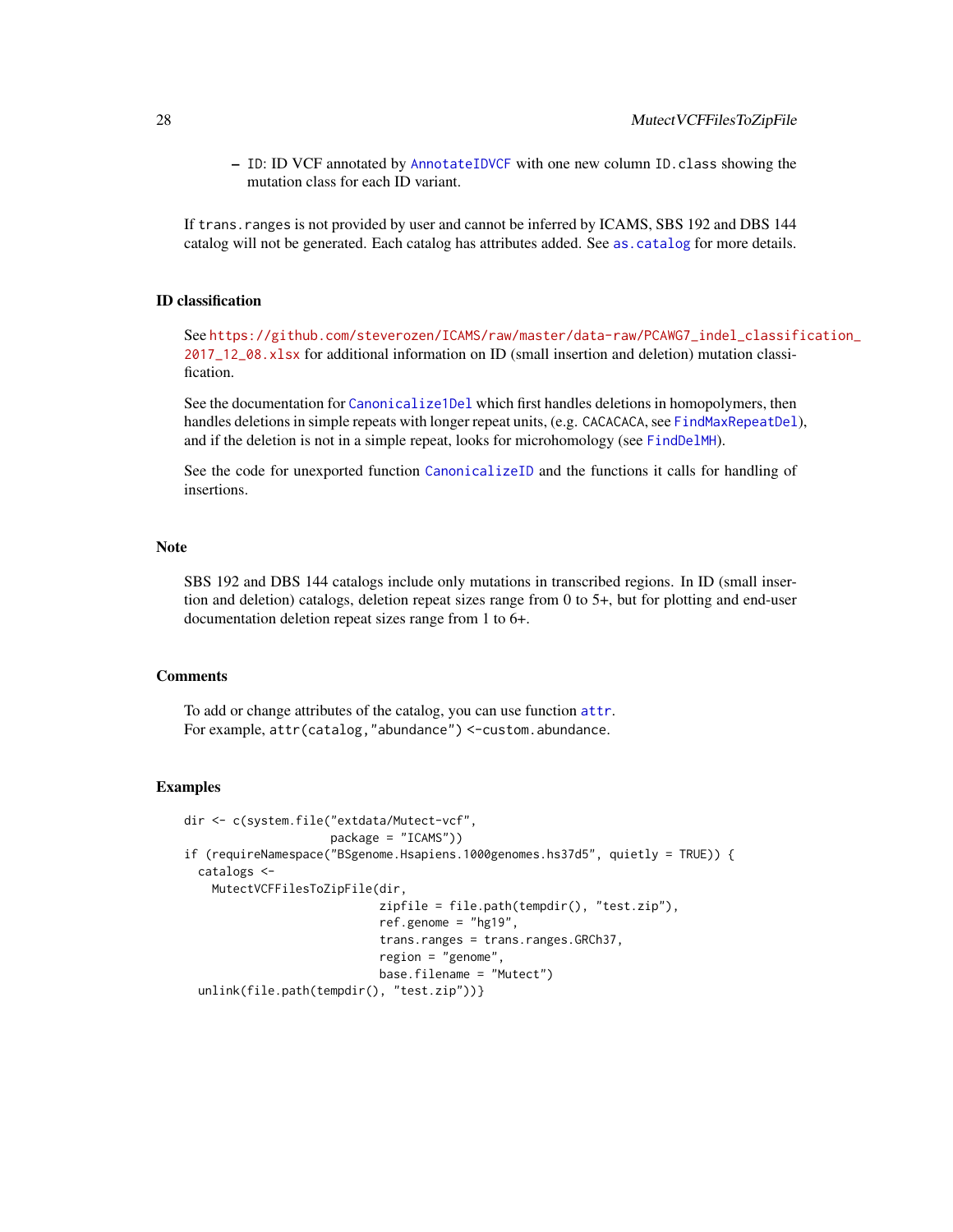# <span id="page-28-1"></span><span id="page-28-0"></span>Description

Plot the spectrum of one sample or plot one signature. The type of graph is based on attribute("catalog.type") of the input catalog. You can first use [TransformCatalog](#page-55-1) to get different types of catalog and then do the plotting.

# Usage

```
PlotCatalog(
 catalog,
 plot.SBS12 = NULL,
 cex = NULL,grid = NULL,upper = NULL,
 xlabels = NULL,
 ylabels = NULL,
 ylim = NULL
\mathcal{E}
```
# Arguments

| catalog    | A catalog as defined in ICAMS with attributes added. See as catalog for more<br>details. catalog can also be a numeric matrix, numeric data. frame, or a<br>vector denoting the mutation counts, but must be in the correct row order used<br>in ICAMS. See CatalogRowOrder for more details. If catalog is a vector, it<br>will be converted to a 1-column matrix with rownames taken from the element<br>names of the vector and with column name "Unknown". |
|------------|----------------------------------------------------------------------------------------------------------------------------------------------------------------------------------------------------------------------------------------------------------------------------------------------------------------------------------------------------------------------------------------------------------------------------------------------------------------|
| plot.SBS12 | Only meaningful for class SBS192Catalog; if TRUE, generate an abbreviated plot<br>of only SBS without context, i.e. C>A, C>G, C>T, T>A, T>C, T>G each on<br>transcribed and untranscribed strands, rather than SBS in trinucleotide context,<br>e.g. $ACA$ > AAA, $ACA$ > AGA, , $TCT$ > TAT,  There are 12 bars in the<br>graph.                                                                                                                              |
| cex        | Has the usual meaning. Taken from par ("cex") by default. Only implemented<br>for SBS96Catalog, SBS192Catalog and DBS144Catalog.                                                                                                                                                                                                                                                                                                                               |
| grid       | A logical value indicating whether to draw grid lines. Only implemented for<br>SBS96Catalog, DBS78Catalog, IndelCatalog.                                                                                                                                                                                                                                                                                                                                       |
| upper      | A logical value indicating whether to draw horizontal lines and the names of<br>major mutation class on top of graph. Only implemented for SBS96Catalog,<br>DBS78Catalog, IndelCatalog.                                                                                                                                                                                                                                                                        |
| xlabels    | A logical value indicating whether to draw x axis labels. Only implemented<br>for SBS96Catalog, DBS78Catalog, IndelCatalog. If FALSE then plot x axis tick<br>marks for SBS96Catalog; set par $(tck = 0)$ to suppress.                                                                                                                                                                                                                                         |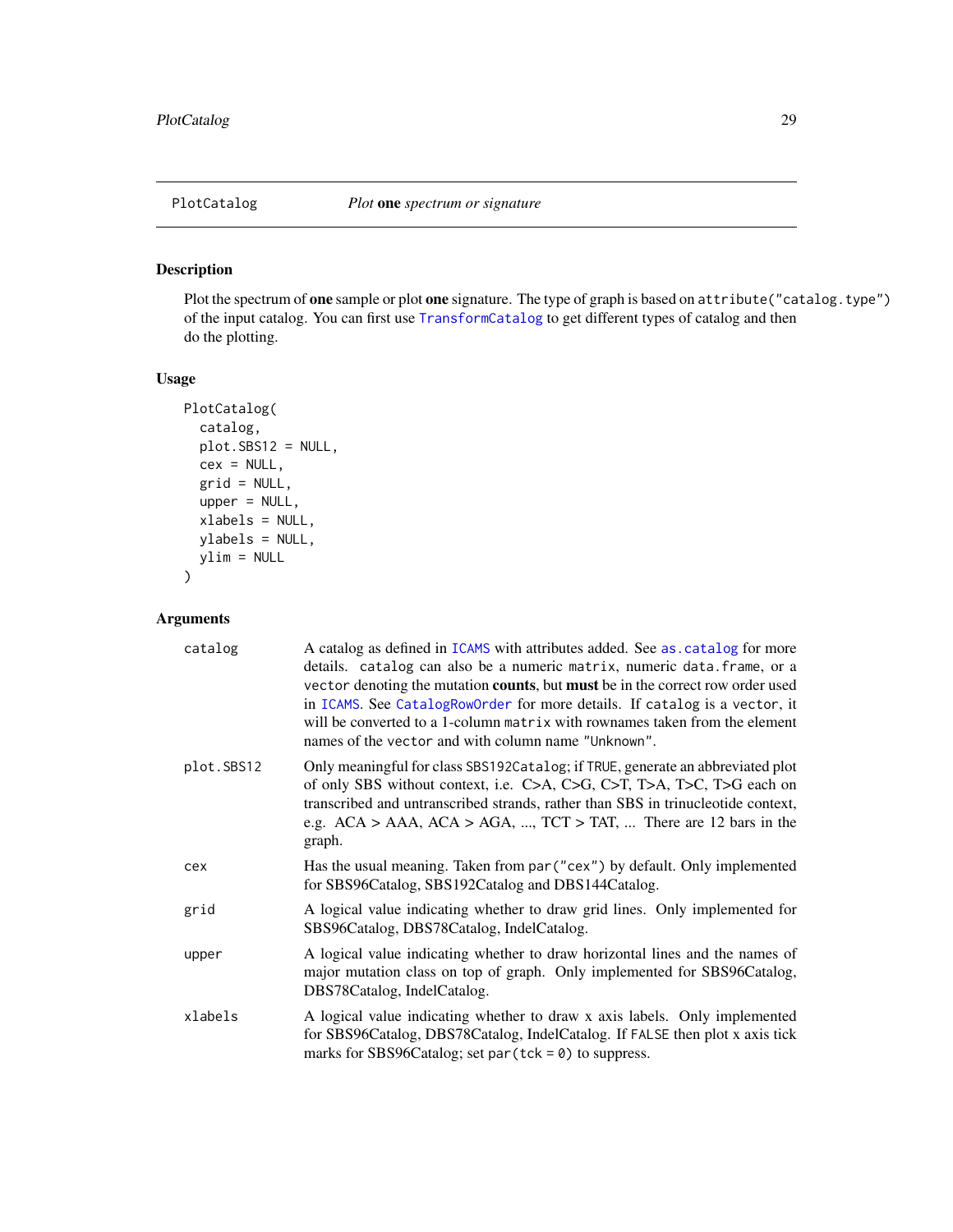<span id="page-29-0"></span>

| vlabels | A logical value indicating whether to draw y axis labels. Only implemented for<br>SBS96Catalog, DBS78Catalog, IndelCatalog. |
|---------|-----------------------------------------------------------------------------------------------------------------------------|
| vlim    | Has the usual meaning. Only implemented for SBS96Catalog and IndelCatalog.                                                  |

#### Value

An invisible list whose first element is a logic value indicating whether the plot is successful. For SBS96Catalog, SBS192Catalog, DBS78Catalog, DBS144Catalog and IndelCatalog, the list will have a second element, which is a numeric vector giving the coordinates of all the bar midpoints drawn, useful for adding to the graph. For **SBS192Catalog** with "counts" catalog.type and non-NULL abundance and plot.SBS12 = TRUE, the list will have an additional element which is a list containing the strand bias statistics.

#### Comments

For SBS192Catalog with "counts" catalog.type and non-NULL abundance and plot. SBS12 = TRUE, the strand bias statistics are Benjamini-Hochberg q-values based on two-sided binomial tests of the mutation counts on the transcribed and untranscribed strands relative to the actual abundances of C and T on the transcribed strand. On the SBS12 plot, asterisks indicate q-values as follows \*,  $Q < 0.05; **$ ,  $Q < 0.01;***$ ,  $Q < 0.001$ .

#### **Note**

The sizes of repeats involved in deletions range from 0 to 5+ in the mutational-spectra and signature catalog rownames, but for plotting and end-user documentation deletion repeat sizes range from 1 to 6+.

# Examples

```
file <- system.file("extdata",
                    "strelka.regress.cat.sbs.96.csv",
                    package = "ICAMS")
catSBS96 <- ReadCatalog(file)
colnames(catSBS96) <- "sample"
PlotCatalog(catSBS96)
```
<span id="page-29-1"></span>PlotCatalogToPdf *Plot catalog to a PDF file*

# Description

Plot catalog to a PDF file. The type of graph is based on attribute("catalog.type") of the input catalog. You can first use [TransformCatalog](#page-55-1) to get different types of catalog and then do the plotting.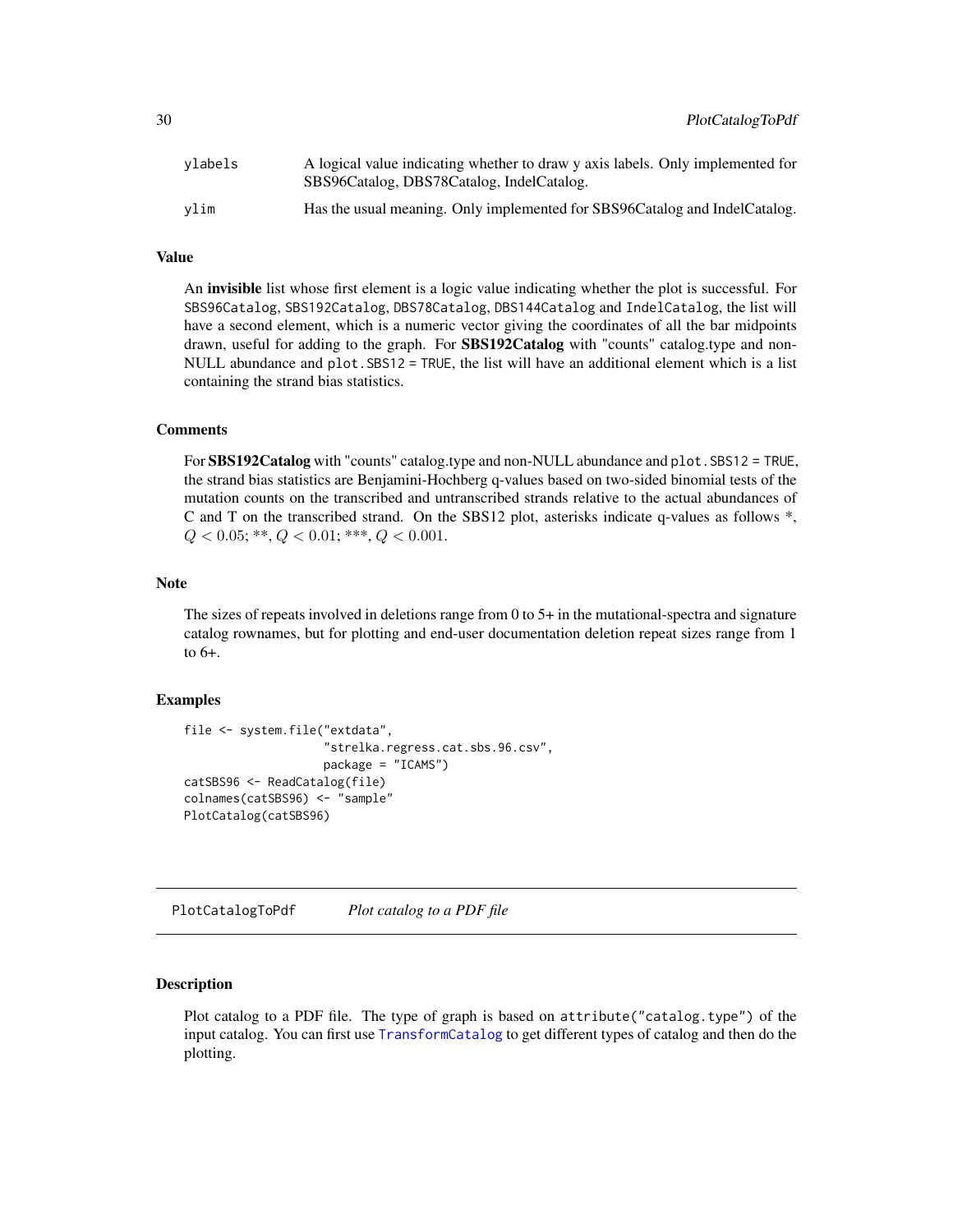# PlotCatalogToPdf 31

# Usage

```
PlotCatalogToPdf(
  catalog,
  file,
 plot.SBS12 = NULL,
  cex = NULL,grid = NULL,upper = NULL,
  xlabels = NULL,
 ylabels = NULL,
 ylim = NULL
\mathcal{E}
```
# Arguments

| catalog    | A catalog as defined in ICAMS with attributes added. See as catalog for more<br>details. catalog can also be a numeric matrix, numeric data. frame, or a<br>vector denoting the mutation counts, but must be in the correct row order used<br>in ICAMS. See CatalogRowOrder for more details. If catalog is a vector, it<br>will be converted to a 1-column matrix with rownames taken from the element<br>names of the vector and with column name "Unknown". |
|------------|----------------------------------------------------------------------------------------------------------------------------------------------------------------------------------------------------------------------------------------------------------------------------------------------------------------------------------------------------------------------------------------------------------------------------------------------------------------|
| file       | The name of the PDF file to be produced.                                                                                                                                                                                                                                                                                                                                                                                                                       |
| plot.SBS12 | Only meaningful for class SBS192Catalog; if TRUE, generate an abbreviated plot<br>of only SBS without context, i.e. C>A, C>G, C>T, T>A, T>C, T>G each on<br>transcribed and untranscribed strands, rather than SBS in trinucleotide context,<br>e.g. $ACA$ > AAA, $ACA$ > AGA, , $TCT$ > TAT,  There are 12 bars in the<br>graph.                                                                                                                              |
| cex        | Has the usual meaning. A default value has been used by the program internally.<br>Only implemented for SBS96Catalog, SBS192Catalog and DBS144Catalog.                                                                                                                                                                                                                                                                                                         |
| grid       | A logical value indicating whether to draw grid lines. Only implemented for<br>SBS96Catalog, DBS78Catalog, IndelCatalog.                                                                                                                                                                                                                                                                                                                                       |
| upper      | A logical value indicating whether to draw horizontal lines and the names of<br>major mutation class on top of graph. Only implemented for SBS96Catalog,<br>DBS78Catalog, IndelCatalog.                                                                                                                                                                                                                                                                        |
| xlabels    | A logical value indicating whether to draw x axis labels. Only implemented<br>for SBS96Catalog, DBS78Catalog, IndelCatalog. If FALSE then plot x axis tick<br>marks for SBS96Catalog; set par $(tck = 0)$ to suppress.                                                                                                                                                                                                                                         |
| vlabels    | A logical value indicating whether to draw y axis labels. Only implemented for<br>SBS96Catalog, DBS78Catalog, IndelCatalog.                                                                                                                                                                                                                                                                                                                                    |
| ylim       | Has the usual meaning. Only implemented for SBS96Catalog and IndelCatalog.                                                                                                                                                                                                                                                                                                                                                                                     |
|            |                                                                                                                                                                                                                                                                                                                                                                                                                                                                |

# Value

An invisible list whose first element is a logic value indicating whether the plot is successful. For SBS192Catalog with "counts" catalog.type and non-null abundance and plot.SBS12 = TRUE, the list will have a second element which is a list containing the strand bias statistics.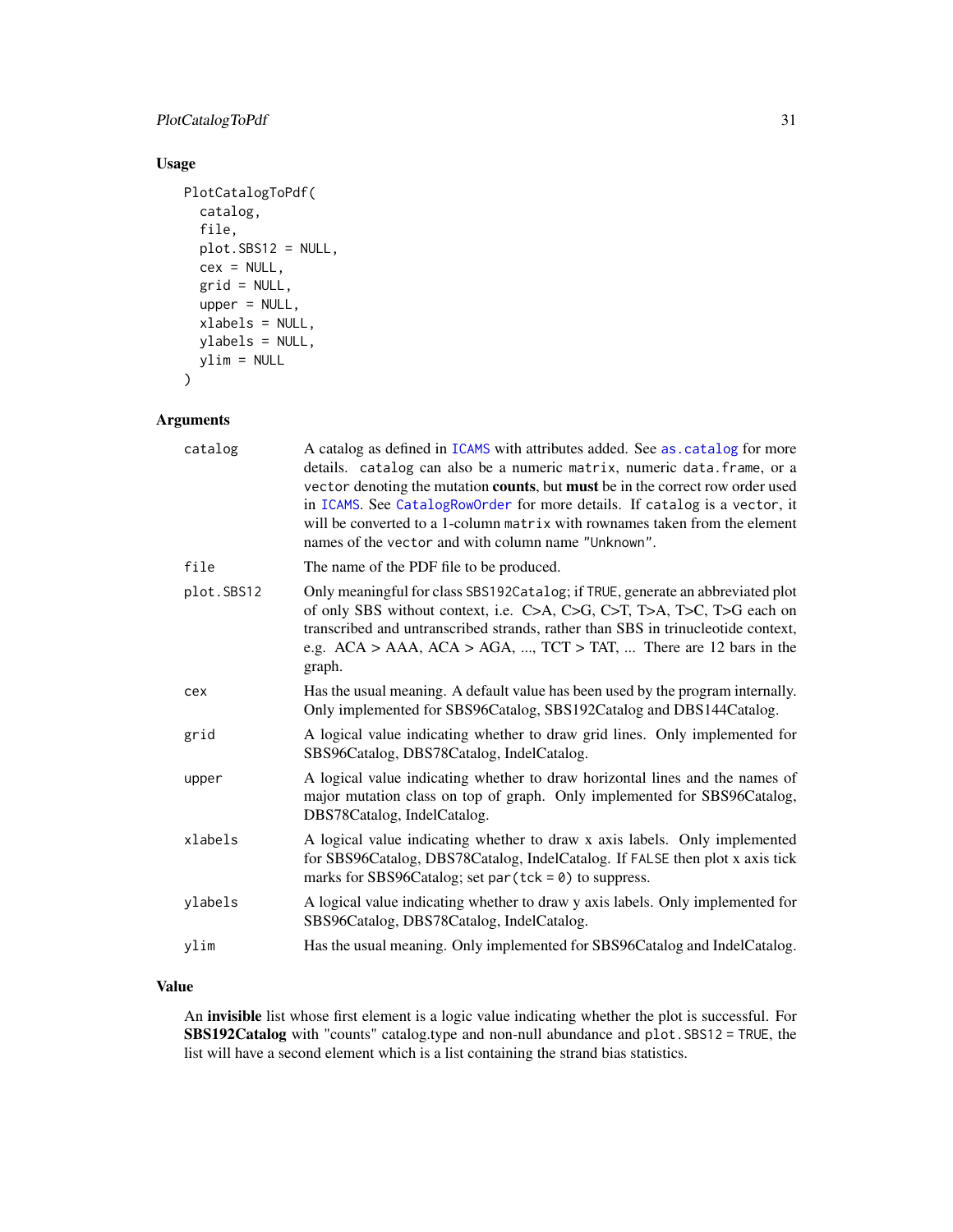#### <span id="page-31-0"></span>**Comments**

For SBS192Catalog with "counts" catalog.type and non-NULL abundance and plot. SBS12 = TRUE, the strand bias statistics are Benjamini-Hochberg q-values based on two-sided binomial tests of the mutation counts on the transcribed and untranscribed strands relative to the actual abundances of C and T on the transcribed strand. On the SBS12 plot, asterisks indicate q-values as follows \*,  $Q < 0.05; **$ ,  $Q < 0.01;***$ ,  $Q < 0.001$ .

# Note

The sizes of repeats involved in deletions range from 0 to 5+ in the mutational-spectra and signature catalog rownames, but for plotting and end-user documentation deletion repeat sizes range from 1 to 6+.

# Examples

```
file <- system.file("extdata",
                    "strelka.regress.cat.sbs.96.csv",
                    package = "ICAMS")
catSBS96 <- ReadCatalog(file)
colnames(catSBS96) <- "sample"
PlotCatalogToPdf(catSBS96, file = file.path(tempdir(), "test.pdf"))
```
<span id="page-31-1"></span>PlotTransBiasGeneExp *Plot transcription strand bias with respect to gene expression values*

#### Description

Plot transcription strand bias with respect to gene expression values

# Usage

```
PlotTransBiasGeneExp(
  annotated.SBS.vcf,
  expression.data,
  Ensembl.gene.ID.col,
  expression.value.col,
  num.of.bins,
  plot.type,
  damaged.base = NULL,
  ymax = NULL)
```
# Arguments

```
annotated.SBS.vcf
```
An SBS VCF annotated by [AnnotateSBSVCF](#page-5-1). It must have transcript range information added.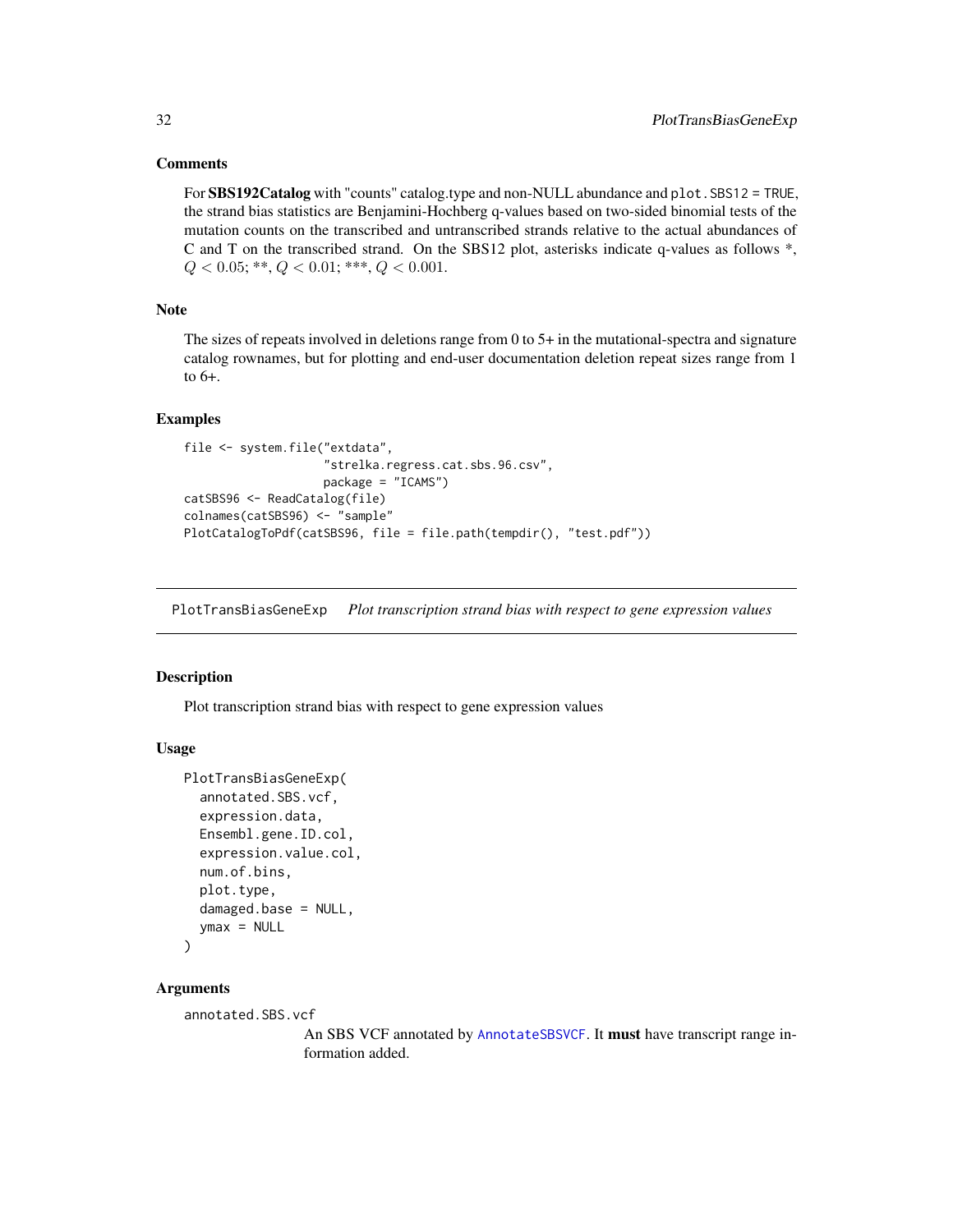| expression.data      |                                                                                                                                                                                                                                                                                                                                                                                                                                                                                                                                                                                          |
|----------------------|------------------------------------------------------------------------------------------------------------------------------------------------------------------------------------------------------------------------------------------------------------------------------------------------------------------------------------------------------------------------------------------------------------------------------------------------------------------------------------------------------------------------------------------------------------------------------------------|
|                      | A data, table which contains the expression values of genes.                                                                                                                                                                                                                                                                                                                                                                                                                                                                                                                             |
|                      | See GeneExpressionData for more details.                                                                                                                                                                                                                                                                                                                                                                                                                                                                                                                                                 |
| Ensembl.gene.ID.col  |                                                                                                                                                                                                                                                                                                                                                                                                                                                                                                                                                                                          |
|                      | Name of column which has the Ensembl gene ID information in expression. data.                                                                                                                                                                                                                                                                                                                                                                                                                                                                                                            |
| expression.value.col |                                                                                                                                                                                                                                                                                                                                                                                                                                                                                                                                                                                          |
|                      | Name of column which has the gene expression values in expression. data.                                                                                                                                                                                                                                                                                                                                                                                                                                                                                                                 |
| num.of.bins          | The number of bins that will be plotted on the graph.                                                                                                                                                                                                                                                                                                                                                                                                                                                                                                                                    |
| plot.type            | A character string indicating one mutation type to be plotted. It should be one<br>of "C>A", "C>G", "C>T", "T>A", "T>C", "T>G".                                                                                                                                                                                                                                                                                                                                                                                                                                                          |
| damaged.base         | One of NULL, "purine" or "pyrimidine". This function allocates approxi-<br>mately equal numbers of mutations from damaged. base into each of num. of. bins<br>bin by expression level. E.g. if damaged. base is "purine", then mutations from<br>A and G will be allocated in approximately equal numbers to each expression-<br>level bin. The rationale for the name damaged base is that the direction of<br>strand bias is a result of whether the damage occurs on a purine or pyrimidine.<br>If NULL, the function attempts to infer the damaged base based on mutation<br>counts. |
| ymax                 | Limit for the y axis. If not specified, it defaults to NULL and the y axis limit<br>equals 1.5 times of the maximum mutation counts in a specific mutation type.                                                                                                                                                                                                                                                                                                                                                                                                                         |

# Value

A list whose first element is a logic value indicating whether the plot is successful. The second element is a named numeric vector containing the p-values printed on the plot.

#### Note

The p-values are calculated by logistic regression using function [glm](#page-0-0). The dependent variable is labeled "1" and "0" if the mutation from annotated. SBS. vcf falls onto the untranscribed and transcribed strand respectively. The independent variable is the binary logarithm of the gene expression value from expression. data plus one, i.e.  $log_2(x + 1)$  where x stands for gene expression value.

#### Examples

```
file <- c(system.file("extdata/Strelka-SBS-vcf/",
                     "Strelka.SBS.GRCh37.s1.vcf",
                     package = "ICAMS"))
list.of.vcfs <- ReadAndSplitStrelkaSBSVCFs(file)
SBS.vcf <- list.of.vcfs$SBS.vcfs[[1]]
if (requireNamespace("BSgenome.Hsapiens.1000genomes.hs37d5", quietly = TRUE)) {
 annotated.SBS.vcf <- AnnotateSBSVCF(SBS.vcf, ref.genome = "hg19",
                                     trans.ranges = trans.ranges.GRCh37)
 PlotTransBiasGeneExp(annotated.SBS.vcf = annotated.SBS.vcf,
                       expression.data = gene.expression.data.HepG2,
                       Ensembl.gene.ID.col = "Ensembl.gene.ID",
                       expression.value.col = "TPM",
                       num.of.bins = 4, plot.type = "C>A")
```
}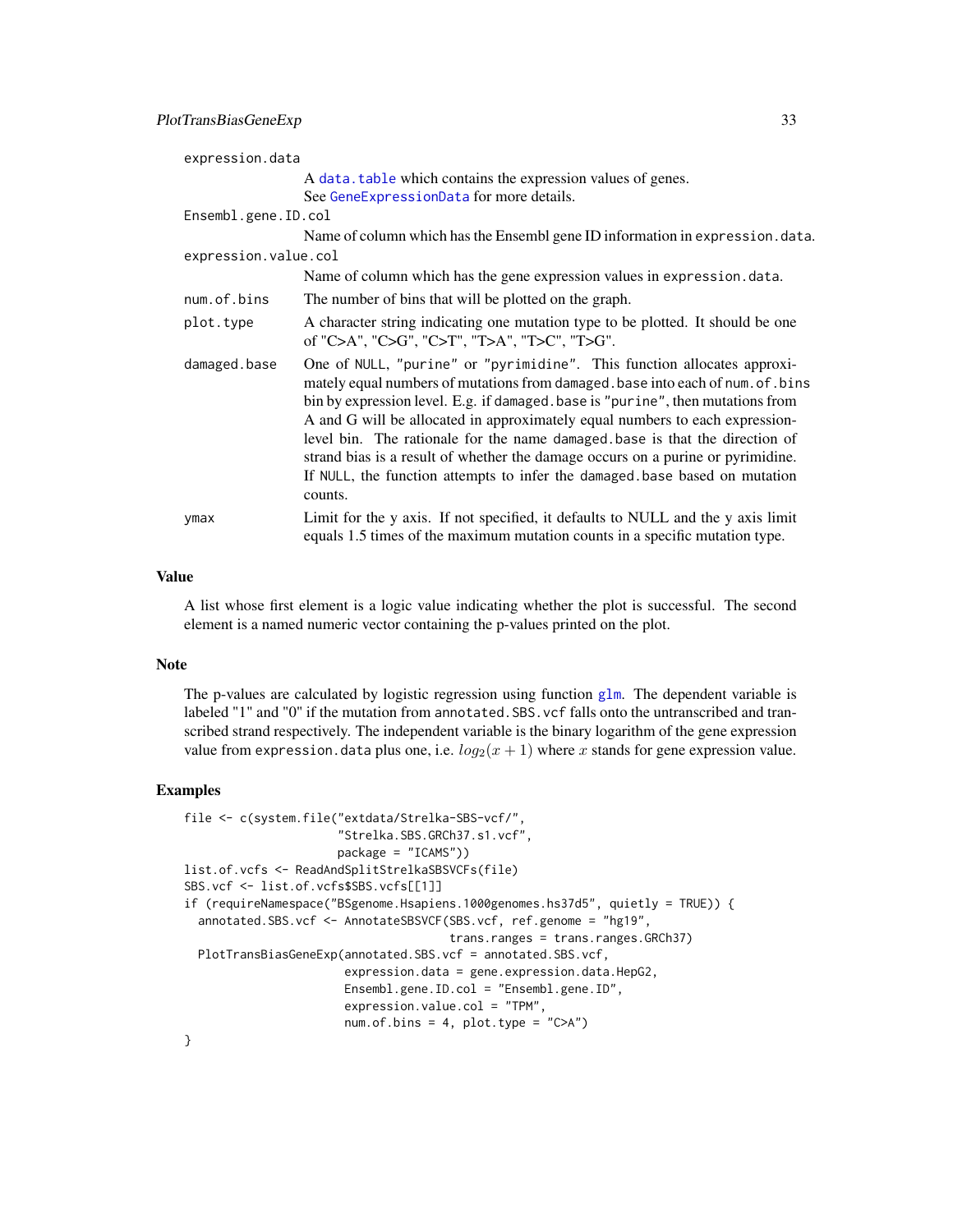```
PlotTransBiasGeneExpToPdf
```
*Plot transcription strand bias with respect to gene expression values to a PDF file*

#### **Description**

Plot transcription strand bias with respect to gene expression values to a PDF file

#### Usage

```
PlotTransBiasGeneExpToPdf(
  annotated.SBS.vcf,
  file,
  expression.data,
  Ensembl.gene.ID.col,
  expression.value.col,
  num.of.bins,
  plot.type = c("C>A", "C>G", "C>T", "T>A", "T>C", "T>G"),
  damaged.base = NULL
)
```
# Arguments

```
annotated.SBS.vcf
                 An SBS VCF annotated by AnnotateSBSVCF. It must have transcript range in-
                 formation added.
file The name of output file.
expression.data
                 A data.table which contains the expression values of genes.
                 See GeneExpressionData for more details.
Ensembl.gene.ID.col
                 Name of column which has the Ensembl gene ID information in expression.data.
expression.value.col
                 Name of column which has the gene expression values in expression.data.
num. of bins The number of bins that will be plotted on the graph.
plot.type A vector of character indicating types to be plotted. It can be one or more types
                 from "C>A", "C>G", "C>T", "T>A", "T>C", "T>G". The default is to print all
                 the six mutation types.
damaged.base One of NULL, "purine" or "pyrimidine". This function allocates approxi-
                 mately equal numbers of mutations from damaged.base into each of num.of.bins
                 bin by expression level. E.g. if damaged.base is "purine", then mutations from
                 A and G will be allocated in approximately equal numbers to each expression-
                 level bin. The rationale for the name damaged.base is that the direction of
                 strand bias is a result of whether the damage occurs on a purine or pyrimidine.
                 If NULL, the function attempts to infer the damaged.base based on mutation
                 counts.
```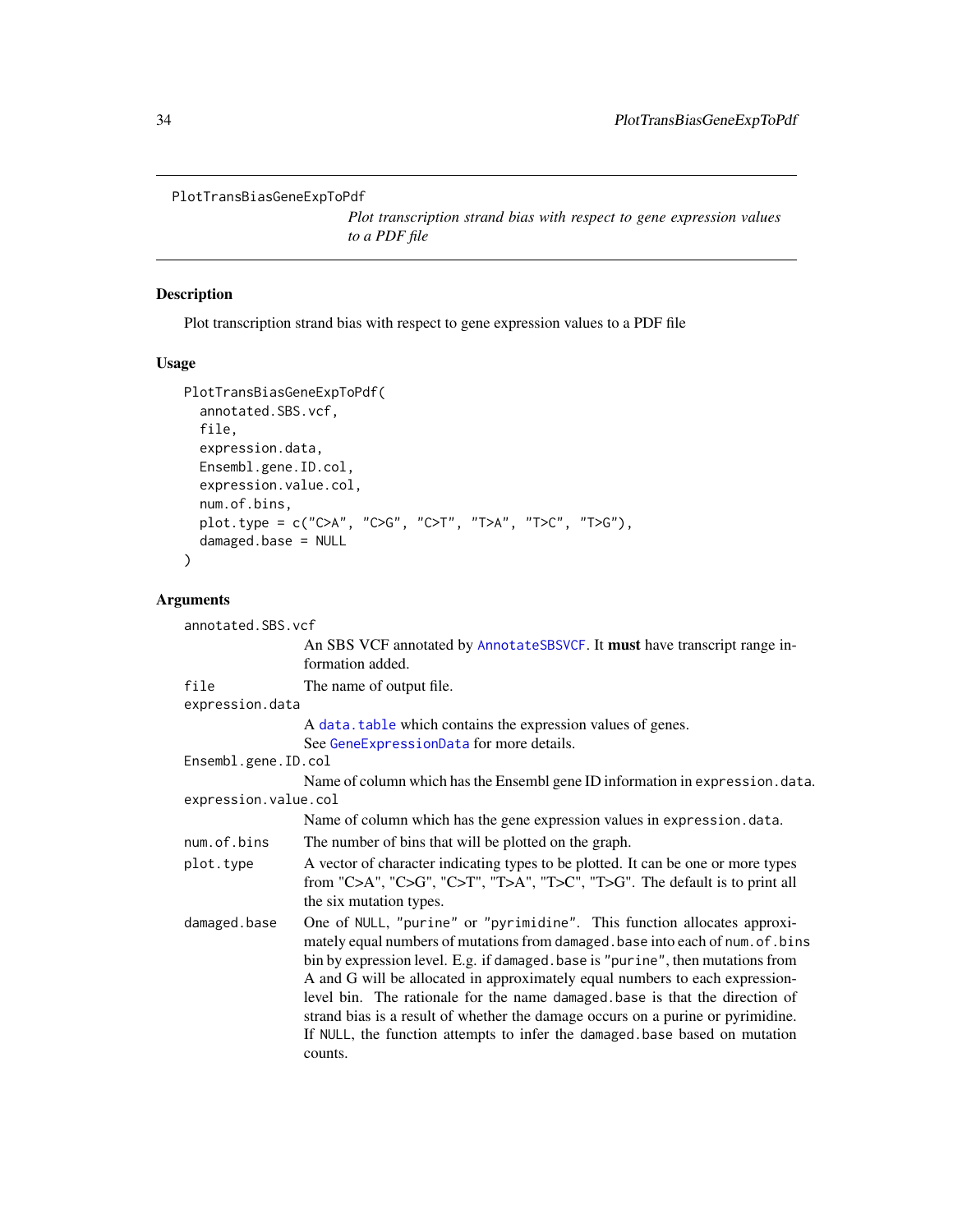# <span id="page-34-0"></span>Value

A list whose first element is a logic value indicating whether the plot is successful. The second element is a named numeric vector containing the p-values printed on the plot.

#### Note

The p-values are calculated by logistic regression using function [glm](#page-0-0). The dependent variable is labeled "1" and "0" if the mutation from annotated. SBS. vcf falls onto the untranscribed and transcribed strand respectively. The independent variable is the binary logarithm of the gene expression value from expression. data plus one, i.e.  $log_2(x + 1)$  where x stands for gene expression value.

#### Examples

```
file <- c(system.file("extdata/Strelka-SBS-vcf/",
                      "Strelka.SBS.GRCh37.s1.vcf",
                      package = "ICAMS"))
list.of.vcfs <- ReadAndSplitStrelkaSBSVCFs(file)
SBS.vcf <- list.of.vcfs$SBS.vcfs[[1]]
if (requireNamespace("BSgenome.Hsapiens.1000genomes.hs37d5", quietly = TRUE)) {
 annotated.SBS.vcf <- AnnotateSBSVCF(SBS.vcf, ref.genome = "hg19",
                                      trans.ranges = trans.ranges.GRCh37)
 PlotTransBiasGeneExpToPdf(annotated.SBS.vcf = annotated.SBS.vcf,
                            expression.data = gene.expression.data.HepG2,
                            Ensembl.gene.ID.col = "Ensembl.gene.ID",
                            expression.value.col = "TPM",
                            num. of. bins = 4,plot.type = c("C>A","C>G","C>T","T>A","T>C"),
                            file = file.path(tempdir(), "test.pdf"))
}
```
#### ReadAndSplitMutectVCFs

*Read and split Mutect VCF files*

#### Description

Read and split Mutect VCF files

#### Usage

```
ReadAndSplitMutectVCFs(
  files,
  names.of.VCFs = NULL,
  tumor.col.names = NA,
  suppress.discarded.variants.warnings = TRUE
)
```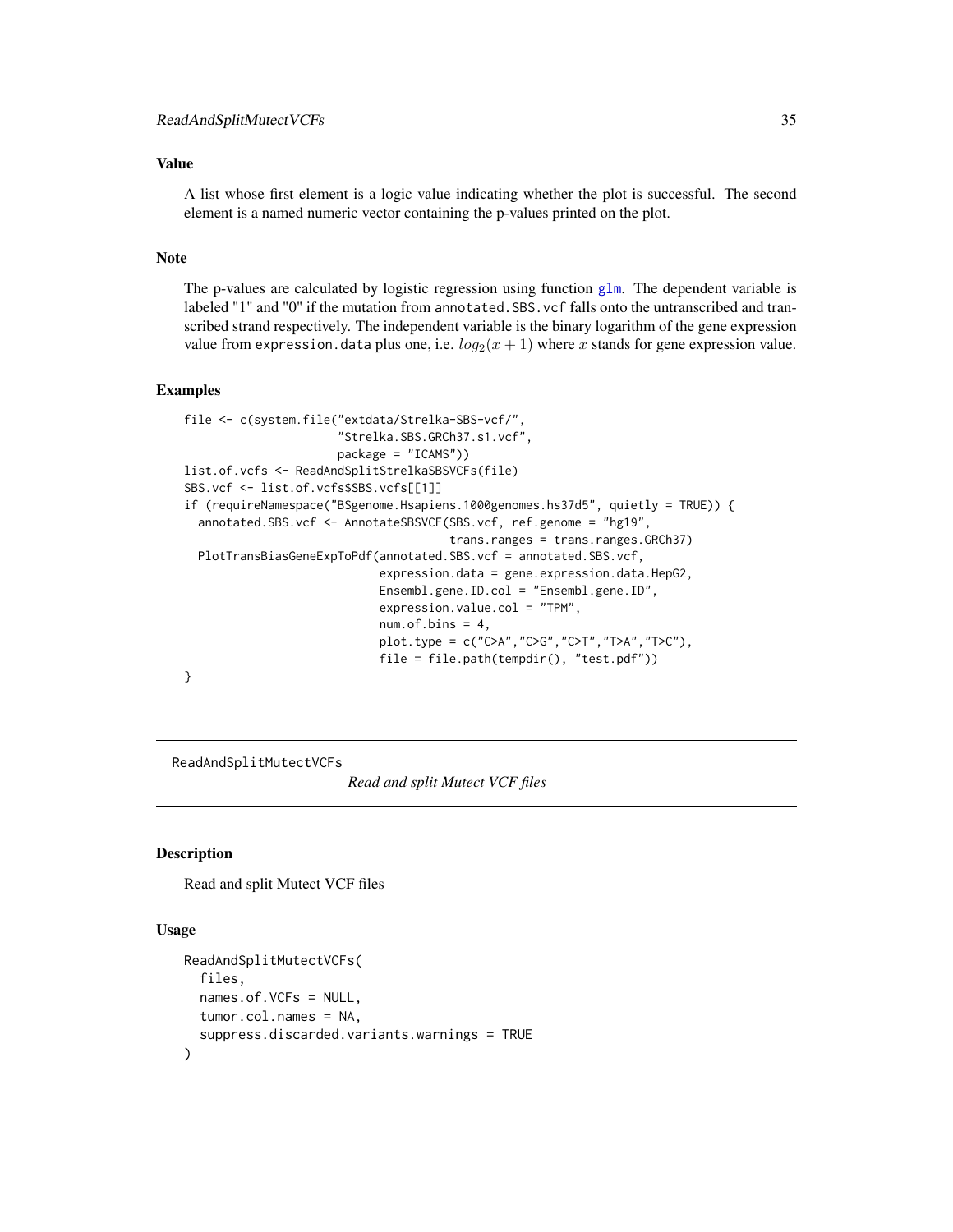# <span id="page-35-0"></span>Arguments

| files           | Character vector of file paths to the Mutect VCF files.                                                                                                                                                                                                                                                                                                                                    |
|-----------------|--------------------------------------------------------------------------------------------------------------------------------------------------------------------------------------------------------------------------------------------------------------------------------------------------------------------------------------------------------------------------------------------|
| names.of.VCFs   | Optional. Character vector of names of the VCF files. The order of names in<br>names. of. VCFs should match the order of VCF file paths in files. If NULL(default),<br>this function will remove all of the path up to and including the last path separa-<br>tor (if any) in files and file paths without extensions (and the leading dot) will<br>be used as the names of the VCF files. |
| tumor.col.names |                                                                                                                                                                                                                                                                                                                                                                                            |
|                 | Optional. Character vector of column names in VCFs which contain the tumor<br>sample information. The order of names in tumor.col.names should match the<br>order of VCFs specified in files. If tumor.col.names is equal to NA(default),<br>this function will use the 10th column in all the VCFs to calculate VAFs. See<br>GetMutectVAF for more details.                               |
|                 | suppress.discarded.variants.warnings                                                                                                                                                                                                                                                                                                                                                       |
|                 | Logical. Whether to suppress warning messages showing information about the<br>discarded variants. Default is TRUE.                                                                                                                                                                                                                                                                        |

# Value

A list containing the following objects:

- SBS: List of VCFs with only single base substitutions.
- DBS: List of VCFs with only doublet base substitutions as called by Mutect.
- ID: List of VCFs with only small insertions and deletions.
- discarded.variants: Non-NULL only if there are variants that were excluded from the analysis. See the added extra column discarded.reason for more details.

#### See Also

[MutectVCFFilesToCatalog](#page-20-1)

# Examples

```
file <- c(system.file("extdata/Mutect-vcf",
                      "Mutect.GRCh37.s1.vcf",
                      package = "ICAMS"))
list.of.vcfs <- ReadAndSplitMutectVCFs(file)
```
ReadAndSplitStrelkaSBSVCFs

*Read and split Strelka SBS VCF files*

# Description

The function will find and merge adjacent SBS pairs into DBS if their VAFs are very similar. The default threshold value for VAF is 0.02.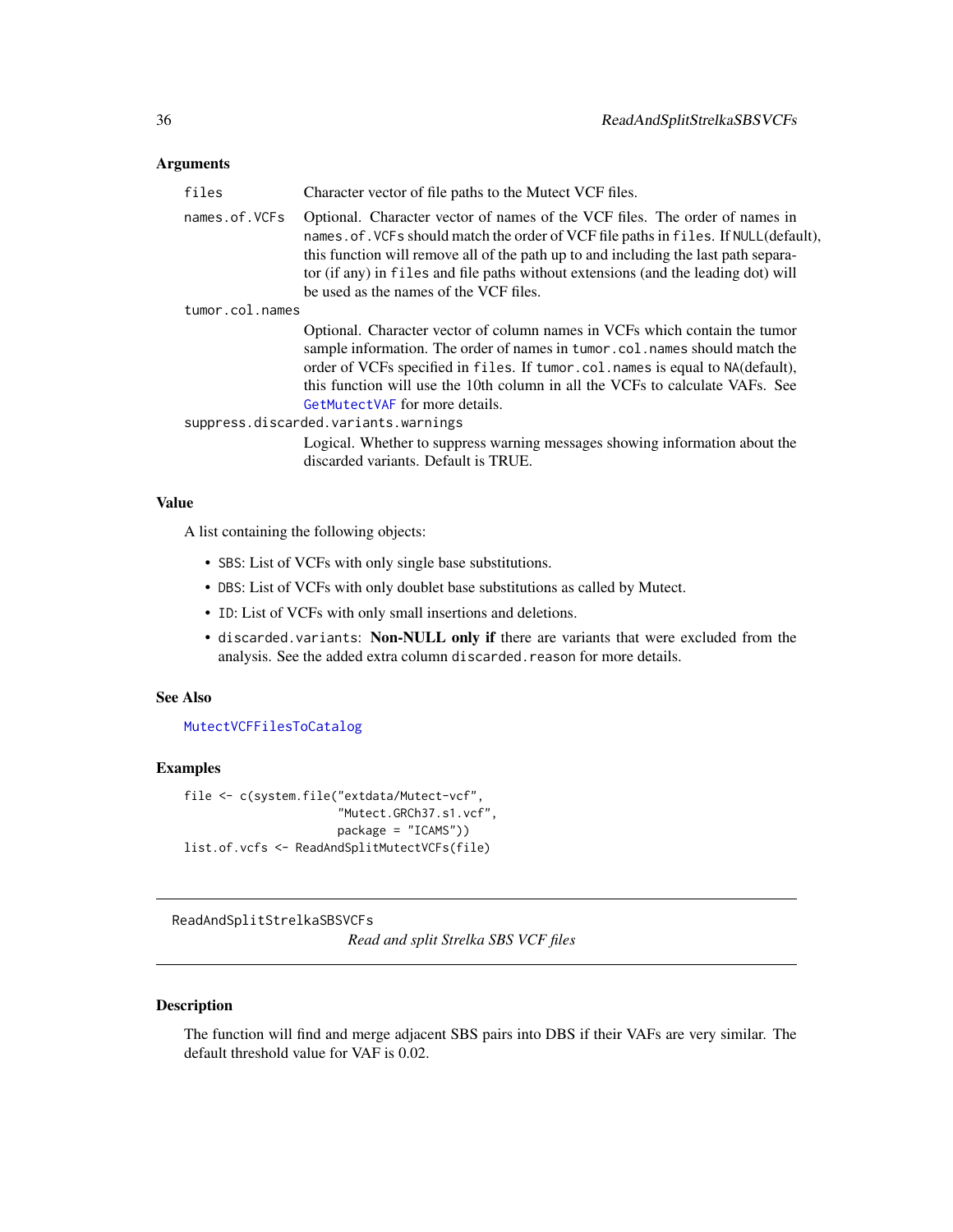# ReadAndSplitVCFs 37

# Usage

```
ReadAndSplitStrelkaSBSVCFs(
  files,
 names.of.VCFs = NULL,
  suppress.discarded.variants.warnings = TRUE
)
```
# Arguments

| files         | Character vector of file paths to the Strelka SBS VCF files.                                                                                                                                                                                                                                                                                                                              |
|---------------|-------------------------------------------------------------------------------------------------------------------------------------------------------------------------------------------------------------------------------------------------------------------------------------------------------------------------------------------------------------------------------------------|
| names.of.VCFs | Optional. Character vector of names of the VCF files. The order of names in<br>names.of. VCFs should match the order of VCF file paths in files. If NULL(default),<br>this function will remove all of the path up to and including the last path separa-<br>tor (if any) in files and file paths without extensions (and the leading dot) will<br>be used as the names of the VCF files. |
|               | suppress.discarded.variants.warnings                                                                                                                                                                                                                                                                                                                                                      |
|               | Logical. Whether to suppress warning messages showing information about the<br>discarded variants. Default is TRUE.                                                                                                                                                                                                                                                                       |

# Value

A list of elements as follows:

- SBS.vcfs: List of data.frames of pure SBS mutations no DBS or 3+BS mutations.
- DBS.vcfs: List of data.frames of pure DBS mutations no SBS or 3+BS mutations.
- discarded.variants: Non-NULL only if there are variants that were excluded from the analysis. See the added extra column discarded.reason for more details.

# See Also

[StrelkaSBSVCFFilesToCatalog](#page-47-0)

# Examples

```
file <- c(system.file("extdata/Strelka-SBS-vcf",
                      "Strelka.SBS.GRCh37.s1.vcf",
                      package = "ICAMS"))
list.of.vcfs <- ReadAndSplitStrelkaSBSVCFs(file)
```
ReadAndSplitVCFs *Read and split VCF files*

### Description

Read and split VCF files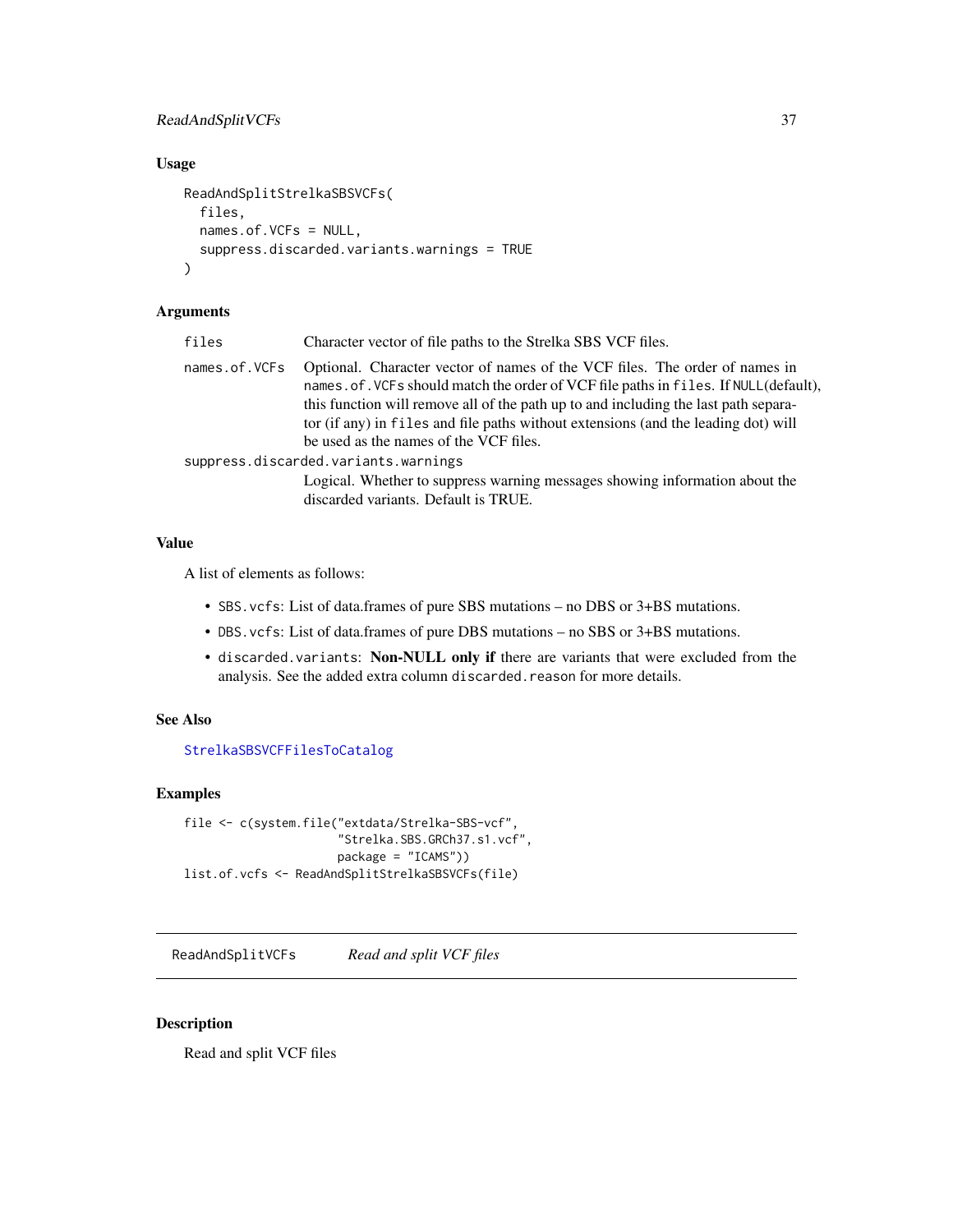# Usage

```
ReadAndSplitVCFs(
 files,
 variant.caller = "unknown",
 num.of.cores = 1,
 names.of.VCFs = NULL,
  tumor.col.names = NA,
 filter.status = NULL,
 get.vaf.function = NULL,
  ...,
 max.vaf.diff = 0.02,
 suppress.discarded.variants.warnings = TRUE
\mathcal{L}
```
# Arguments

| files                                                                                                                                                                                                                                                                                                                                                                                    | Character vector of file paths to the VCF files.                                                                                                                                                                                                                                                                                                                                                                            |  |  |  |
|------------------------------------------------------------------------------------------------------------------------------------------------------------------------------------------------------------------------------------------------------------------------------------------------------------------------------------------------------------------------------------------|-----------------------------------------------------------------------------------------------------------------------------------------------------------------------------------------------------------------------------------------------------------------------------------------------------------------------------------------------------------------------------------------------------------------------------|--|--|--|
|                                                                                                                                                                                                                                                                                                                                                                                          | variant.caller Name of the variant caller that produces the VCF, can be either "strelka",<br>"mutect", "freebayes" or "unknown". This information is needed to calculate<br>the VAFs (variant allele frequencies). If variant caller is "unknown" (default) and<br>get. vaf. function is NULL, then VAF and read depth will be NAs. If variant<br>caller is "mutect", do not merge SBSs into DBS.                           |  |  |  |
| num.of.cores                                                                                                                                                                                                                                                                                                                                                                             | The number of cores to use. Not available on Windows unless num. of . cores =<br>1.                                                                                                                                                                                                                                                                                                                                         |  |  |  |
| Character vector of names of the VCF files. The order of names in names. of. VCFs<br>names.of.VCFs<br>should match the order of VCF file paths in files. If NULL(default), this func-<br>tion will remove all of the path up to and including the last path separator (if<br>any) and file paths without extensions (and the leading dot) will be used as the<br>names of the VCF files. |                                                                                                                                                                                                                                                                                                                                                                                                                             |  |  |  |
| tumor.col.names                                                                                                                                                                                                                                                                                                                                                                          |                                                                                                                                                                                                                                                                                                                                                                                                                             |  |  |  |
|                                                                                                                                                                                                                                                                                                                                                                                          | Optional. Only applicable to Mutect VCFs. Character vector of column names<br>in Mutect VCFs which contain the tumor sample information. The order of<br>names in tumor.col.names should match the order of Mutect VCFs specified<br>in files. If tumor.col.names is equal to NA(default), this function will use the<br>10th column in all the <b>Mutect</b> VCFs to calculate VAFs. See GetMutectVAF for<br>more details. |  |  |  |
| filter.status                                                                                                                                                                                                                                                                                                                                                                            | The status indicating a variant has passed all filters. An example would be<br>"PASS". Variants which don't have the specified filter. status in the FILTER<br>column in VCF will be removed. If NULL(default), no variants will be removed<br>from the original VCF.                                                                                                                                                       |  |  |  |
| get.vaf.function                                                                                                                                                                                                                                                                                                                                                                         |                                                                                                                                                                                                                                                                                                                                                                                                                             |  |  |  |
|                                                                                                                                                                                                                                                                                                                                                                                          | Optional. Only applicable when variant.caller is "unknown". Function to<br>calculate VAF(variant allele frequency) and read depth information from origi-<br>nal VCF. See GetMutectVAF as an example. If NULL(default) and variant.caller<br>is "unknown", then VAF and read depth will be NAs.                                                                                                                             |  |  |  |
| .                                                                                                                                                                                                                                                                                                                                                                                        | Optional arguments to get. vaf. function.                                                                                                                                                                                                                                                                                                                                                                                   |  |  |  |
|                                                                                                                                                                                                                                                                                                                                                                                          |                                                                                                                                                                                                                                                                                                                                                                                                                             |  |  |  |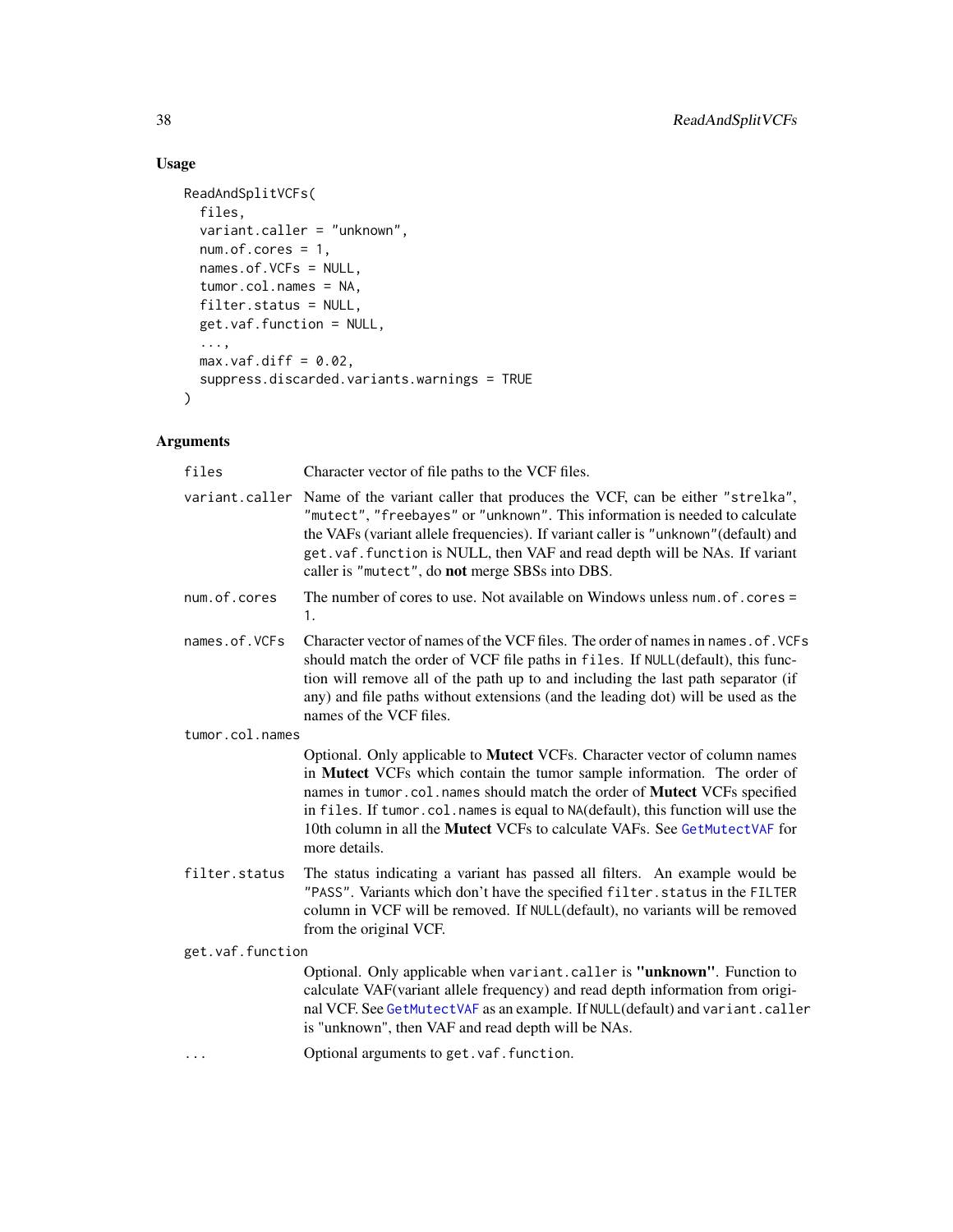# ReadCatalog 39

| max.vaf.diff | Not applicable if variant.caller = "mutect". The maximum difference of            |
|--------------|-----------------------------------------------------------------------------------|
|              | VAF, default value is 0.02. If the absolute difference of VAFs for adjacent SBSs  |
|              | is bigger than max. vaf. diff, then these adjacent SBSs are likely to be "merely" |
|              | asynchronous single base mutations, opposed to a simultaneous doublet muta-       |
|              | tion or variants involving more than two consecutive bases.                       |
|              | suppress.discarded.variants.warnings                                              |
|              | Logical. Whether to suppress warning messages showing information about the       |
|              | discarded variants. Default is TRUE.                                              |

# Value

A list containing the following objects:

- SBS: List of VCFs with only single base substitutions.
- DBS: List of VCFs with only doublet base substitutions.
- ID: List of VCFs with only small insertions and deletions.
- discarded.variants: Non-NULL only if there are variants that were excluded from the analysis. See the added extra column discarded.reason for more details.

# See Also

# [VCFsToCatalogs](#page-57-0)

### Examples

```
file <- c(system.file("extdata/Mutect-vcf",
                      "Mutect.GRCh37.s1.vcf",
                      package = "ICAMS"))
list.of.vcfs <- ReadAndSplitVCFs(file, variant.caller = "mutect")
```
ReadCatalog *Read catalog*

# Description

Read a catalog in standardized format from path.

```
ReadCatalog(
  file,
  ref.genome = NULL,
  region = "unknown",
  catalog.type = "counts",
  strict = NULL,
  stop.on.error = TRUE
\mathcal{E}
```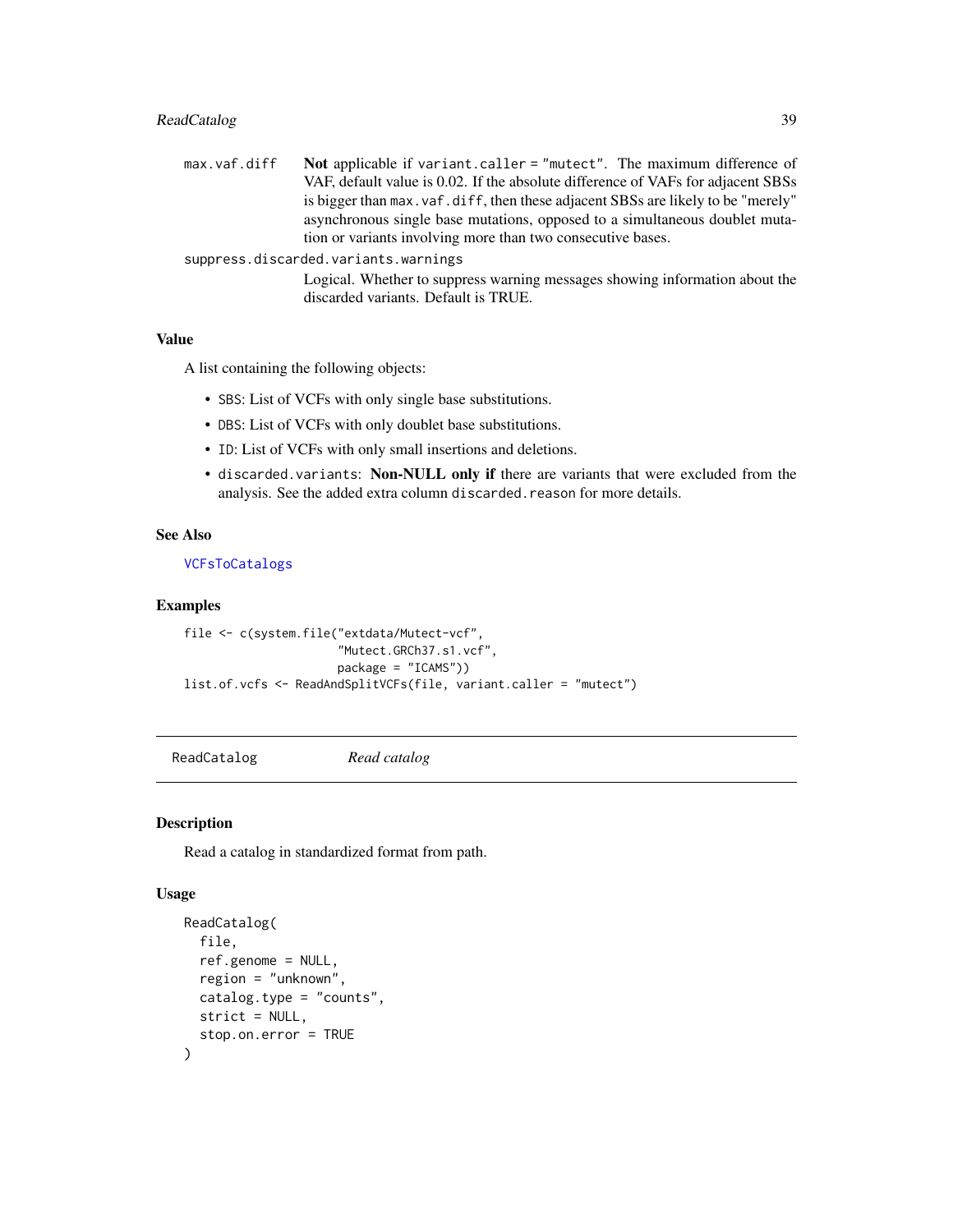# Arguments

| file          | Path to a catalog on disk in a standardized format. The recognized formats are:                                                                                                                                        |  |  |  |  |
|---------------|------------------------------------------------------------------------------------------------------------------------------------------------------------------------------------------------------------------------|--|--|--|--|
|               | • ICAMS formatted SBS96, SBS192, SBS1536, DBS78, DBS136, DBS144,<br>ID (see CatalogRowOrder).                                                                                                                          |  |  |  |  |
|               | • SigProfiler-formatted SBS96, DBS78 and ID83 catalogs; see https://<br>github.com/AlexandrovLab/SigProfilerExtractor.                                                                                                 |  |  |  |  |
|               | • COSMIC-formatted SBS96, SBS192 (a.k.a. TSB192), DBS78, ID83 cata-<br>logs; see https://cancer.sanger.ac.uk/signatures/.                                                                                              |  |  |  |  |
| ref.genome    | A ref.genome argument as described in ICAMS.                                                                                                                                                                           |  |  |  |  |
| region        | region A character string designating a genomic region; see as catalog and<br>ICAMS.                                                                                                                                   |  |  |  |  |
| catalog.type  | One of "counts", "density", "counts.signature", "density.signature".                                                                                                                                                   |  |  |  |  |
| strict        | Ignored and deprecated.                                                                                                                                                                                                |  |  |  |  |
| stop.on.error | If TRUE, call stop on error; otherwise return a 1-column matrix of NA's with<br>the attribute "error" containing error information. The number of rows may not<br>be the correct number for the expected catalog type. |  |  |  |  |

# Details

See also [WriteCatalog](#page-71-0)

# Value

A catalog as an S3 object; see [as.catalog](#page-6-0).

### **Comments**

To add or change attributes of the catalog, you can use function [attr](#page-0-0). For example, attr(catalog,"abundance") <-custom.abundance.

# Note

In ID (small insertion and deletion) catalogs, deletion repeat sizes range from 0 to 5+, but for plotting and end-user documentation deletion repeat sizes range from 1 to 6+.

# Examples

```
file <- system.file("extdata",
                    "strelka.regress.cat.sbs.96.csv",
                    package = "ICAMS")
catSBS96 <- ReadCatalog(file)
```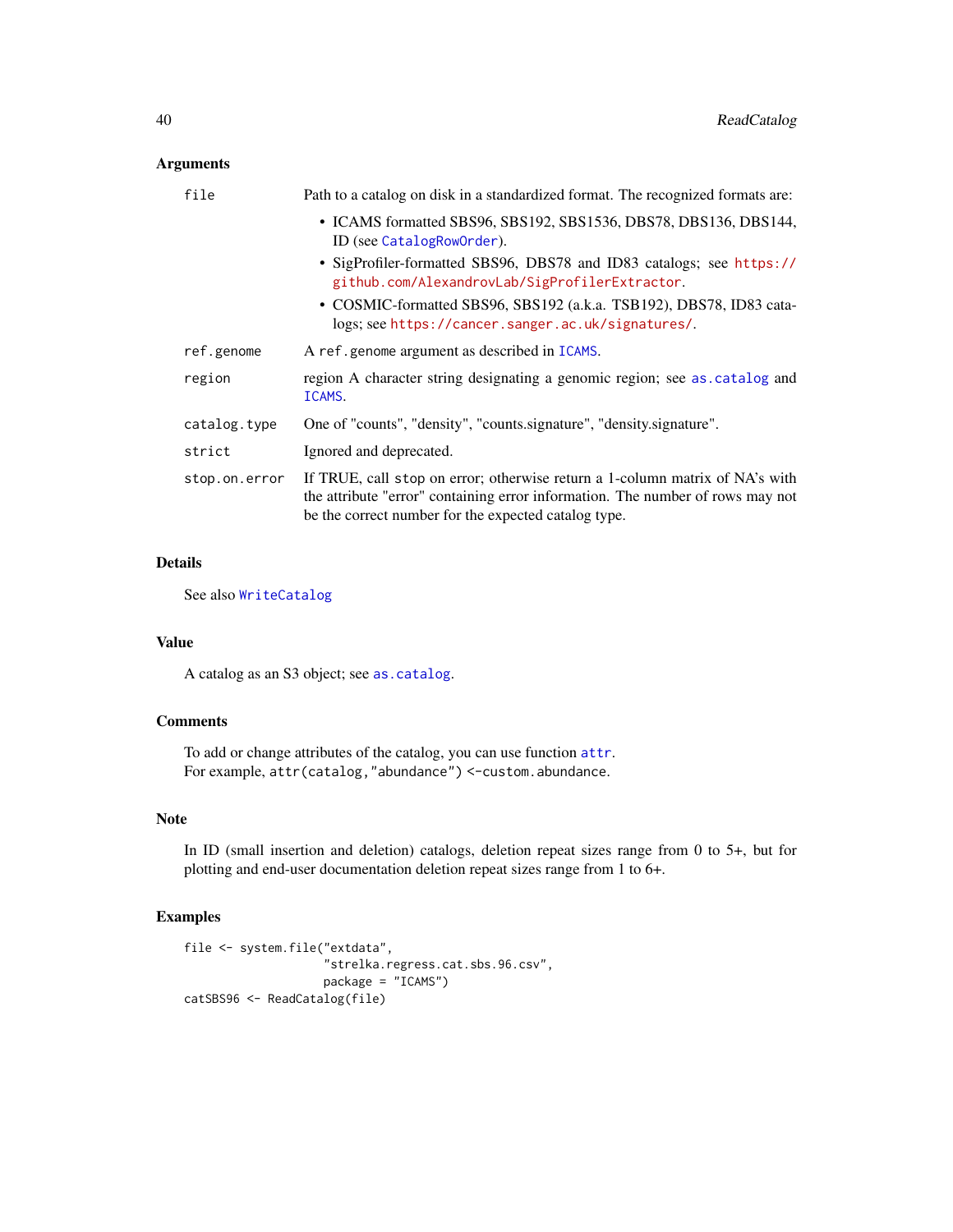ReadStrelkaIDVCFs *Read Strelka ID (small insertion and deletion) VCF files*

# Description

Read Strelka ID (small insertion and deletion) VCF files

# Usage

ReadStrelkaIDVCFs(files, names.of.VCFs = NULL)

### Arguments

| files | Character vector of file paths to the VCF files.                                                                                                                                                                                                                                                                                                                                               |
|-------|------------------------------------------------------------------------------------------------------------------------------------------------------------------------------------------------------------------------------------------------------------------------------------------------------------------------------------------------------------------------------------------------|
|       | names.of. VCFs Character vector of names of the VCF files. The order of names in names.of. VCFs<br>should match the order of VCF file paths in files. If NULL(default), this func-<br>tion will remove all of the path up to and including the last path separator (if<br>any) in files and file paths without extensions (and the leading dot) will be<br>used as the names of the VCF files. |

# Value

A list of data frames containing data lines of the VCF files.

# Note

In ID (small insertion and deletion) catalogs, deletion repeat sizes range from 0 to 5+, but for plotting and end-user documentation deletion repeat sizes range from 1 to 6+.

# See Also

### [StrelkaIDVCFFilesToCatalog](#page-41-0)

# Examples

```
file <- c(system.file("extdata/Strelka-ID-vcf",
                      "Strelka.ID.GRCh37.s1.vcf",
                      package = "ICAMS"))
list.of.vcfs <- ReadStrelkaIDVCFs(file)
```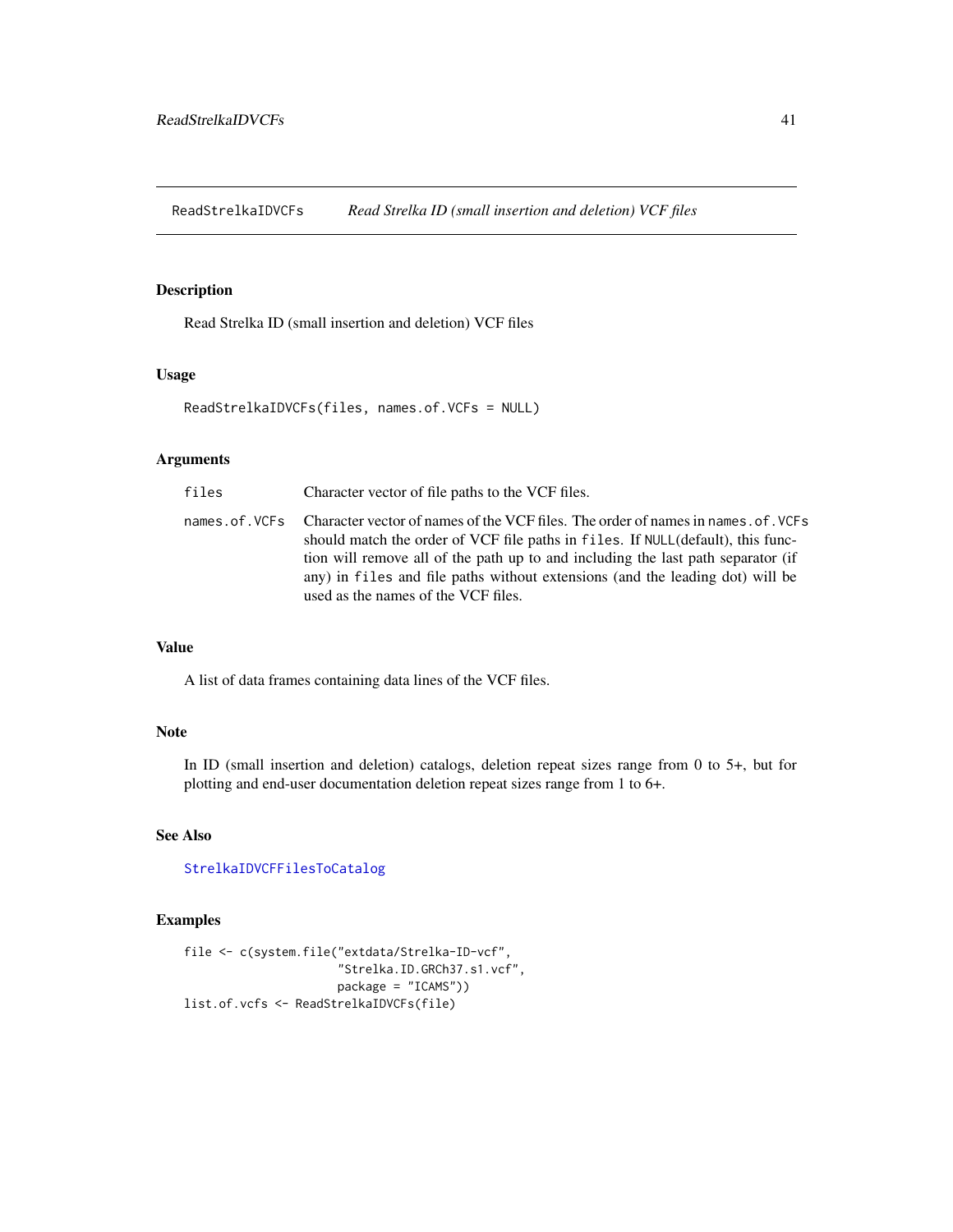# Description

Based on [reverseComplement](#page-0-0). Handles IUPAC ambiguity codes but not "u" (uracil). (see <https://en.wikipedia.org/wiki/Nucleic\_acid\_notation>).

# Usage

revc(string.vec)

### Arguments

string.vec A character vector.

# Value

A character vector with the reverse complement of every string in string.vec.

#### Examples

revc("aTgc") # GCAT

# A vector and strings with ambiguity codes revc(c("ATGC", "aTGc", "wnTCb")) # GCAT GCAT VGANW

## Not run: revc("ACGU") # An error ## End(Not run)

<span id="page-41-0"></span>StrelkaIDVCFFilesToCatalog *Create ID (small insertion and deletion) catalog from Strelka ID VCF files*

### Description

Create ID (small insertion and deletion) catalog from the Strelka ID VCFs specified by files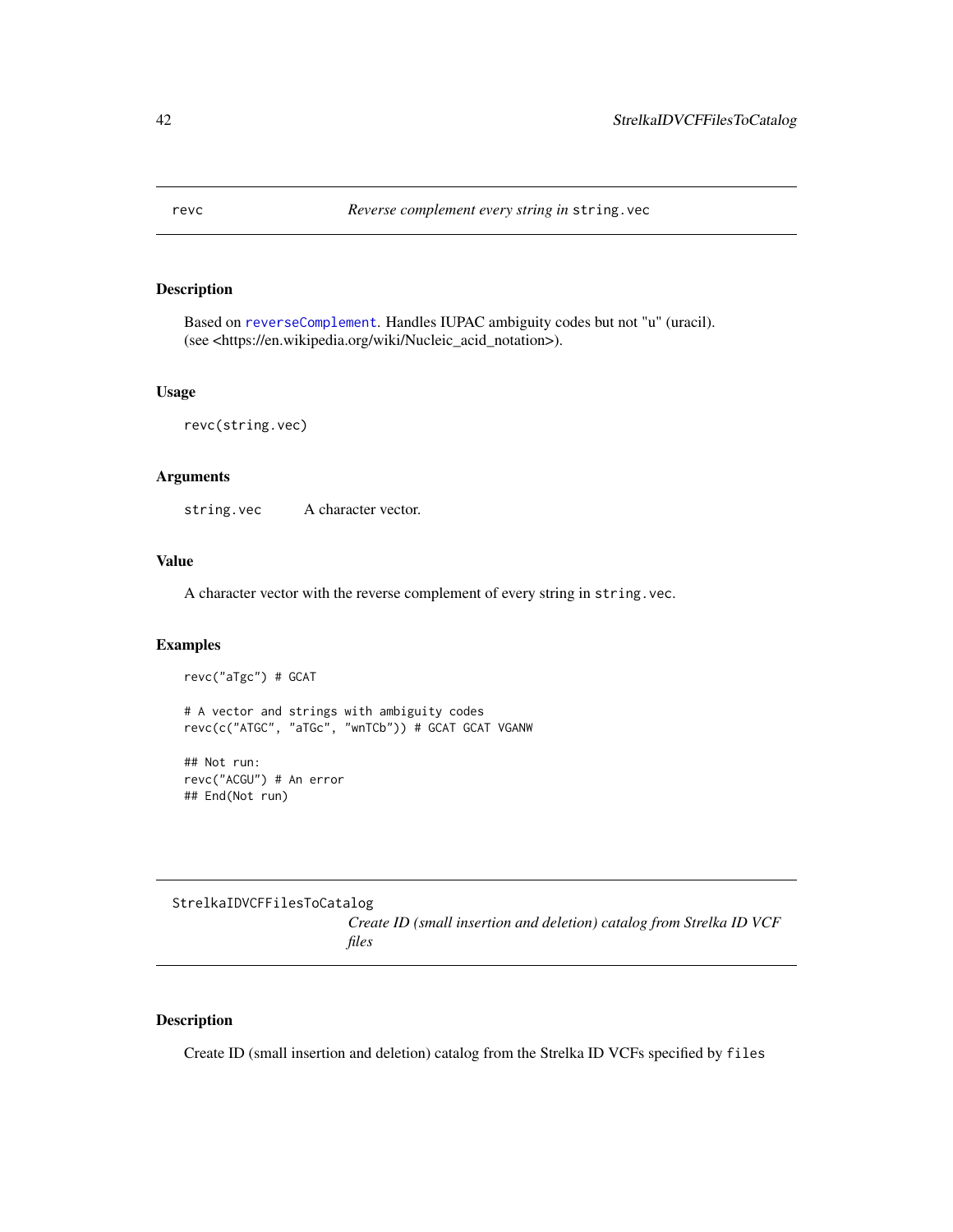# StrelkaIDVCFFilesToCatalog 43

# Usage

```
StrelkaIDVCFFilesToCatalog(
  files,
  ref.genome,
  region = "unknown",
  names.of.VCFs = NULL,
  flag.mismatches = 0,
  return.annotated.vcfs = FALSE,
  suppress.discarded.variants.warnings = TRUE
)
```
# Arguments

| files                                | Character vector of file paths to the Strelka ID VCF files.                                                                                                                                                                                                                                                                                                                               |  |  |  |
|--------------------------------------|-------------------------------------------------------------------------------------------------------------------------------------------------------------------------------------------------------------------------------------------------------------------------------------------------------------------------------------------------------------------------------------------|--|--|--|
| ref.genome                           | A ref.genome argument as described in ICAMS.                                                                                                                                                                                                                                                                                                                                              |  |  |  |
| region                               | A character string designating a genomic region; see as catalog and ICAMS.                                                                                                                                                                                                                                                                                                                |  |  |  |
| names.of.VCFs                        | Optional. Character vector of names of the VCF files. The order of names in<br>names.of. VCFs should match the order of VCF file paths in files. If NULL(default),<br>this function will remove all of the path up to and including the last path separa-<br>tor (if any) in files and file paths without extensions (and the leading dot) will<br>be used as the names of the VCF files. |  |  |  |
| flag.mismatches                      |                                                                                                                                                                                                                                                                                                                                                                                           |  |  |  |
|                                      | Deprecated. If there are ID variants whose REF do not match the extracted se-<br>quence from ref.genome, the function will automatically discard these vari-<br>ants and an element discarded. variants will appear in the return value. See<br>AnnotateIDVCF for more details.                                                                                                           |  |  |  |
| return.annotated.vcfs                |                                                                                                                                                                                                                                                                                                                                                                                           |  |  |  |
|                                      | Logical. Whether to return the annotated VCFs with additional columns show-<br>ing mutation class for each variant. Default is FALSE.                                                                                                                                                                                                                                                     |  |  |  |
| suppress.discarded.variants.warnings |                                                                                                                                                                                                                                                                                                                                                                                           |  |  |  |
|                                      | Logical. Whether to suppress warning messages showing information about the<br>discarded variants. Default is TRUE.                                                                                                                                                                                                                                                                       |  |  |  |
|                                      |                                                                                                                                                                                                                                                                                                                                                                                           |  |  |  |

# Details

This function calls [VCFsToIDCatalogs](#page-65-0)

# Value

A list of elements:

- catalog: The ID (small insertion and deletion) catalog with attributes added. See [as.catalog](#page-6-0) for more details.
- discarded.variants: Non-NULL only if there are variants that were excluded from the analysis. See the added extra column discarded.reason for more details.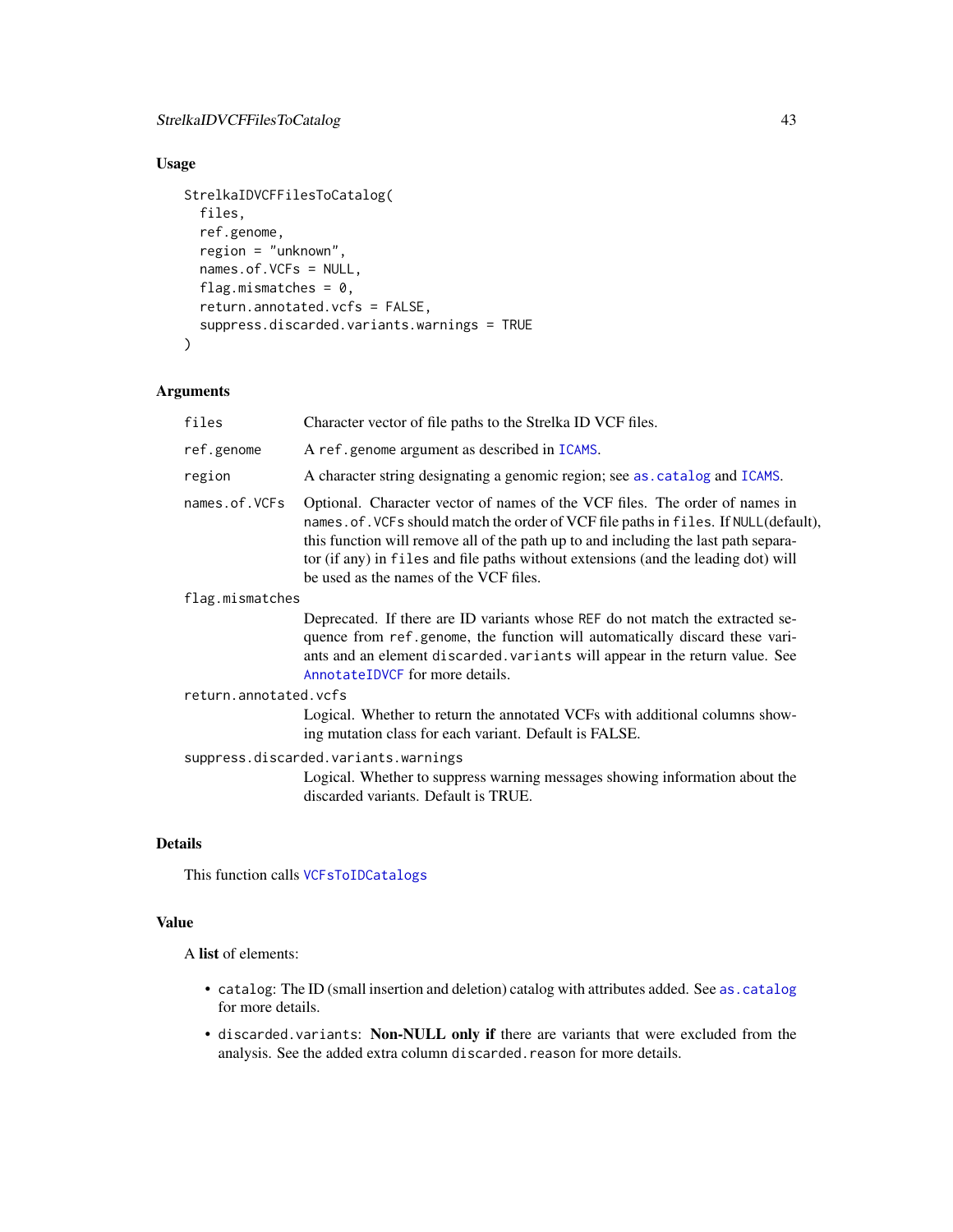• annotated.vcfs: Non-NULL only if return.annotated.vcfs = TRUE. A list of data frames which contain the original VCF's ID mutation rows with three additional columns seq.context.width, seq.context and ID.class added. The category assignment of each ID mutation in VCF can be obtained from ID.class column.

# ID classification

See [https://github.com/steverozen/ICAMS/raw/master/data-raw/PCAWG7\\_indel\\_classif](https://github.com/steverozen/ICAMS/raw/master/data-raw/PCAWG7_indel_classification_2017_12_08.xlsx)ication\_ [2017\\_12\\_08.xlsx](https://github.com/steverozen/ICAMS/raw/master/data-raw/PCAWG7_indel_classification_2017_12_08.xlsx) for additional information on ID (small insertion and deletion) mutation classification.

See the documentation for [Canonicalize1Del](#page-7-0) which first handles deletions in homopolymers, then handles deletions in simple repeats with longer repeat units, (e.g. CACACACA, see [FindMaxRepeatDel](#page-12-0)), and if the deletion is not in a simple repeat, looks for microhomology (see [FindDelMH](#page-10-0)).

See the code for unexported function [CanonicalizeID](#page-0-0) and the functions it calls for handling of insertions.

#### Note

In ID (small insertion and deletion) catalogs, deletion repeat sizes range from 0 to 5+, but for plotting and end-user documentation deletion repeat sizes range from 1 to 6+.

#### Examples

```
file <- c(system.file("extdata/Strelka-ID-vcf",
                      "Strelka.ID.GRCh37.s1.vcf",
                      package = "ICAMS"))
if (requireNamespace("BSgenome.Hsapiens.1000genomes.hs37d5", quietly = TRUE)) {
 catID <- StrelkaIDVCFFilesToCatalog(file, ref.genome = "hg19",
                                      region = "genome")}
```
### StrelkaIDVCFFilesToCatalogAndPlotToPdf

*Create ID (small insertion and deletion) catalog from Strelka ID VCF files and plot them to PDF*

### Description

Create ID (small insertion and deletion) catalog from the Strelka ID VCFs specified by files and plot them to PDF

```
StrelkaIDVCFFilesToCatalogAndPlotToPdf(
  files,
  ref.genome,
  region = "unknown",
  names.of.VCFs = NULL,
```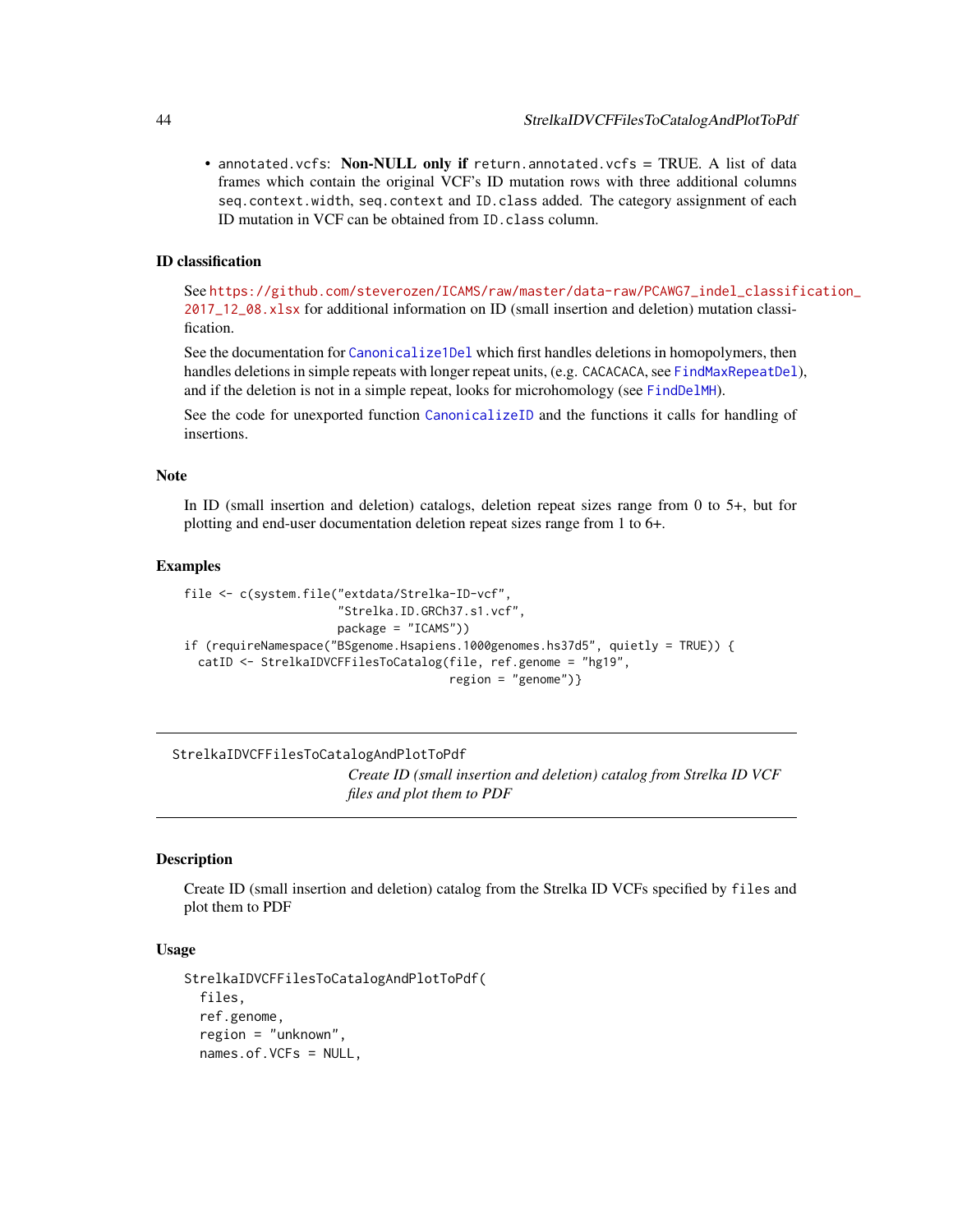# StrelkaIDVCFFilesToCatalogAndPlotToPdf 45

```
output.file = ",
flag.mismatches = 0,
return.annotated.vcfs = FALSE,
suppress.discarded.variants.warnings = TRUE
```
# Arguments

)

| files                                                                                                                                                                                                                                                                                                                                                                                                       | Character vector of file paths to the Strelka ID VCF files.                                                                                                                                                                                                                     |  |  |  |  |  |
|-------------------------------------------------------------------------------------------------------------------------------------------------------------------------------------------------------------------------------------------------------------------------------------------------------------------------------------------------------------------------------------------------------------|---------------------------------------------------------------------------------------------------------------------------------------------------------------------------------------------------------------------------------------------------------------------------------|--|--|--|--|--|
| ref.genome                                                                                                                                                                                                                                                                                                                                                                                                  | A ref.genome argument as described in ICAMS.                                                                                                                                                                                                                                    |  |  |  |  |  |
| region                                                                                                                                                                                                                                                                                                                                                                                                      | A character string designating a genomic region; see as . catalog and ICAMS.                                                                                                                                                                                                    |  |  |  |  |  |
| names.of.VCFs<br>Optional. Character vector of names of the VCF files. The order of names in<br>names. of. VCFs should match the order of VCF file paths in files. If NULL(default),<br>this function will remove all of the path up to and including the last path separa-<br>tor (if any) in files and file paths without extensions (and the leading dot) will<br>be used as the names of the VCF files. |                                                                                                                                                                                                                                                                                 |  |  |  |  |  |
| output.file                                                                                                                                                                                                                                                                                                                                                                                                 | Optional. The base name of the PDF file to be produced; the file is ending in<br>catID.pdf.                                                                                                                                                                                     |  |  |  |  |  |
| flag.mismatches                                                                                                                                                                                                                                                                                                                                                                                             |                                                                                                                                                                                                                                                                                 |  |  |  |  |  |
|                                                                                                                                                                                                                                                                                                                                                                                                             | Deprecated. If there are ID variants whose REF do not match the extracted se-<br>quence from ref.genome, the function will automatically discard these vari-<br>ants and an element discarded. variants will appear in the return value. See<br>AnnotateIDVCF for more details. |  |  |  |  |  |
| return.annotated.vcfs                                                                                                                                                                                                                                                                                                                                                                                       |                                                                                                                                                                                                                                                                                 |  |  |  |  |  |
|                                                                                                                                                                                                                                                                                                                                                                                                             | Logical. Whether to return the annotated VCFs with additional columns show-<br>ing mutation class for each variant. Default is FALSE.                                                                                                                                           |  |  |  |  |  |
|                                                                                                                                                                                                                                                                                                                                                                                                             | suppress.discarded.variants.warnings                                                                                                                                                                                                                                            |  |  |  |  |  |
|                                                                                                                                                                                                                                                                                                                                                                                                             | Logical. Whether to suppress warning messages showing information about the<br>discarded variants. Default is TRUE.                                                                                                                                                             |  |  |  |  |  |

# Details

This function calls [StrelkaIDVCFFilesToCatalog](#page-41-0) and [PlotCatalogToPdf](#page-29-0)

# Value

A list of elements:

- catalog: The ID (small insertion and deletion) catalog with attributes added. See [as.catalog](#page-6-0) for more details.
- discarded.variants: Non-NULL only if there are variants that were excluded from the analysis. See the added extra column discarded.reason for more details.
- annotated.vcfs: Non-NULL only if return.annotated.vcfs = TRUE. A list of data frames which contain the original VCF's ID mutation rows with three additional columns seq.context.width, seq.context and ID.class added. The category assignment of each ID mutation in VCF can be obtained from ID.class column.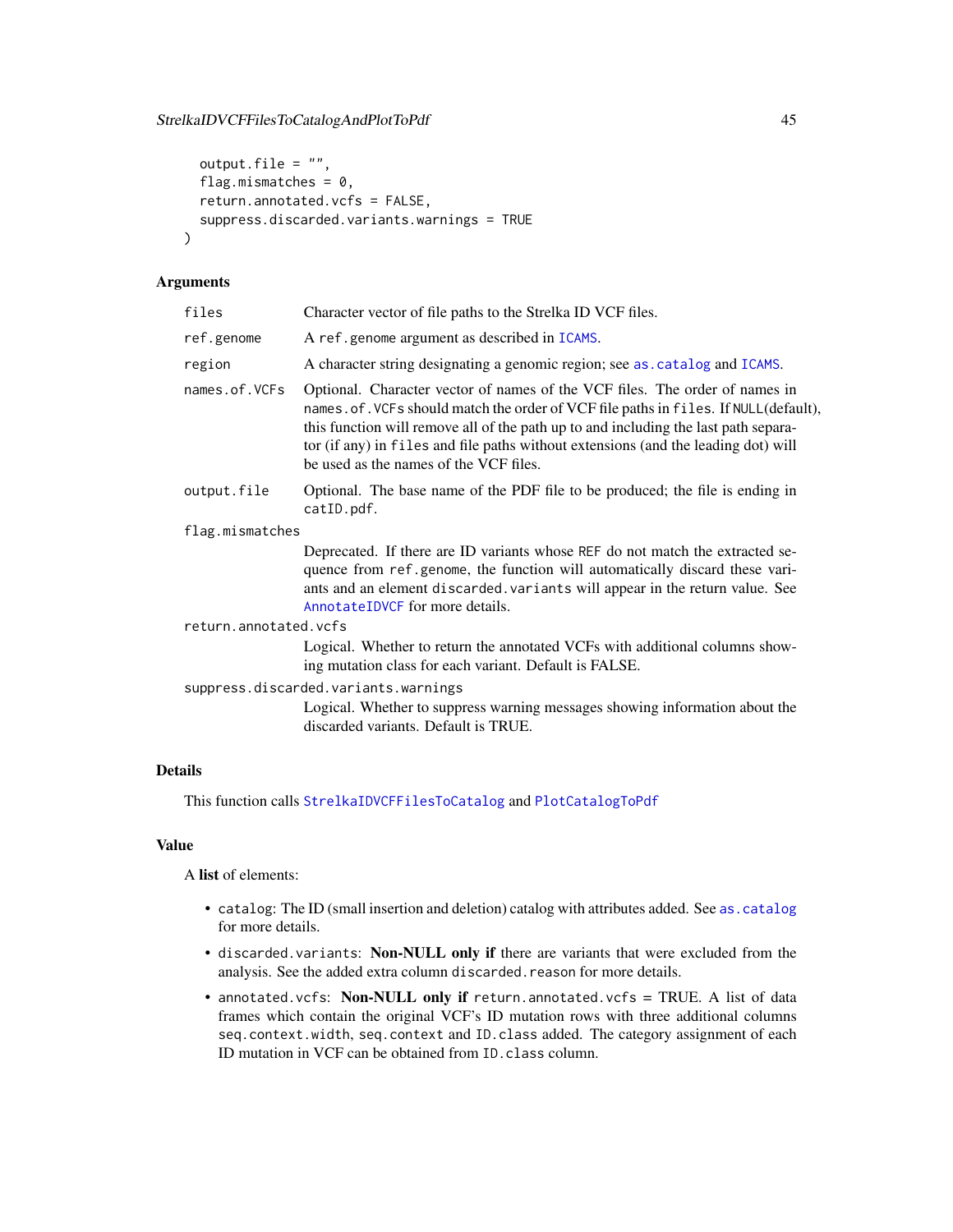#### ID classification

See [https://github.com/steverozen/ICAMS/raw/master/data-raw/PCAWG7\\_indel\\_classif](https://github.com/steverozen/ICAMS/raw/master/data-raw/PCAWG7_indel_classification_2017_12_08.xlsx)ication\_ [2017\\_12\\_08.xlsx](https://github.com/steverozen/ICAMS/raw/master/data-raw/PCAWG7_indel_classification_2017_12_08.xlsx) for additional information on ID (small insertion and deletion) mutation classification.

See the documentation for [Canonicalize1Del](#page-7-0) which first handles deletions in homopolymers, then handles deletions in simple repeats with longer repeat units, (e.g. CACACACA, see [FindMaxRepeatDel](#page-12-0)), and if the deletion is not in a simple repeat, looks for microhomology (see [FindDelMH](#page-10-0)).

See the code for unexported function [CanonicalizeID](#page-0-0) and the functions it calls for handling of insertions.

### Note

In ID (small insertion and deletion) catalogs, deletion repeat sizes range from 0 to 5+, but for plotting and end-user documentation deletion repeat sizes range from 1 to 6+.

#### Examples

```
file <- c(system.file("extdata/Strelka-ID-vcf",
                      "Strelka.ID.GRCh37.s1.vcf",
                      package = "ICAMS"))
if (requireNamespace("BSgenome.Hsapiens.1000genomes.hs37d5", quietly = TRUE)) {
 catID <-
    StrelkaIDVCFFilesToCatalogAndPlotToPdf(file, ref.genome = "hg19",
                                           region = "genome",
                                           output.file =
                                           file.path(tempdir(), "StrelkaID"))}
```
StrelkaIDVCFFilesToZipFile

*Create a zip file which contains ID (small insertion and deletion) catalog and plot PDF from Strelka ID VCF files*

### Description

Create ID (small insertion and deletion) catalog from the Strelka ID VCFs specified by dir, save the catalog as CSV file, plot it to PDF and generate a zip archive of all the output files.

```
StrelkaIDVCFFilesToZipFile(
  dir,
  zipfile,
  ref.genome,
  region = "unknown",
  names.of.VCFs = NULL,
  base.filename = ",
```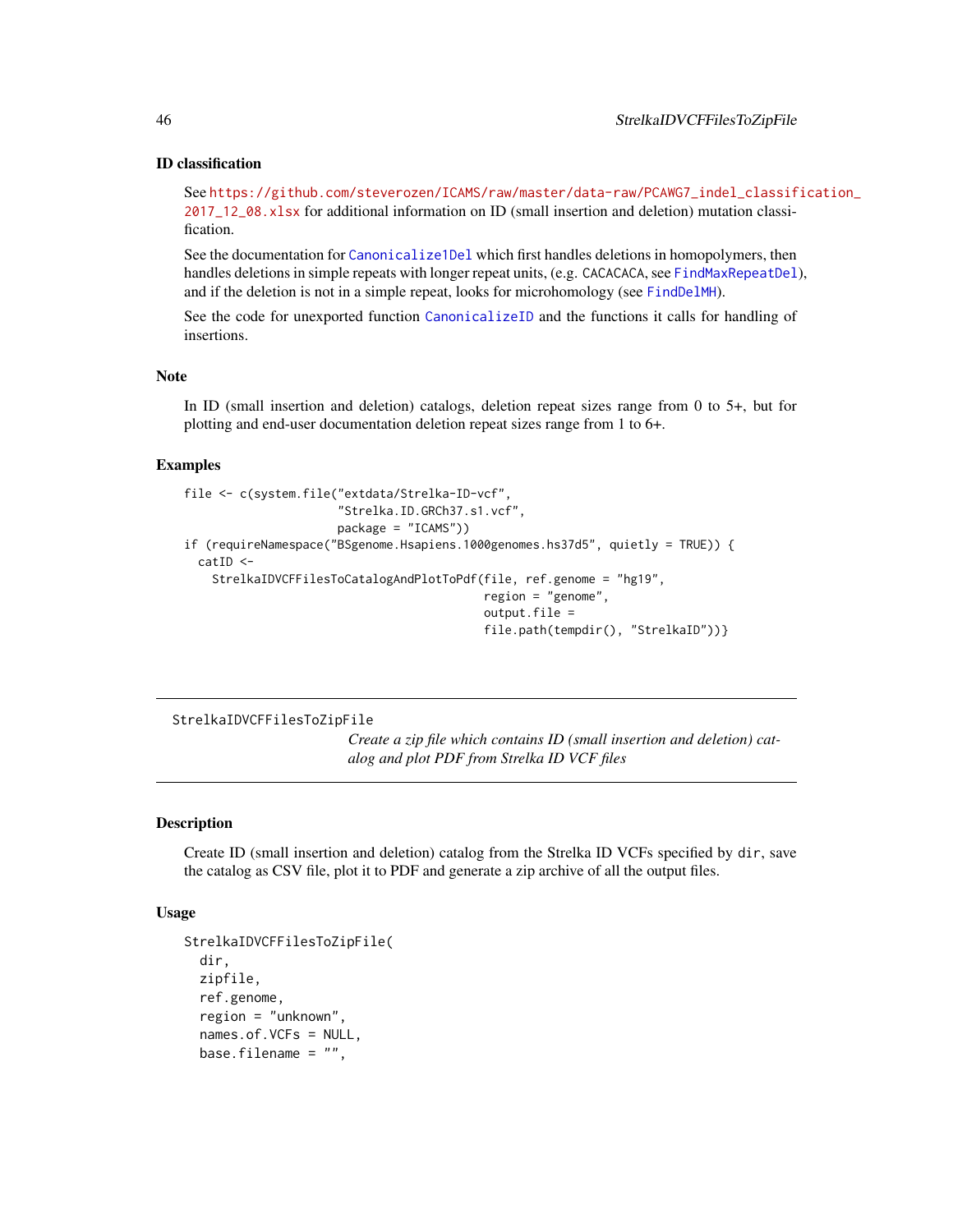```
flag.mismatches = 0,
  return.annotated.vcfs = FALSE,
  suppress.discarded.variants.warnings = TRUE
\lambda
```
# Arguments

| dir                                  | Pathname of the directory which contains only the Strelka ID VCF files. Each<br>Strelka ID VCF must have a file extension ".vcf" (case insensitive) and share<br>the same ref.genome and region.                                                                                                                                                                                    |  |  |  |  |
|--------------------------------------|-------------------------------------------------------------------------------------------------------------------------------------------------------------------------------------------------------------------------------------------------------------------------------------------------------------------------------------------------------------------------------------|--|--|--|--|
| zipfile                              | Pathname of the zip file to be created.                                                                                                                                                                                                                                                                                                                                             |  |  |  |  |
| ref.genome                           | A ref.genome argument as described in ICAMS.                                                                                                                                                                                                                                                                                                                                        |  |  |  |  |
| region                               | A character string designating a genomic region; see as . catalog and ICAMS.                                                                                                                                                                                                                                                                                                        |  |  |  |  |
| names.of.VCFs                        | Optional. Character vector of names of the VCF files. The order of names in<br>names. of. VCFs should match the order of VCFs listed in dir. If NULL(default),<br>this function will remove all of the path up to and including the last path sepa-<br>rator (if any) in dir and file paths without extensions (and the leading dot) will<br>be used as the names of the VCF files. |  |  |  |  |
| base.filename                        | Optional. The base name of the CSV and PDF file to be produced; the file is<br>ending in catID.csv and catID.pdf respectively.                                                                                                                                                                                                                                                      |  |  |  |  |
| flag.mismatches                      |                                                                                                                                                                                                                                                                                                                                                                                     |  |  |  |  |
|                                      | Deprecated. If there are ID variants whose REF do not match the extracted se-<br>quence from ref.genome, the function will automatically discard these vari-<br>ants and an element discarded. variants will appear in the return value. See<br>AnnotateIDVCF for more details.                                                                                                     |  |  |  |  |
| return.annotated.vcfs                |                                                                                                                                                                                                                                                                                                                                                                                     |  |  |  |  |
|                                      | Logical. Whether to return the annotated VCFs with additional columns show-<br>ing mutation class for each variant. Default is FALSE.                                                                                                                                                                                                                                               |  |  |  |  |
| suppress.discarded.variants.warnings |                                                                                                                                                                                                                                                                                                                                                                                     |  |  |  |  |
|                                      | Logical. Whether to suppress warning messages showing information about the<br>discarded variants. Default is TRUE.                                                                                                                                                                                                                                                                 |  |  |  |  |

# Details

This function calls [StrelkaIDVCFFilesToCatalog](#page-41-0), [PlotCatalogToPdf](#page-29-0), [WriteCatalog](#page-71-0) and zip::zipr.

# Value

A list of elements:

- catalog: The ID (small insertion and deletion) catalog with attributes added. See [as.catalog](#page-6-0) for more details.
- discarded.variants: Non-NULL only if there are variants that were excluded from the analysis. See the added extra column discarded.reason for more details.
- annotated.vcfs: Non-NULL only if return.annotated.vcfs = TRUE. A list of data frames which contain the original VCF's ID mutation rows with three additional columns seq.context.width, seq.context and ID.class added. The category assignment of each ID mutation in VCF can be obtained from ID.class column.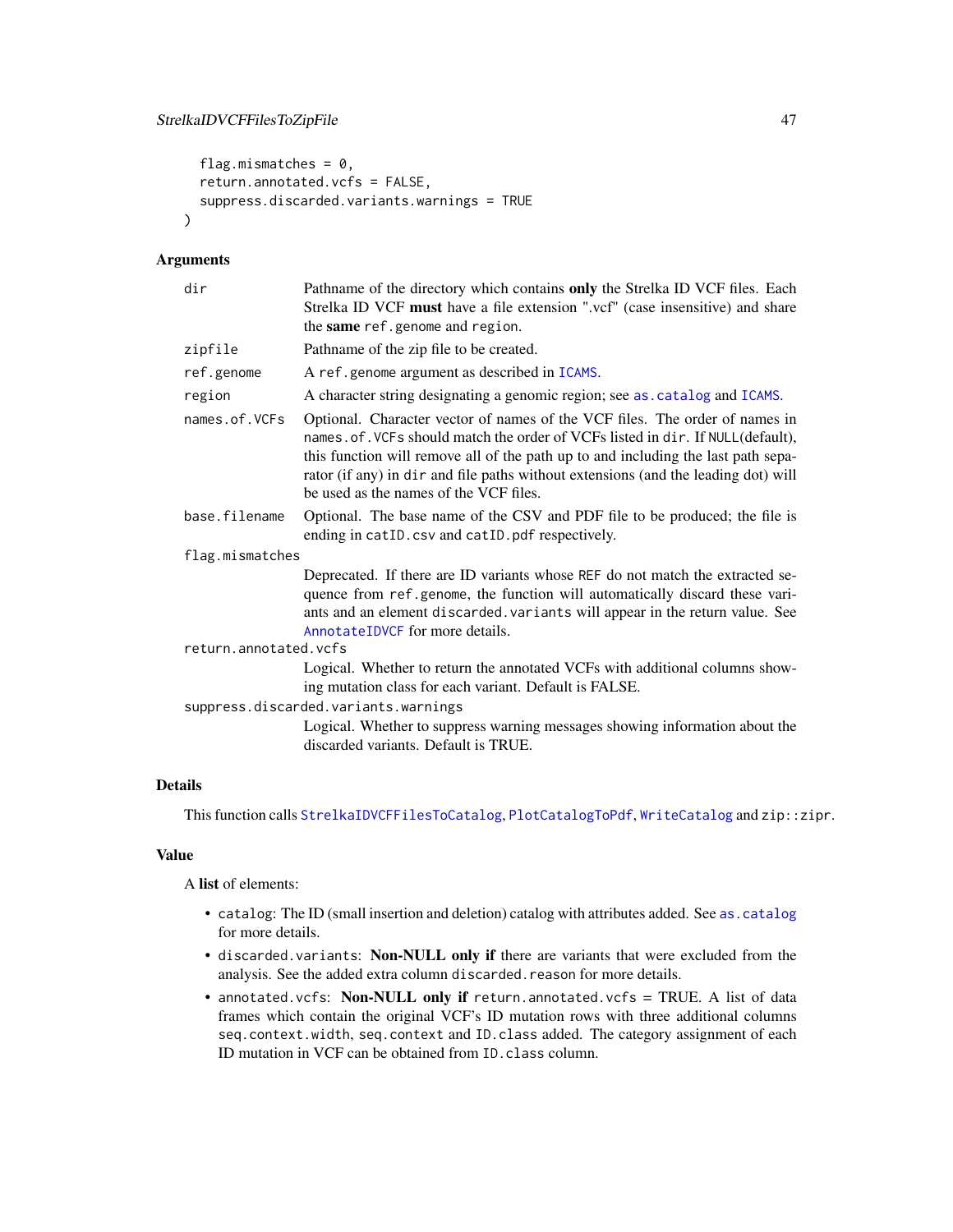# ID classification

See [https://github.com/steverozen/ICAMS/raw/master/data-raw/PCAWG7\\_indel\\_classif](https://github.com/steverozen/ICAMS/raw/master/data-raw/PCAWG7_indel_classification_2017_12_08.xlsx)ication\_ [2017\\_12\\_08.xlsx](https://github.com/steverozen/ICAMS/raw/master/data-raw/PCAWG7_indel_classification_2017_12_08.xlsx) for additional information on ID (small insertion and deletion) mutation classification.

See the documentation for [Canonicalize1Del](#page-7-0) which first handles deletions in homopolymers, then handles deletions in simple repeats with longer repeat units, (e.g. CACACACA, see [FindMaxRepeatDel](#page-12-0)), and if the deletion is not in a simple repeat, looks for microhomology (see [FindDelMH](#page-10-0)).

See the code for unexported function [CanonicalizeID](#page-0-0) and the functions it calls for handling of insertions.

### Note

In ID (small insertion and deletion) catalogs, deletion repeat sizes range from 0 to 5+, but for plotting and end-user documentation deletion repeat sizes range from 1 to 6+.

#### Examples

```
dir <- c(system.file("extdata/Strelka-ID-vcf",
                     package = "ICAMS"))
if (requireNamespace("BSgenome.Hsapiens.1000genomes.hs37d5", quietly = TRUE)) {
 catalogs <-
   StrelkaIDVCFFilesToZipFile(dir,
                               zipfile = file.path(tempdir(), "test.zip"),
                               ref.genome = "hg19",
                               region = "genome",
                               base.filename = "Strelka-ID")
 unlink(file.path(tempdir(), "test.zip"))}
```
<span id="page-47-0"></span>StrelkaSBSVCFFilesToCatalog

*Create SBS and DBS catalogs from Strelka SBS VCF files*

### **Description**

Create 3 SBS catalogs (96, 192, 1536) and 3 DBS catalogs (78, 136, 144) from the Strelka SBS VCFs specified by files. The function will find and merge adjacent SBS pairs into DBS if their VAFs are very similar. The default threshold value for VAF is 0.02.

```
StrelkaSBSVCFFilesToCatalog(
  files,
  ref.genome,
  trans.ranges = NULL,
  region = "unknown",
  names.of.VCFs = NULL,
  return.annotated.vcfs = FALSE,
```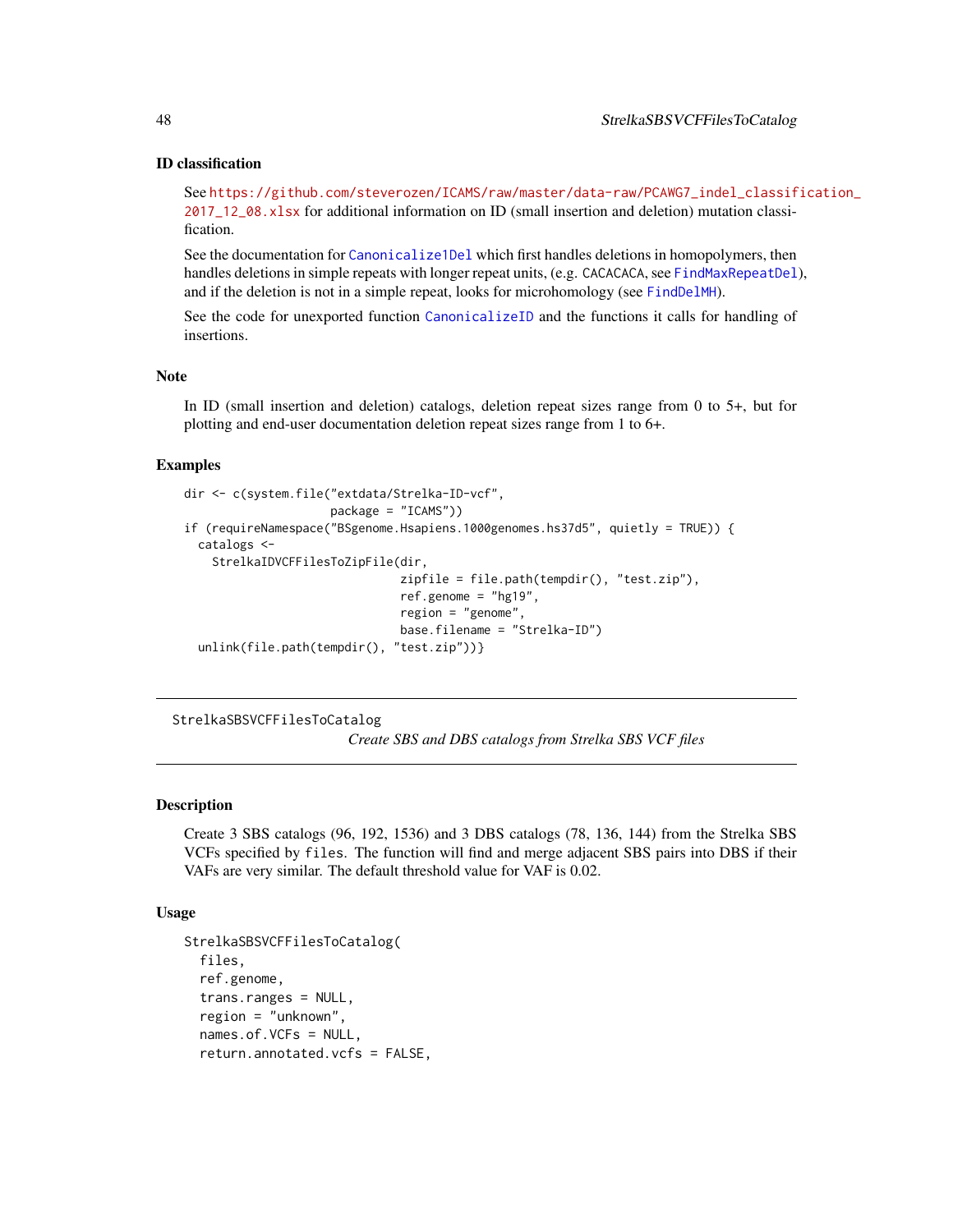```
suppress.discarded.variants.warnings = TRUE
\lambda
```
### Arguments

| files                 | Character vector of file paths to the Strelka SBS VCF files.                                                                                                                                                                                                                                                                                                                              |  |  |  |
|-----------------------|-------------------------------------------------------------------------------------------------------------------------------------------------------------------------------------------------------------------------------------------------------------------------------------------------------------------------------------------------------------------------------------------|--|--|--|
| ref.genome            | A ref.genome argument as described in ICAMS.                                                                                                                                                                                                                                                                                                                                              |  |  |  |
| trans.ranges          | Optional. If ref.genome specifies one of the BSgenome object                                                                                                                                                                                                                                                                                                                              |  |  |  |
|                       | 1. BSgenome. Hsapiens. 1000genomes. hs37d5                                                                                                                                                                                                                                                                                                                                                |  |  |  |
|                       | 2. BSgenome.Hsapiens.UCSC.hg38                                                                                                                                                                                                                                                                                                                                                            |  |  |  |
|                       | 3. BSgenome.Mmusculus.UCSC.mm10                                                                                                                                                                                                                                                                                                                                                           |  |  |  |
|                       | then the function will infer trans. ranges automatically. Otherwise, user will<br>need to provide the necessary trans. ranges. Please refer to TranscriptRanges<br>for more details. If is . null (trans. ranges) do not add transcript range infor-<br>mation.                                                                                                                           |  |  |  |
| region                | A character string designating a genomic region; see as . catalog and ICAMS.                                                                                                                                                                                                                                                                                                              |  |  |  |
| names.of.VCFs         | Optional. Character vector of names of the VCF files. The order of names in<br>names.of. VCFs should match the order of VCF file paths in files. If NULL(default),<br>this function will remove all of the path up to and including the last path separa-<br>tor (if any) in files and file paths without extensions (and the leading dot) will<br>be used as the names of the VCF files. |  |  |  |
| return.annotated.vcfs |                                                                                                                                                                                                                                                                                                                                                                                           |  |  |  |
|                       | Logical. Whether to return the annotated VCFs with additional columns show-<br>ing mutation class for each variant. Default is FALSE.                                                                                                                                                                                                                                                     |  |  |  |
|                       | suppress.discarded.variants.warnings                                                                                                                                                                                                                                                                                                                                                      |  |  |  |
|                       | Logical. Whether to suppress warning messages showing information about the<br>discarded variants. Default is TRUE.                                                                                                                                                                                                                                                                       |  |  |  |
|                       |                                                                                                                                                                                                                                                                                                                                                                                           |  |  |  |

# Details

This function calls [VCFsToSBSCatalogs](#page-66-0) and [VCFsToDBSCatalogs](#page-63-0).

### Value

A list containing the following objects:

- catSBS96, catSBS192, catSBS1536: Matrix of 3 SBS catalogs (one each for 96, 192, and 1536).
- catDBS78, catDBS136, catDBS144: Matrix of 3 DBS catalogs (one each for 78, 136, and 144).
- discarded.variants: Non-NULL only if there are variants that were excluded from the analysis. See the added extra column discarded.reason for more details.
- annotated.vcfs: Non-NULL only if return.annotated.vcfs = TRUE. A list of elements:
	- SBS: SBS VCF annotated by [AnnotateSBSVCF](#page-5-0) with three new columns SBS96.class, SBS192.class and SBS1536.class showing the mutation class for each SBS variant.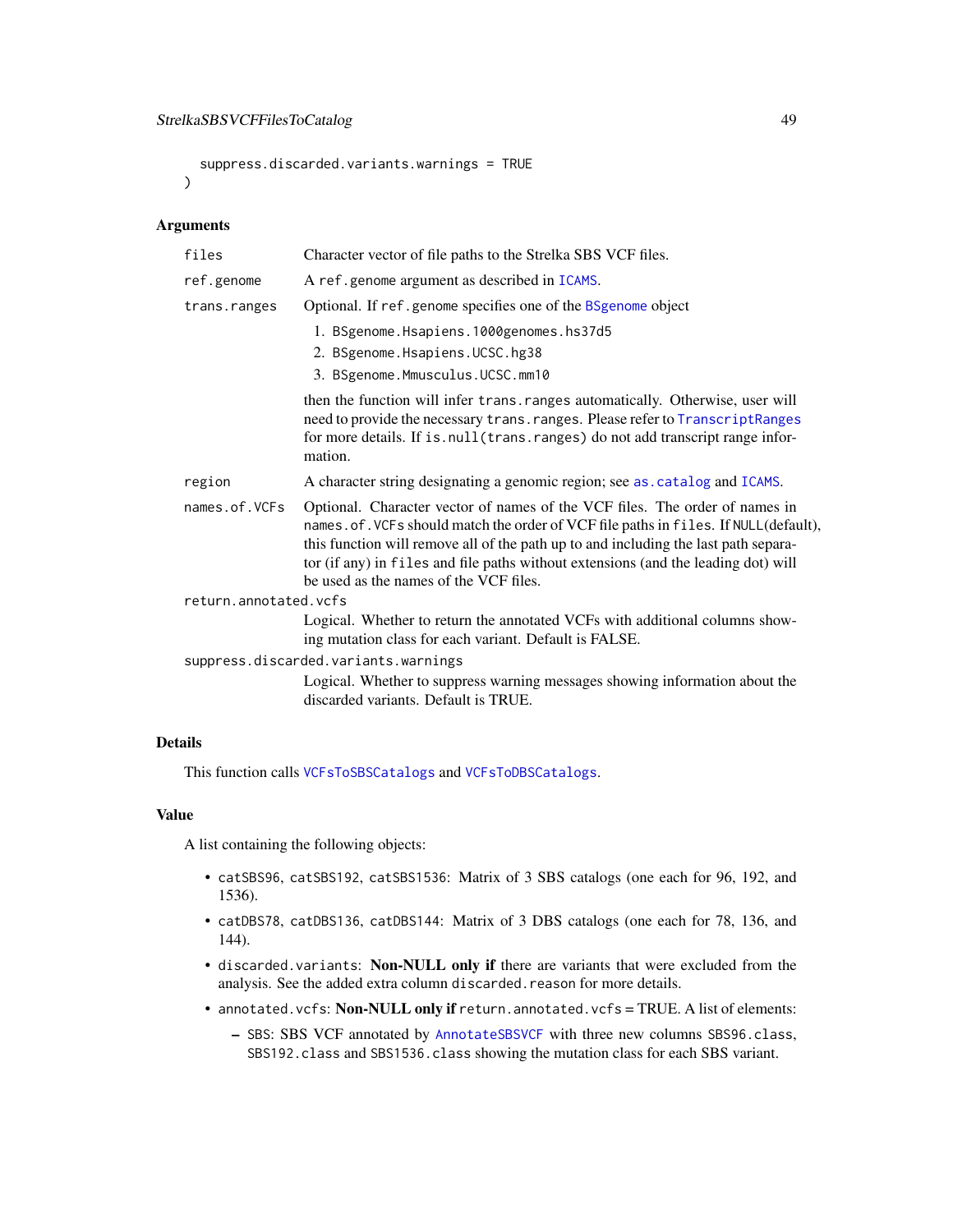– DBS: DBS VCF annotated by [AnnotateDBSVCF](#page-3-0) with three new columns DBS78.class, DBS136.class and DBS144.class showing the mutation class for each DBS variant.

If trans. ranges is not provided by user and cannot be inferred by ICAMS, SBS 192 and DBS 144 catalog will not be generated. Each catalog has attributes added. See [as.catalog](#page-6-0) for more details.

#### Note

SBS 192 and DBS 144 catalogs include only mutations in transcribed regions.

### Comments

To add or change attributes of the catalog, you can use function [attr](#page-0-0). For example, attr(catalog,"abundance") <-custom.abundance.

# Examples

```
file <- c(system.file("extdata/Strelka-SBS-vcf",
                      "Strelka.SBS.GRCh37.s1.vcf",
                      package = "ICAMS"))
if (requireNamespace("BSgenome.Hsapiens.1000genomes.hs37d5", quietly = TRUE)) {
 catalogs <- StrelkaSBSVCFFilesToCatalog(file, ref.genome = "hg19",
                                          trans.ranges = trans.ranges.GRCh37,
                                          region = "genome")}
```
<span id="page-49-0"></span>StrelkaSBSVCFFilesToCatalogAndPlotToPdf *Create SBS and DBS catalogs from Strelka SBS VCF files and plot them to PDF*

#### **Description**

Create 3 SBS catalogs (96, 192, 1536) and 3 DBS catalogs (78, 136, 144) from the Strelka SBS VCFs specified by files and plot them to PDF. The function will find and merge adjacent SBS pairs into DBS if their VAFs are very similar. The default threshold value for VAF is 0.02.

```
StrelkaSBSVCFFilesToCatalogAndPlotToPdf(
  files,
  ref.genome,
  trans.ranges = NULL,
  region = "unknown",
  names.of.VCFs = NULL,
  output.file = "",
  return.annotated.vcfs = FALSE,
  suppress.discarded.variants.warnings = TRUE
)
```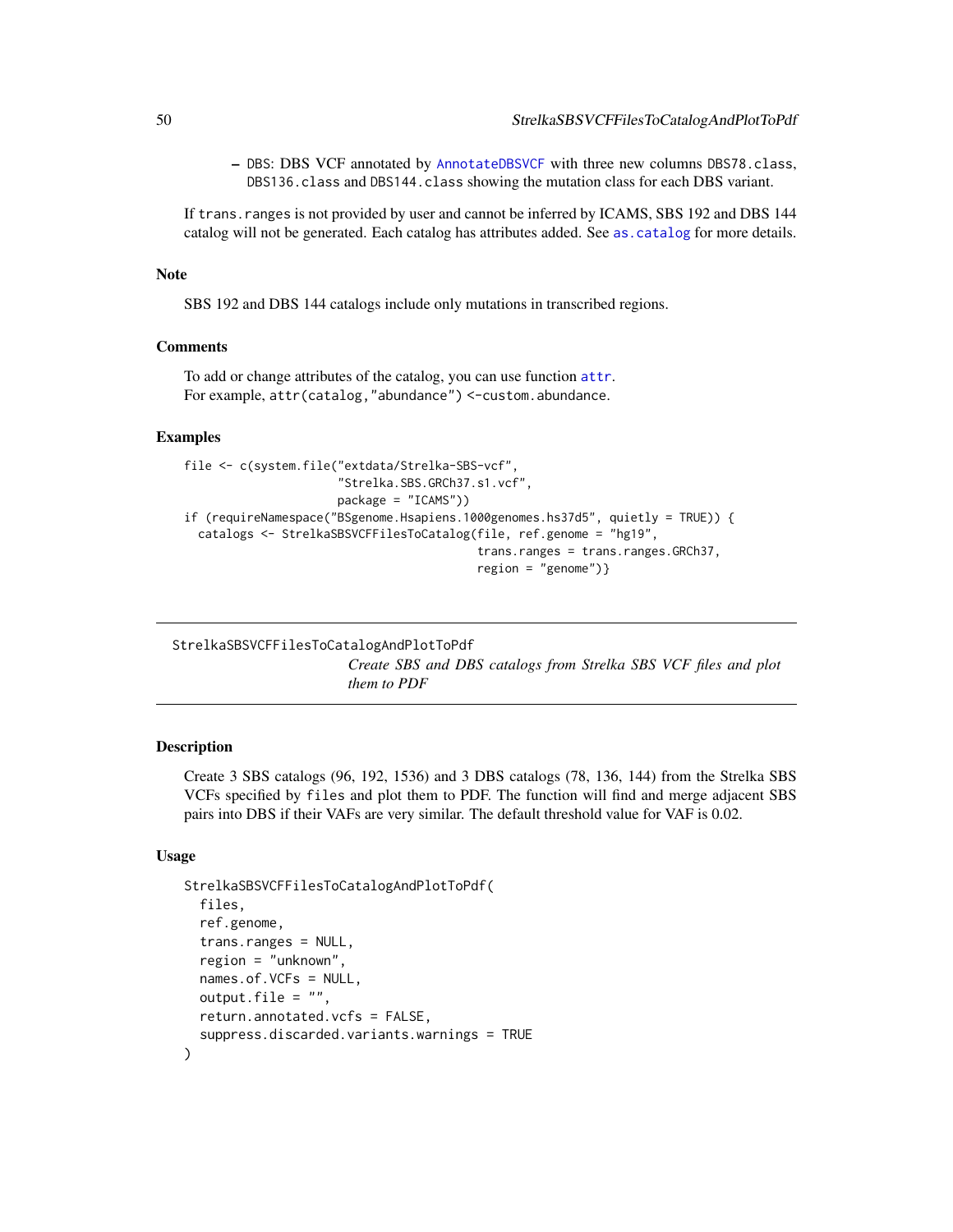# Arguments

| files                                                                                  | Character vector of file paths to the Strelka SBS VCF files.                                                                                                                                                                                                                                                                                                                               |  |  |  |
|----------------------------------------------------------------------------------------|--------------------------------------------------------------------------------------------------------------------------------------------------------------------------------------------------------------------------------------------------------------------------------------------------------------------------------------------------------------------------------------------|--|--|--|
| ref.genome                                                                             | A ref.genome argument as described in ICAMS.                                                                                                                                                                                                                                                                                                                                               |  |  |  |
| trans.ranges                                                                           | Optional. If ref.genome specifies one of the BSgenome object                                                                                                                                                                                                                                                                                                                               |  |  |  |
|                                                                                        | 1. BSgenome.Hsapiens.1000genomes.hs37d5                                                                                                                                                                                                                                                                                                                                                    |  |  |  |
|                                                                                        | 2. BSgenome.Hsapiens.UCSC.hg38                                                                                                                                                                                                                                                                                                                                                             |  |  |  |
|                                                                                        | 3. BSgenome.Mmusculus.UCSC.mm10                                                                                                                                                                                                                                                                                                                                                            |  |  |  |
|                                                                                        | then the function will infer trans. ranges automatically. Otherwise, user will<br>need to provide the necessary trans. ranges. Please refer to TranscriptRanges<br>for more details. If is.null(trans.ranges) do not add transcript range infor-<br>mation.                                                                                                                                |  |  |  |
| A character string designating a genomic region; see as . catalog and ICAMS.<br>region |                                                                                                                                                                                                                                                                                                                                                                                            |  |  |  |
| names.of.VCFs                                                                          | Optional. Character vector of names of the VCF files. The order of names in<br>names. of. VCFs should match the order of VCF file paths in files. If NULL(default),<br>this function will remove all of the path up to and including the last path separa-<br>tor (if any) in files and file paths without extensions (and the leading dot) will<br>be used as the names of the VCF files. |  |  |  |
| output.file                                                                            | Optional. The base name of the PDF files to be produced; multiple files will be<br>generated, each ending in $x$ . pdf, where $x$ indicates the type of catalog plotted<br>in the file.                                                                                                                                                                                                    |  |  |  |
| return.annotated.vcfs                                                                  |                                                                                                                                                                                                                                                                                                                                                                                            |  |  |  |
|                                                                                        | Logical. Whether to return the annotated VCFs with additional columns show-<br>ing mutation class for each variant. Default is FALSE.                                                                                                                                                                                                                                                      |  |  |  |
|                                                                                        | suppress.discarded.variants.warnings                                                                                                                                                                                                                                                                                                                                                       |  |  |  |
|                                                                                        | Logical. Whether to suppress warning messages showing information about the<br>discarded variants. Default is TRUE.                                                                                                                                                                                                                                                                        |  |  |  |
|                                                                                        |                                                                                                                                                                                                                                                                                                                                                                                            |  |  |  |

# Details

This function calls [StrelkaSBSVCFFilesToCatalog](#page-47-0) and [PlotCatalogToPdf](#page-29-0)

### Value

A list containing the following objects:

- catSBS96, catSBS192, catSBS1536: Matrix of 3 SBS catalogs (one each for 96, 192, and 1536).
- catDBS78, catDBS136, catDBS144: Matrix of 3 DBS catalogs (one each for 78, 136, and 144).
- discarded.variants: Non-NULL only if there are variants that were excluded from the analysis. See the added extra column discarded.reason for more details.
- annotated.vcfs: Non-NULL only if return.annotated.vcfs = TRUE. A list of elements:
	- SBS: SBS VCF annotated by [AnnotateSBSVCF](#page-5-0) with three new columns SBS96.class, SBS192.class and SBS1536.class showing the mutation class for each SBS variant.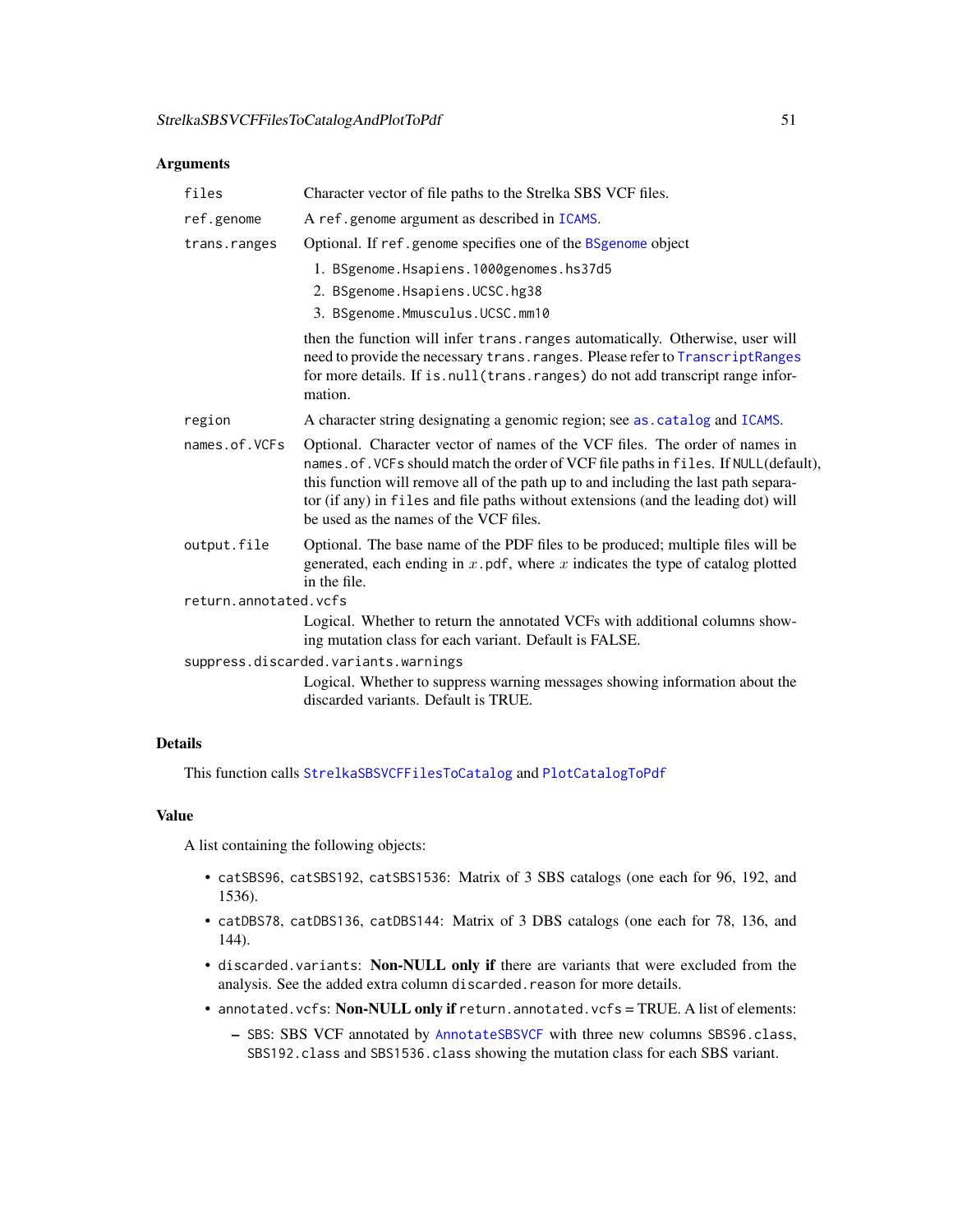– DBS: DBS VCF annotated by [AnnotateDBSVCF](#page-3-0) with three new columns DBS78.class, DBS136.class and DBS144.class showing the mutation class for each DBS variant.

If trans.ranges is not provided by user and cannot be inferred by ICAMS, SBS 192 and DBS 144 catalog will not be generated. Each catalog has attributes added. See [as.catalog](#page-6-0) for more details.

### Note

SBS 192 and DBS 144 catalogs include only mutations in transcribed regions.

# Comments

To add or change attributes of the catalog, you can use function [attr](#page-0-0). For example, attr(catalog,"abundance") <-custom.abundance.

### Examples

```
file <- c(system.file("extdata/Strelka-SBS-vcf",
                      "Strelka.SBS.GRCh37.s1.vcf",
                      package = "ICAMS"))
if (requireNamespace("BSgenome.Hsapiens.1000genomes.hs37d5", quietly = TRUE)) {
 catalogs <-
    StrelkaSBSVCFFilesToCatalogAndPlotToPdf(file, ref.genome = "hg19",
                                            trans.ranges = trans.ranges.GRCh37,
                                            region = "genome",
                                            output.file =
                                            file.path(tempdir(), "StrelkaSBS"))}
```
StrelkaSBSVCFFilesToZipFile

*Create a zip file which contains catalogs and plot PDFs from Strelka SBS VCF files*

#### Description

Create 3 SBS catalogs (96, 192, 1536), 3 DBS catalogs (78, 136, 144) from the Strelka SBS VCFs specified by dir, save the catalogs as CSV files, plot them to PDF and generate a zip archive of all the output files. The function will find and merge adjacent SBS pairs into DBS if their VAFs are very similar. The default threshold value for VAF is 0.02.

```
StrelkaSBSVCFFilesToZipFile(
  dir,
  zipfile,
  ref.genome,
  trans.ranges = NULL,
  region = "unknown",
  names.of.VCFs = NULL,
```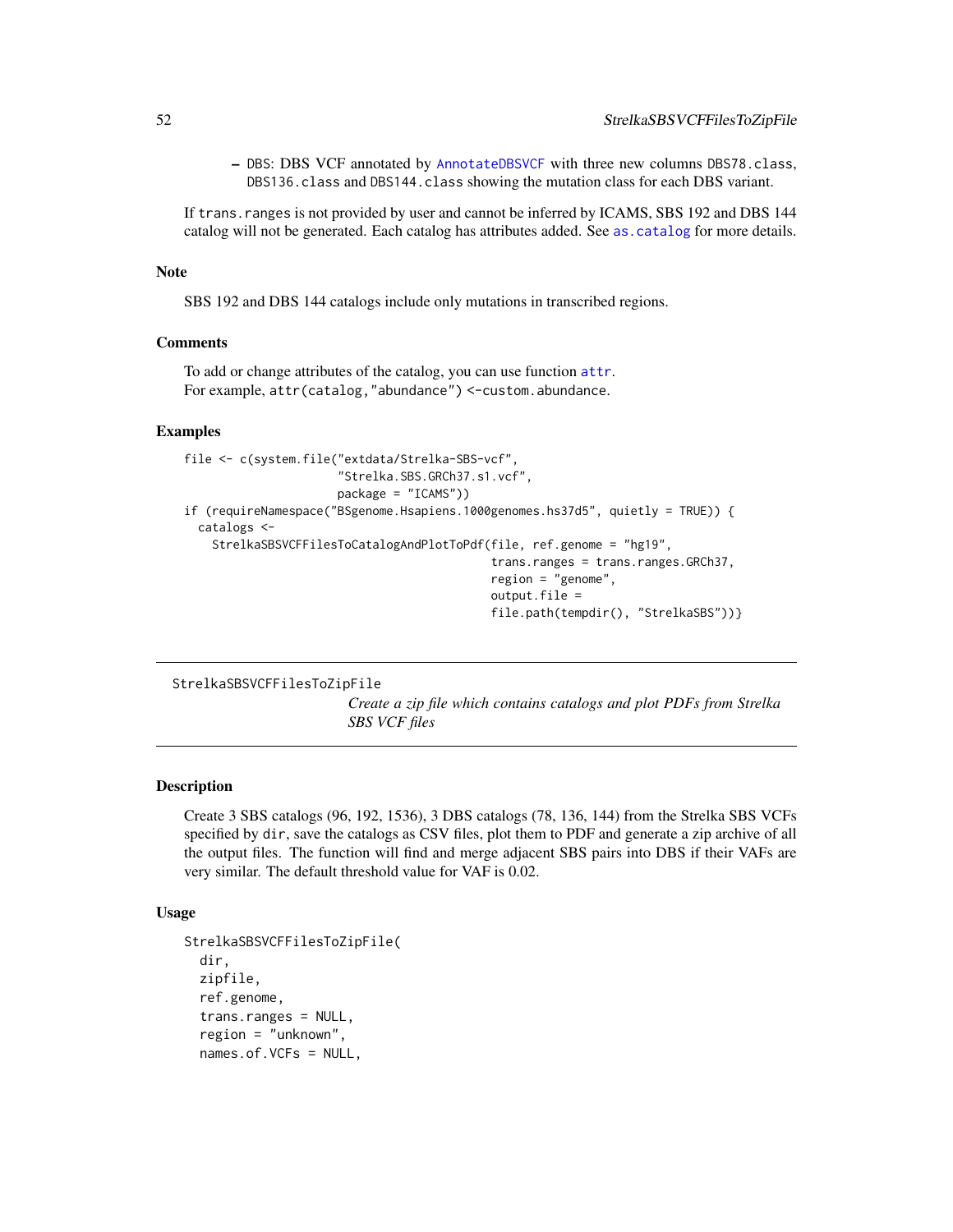# StrelkaSBSVCFFilesToZipFile 53

```
base.filename = ",
 return.annotated.vcfs = FALSE,
  suppress.discarded.variants.warnings = TRUE
\mathcal{L}
```
# Arguments

| dir                   | Pathname of the directory which contains only the Strelka SBS VCF files. Each<br>Strelka SBS VCF must have a file extension ".vcf" (case insensitive) and share<br>the same ref.genome and region.                                                                                                                                                                                  |  |  |  |  |
|-----------------------|-------------------------------------------------------------------------------------------------------------------------------------------------------------------------------------------------------------------------------------------------------------------------------------------------------------------------------------------------------------------------------------|--|--|--|--|
| zipfile               | Pathname of the zip file to be created.                                                                                                                                                                                                                                                                                                                                             |  |  |  |  |
| ref.genome            | A ref.genome argument as described in ICAMS.                                                                                                                                                                                                                                                                                                                                        |  |  |  |  |
| trans.ranges          | Optional. If ref.genome specifies one of the BSgenome object                                                                                                                                                                                                                                                                                                                        |  |  |  |  |
|                       | 1. BSgenome.Hsapiens.1000genomes.hs37d5                                                                                                                                                                                                                                                                                                                                             |  |  |  |  |
|                       | 2. BSgenome.Hsapiens.UCSC.hg38                                                                                                                                                                                                                                                                                                                                                      |  |  |  |  |
|                       | 3. BSgenome.Mmusculus.UCSC.mm10                                                                                                                                                                                                                                                                                                                                                     |  |  |  |  |
|                       | then the function will infer trans. ranges automatically. Otherwise, user will<br>need to provide the necessary trans. ranges. Please refer to TranscriptRanges<br>for more details. If is . null (trans. ranges) do not add transcript range infor-<br>mation.                                                                                                                     |  |  |  |  |
| region                | A character string designating a genomic region; see as . catalog and ICAMS.                                                                                                                                                                                                                                                                                                        |  |  |  |  |
| names.of.VCFs         | Optional. Character vector of names of the VCF files. The order of names in<br>names. of. VCFs should match the order of VCFs listed in dir. If NULL(default),<br>this function will remove all of the path up to and including the last path sepa-<br>rator (if any) in dir and file paths without extensions (and the leading dot) will<br>be used as the names of the VCF files. |  |  |  |  |
| base.filename         | Optional. The base name of the CSV and PDF files to be produced; multiple<br>files will be generated, each ending in $x$ . csv or $x$ . pdf, where $x$ indicates the<br>type of catalog.                                                                                                                                                                                            |  |  |  |  |
| return.annotated.vcfs |                                                                                                                                                                                                                                                                                                                                                                                     |  |  |  |  |
|                       | Logical. Whether to return the annotated VCFs with additional columns show-<br>ing mutation class for each variant. Default is FALSE.                                                                                                                                                                                                                                               |  |  |  |  |
|                       | suppress.discarded.variants.warnings                                                                                                                                                                                                                                                                                                                                                |  |  |  |  |
|                       | Logical. Whether to suppress warning messages showing information about the<br>discarded variants. Default is TRUE.                                                                                                                                                                                                                                                                 |  |  |  |  |

# Details

This function calls [StrelkaSBSVCFFilesToCatalog](#page-47-0), [PlotCatalogToPdf](#page-29-0), [WriteCatalog](#page-71-0) and zip::zipr.

### Value

A list containing the following objects:

• catSBS96, catSBS192, catSBS1536: Matrix of 3 SBS catalogs (one each for 96, 192, and 1536).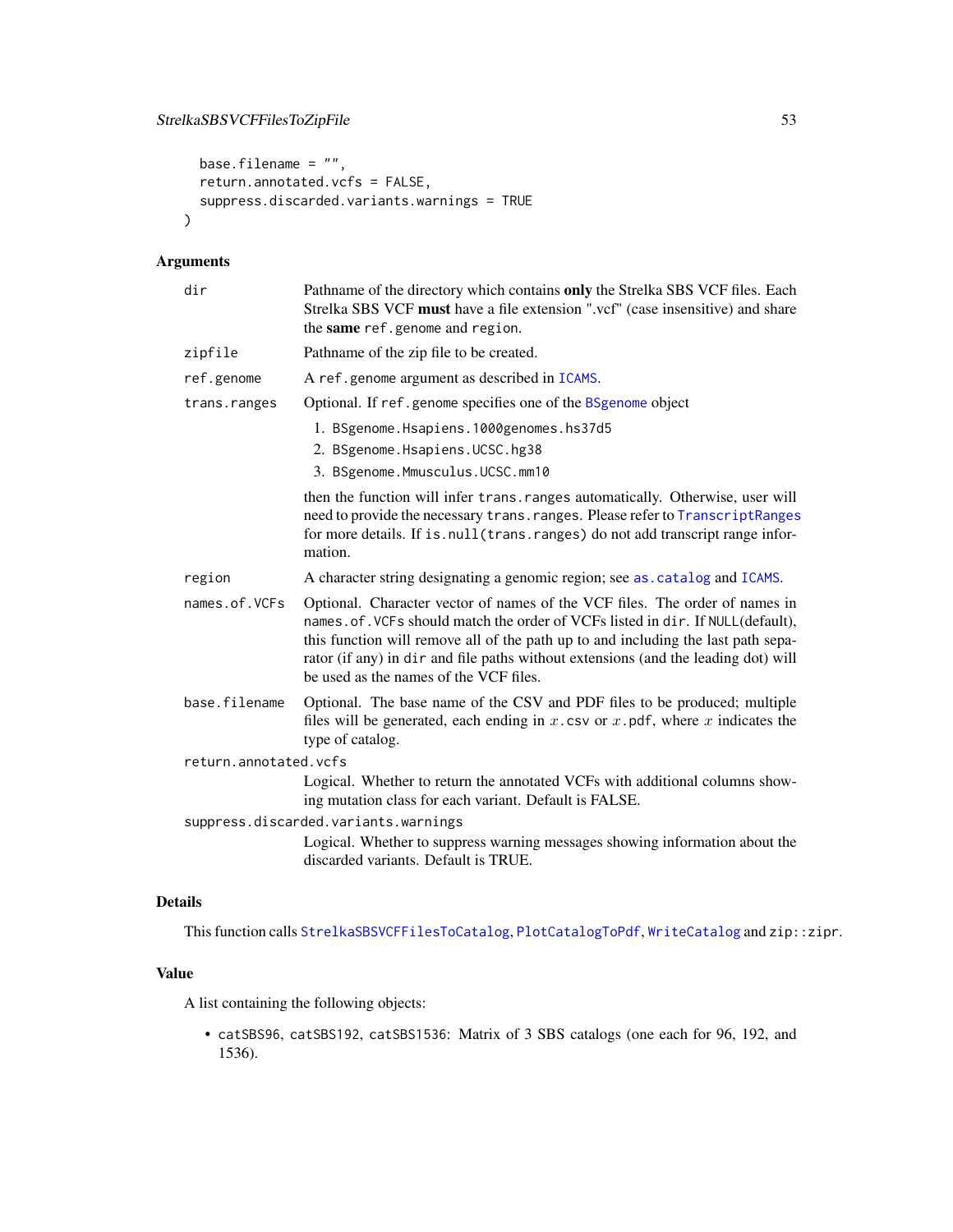- catDBS78, catDBS136, catDBS144: Matrix of 3 DBS catalogs (one each for 78, 136, and 144).
- discarded.variants: Non-NULL only if there are variants that were excluded from the analysis. See the added extra column discarded.reason for more details.
- annotated. vcfs: Non-NULL only if return.annotated. vcfs = TRUE. A list of elements:
	- SBS: SBS VCF annotated by [AnnotateSBSVCF](#page-5-0) with three new columns SBS96.class, SBS192.class and SBS1536.class showing the mutation class for each SBS variant.
	- DBS: DBS VCF annotated by [AnnotateDBSVCF](#page-3-0) with three new columns DBS78.class, DBS136.class and DBS144.class showing the mutation class for each DBS variant.

If trans.ranges is not provided by user and cannot be inferred by ICAMS, SBS 192 and DBS 144 catalog will not be generated. Each catalog has attributes added. See [as.catalog](#page-6-0) for more details.

### **Note**

SBS 192 and DBS 144 catalogs include only mutations in transcribed regions.

#### Comments

To add or change [attr](#page-0-0)ibutes of the catalog, you can use function attr. For example, attr(catalog,"abundance") <-custom.abundance.

#### Examples

```
dir <- c(system.file("extdata/Strelka-SBS-vcf",
                     package = "ICAMS"))
if (requireNamespace("BSgenome.Hsapiens.1000genomes.hs37d5", quietly = TRUE)) {
 catalogs <-
    StrelkaSBSVCFFilesToZipFile(dir,
                                zipfile = file.path(tempdir(), "test.zip"),
                                ref.genome = "hg19",trans.ranges = trans.ranges.GRCh37,
                                region = "genome",
                                base.filename = "Strelka-SBS")
 unlink(file.path(tempdir(), "test.zip"))}
```
<span id="page-53-0"></span>TranscriptRanges *Transcript ranges data*

# **Description**

Transcript ranges and strand information for a particular reference genome.

### Usage

trans.ranges.GRCh37

trans.ranges.GRCh38

trans.ranges.GRCm38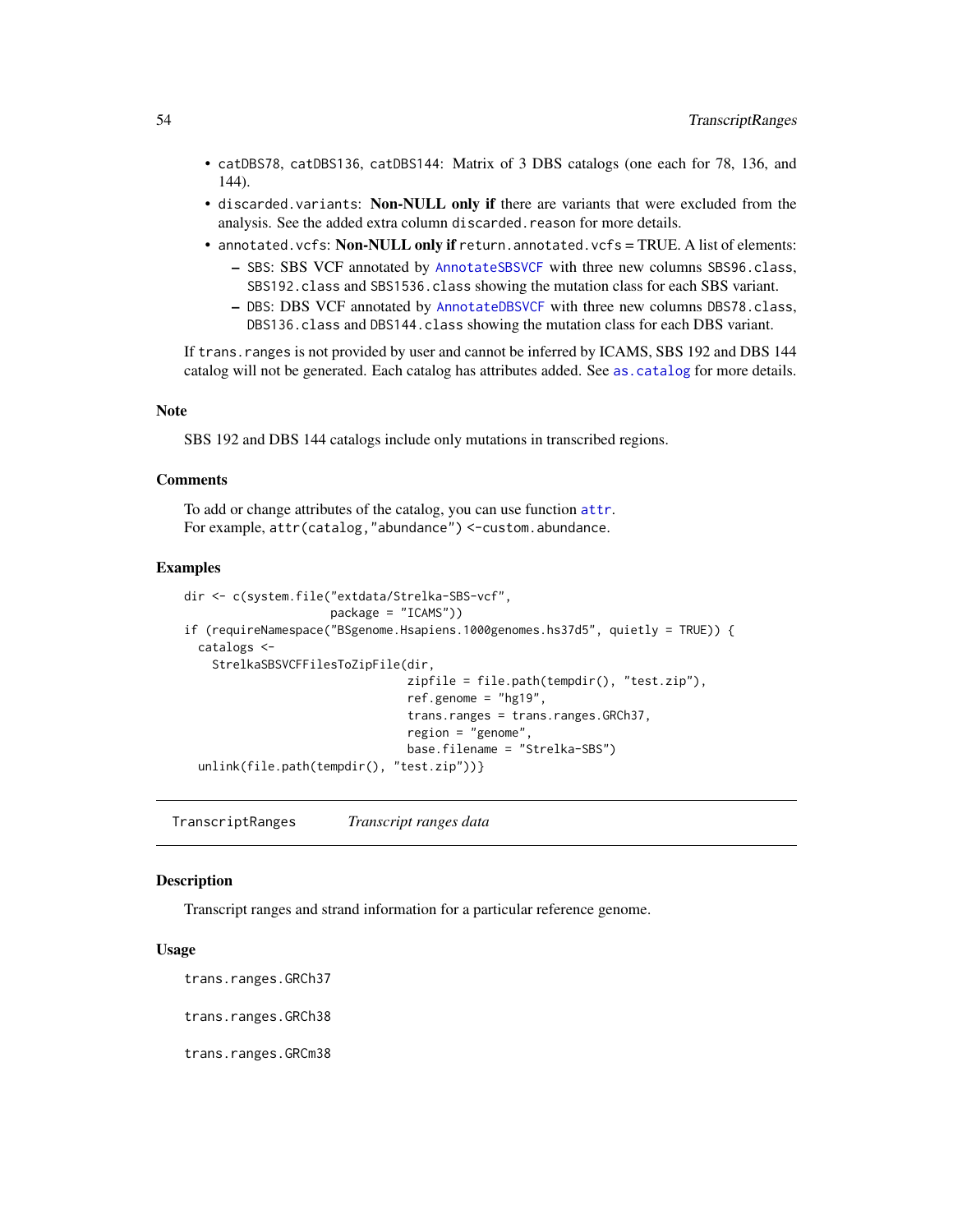#### TranscriptRanges 55

# Format

A [data.table](#page-0-0) which contains transcript range and strand information for a particular reference genome. colnames are chrom, start, end, strand, Ensembl.gene.ID, gene.symbol. It uses one-based coordinates.

An object of class data.table (inherits from data.frame) with 19083 rows and 6 columns.

An object of class data.table (inherits from data.frame) with 19096 rows and 6 columns.

An object of class data.table (inherits from data.frame) with 20325 rows and 6 columns.

# **Details**

This information is needed to generate catalogs that depend on transcriptional strand information, for example catalogs of class SBS192Catalog.

trans.ranges.GRCh37: Human GRCh37.

trans.ranges.GRCh38: Human GRCh38.

trans.ranges.GRCm38: Mouse GRCm38.

For these two tables, only genes that are associated with a CCDS ID are kept for transcriptional strand bias analysis.

This information is needed for [StrelkaSBSVCFFilesToCatalog](#page-47-0), [StrelkaSBSVCFFilesToCatalogAndPlotToPdf](#page-49-0), [MutectVCFFilesToCatalog](#page-20-0), [MutectVCFFilesToCatalogAndPlotToPdf](#page-22-0), [VCFsToSBSCatalogs](#page-66-0) and [VCFsToDBSCatalogs](#page-63-0).

### Source

[ftp://ftp.ebi.ac.uk/pub/databases/gencode/Gencode\\_human/release\\_30/GRCh37\\_mappin](ftp://ftp.ebi.ac.uk/pub/databases/gencode/Gencode_human/release_30/GRCh37_mapping/gencode.v30lift37.annotation.gff3.gz)g/ [gencode.v30lift37.annotation.gff3.gz](ftp://ftp.ebi.ac.uk/pub/databases/gencode/Gencode_human/release_30/GRCh37_mapping/gencode.v30lift37.annotation.gff3.gz)

[ftp://ftp.ebi.ac.uk/pub/databases/gencode/Gencode\\_human/release\\_30/gencode.v30.a](ftp://ftp.ebi.ac.uk/pub/databases/gencode/Gencode_human/release_30/gencode.v30.annotation.gff3.gz)nnotation. [gff3.gz](ftp://ftp.ebi.ac.uk/pub/databases/gencode/Gencode_human/release_30/gencode.v30.annotation.gff3.gz)

[ftp://ftp.ebi.ac.uk/pub/databases/gencode/Gencode\\_mouse/release\\_M21/gencode.vM21](ftp://ftp.ebi.ac.uk/pub/databases/gencode/Gencode_mouse/release_M21/gencode.vM21.annotation.gff3.gz). [annotation.gff3.gz](ftp://ftp.ebi.ac.uk/pub/databases/gencode/Gencode_mouse/release_M21/gencode.vM21.annotation.gff3.gz)

#### Examples

trans.ranges.GRCh37

|   | # chrom | start  |        |                         | end strand Ensembl.gene.ID | gene.symbol        |
|---|---------|--------|--------|-------------------------|----------------------------|--------------------|
| # |         | 65419  | 71585  |                         | + ENSG00000186092          | OR4F5              |
| # |         | 367640 | 368634 |                         | + ENSG00000235249          | 0R4F29             |
| # |         | 621059 | 622053 |                         | - ENSG00000284662          | OR4F16             |
| # |         | 859308 | 879961 |                         | + ENSG00000187634          | SAMD <sub>11</sub> |
| # |         | 879583 | 894689 |                         | - ENSG00000188976          | NOC <sub>2</sub> L |
| # |         |        |        | $\cdot$ $\cdot$ $\cdot$ | .                          | $\cdots$           |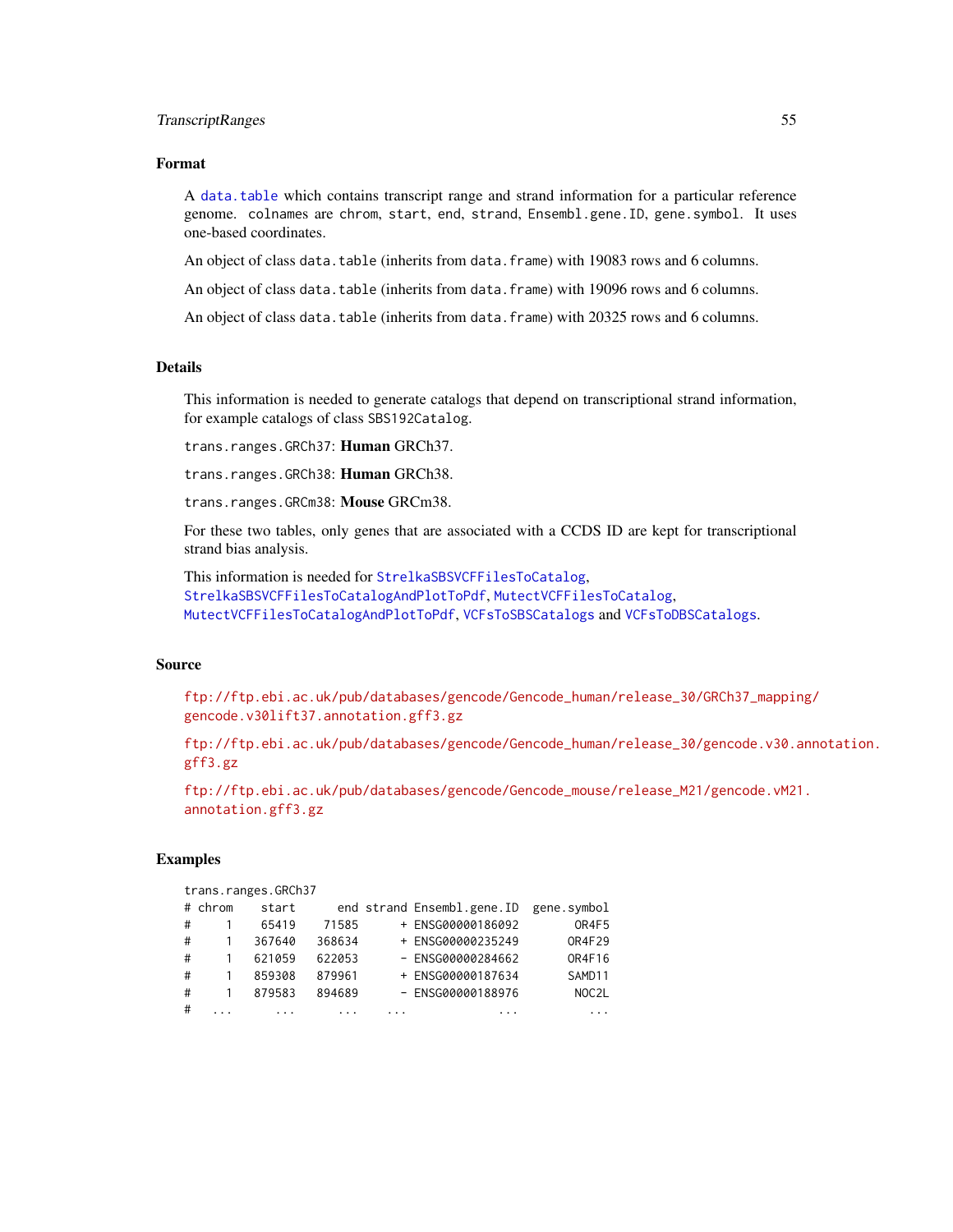<span id="page-55-0"></span>TransformCatalog *Transform between counts and density spectrum catalogs and counts and density signature catalogs*

# Description

Transform between counts and density spectrum catalogs and counts and density signature catalogs

### Usage

```
TransformCatalog(
  catalog,
  target.ref.genome = NULL,
  target.region = NULL,
  target.catalog.type = NULL,
  target.abundance = NULL
)
```
### Arguments

| catalog             | An SBS or DBS catalog as described in ICAMS; must not be an ID (small inser-                                                                                                                                                                                                                                                                                                                                                                                                                  |
|---------------------|-----------------------------------------------------------------------------------------------------------------------------------------------------------------------------------------------------------------------------------------------------------------------------------------------------------------------------------------------------------------------------------------------------------------------------------------------------------------------------------------------|
|                     | tion and deletion) catalog.                                                                                                                                                                                                                                                                                                                                                                                                                                                                   |
| target.ref.genome   |                                                                                                                                                                                                                                                                                                                                                                                                                                                                                               |
|                     | A ref genome argument as described in ICAMS. If NULL, then defaults to the<br>ref.genome attribute of catalog.                                                                                                                                                                                                                                                                                                                                                                                |
| target.region       | A region argument; see as catalog and ICAMS. If NULL, then defaults to the<br>region attribute of catalog.                                                                                                                                                                                                                                                                                                                                                                                    |
| target.catalog.type |                                                                                                                                                                                                                                                                                                                                                                                                                                                                                               |
|                     | A character string acting as a catalog type identifier, one of "counts", "density",                                                                                                                                                                                                                                                                                                                                                                                                           |
|                     | "counts.signature", "density.signature"; see as.catalog. If NULL, then defaults                                                                                                                                                                                                                                                                                                                                                                                                               |
|                     | to the catalog. type attribute of catalog.                                                                                                                                                                                                                                                                                                                                                                                                                                                    |
| target.abundance    |                                                                                                                                                                                                                                                                                                                                                                                                                                                                                               |
|                     | A vector of counts, one for each source K-mer for mutations (e.g. for strand-<br>agnostic single nucleotide substitutions in trinucleotide $-$ i.e. 3-mer $-$ context,<br>one count each for ACA, ACC, ACG,  TTT). See all. abundance. If NULL, the<br>function tries to infer target. abundace from the class of catalog and the value<br>of the target.ref.genome, target.region, and target.catalog.type. If<br>the target abundance can be inferred and is different from a supplied non- |
|                     | NULL value of target. abundance, raise an error.                                                                                                                                                                                                                                                                                                                                                                                                                                              |

### Details

Only the following transformations are legal:

1. counts -> counts (deprecated, generates a warning; we strongly suggest that you work with densities if comparing spectra or signatures generated from data with different underlying abundances.)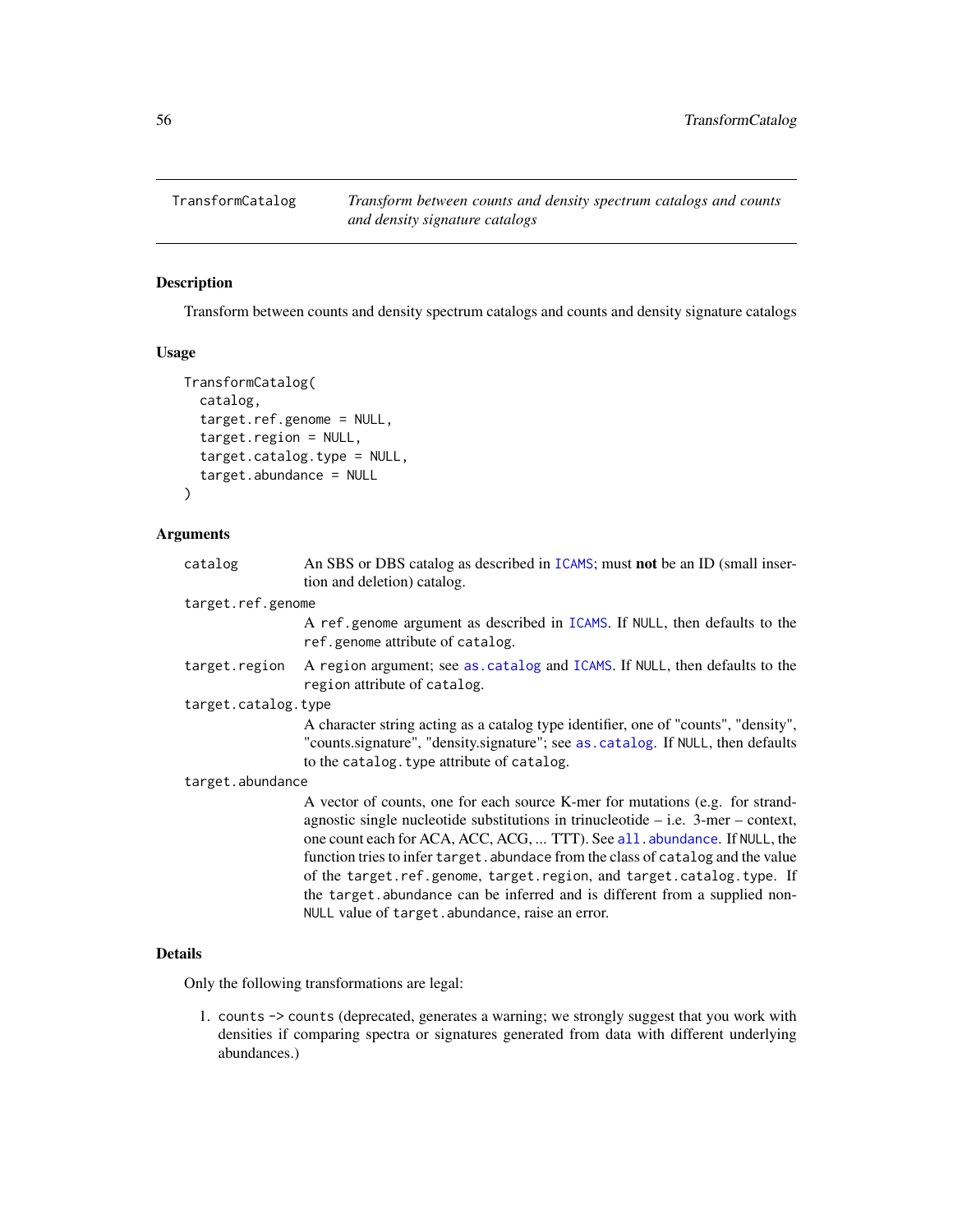#### TransformCatalog 57

- 2. counts -> density
- 3. counts -> (counts.signature,density.signature)
- 4. density -> counts (the semantics are to infer the genome-wide or exome-wide counts based on the densities)
- 5. density -> density (a null operation, generates a warning)
- 6. density -> (counts.signature,density.signature)
- 7. counts.signature -> counts.signature (used to transform between the source abundance and target.abundance)
- 8. counts.signature -> density.signature
- 9. counts.signature -> (counts, density) (generates an error)
- 10. density.signature -> density.signature (a null operation, generates a warning)
- 11. density.signature -> counts.signature
- 12. density.signature -> (counts, density) (generates an error)

#### Value

A catalog as defined in [ICAMS](#page-16-0).

# Rationale

The [TransformCatalog](#page-55-0) function transforms catalogs of mutational spectra or signatures to account for differing abundances of the source sequence of the mutations in the genome.

For example, mutations from ACG are much rarer in the human genome than mutations from ACC simply because CG dinucleotides are rare in the genome. Consequently, there are two possible representations of mutational spectra or signatures. One representation is based on mutation counts as observed in a given genome or exome, and this approach is widely used, as, for example, at https://cancer.sanger.ac.uk/cosmic/signatures, which presents signatures based on observed mutation counts in the human genome. We call these "counts-based spectra" or "counts-based signatures".

Alternatively, mutational spectra or signatures can be represented as mutations per source sequence, for example the number of ACT > AGT mutations occurring at all ACT 3-mers in a genome. We call these "density-based spectra" or "density-based signatures".

This function can also transform spectra based on observed genome-wide counts to "density"-based catalogs. In density-based catalogs mutations are expressed as mutations per source sequences. For example, a density-based catalog represents the proportion of ACCs mutated to ATCs, the proportion of ACGs mutated to ATGs, etc. This is different from counts-based mutational spectra catalogs, which contain the number of  $ACC > ATC$  mutations, the number of  $ACG > ATG$  mutations, etc.

This function can also transform observed-count based spectra or signatures from genome to exome based counts, or between different species (since the abundances of source sequences vary between genome and exome and between species).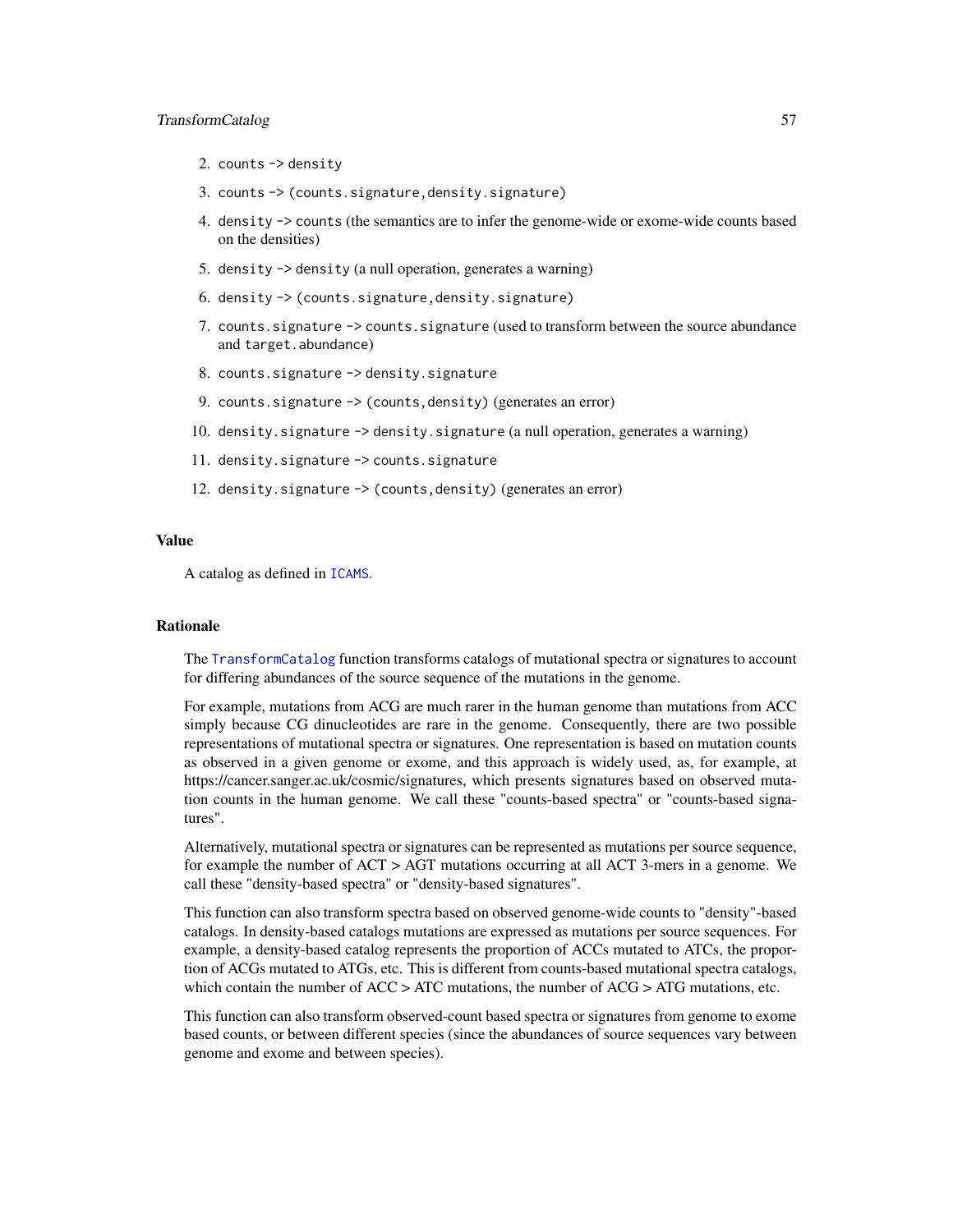### Examples

```
file <- system.file("extdata",
                    "strelka.regress.cat.sbs.96.csv",
                    package = "ICAMS")
if (requireNamespace("BSgenome.Hsapiens.1000genomes.hs37d5", quietly = TRUE)) {
 catSBS96.counts <- ReadCatalog(file, ref.genome = "hg19",
                                 region = "genome",
                                 catalog.type = "counts")
 catSBS96.density <- TransformCatalog(catSBS96.counts,
                                       target.ref.genome = "hg19",
                                       target.region = "genome",
                                       target.catalog.type = "density")}
```
<span id="page-57-0"></span>

VCFsToCatalogs *Create SBS, DBS and Indel catalogs from VCFs*

#### Description

Create 3 SBS catalogs (96, 192, 1536), 3 DBS catalogs (78, 136, 144) and Indel catalog from the Mutect VCFs specified by files

### Usage

```
VCFsToCatalogs(
  files,
  ref.genome,
  variant.caller = "unknown",
  num.of.cores = 1,
  trans.ranges = NULL,
  region = "unknown",
  names.of.VCFs = NULL,
  tumor.col.names = NA,
  filter.status = NULL,
  get.vaf.function = NULL,
  ...,
 max.vaf.diff = 0.02,
  return.annotated.vcfs = FALSE,
  suppress.discarded.variants.warnings = TRUE
)
```
#### Arguments

| files      | Character vector of file paths to the VCF files.                                                                                                                         |
|------------|--------------------------------------------------------------------------------------------------------------------------------------------------------------------------|
| ref.genome | A ref.genome argument as described in ICAMS.                                                                                                                             |
|            | variant.caller Name of the variant caller that produces the VCF, can be either "strelka".<br>"mutect", "freebayes" or "unknown". This information is needed to calculate |
|            | the VAFs (variant allele frequencies). If variant caller is "unknown" (default) and                                                                                      |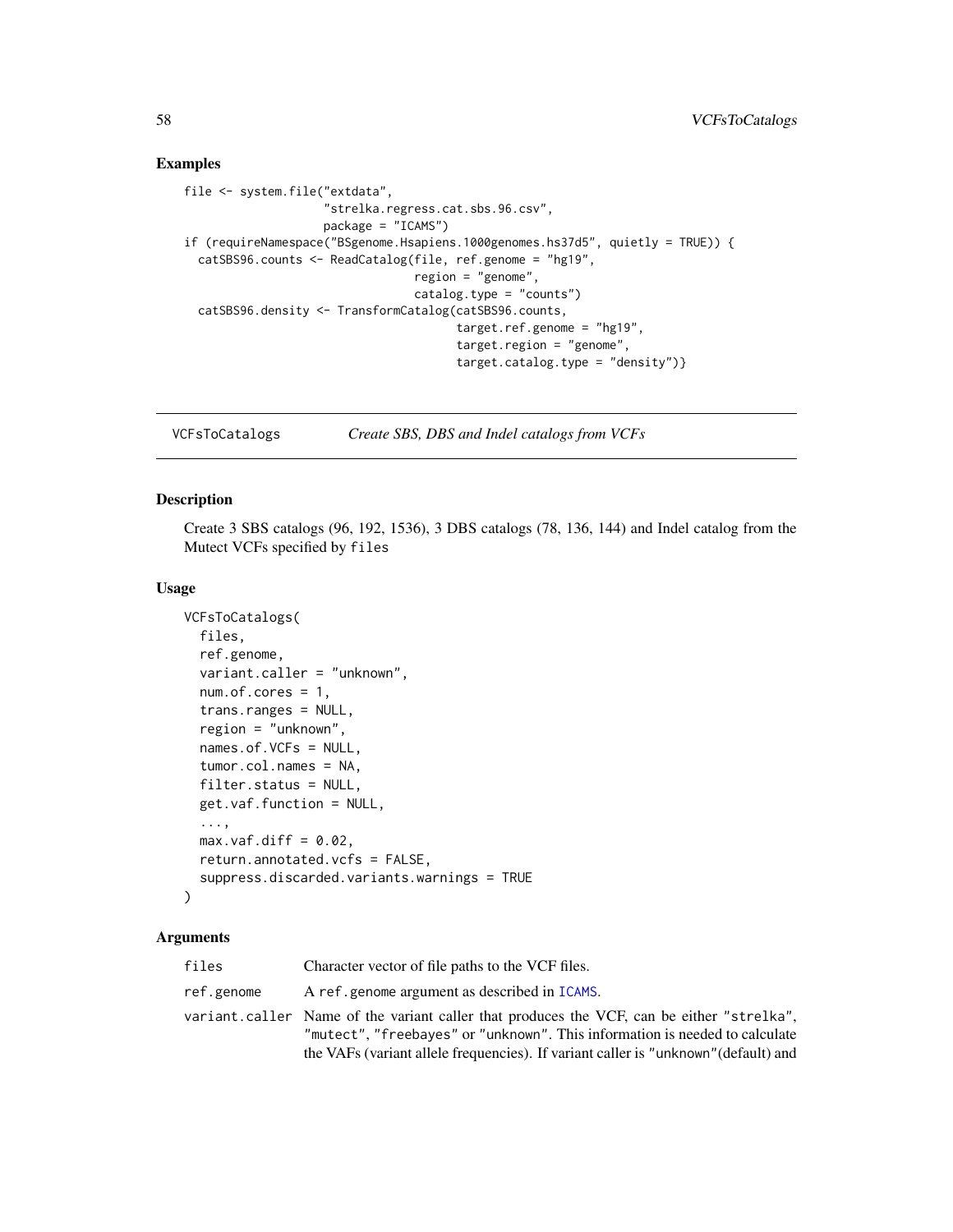|                       | get. vaf. function is NULL, then VAF and read depth will be NAs. If variant<br>caller is "mutect", do not merge SBSs into DBS.                                                                                                                                                                                                                                                                                       |
|-----------------------|----------------------------------------------------------------------------------------------------------------------------------------------------------------------------------------------------------------------------------------------------------------------------------------------------------------------------------------------------------------------------------------------------------------------|
| num.of.cores          | The number of cores to use. Not available on Windows unless num. of . cores =<br>1.                                                                                                                                                                                                                                                                                                                                  |
| trans.ranges          | Optional. If ref.genome specifies one of the BSgenome object                                                                                                                                                                                                                                                                                                                                                         |
|                       | 1. BSgenome.Hsapiens.1000genomes.hs37d5                                                                                                                                                                                                                                                                                                                                                                              |
|                       | 2. BSgenome. Hsapiens. UCSC. hg38                                                                                                                                                                                                                                                                                                                                                                                    |
|                       | 3. BSgenome.Mmusculus.UCSC.mm10                                                                                                                                                                                                                                                                                                                                                                                      |
|                       | then the function will infer trans. ranges automatically. Otherwise, user will<br>need to provide the necessary trans. ranges. Please refer to TranscriptRanges<br>for more details. If is.null(trans.ranges) do not add transcript range infor-<br>mation.                                                                                                                                                          |
| region                | A character string designating a genomic region; see as . catalog and ICAMS.                                                                                                                                                                                                                                                                                                                                         |
| names.of.VCFs         | Optional. Character vector of names of the VCF files. The order of names in<br>names. of. VCFs should match the order of VCF file paths in files. If NULL(default),<br>this function will remove all of the path up to and including the last path separa-<br>tor (if any) in files and file paths without extensions (and the leading dot) will<br>be used as the names of the VCF files.                           |
| tumor.col.names       |                                                                                                                                                                                                                                                                                                                                                                                                                      |
|                       | Optional. Only applicable to Mutect VCFs. Character vector of column names<br>in Mutect VCFs which contain the tumor sample information. The order of<br>names in tumor.col.names should match the order of Mutect VCFs specified<br>in files. If tumor.col.names is equal to NA(default), this function will use the<br>10th column in all the Mutect VCFs to calculate VAFs. See GetMutectVAF for<br>more details. |
| filter.status         | The status indicating a variant has passed all filters. An example would be<br>"PASS". Variants which don't have the specified filter. status in the FILTER<br>column in VCF will be removed. If NULL(default), no variants will be removed<br>from the original VCF.                                                                                                                                                |
| get.vaf.function      |                                                                                                                                                                                                                                                                                                                                                                                                                      |
|                       | Optional. Only applicable when variant.caller is "unknown". Function to<br>calculate VAF(variant allele frequency) and read depth information from origi-<br>nal VCF. See GetMutectVAF as an example. If NULL(default) and variant.caller<br>is "unknown", then VAF and read depth will be NAs.                                                                                                                      |
| $\cdots$              | Optional arguments to get. vaf. function.                                                                                                                                                                                                                                                                                                                                                                            |
| max.vaf.diff          | Not applicable if variant.caller = "mutect". The maximum difference of<br>VAF, default value is 0.02. If the absolute difference of VAFs for adjacent SBSs<br>is bigger than max. vaf. diff, then these adjacent SBSs are likely to be "merely"<br>asynchronous single base mutations, opposed to a simultaneous doublet muta-<br>tion or variants involving more than two consecutive bases.                        |
| return.annotated.vcfs |                                                                                                                                                                                                                                                                                                                                                                                                                      |
|                       | Logical. Whether to return the annotated VCFs with additional columns show-<br>ing mutation class for each variant. Default is FALSE.                                                                                                                                                                                                                                                                                |
|                       | suppress.discarded.variants.warnings                                                                                                                                                                                                                                                                                                                                                                                 |
|                       | Logical. Whether to suppress warning messages showing information about the<br>discarded variants. Default is TRUE.                                                                                                                                                                                                                                                                                                  |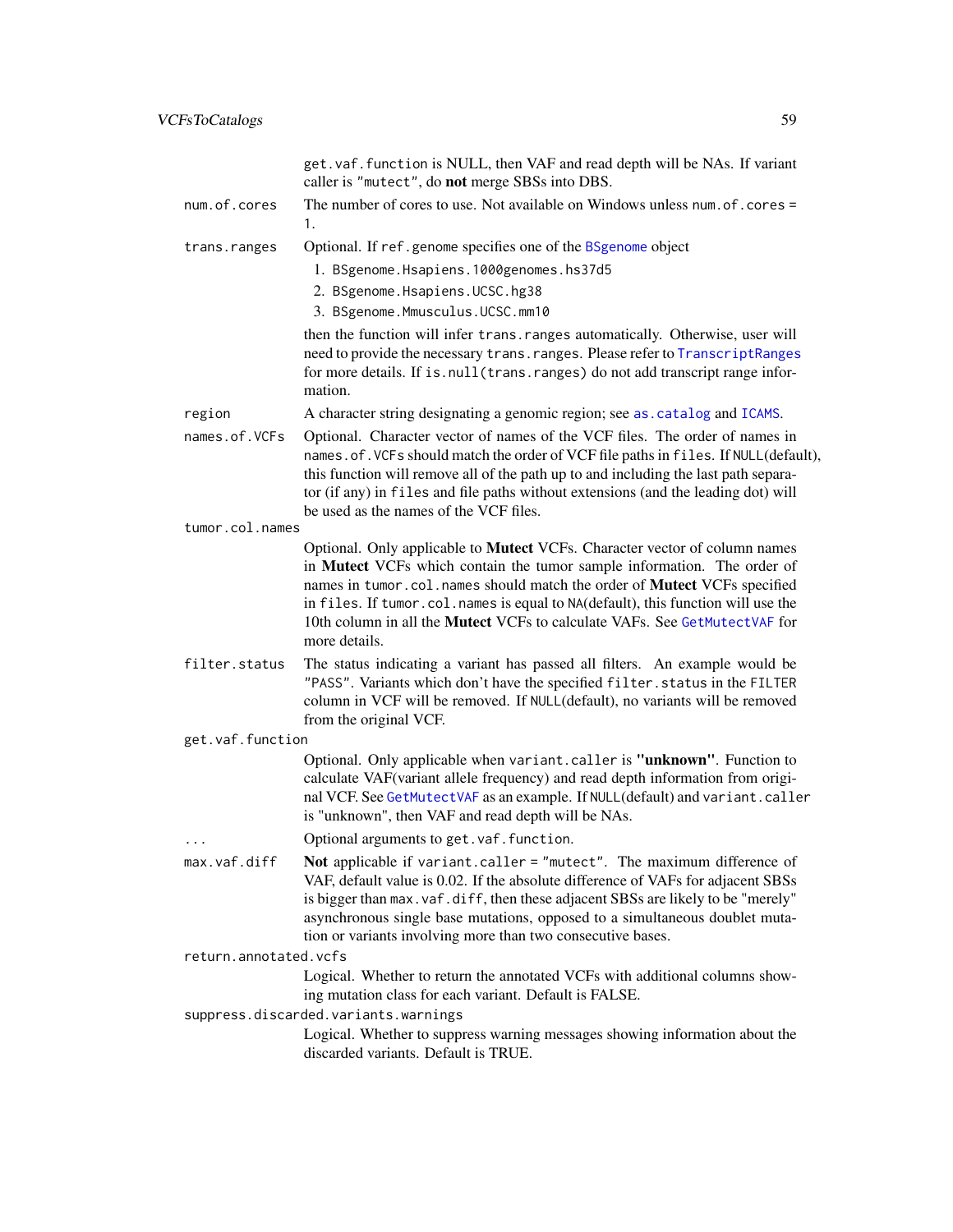# Details

This function calls [VCFsToSBSCatalogs](#page-66-0), [VCFsToDBSCatalogs](#page-63-0) and [VCFsToIDCatalogs](#page-65-0)

#### Value

A list containing the following objects:

- catSBS96, catSBS192, catSBS1536: Matrix of 3 SBS catalogs (one each for 96, 192, and 1536).
- catDBS78, catDBS136, catDBS144: Matrix of 3 DBS catalogs (one each for 78, 136, and 144).
- catID: Matrix of ID (small insertion and deletion) catalog.
- discarded.variants: Non-NULL only if there are variants that were excluded from the analysis. See the added extra column discarded.reason for more details.
- annotated.vcfs: Non-NULL only if return.annotated.vcfs = TRUE. A list of elements:
	- SBS: SBS VCF annotated by [AnnotateSBSVCF](#page-5-0) with three new columns SBS96.class, SBS192.class and SBS1536.class showing the mutation class for each SBS variant.
	- DBS: DBS VCF annotated by [AnnotateDBSVCF](#page-3-0) with three new columns DBS78.class, DBS136.class and DBS144.class showing the mutation class for each DBS variant.
	- ID: ID VCF annotated by [AnnotateIDVCF](#page-4-0) with one new column ID.class showing the mutation class for each ID variant.

If trans.ranges is not provided by user and cannot be inferred by ICAMS, SBS 192 and DBS 144 catalog will not be generated. Each catalog has attributes added. See [as.catalog](#page-6-0) for more details.

#### ID classification

See [https://github.com/steverozen/ICAMS/raw/master/data-raw/PCAWG7\\_indel\\_classif](https://github.com/steverozen/ICAMS/raw/master/data-raw/PCAWG7_indel_classification_2017_12_08.xlsx)ication\_ [2017\\_12\\_08.xlsx](https://github.com/steverozen/ICAMS/raw/master/data-raw/PCAWG7_indel_classification_2017_12_08.xlsx) for additional information on ID (small insertion and deletion) mutation classification.

See the documentation for [Canonicalize1Del](#page-7-0) which first handles deletions in homopolymers, then handles deletions in simple repeats with longer repeat units, (e.g. CACACACA, see [FindMaxRepeatDel](#page-12-0)), and if the deletion is not in a simple repeat, looks for microhomology (see [FindDelMH](#page-10-0)).

See the code for unexported function [CanonicalizeID](#page-0-0) and the functions it calls for handling of insertions.

#### Note

SBS 192 and DBS 144 catalogs include only mutations in transcribed regions. In ID (small insertion and deletion) catalogs, deletion repeat sizes range from 0 to 5+, but for plotting and end-user documentation deletion repeat sizes range from 1 to 6+.

#### Comments

To add or change attributes of the catalog, you can use function [attr](#page-0-0). For example, attr(catalog,"abundance") <-custom.abundance.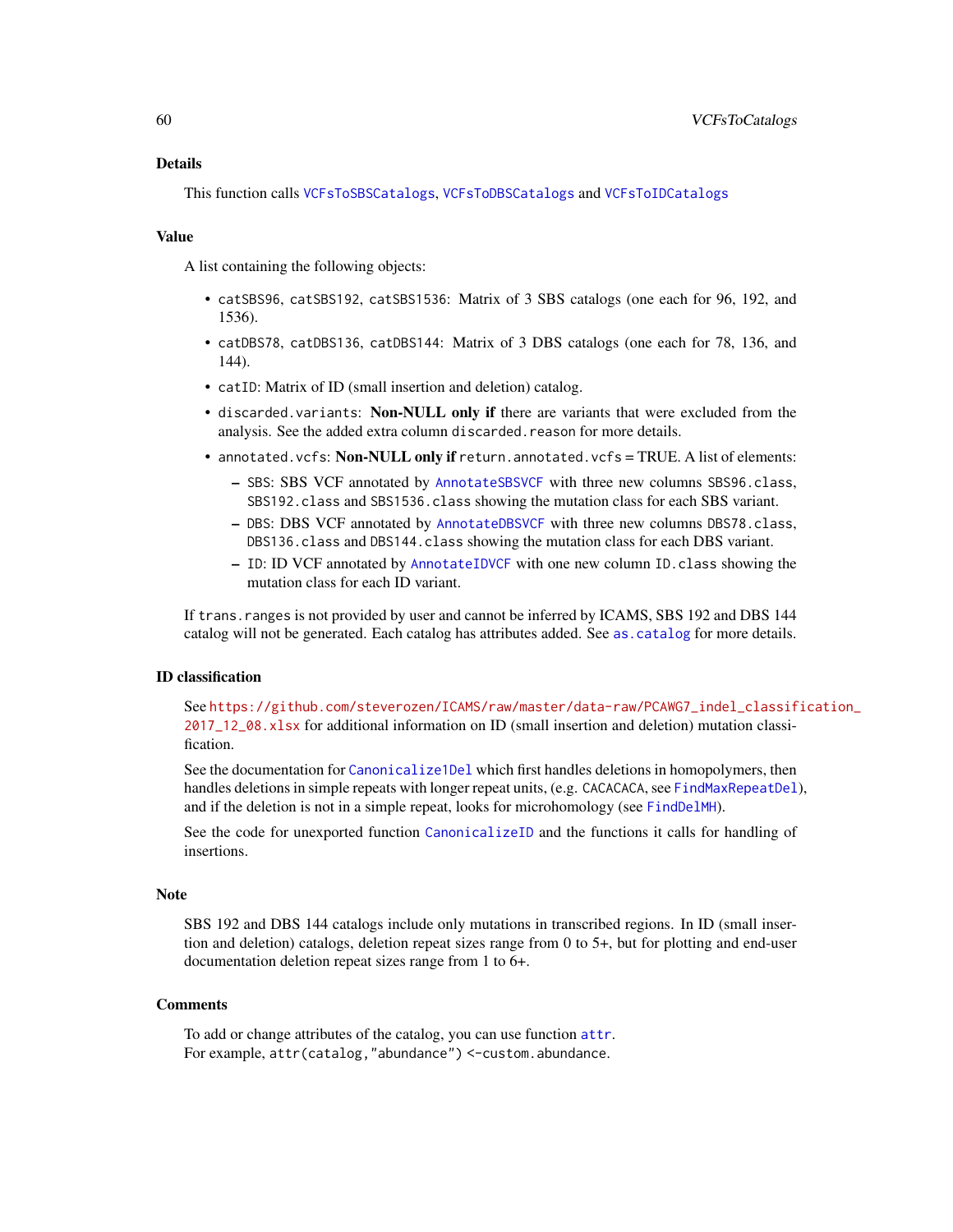# Examples

```
file <- c(system.file("extdata/Mutect-vcf",
                      "Mutect.GRCh37.s1.vcf",
                      package = "ICAMS"))
if (requireNamespace("BSgenome.Hsapiens.1000genomes.hs37d5", quietly = TRUE)) {
 catalogs <- VCFsToCatalogs(file, ref.genome = "hg19",
                            variant.caller = "mutect", region = "genome")}
```
VCFsToCatalogsAndPlotToPdf

*Create SBS, DBS and Indel catalogs from VCFs and plot them to PDF*

# Description

Create 3 SBS catalogs (96, 192, 1536), 3 DBS catalogs (78, 136, 144) and Indel catalog from the VCFs specified by files and plot them to PDF

### Usage

```
VCFsToCatalogsAndPlotToPdf(
  files,
  output.dir,
  ref.genome,
  variant.caller = "unknown",
  num.of.cores = 1,
  trans.ranges = NULL,
  region = "unknown",
  names.of.VCFs = NULL,
  tumor.col.names = NA,
  filter.status = NULL,
  get.vaf.function = NULL,
  ...,
  max.vaf.diff = 0.02,
 base.filename = ",
  return.annotated.vcfs = FALSE,
  suppress.discarded.variants.warnings = TRUE
)
```
#### Arguments

| files      | Character vector of file paths to the VCF files.                                                                                                                                                                                                                |
|------------|-----------------------------------------------------------------------------------------------------------------------------------------------------------------------------------------------------------------------------------------------------------------|
| output.dir | The directory where the PDF files will be saved.                                                                                                                                                                                                                |
| ref.genome | A ref.genome argument as described in ICAMS.                                                                                                                                                                                                                    |
|            | variant.caller Name of the variant caller that produces the VCF, can be either "strelka",<br>"mutect", "freebayes" or "unknown". This information is needed to calculate<br>the VAFs (variant allele frequencies). If variant caller is "unknown" (default) and |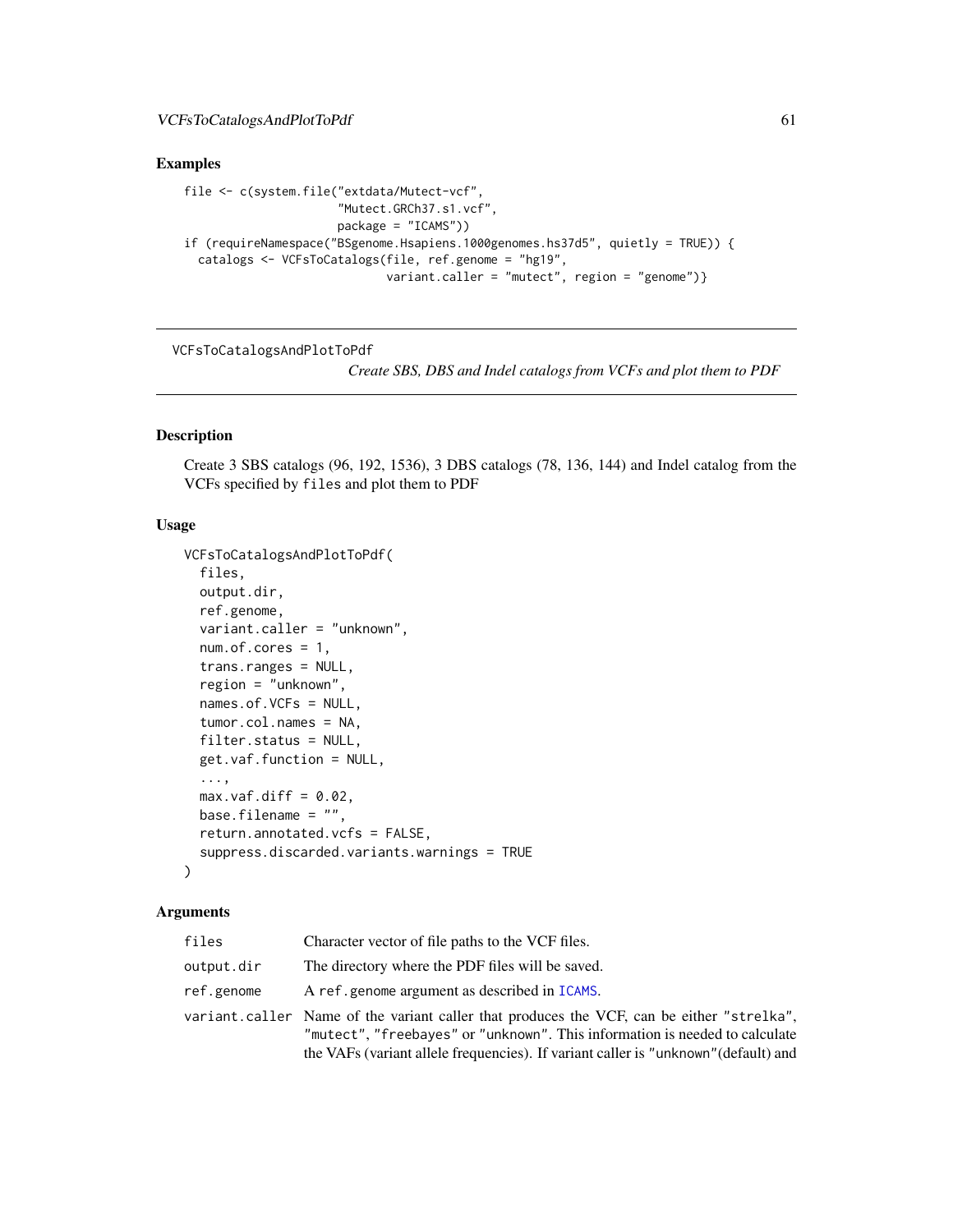|                       | get. vaf. function is NULL, then VAF and read depth will be NAs. If variant<br>caller is "mutect", do not merge SBSs into DBS.                                                                                                                                                                                                                                                                                       |
|-----------------------|----------------------------------------------------------------------------------------------------------------------------------------------------------------------------------------------------------------------------------------------------------------------------------------------------------------------------------------------------------------------------------------------------------------------|
| num.of.cores          | The number of cores to use. Not available on Windows unless num. of . cores =<br>1.                                                                                                                                                                                                                                                                                                                                  |
| trans.ranges          | Optional. If ref.genome specifies one of the BSgenome object                                                                                                                                                                                                                                                                                                                                                         |
|                       | 1. BSgenome.Hsapiens.1000genomes.hs37d5                                                                                                                                                                                                                                                                                                                                                                              |
|                       | 2. BSgenome.Hsapiens.UCSC.hg38                                                                                                                                                                                                                                                                                                                                                                                       |
|                       | 3. BSgenome.Mmusculus.UCSC.mm10                                                                                                                                                                                                                                                                                                                                                                                      |
|                       | then the function will infer trans. ranges automatically. Otherwise, user will<br>need to provide the necessary trans. ranges. Please refer to TranscriptRanges<br>for more details. If is.null(trans.ranges) do not add transcript range infor-<br>mation.                                                                                                                                                          |
| region                | A character string designating a genomic region; see as . catalog and ICAMS.                                                                                                                                                                                                                                                                                                                                         |
| names.of.VCFs         | Optional. Character vector of names of the VCF files. The order of names in<br>names.of. VCFs should match the order of VCF file paths in files. If NULL(default),<br>this function will remove all of the path up to and including the last path separa-<br>tor (if any) in files and file paths without extensions (and the leading dot) will<br>be used as the names of the VCF files.                            |
| tumor.col.names       |                                                                                                                                                                                                                                                                                                                                                                                                                      |
|                       | Optional. Only applicable to Mutect VCFs. Character vector of column names<br>in Mutect VCFs which contain the tumor sample information. The order of<br>names in tumor.col.names should match the order of Mutect VCFs specified<br>in files. If tumor.col.names is equal to NA(default), this function will use the<br>10th column in all the Mutect VCFs to calculate VAFs. See GetMutectVAF for<br>more details. |
| filter.status         | The status indicating a variant has passed all filters. An example would be<br>"PASS". Variants which don't have the specified filter. status in the FILTER<br>column in VCF will be removed. If NULL(default), no variants will be removed<br>from the original VCF.                                                                                                                                                |
| get.vaf.function      |                                                                                                                                                                                                                                                                                                                                                                                                                      |
|                       | Optional. Only applicable when variant.caller is "unknown". Function to<br>calculate VAF(variant allele frequency) and read depth information from origi-<br>nal VCF. See GetMutectVAF as an example. If NULL(default) and variant.caller<br>is "unknown", then VAF and read depth will be NAs.                                                                                                                      |
| $\cdots$              | Optional arguments to get. vaf. function.                                                                                                                                                                                                                                                                                                                                                                            |
| max.vaf.diff          | Not applicable if variant.caller = "mutect". The maximum difference of<br>VAF, default value is 0.02. If the absolute difference of VAFs for adjacent SBSs<br>is bigger than max. vaf. diff, then these adjacent SBSs are likely to be "merely"<br>asynchronous single base mutations, opposed to a simultaneous doublet muta-<br>tion or variants involving more than two consecutive bases.                        |
| base.filename         | Optional. The base name of the PDF files to be produced; multiple files will be<br>generated, each ending in $x$ . pdf, where $x$ indicates the type of catalog plotted<br>in the file.                                                                                                                                                                                                                              |
| return.annotated.vcfs | Logical. Whether to return the annotated VCFs with additional columns show-                                                                                                                                                                                                                                                                                                                                          |
|                       | ing mutation class for each variant. Default is FALSE.                                                                                                                                                                                                                                                                                                                                                               |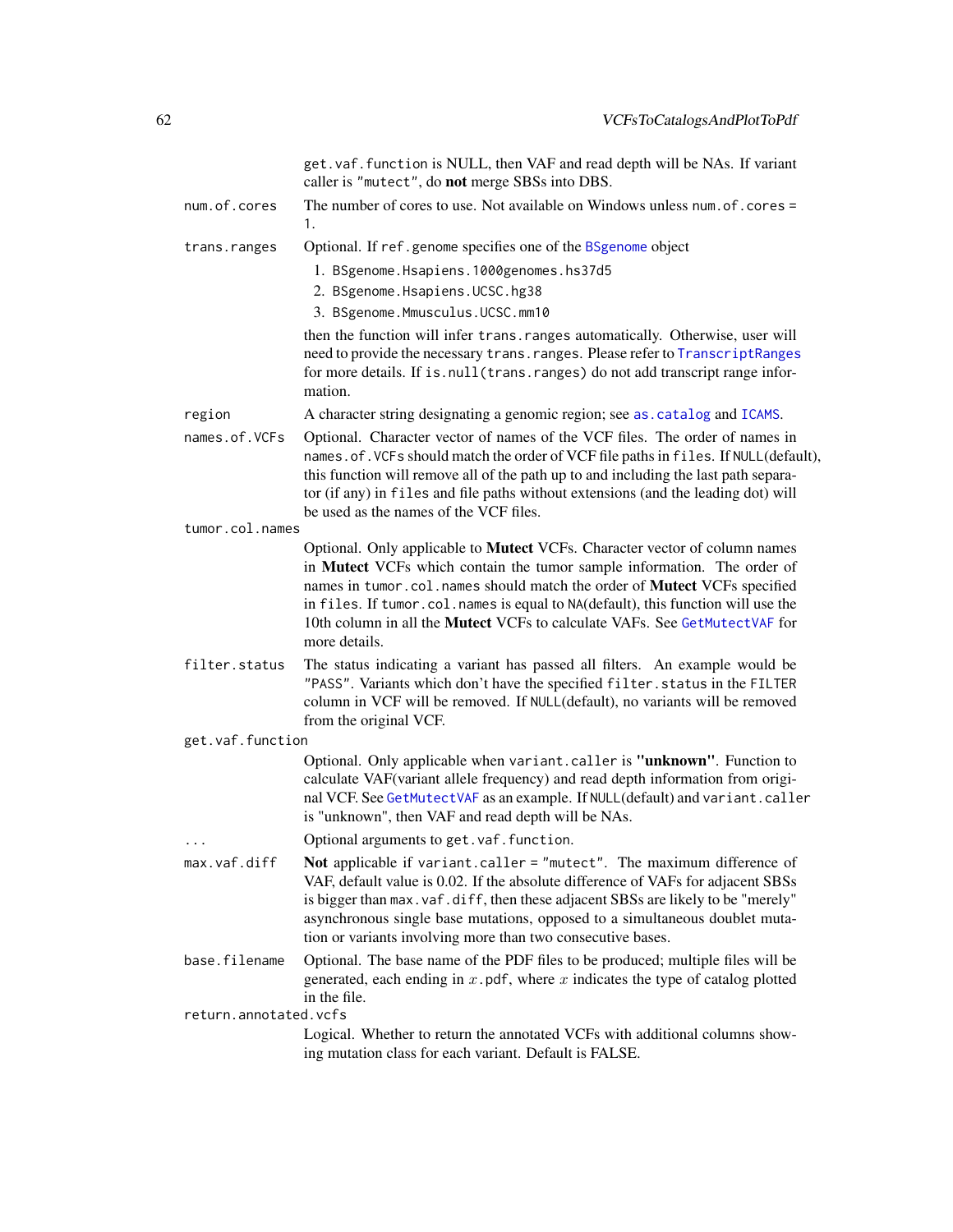suppress.discarded.variants.warnings

Logical. Whether to suppress warning messages showing information about the discarded variants. Default is TRUE.

### Details

This function calls [VCFsToCatalogs](#page-57-0) and [PlotCatalogToPdf](#page-29-0)

# Value

A list containing the following objects:

- catSBS96, catSBS192, catSBS1536: Matrix of 3 SBS catalogs (one each for 96, 192, and 1536).
- catDBS78, catDBS136, catDBS144: Matrix of 3 DBS catalogs (one each for 78, 136, and 144).
- catID: Matrix of ID (small insertion and deletion) catalog.
- discarded.variants: Non-NULL only if there are variants that were excluded from the analysis. See the added extra column discarded.reason for more details.
- annotated. vcfs: Non-NULL only if return.annotated. vcfs = TRUE. A list of elements:
	- SBS: SBS VCF annotated by [AnnotateSBSVCF](#page-5-0) with three new columns SBS96.class, SBS192.class and SBS1536.class showing the mutation class for each SBS variant.
	- DBS: DBS VCF annotated by [AnnotateDBSVCF](#page-3-0) with three new columns DBS78.class, DBS136.class and DBS144.class showing the mutation class for each DBS variant.
	- ID: ID VCF annotated by [AnnotateIDVCF](#page-4-0) with one new column ID.class showing the mutation class for each ID variant.

If trans.ranges is not provided by user and cannot be inferred by ICAMS, SBS 192 and DBS 144 catalog will not be generated. Each catalog has attributes added. See [as.catalog](#page-6-0) for more details.

### ID classification

See [https://github.com/steverozen/ICAMS/raw/master/data-raw/PCAWG7\\_indel\\_classif](https://github.com/steverozen/ICAMS/raw/master/data-raw/PCAWG7_indel_classification_2017_12_08.xlsx)ication\_ [2017\\_12\\_08.xlsx](https://github.com/steverozen/ICAMS/raw/master/data-raw/PCAWG7_indel_classification_2017_12_08.xlsx) for additional information on ID (small insertion and deletion) mutation classification.

See the documentation for [Canonicalize1Del](#page-7-0) which first handles deletions in homopolymers, then handles deletions in simple repeats with longer repeat units, (e.g. CACACACA, see [FindMaxRepeatDel](#page-12-0)), and if the deletion is not in a simple repeat, looks for microhomology (see [FindDelMH](#page-10-0)).

See the code for unexported function [CanonicalizeID](#page-0-0) and the functions it calls for handling of insertions.

#### Note

SBS 192 and DBS 144 catalogs include only mutations in transcribed regions. In ID (small insertion and deletion) catalogs, deletion repeat sizes range from 0 to 5+, but for plotting and end-user documentation deletion repeat sizes range from 1 to 6+.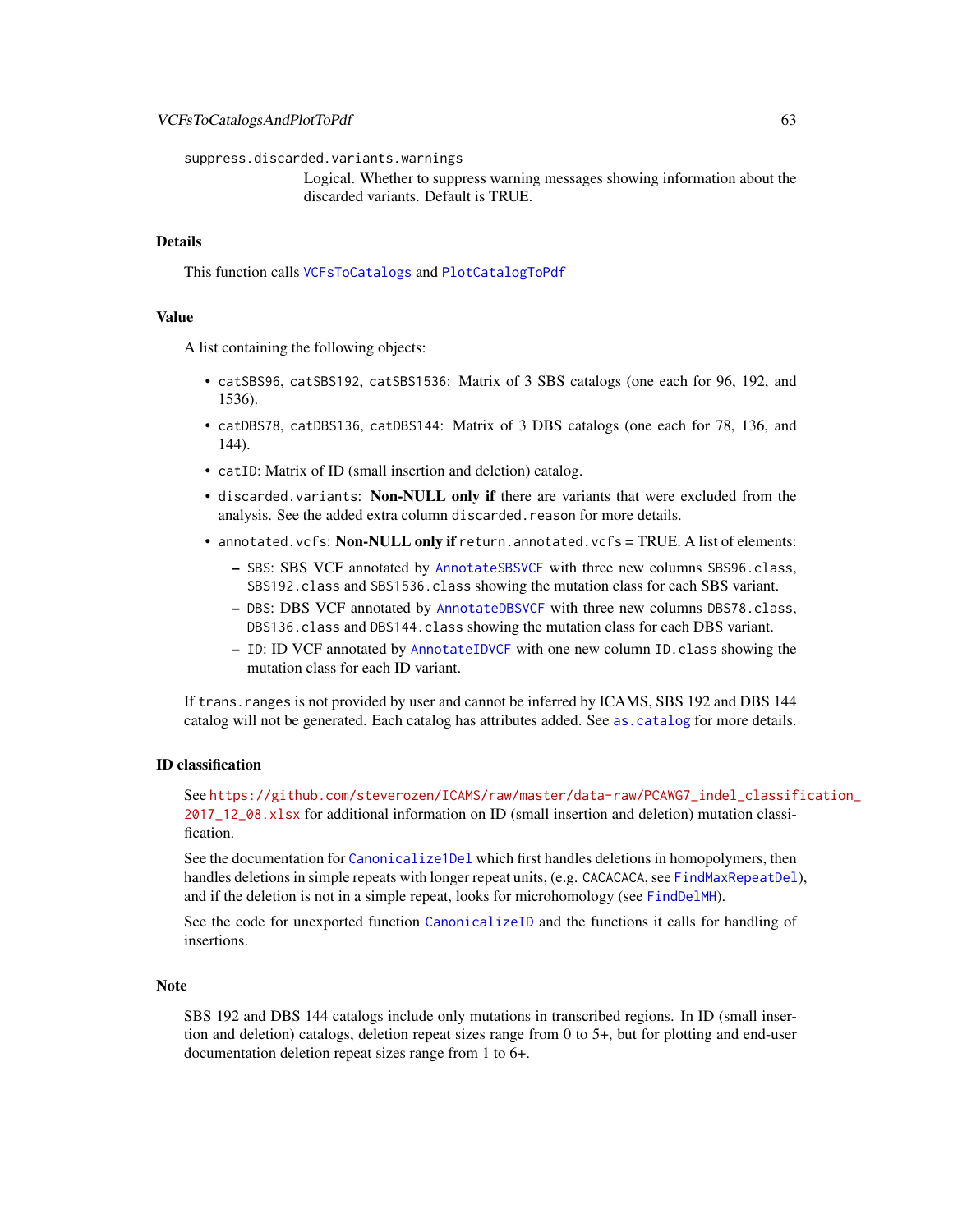# Comments

To add or change attributes of the catalog, you can use function [attr](#page-0-0). For example, attr(catalog,"abundance") <-custom.abundance.

### Examples

```
file <- c(system.file("extdata/Mutect-vcf",
                      "Mutect.GRCh37.s1.vcf",
                      package = "ICAMS"))
if (requireNamespace("BSgenome.Hsapiens.1000genomes.hs37d5", quietly = TRUE)) {
 catalogs <-
   VCFsToCatalogsAndPlotToPdf(file, ref.genome = "hg19",
                               output.dim = tempdir(),variant.caller = "mutect",
                               region = "genome",
                               base.filename = "Mutect")}
```
<span id="page-63-0"></span>VCFsToDBSCatalogs *Create DBS catalogs from VCFs*

### Description

Create a list of 3 catalogs (one each for DBS78, DBS144 and DBS136) out of the contents in list.of.DBS.vcfs. The VCFs must not contain any type of mutation other then DBSs.

### Usage

```
VCFsToDBSCatalogs(
  list.of.DBS.vcfs,
  ref.genome,
  num.of.cores = 1,
  trans.ranges = NULL,
  region = "unknown",
  return.annotated.vcfs = FALSE,
  suppress.discarded.variants.warnings = TRUE
)
```
### Arguments

list.of.DBS.vcfs

|              | List of in-memory data frames of pure DBS mutations – no SBS or 3+BS muta-<br>tions. The list names will be the sample ids in the output catalog. |
|--------------|---------------------------------------------------------------------------------------------------------------------------------------------------|
| ref.genome   | A ref.genome argument as described in ICAMS.                                                                                                      |
| num.of.cores | The number of cores to use. Not available on Windows unless num of . cores =                                                                      |
| trans.ranges | Optional. If ref.genome specifies one of the BSgenome object                                                                                      |
|              | 1. BSgenome.Hsapiens.1000genomes.hs37d5                                                                                                           |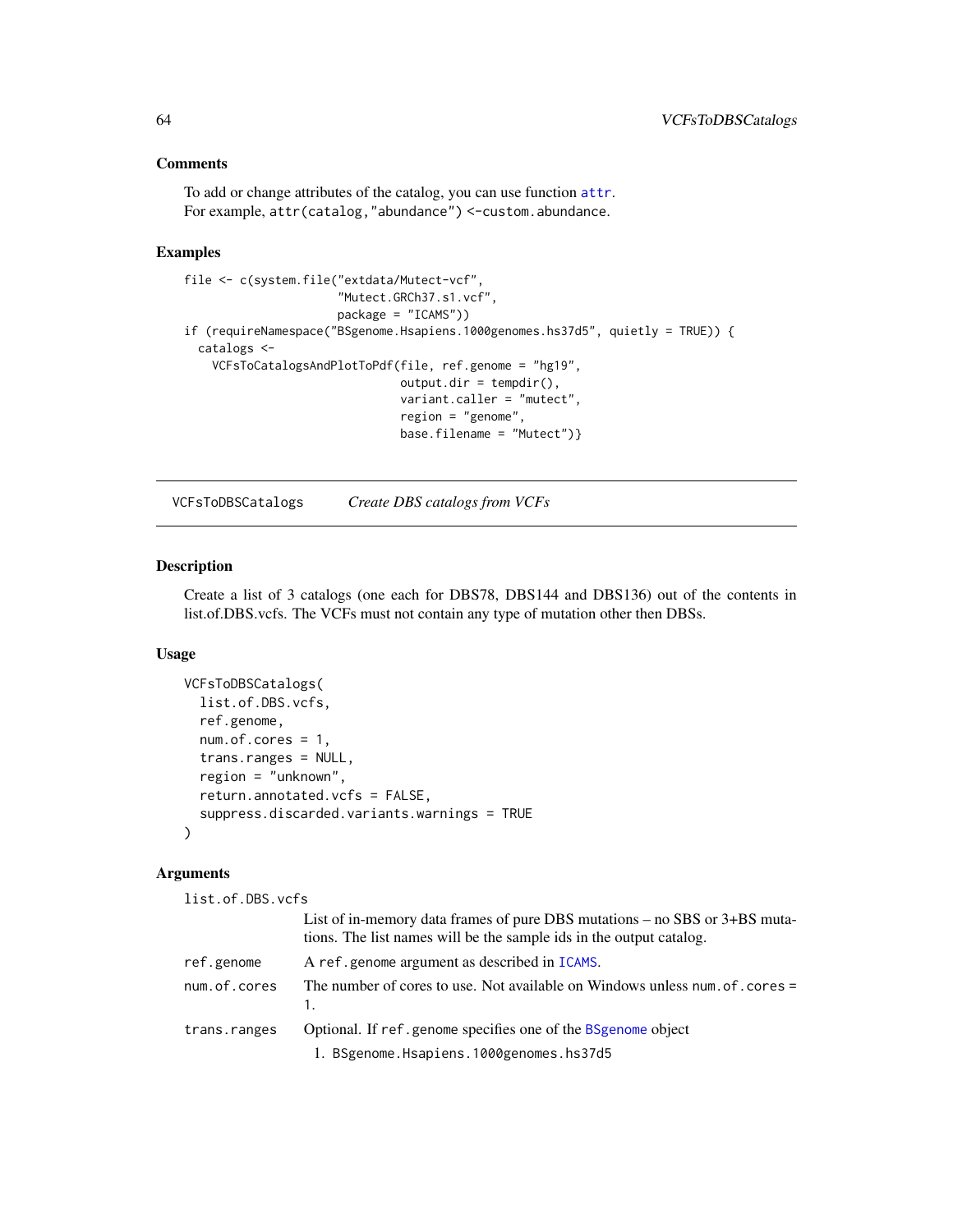- 2. BSgenome.Hsapiens.UCSC.hg38
- 3. BSgenome.Mmusculus.UCSC.mm10

then the function will infer trans.ranges automatically. Otherwise, user will need to provide the necessary trans.ranges. Please refer to [TranscriptRanges](#page-53-0) for more details. If is.null(trans.ranges) do not add transcript range information.

region A character string designating a genomic region; see [as.catalog](#page-6-0) and [ICAMS](#page-16-0).

return.annotated.vcfs

Logical. Whether to return the annotated VCFs with additional columns showing mutation class for each variant. Default is FALSE.

suppress.discarded.variants.warnings

Logical. Whether to suppress warning messages showing information about the discarded variants. Default is TRUE.

#### Value

A list containing the following objects:

- catDBS78, catDBS136, catDBS144: Matrix of 3 DBS catalogs (one each for 78, 136, and 144).
- discarded.variants: Non-NULL only if there are variants that were excluded from the analysis. See the added extra column discarded.reason for more details.
- annotated.vcfs: Non-NULL only if return.annotated.vcfs = TRUE. DBS VCF annotated by [AnnotateDBSVCF](#page-3-0) with three new columns DBS78.class, DBS136.class and DBS144.class showing the mutation class for each DBS variant.

If trans.ranges is not provided by user and cannot be inferred by ICAMS, DBS 144 catalog will not be generated. Each catalog has attributes added. See [as.catalog](#page-6-0) for more details.

### **Comments**

To add or change attributes of the catalog, you can use function [attr](#page-0-0). For example,  $attr(catalog, "abundance") < -custom$ . abundance.

#### Note

DBS 144 catalog only contains mutations in transcribed regions.

### Examples

```
file <- c(system.file("extdata/Mutect-vcf",
                      "Mutect.GRCh37.s1.vcf",
                     package = "ICAMS"))
list.of.DBS.vcfs <- ReadAndSplitMutectVCFs(file)$DBS
if (requireNamespace("BSgenome.Hsapiens.1000genomes.hs37d5", quietly = TRUE)) {
 catalogs.DBS <- VCFsToDBSCatalogs(list.of.DBS.vcfs, ref.genome = "hg19",
                                    trans.ranges = trans.ranges.GRCh37,
                                    region = "genome")
```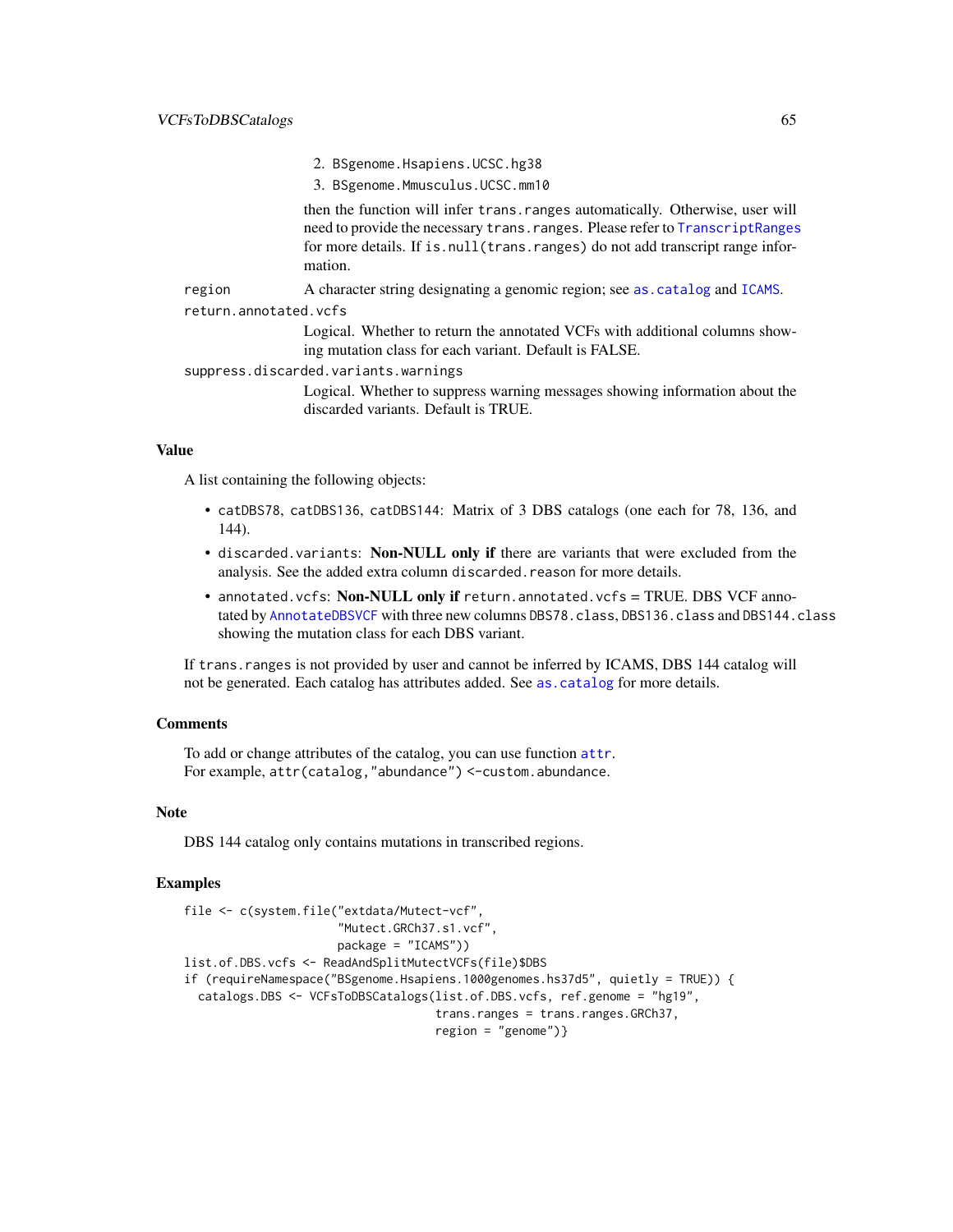<span id="page-65-0"></span>

# Description

Create ID (small insertion and deletion) catalog from ID VCFs

# Usage

```
VCFsToIDCatalogs(
  list.of.vcfs,
  ref.genome,
  num.of.cores = 1,
  region = "unknown",
  flag.mismatches = 0,
  return.annotated.vcfs = FALSE,
  suppress.discarded.variants.warnings = TRUE
)
```
# Arguments

| list.of.vcfs          | List of in-memory ID VCFs. The list names will be the sample ids in the output<br>catalog.                                                                                                                                                                                      |
|-----------------------|---------------------------------------------------------------------------------------------------------------------------------------------------------------------------------------------------------------------------------------------------------------------------------|
| ref.genome            | A ref.genome argument as described in ICAMS.                                                                                                                                                                                                                                    |
| num.of.cores          | The number of cores to use. Not available on Windows unless num. of . cores =<br>1.                                                                                                                                                                                             |
| region                | A character string acting as a region identifier, one of "genome", "exome".                                                                                                                                                                                                     |
| flag.mismatches       |                                                                                                                                                                                                                                                                                 |
|                       | Deprecated. If there are ID variants whose REF do not match the extracted se-<br>quence from ref.genome, the function will automatically discard these vari-<br>ants and an element discarded, variants will appear in the return value. See<br>AnnotateIDVCF for more details. |
| return.annotated.vcfs |                                                                                                                                                                                                                                                                                 |
|                       | Logical. Whether to return the annotated VCFs with additional columns show-<br>ing mutation class for each variant. Default is FALSE.                                                                                                                                           |
|                       | suppress.discarded.variants.warnings                                                                                                                                                                                                                                            |
|                       | Logical. Whether to suppress warning messages showing information about the<br>discarded variants. Default is TRUE.                                                                                                                                                             |

### Value

A list of elements:

• catalog: The ID (small insertion and deletion) catalog with attributes added. See [as.catalog](#page-6-0) for details.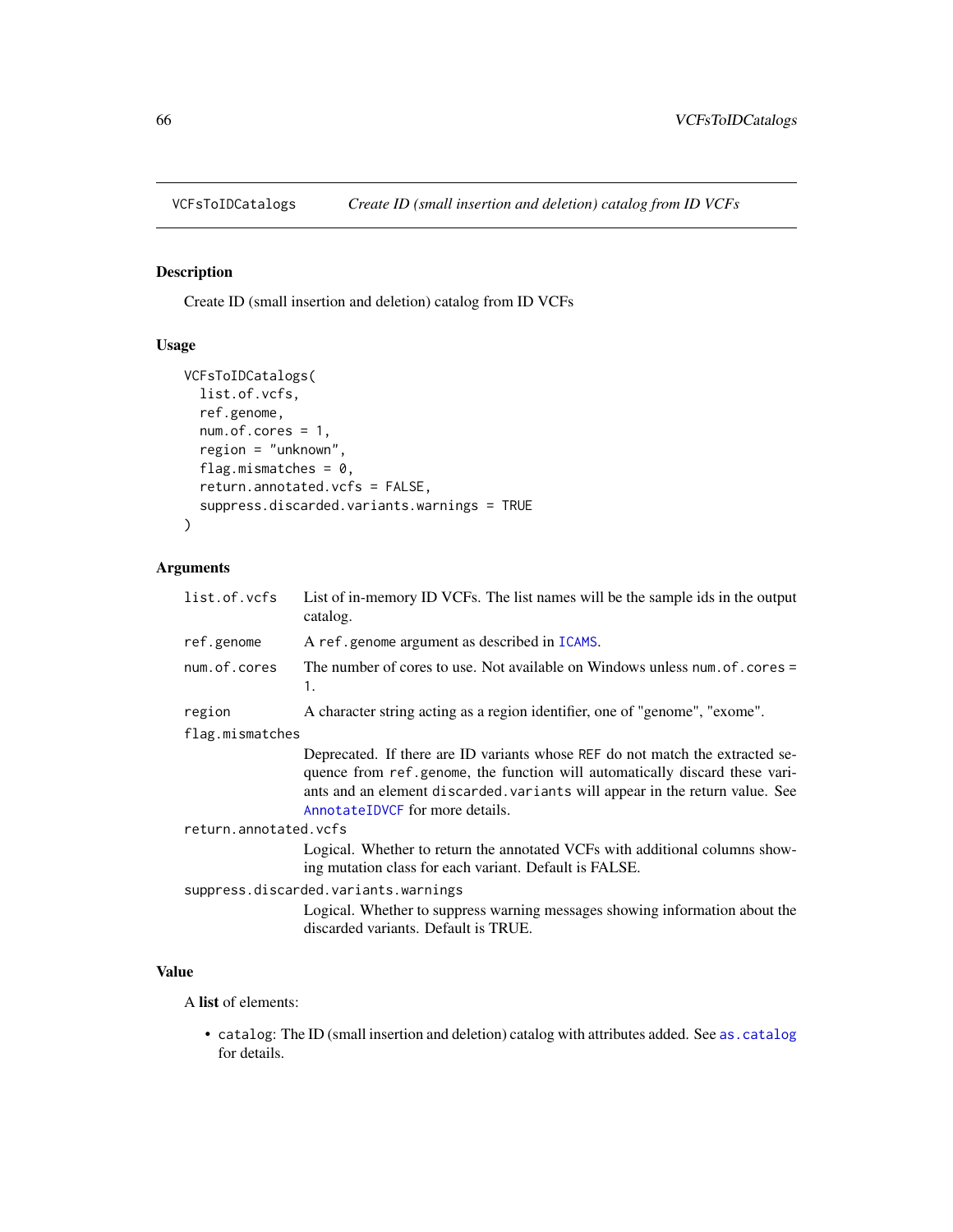### VCFsToSBSCatalogs 67

- discarded.variants: Non-NULL only if there are variants that were excluded from the analysis. See the added extra column discarded.reason for more details.
- annotated.vcfs: Non-NULL only if return.annotated.vcfs = TRUE. A list of data frames which contain the original VCF's ID mutation rows with three additional columns seq.context.width, seq.context and ID.class added. The category assignment of each ID mutation in VCF can be obtained from ID.class column.

### Note

In ID (small insertion and deletion) catalogs, deletion repeat sizes range from 0 to 5+, but for plotting and end-user documentation deletion repeat sizes range from 1 to 6+.

#### ID classification

See [https://github.com/steverozen/ICAMS/raw/master/data-raw/PCAWG7\\_indel\\_classif](https://github.com/steverozen/ICAMS/raw/master/data-raw/PCAWG7_indel_classification_2017_12_08.xlsx)ication\_ [2017\\_12\\_08.xlsx](https://github.com/steverozen/ICAMS/raw/master/data-raw/PCAWG7_indel_classification_2017_12_08.xlsx) for additional information on ID (small insertion and deletion) mutation classification.

See the documentation for [Canonicalize1Del](#page-7-0) which first handles deletions in homopolymers, then handles deletions in simple repeats with longer repeat units, (e.g. CACACACA, see [FindMaxRepeatDel](#page-12-0)), and if the deletion is not in a simple repeat, looks for microhomology (see [FindDelMH](#page-10-0)).

See the code for unexported function [CanonicalizeID](#page-0-0) and the functions it calls for handling of insertions.

#### Examples

```
file <- c(system.file("extdata/Strelka-ID-vcf/",
                      "Strelka.ID.GRCh37.s1.vcf",
                      package = "ICAMS"))
list.of.ID.vcfs <- ReadStrelkaIDVCFs(file)
if (requireNamespace("BSgenome.Hsapiens.1000genomes.hs37d5",
quietly = TRUE)) {
 catID <- VCFsToIDCatalogs(list.of.ID.vcfs, ref.genome = "hg19",
                            region = "genome")}
```
<span id="page-66-0"></span>VCFsToSBSCatalogs *Create SBS catalogs from SBS VCFs*

### Description

Create a list of 3 catalogs (one each for 96, 192, 1536) out of the contents in list.of.SBS.vcfs. The SBS VCFs must not contain DBSs, indels, or other types of mutations.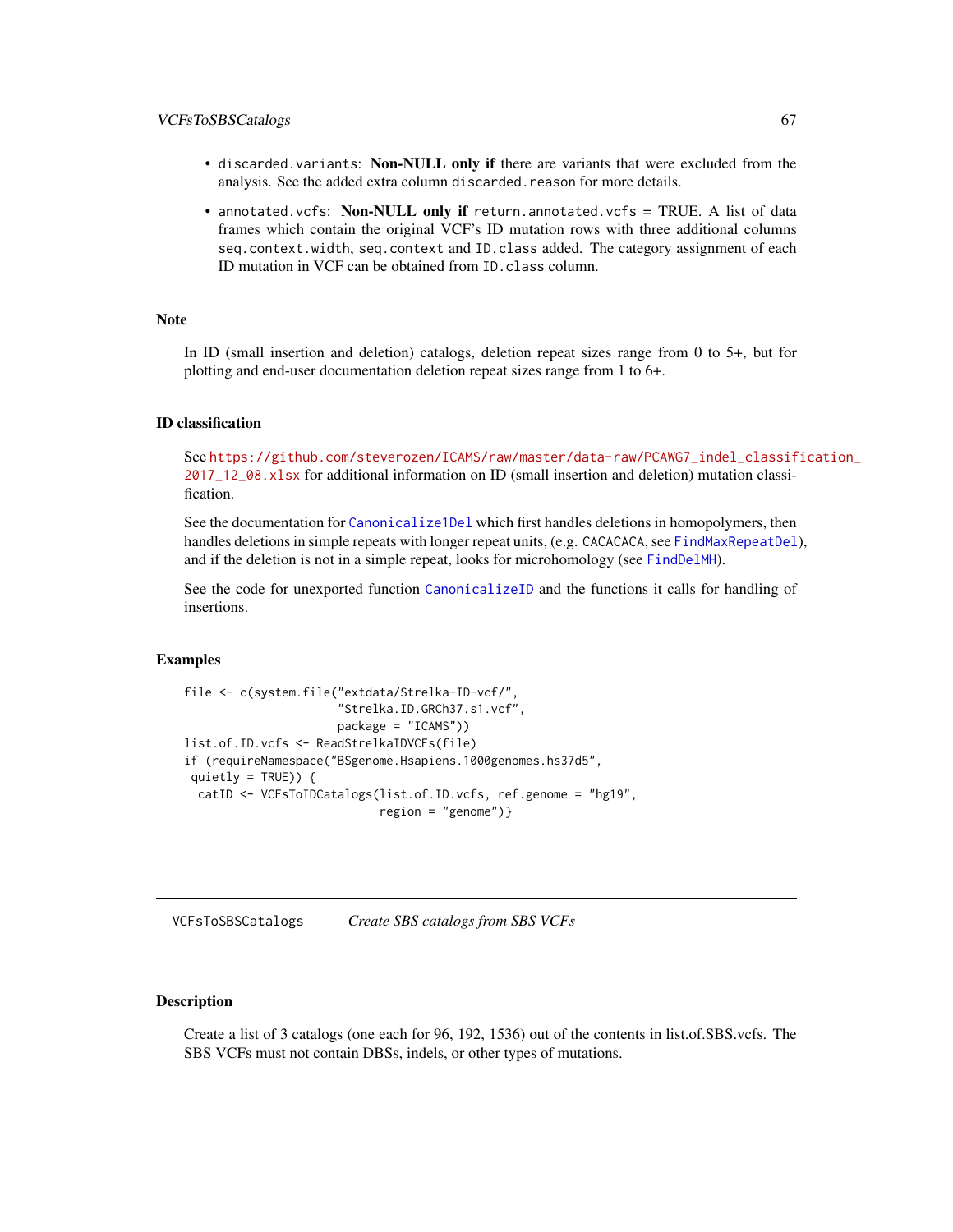# Usage

```
VCFsToSBSCatalogs(
  list.of.SBS.vcfs,
  ref.genome,
  num.of.cores = 1,
  trans.ranges = NULL,
  region = "unknown",
  return.annotated.vcfs = FALSE,
  suppress.discarded.variants.warnings = TRUE
\mathcal{L}
```
### Arguments

list.of.SBS.vcfs

|                       | List of in-memory data frames of pure SBS mutations $-$ no DBS or $3+$ BS muta-<br>tions. The list names will be the sample ids in the output catalog.                                                                                                          |
|-----------------------|-----------------------------------------------------------------------------------------------------------------------------------------------------------------------------------------------------------------------------------------------------------------|
| ref.genome            | A ref.genome argument as described in ICAMS.                                                                                                                                                                                                                    |
| num.of.cores          | The number of cores to use. Not available on Windows unless num. of . cores =<br>1.                                                                                                                                                                             |
| trans.ranges          | Optional. If ref.genome specifies one of the BSgenome object                                                                                                                                                                                                    |
|                       | 1. BSgenome.Hsapiens.1000genomes.hs37d5                                                                                                                                                                                                                         |
|                       | 2. BSgenome.Hsapiens.UCSC.hg38                                                                                                                                                                                                                                  |
|                       | 3. BSgenome.Mmusculus.UCSC.mm10                                                                                                                                                                                                                                 |
|                       | then the function will infer trans. ranges automatically. Otherwise, user will<br>need to provide the necessary trans. ranges. Please refer to TranscriptRanges<br>for more details. If is . null (trans. ranges) do not add transcript range infor-<br>mation. |
| region                | A character string designating a genomic region; see as . catalog and ICAMS.                                                                                                                                                                                    |
| return.annotated.vcfs |                                                                                                                                                                                                                                                                 |
|                       | Logical. Whether to return the annotated VCFs with additional columns show-<br>ing mutation class for each variant. Default is FALSE.                                                                                                                           |
|                       | suppress.discarded.variants.warnings                                                                                                                                                                                                                            |
|                       | Logical. Whether to suppress warning messages showing information about the<br>discarded variants. Default is TRUE.                                                                                                                                             |

### Value

A list containing the following objects:

- catSBS96, catSBS192, catSBS1536: Matrix of 3 SBS catalogs (one each for 96, 192, and 1536).
- discarded.variants: Non-NULL only if there are variants that were excluded from the analysis. See the added extra column discarded.reason for more details.
- annotated.vcfs: Non-NULL only if return.annotated.vcfs = TRUE. SBS VCF annotated by [AnnotateSBSVCF](#page-5-0) with three new columns SBS96.class, SBS192.class and SBS1536.class showing the mutation class for each SBS variant.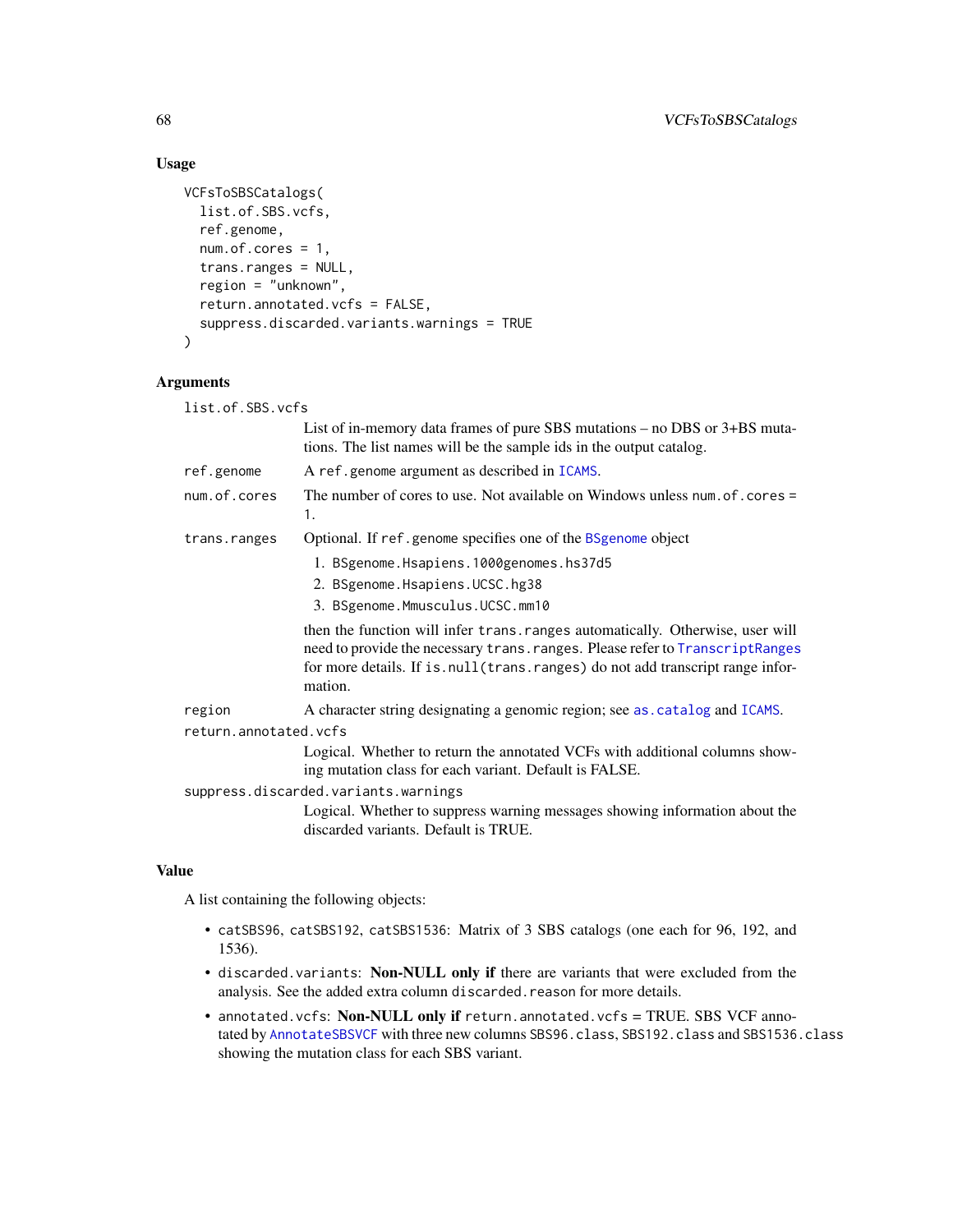# VCFsToZipFile 69

If trans.ranges is not provided by user and cannot be inferred by ICAMS, SBS 192 catalog will not be generated. Each catalog has attributes added. See [as.catalog](#page-6-0) for more details.

### **Comments**

To add or change attributes of the catalog, you can use function [attr](#page-0-0). For example, attr(catalog,"abundance") <-custom.abundance.

### **Note**

SBS 192 catalogs only contain mutations in transcribed regions.

#### Examples

```
file <- c(system.file("extdata/Mutect-vcf",
                      "Mutect.GRCh37.s1.vcf",
                      package = "ICAMS"))
list.of.SBS.vcfs <- ReadAndSplitMutectVCFs(file)$SBS
if (requireNamespace("BSgenome.Hsapiens.1000genomes.hs37d5", quietly = TRUE)) {
  catalogs.SBS <- VCFsToSBSCatalogs(list.of.SBS.vcfs, ref.genome = "hg19",
                                    trans.ranges = trans.ranges.GRCh37,
                                    region = "genome")}
```
VCFsToZipFile *Create a zip file which contains catalogs and plot PDFs from VCFs*

#### Description

Create 3 SBS catalogs (96, 192, 1536), 3 DBS catalogs (78, 136, 144) and Indel catalog from the VCFs specified by dir, save the catalogs as CSV files, plot them to PDF and generate a zip archive of all the output files.

```
VCFsToZipFile(
  dir,
  files,
 zipfile,
  ref.genome,
  variant.caller = "unknown",
  num.of.cores = 1,
  trans.ranges = NULL,
  region = "unknown",
  names.of.VCFs = NULL,
  tumor.col.names = NA,
  filter.status = NULL,
  get.vaf.function = NULL,
  ...,
```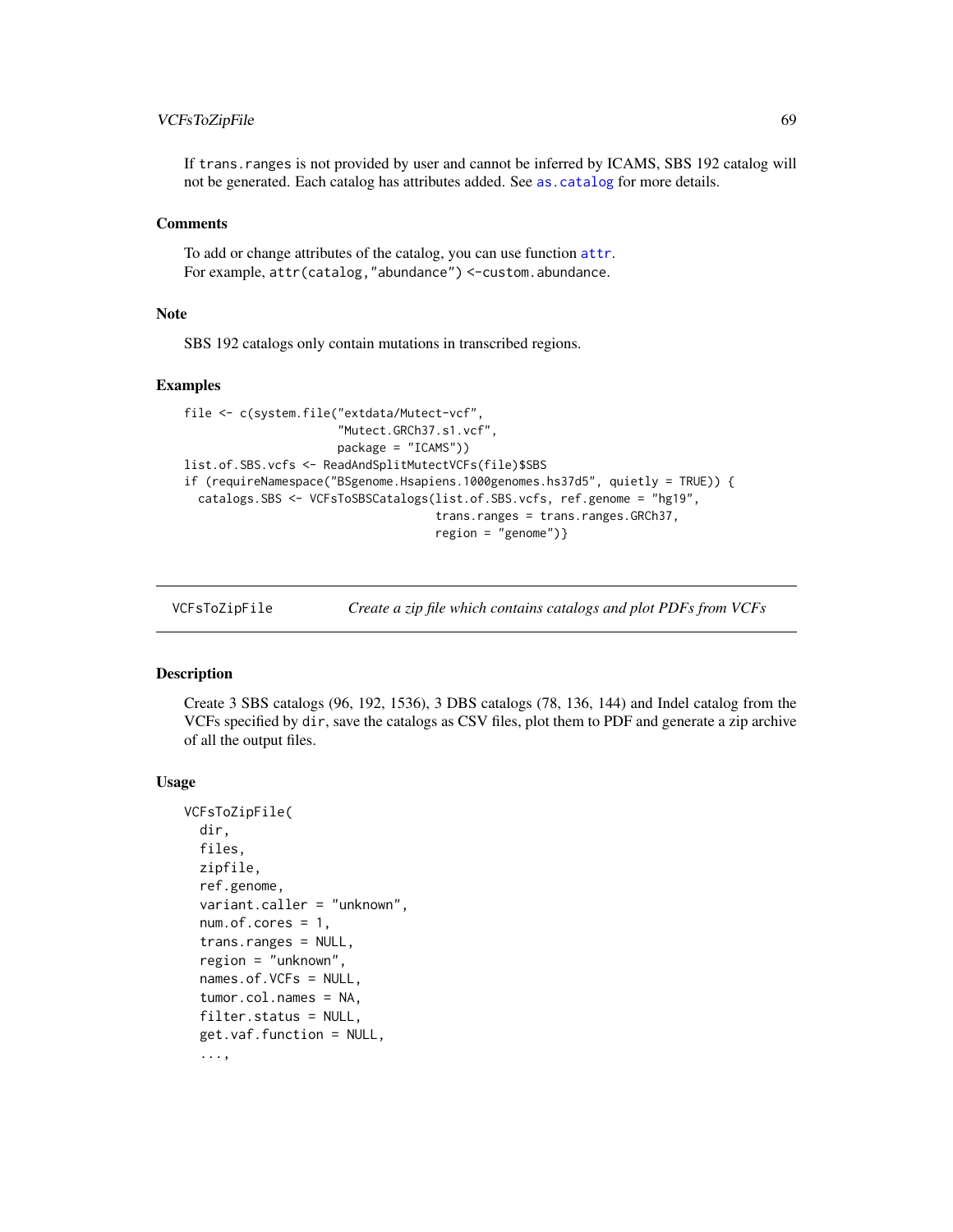```
max.vaf.diff = 0.02,base.filename = ",
 return.annotated.vcfs = FALSE,
 suppress.discarded.variants.warnings = TRUE
\mathcal{L}
```
# Arguments

| dir             | Pathname of the directory which contains VCFs that come from the same variant<br>caller. Each VCF must have a file extension ".vcf" (case insensitive) and share<br>the same ref.genome and region.                                                                                                                                                                                                                  |
|-----------------|----------------------------------------------------------------------------------------------------------------------------------------------------------------------------------------------------------------------------------------------------------------------------------------------------------------------------------------------------------------------------------------------------------------------|
| files           | Character vector of file paths to the VCF files. Only one of argument dir or<br>files need to be specified.                                                                                                                                                                                                                                                                                                          |
| zipfile         | Pathname of the zip file to be created.                                                                                                                                                                                                                                                                                                                                                                              |
| ref.genome      | A ref.genome argument as described in ICAMS.                                                                                                                                                                                                                                                                                                                                                                         |
| variant.caller  | Name of the variant caller that produces the VCF, can be either "strelka",<br>"mutect", "freebayes" or "unknown". This information is needed to calculate<br>the VAFs (variant allele frequencies). If variant caller is "unknown" (default) and<br>get. vaf. function is NULL, then VAF and read depth will be NAs. If variant<br>caller is "mutect", do not merge SBSs into DBS.                                   |
| num.of.cores    | The number of cores to use. Not available on Windows unless num. of . cores =<br>1.                                                                                                                                                                                                                                                                                                                                  |
| trans.ranges    | Optional. If ref.genome specifies one of the BSgenome object                                                                                                                                                                                                                                                                                                                                                         |
|                 | 1. BSgenome.Hsapiens.1000genomes.hs37d5                                                                                                                                                                                                                                                                                                                                                                              |
|                 | 2. BSgenome.Hsapiens.UCSC.hg38                                                                                                                                                                                                                                                                                                                                                                                       |
|                 | 3. BSgenome.Mmusculus.UCSC.mm10                                                                                                                                                                                                                                                                                                                                                                                      |
|                 | then the function will infer trans. ranges automatically. Otherwise, user will<br>need to provide the necessary trans. ranges. Please refer to TranscriptRanges<br>for more details. If is.null(trans.ranges) do not add transcript range infor-<br>mation.                                                                                                                                                          |
| region          | A character string designating a genomic region; see as . catalog and ICAMS.                                                                                                                                                                                                                                                                                                                                         |
| names.of.VCFs   | Optional. Character vector of names of the VCF files. The order of names in<br>names.of. VCFs should match the order of VCFs listed in dir. If NULL(default),<br>this function will remove all of the path up to and including the last path sepa-<br>rator (if any) in dir and file paths without extensions (and the leading dot) will<br>be used as the names of the VCF files.                                   |
| tumor.col.names |                                                                                                                                                                                                                                                                                                                                                                                                                      |
|                 | Optional. Only applicable to Mutect VCFs. Character vector of column names<br>in Mutect VCFs which contain the tumor sample information. The order of<br>names in tumor.col.names should match the order of Mutect VCFs specified<br>in files. If tumor.col.names is equal to NA(default), this function will use the<br>10th column in all the Mutect VCFs to calculate VAFs. See GetMutectVAF for<br>more details. |
| filter.status   | The status indicating a variant has passed all filters. An example would be<br>"PASS". Variants which don't have the specified filter. status in the FILTER                                                                                                                                                                                                                                                          |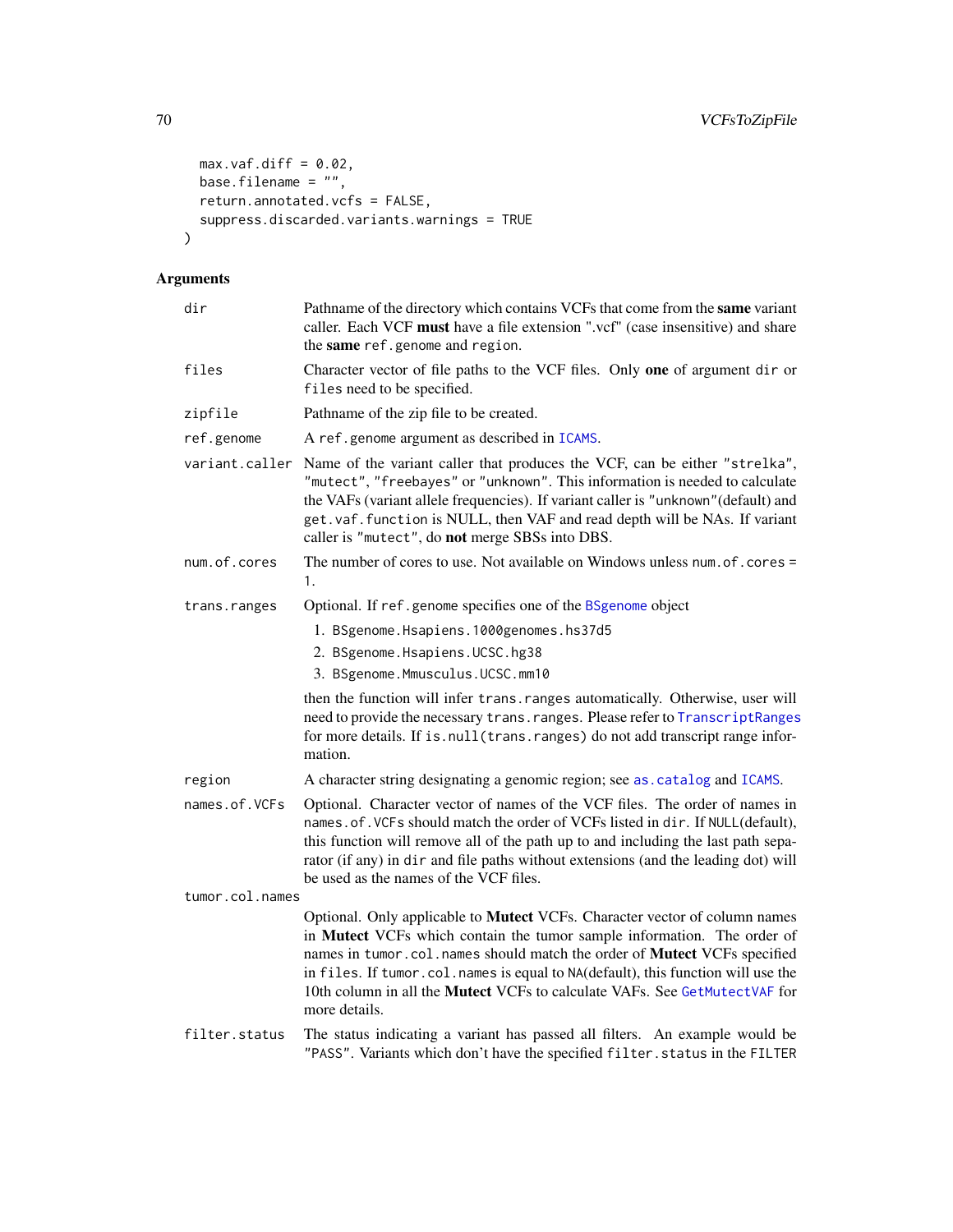column in VCF will be removed. If NULL(default), no variants will be removed from the original VCF.

get.vaf.function

Optional. Only applicable when variant.caller is "unknown". Function to calculate VAF(variant allele frequency) and read depth information from original VCF. See [GetMutectVAF](#page-15-0) as an example. If NULL(default) and variant.caller is "unknown", then VAF and read depth will be NAs.

- ... Optional arguments to get.vaf.function.
- max.vaf.diff Not applicable if variant.caller = "mutect". The maximum difference of VAF, default value is 0.02. If the absolute difference of VAFs for adjacent SBSs is bigger than max.vaf.diff, then these adjacent SBSs are likely to be "merely" asynchronous single base mutations, opposed to a simultaneous doublet mutation or variants involving more than two consecutive bases.
- base.filename Optional. The base name of the CSV and PDF files to be produced; multiple files will be generated, each ending in x.csv or  $x$ .pdf, where  $x$  indicates the type of catalog.
- return.annotated.vcfs

Logical. Whether to return the annotated VCFs with additional columns showing mutation class for each variant. Default is FALSE.

suppress.discarded.variants.warnings

Logical. Whether to suppress warning messages showing information about the discarded variants. Default is TRUE.

### Details

This function calls [VCFsToCatalogs](#page-57-0), [PlotCatalogToPdf](#page-29-0), [WriteCatalog](#page-71-0) and zip::zipr.

### Value

A list containing the following objects:

- catSBS96, catSBS192, catSBS1536: Matrix of 3 SBS catalogs (one each for 96, 192, and 1536).
- catDBS78, catDBS136, catDBS144: Matrix of 3 DBS catalogs (one each for 78, 136, and 144).
- catID: Matrix of ID (small insertion and deletion) catalog.
- discarded.variants: Non-NULL only if there are variants that were excluded from the analysis. See the added extra column discarded.reason for more details.
- annotated.vcfs: Non-NULL only if return.annotated.vcfs = TRUE. A list of elements:
	- SBS: SBS VCF annotated by [AnnotateSBSVCF](#page-5-0) with three new columns SBS96.class, SBS192.class and SBS1536.class showing the mutation class for each SBS variant.
	- DBS: DBS VCF annotated by [AnnotateDBSVCF](#page-3-0) with three new columns DBS78.class, DBS136.class and DBS144.class showing the mutation class for each DBS variant.
	- ID: ID VCF annotated by [AnnotateIDVCF](#page-4-0) with one new column ID.class showing the mutation class for each ID variant.

If trans.ranges is not provided by user and cannot be inferred by ICAMS, SBS 192 and DBS 144 catalog will not be generated. Each catalog has attributes added. See [as.catalog](#page-6-0) for more details.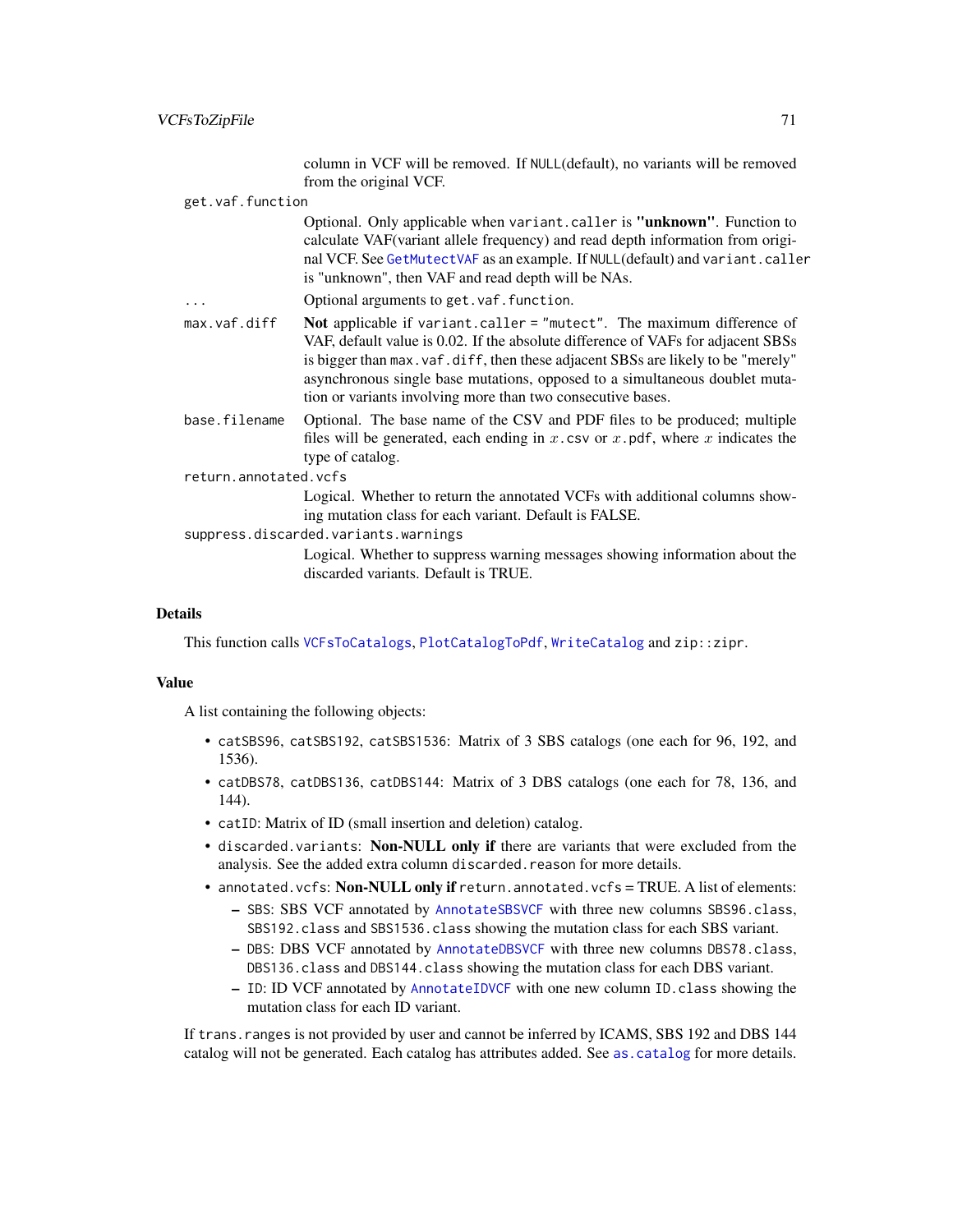### ID classification

See [https://github.com/steverozen/ICAMS/raw/master/data-raw/PCAWG7\\_indel\\_classif](https://github.com/steverozen/ICAMS/raw/master/data-raw/PCAWG7_indel_classification_2017_12_08.xlsx)ication\_ [2017\\_12\\_08.xlsx](https://github.com/steverozen/ICAMS/raw/master/data-raw/PCAWG7_indel_classification_2017_12_08.xlsx) for additional information on ID (small insertion and deletion) mutation classification.

See the documentation for [Canonicalize1Del](#page-7-0) which first handles deletions in homopolymers, then handles deletions in simple repeats with longer repeat units, (e.g. CACACACA, see [FindMaxRepeatDel](#page-12-0)), and if the deletion is not in a simple repeat, looks for microhomology (see [FindDelMH](#page-10-0)).

See the code for unexported function [CanonicalizeID](#page-0-0) and the functions it calls for handling of insertions.

#### Note

SBS 192 and DBS 144 catalogs include only mutations in transcribed regions. In ID (small insertion and deletion) catalogs, deletion repeat sizes range from 0 to 5+, but for plotting and end-user documentation deletion repeat sizes range from 1 to 6+.

### **Comments**

To add or change attributes of the catalog, you can use function [attr](#page-0-0). For example, attr(catalog,"abundance") <-custom.abundance.

#### Examples

```
dir <- c(system.file("extdata/Mutect-vcf",
                     package = "ICAMS"))
if (requireNamespace("BSgenome.Hsapiens.1000genomes.hs37d5", quietly = TRUE)) {
  catalogs <-
    VCFsToZipFile(dir,
                  zipfile = file.path(tempdir(), "test.zip"),
                  ref.genome = "hg19",
                  variant.caller = "mutect",
                  region = "genome",
                  base.filename = "Mutect")
  unlink(file.path(tempdir(), "test.zip"))}
```
<span id="page-71-0"></span>WriteCatalog *Write a catalog*

### Description

Write a catalog to a file.

### Usage

WriteCatalog(catalog, file, strict = TRUE)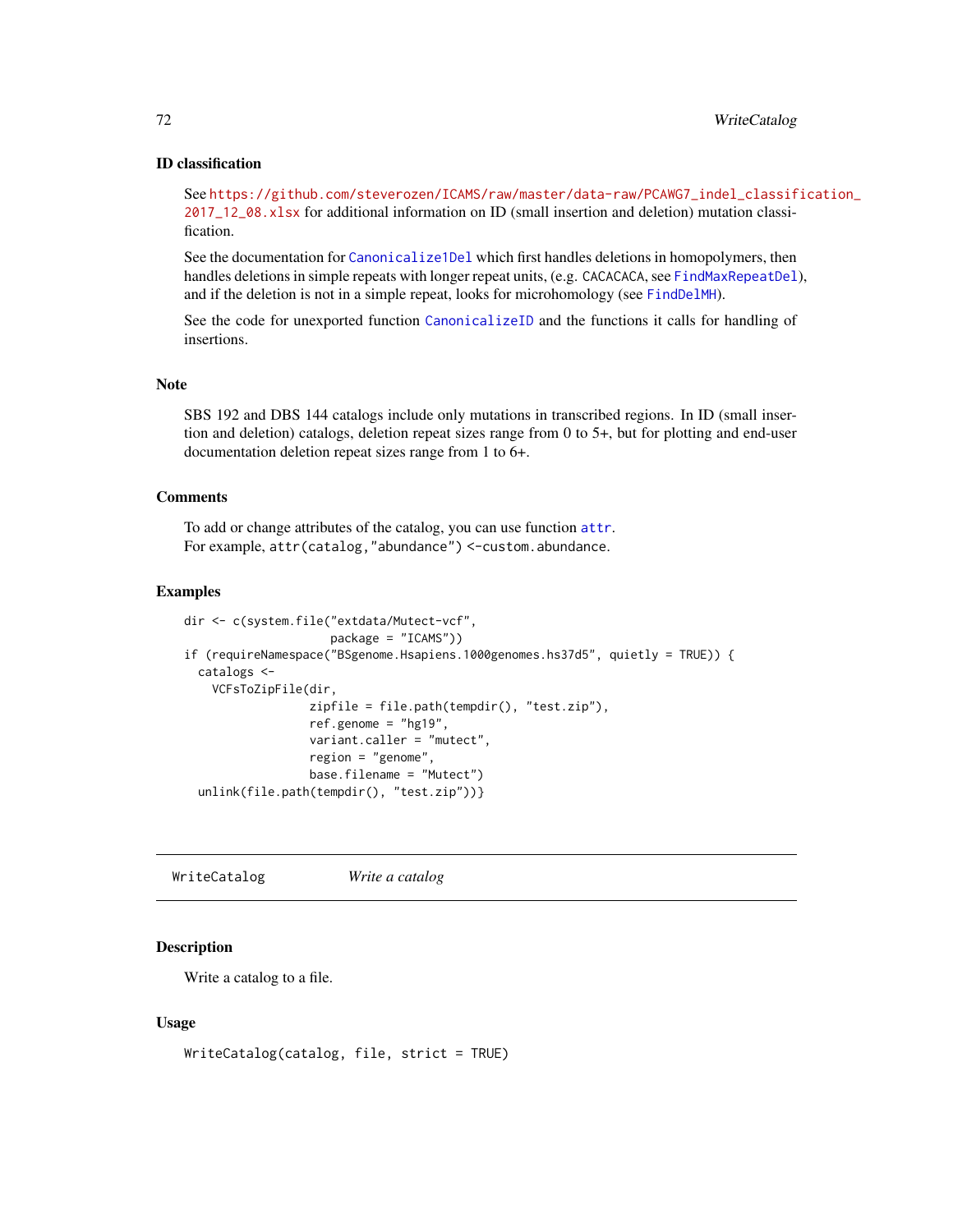### <span id="page-72-0"></span>WriteCatalog 73

## Arguments

| catalog | A catalog as defined in ICAMS; see also as catalog.                      |
|---------|--------------------------------------------------------------------------|
| file    | The path to the file to be created.                                      |
| strict  | If TRUE, do additional checks on the input, and stop if the checks fail. |

# Details

See also [ReadCatalog](#page-38-0).

#### Note

In ID (small insertion and deletion) catalogs, deletion repeat sizes range from 0 to 5+, but for plotting and end-user documentation deletion repeat sizes range from 1 to 6+.

# Examples

```
file <- system.file("extdata",
                    "strelka.regress.cat.sbs.96.csv",
                   package = "ICAMS")
catSBS96 <- ReadCatalog(file)
WriteCatalog(catSBS96, file = file.path(tempdir(), "catSBS96.csv"))
```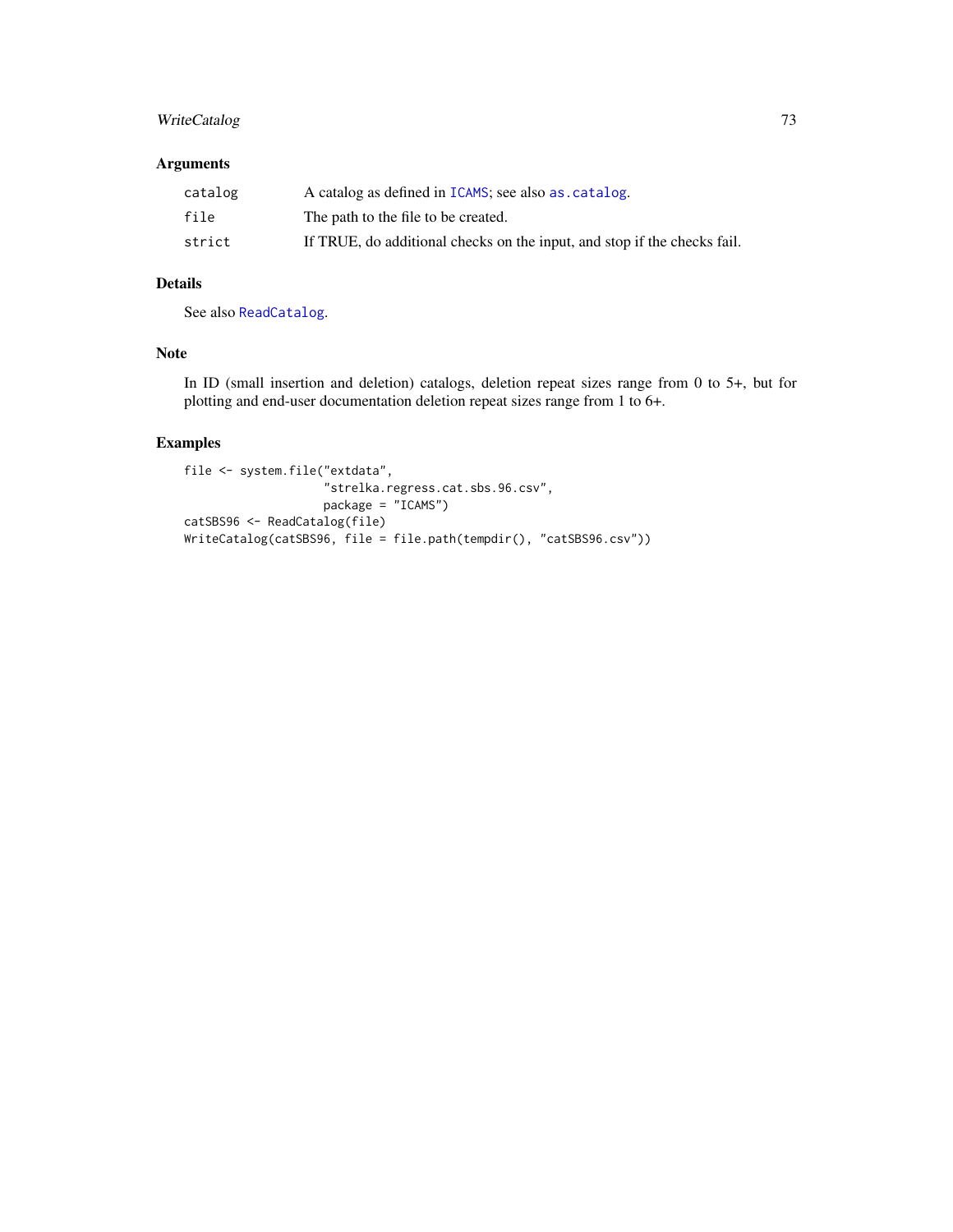# **Index**

∗ datasets all.abundance, [3](#page-2-0) CatalogRowOrder, [9](#page-8-0) GeneExpressionData, [15](#page-14-0) TranscriptRanges, [54](#page-53-0) all.abundance, [3,](#page-2-0) *[7](#page-6-1)*, *[18,](#page-17-0) [19](#page-18-0)*, *[56](#page-55-0)* AnnotateDBSVCF, [4,](#page-3-0) *[22](#page-21-0)*, *[25](#page-24-0)*, *[27](#page-26-0)*, *[50](#page-49-0)*, *[52](#page-51-0)*, *[54](#page-53-0)*, *[60](#page-59-0)*, *[63](#page-62-0)*, *[65](#page-64-0)*, *[71](#page-70-0)* AnnotateIDVCF, [5,](#page-4-0) *[22](#page-21-0)*, *[24,](#page-23-0) [25](#page-24-0)*, *[27,](#page-26-0) [28](#page-27-0)*, *[43](#page-42-0)*, *[45](#page-44-0)*, *[47](#page-46-0)*, *[60](#page-59-0)*, *[63](#page-62-0)*, *[66](#page-65-0)*, *[71](#page-70-0)* AnnotateSBSVCF, [6,](#page-5-0) *[22](#page-21-0)*, *[25](#page-24-0)*, *[27](#page-26-0)*, *[32](#page-31-0)*, *[34](#page-33-0)*, *[49](#page-48-0)*, *[51](#page-50-0)*, *[54](#page-53-0)*, *[60](#page-59-0)*, *[63](#page-62-0)*, *[68](#page-67-0)*, *[71](#page-70-0)* as.catalog, [7,](#page-6-1) *[17,](#page-16-1) [18](#page-17-0)*, *[21,](#page-20-0) [22](#page-21-0)*, *[24,](#page-23-0) [25](#page-24-0)*, *[27–](#page-26-0)[29](#page-28-0)*, *[31](#page-30-0)*, *[40](#page-39-0)*, *[43](#page-42-0)*, *[45](#page-44-0)*, *[47](#page-46-0)*, *[49–](#page-48-0)[54](#page-53-0)*, *[56](#page-55-0)*, *[59,](#page-58-0) [60](#page-59-0)*, *[62,](#page-61-0) [63](#page-62-0)*, *[65,](#page-64-0) [66](#page-65-0)*, *[68–](#page-67-0)[71](#page-70-0)*, *[73](#page-72-0)* attr, *[23](#page-22-0)*, *[25](#page-24-0)*, *[28](#page-27-0)*, *[40](#page-39-0)*, *[50](#page-49-0)*, *[52](#page-51-0)*, *[54](#page-53-0)*, *[60](#page-59-0)*, *[64,](#page-63-0) [65](#page-64-0)*, *[69](#page-68-0)*, *[72](#page-71-0)* available.genomes, *[19](#page-18-0)* BSgenome, *[4](#page-3-0)*, *[6](#page-5-0)*, *[19](#page-18-0)*, *[21](#page-20-0)*, *[24](#page-23-0)*, *[26](#page-25-0)*, *[49](#page-48-0)*, *[51](#page-50-0)*, *[53](#page-52-0)*, *[59](#page-58-0)*, *[62](#page-61-0)*, *[64](#page-63-0)*, *[68](#page-67-0)*, *[70](#page-69-0)* Canonicalize1Del, [8,](#page-7-0) *[9](#page-8-0)*, *[13](#page-12-0)*, *[15](#page-14-0)*, *[22](#page-21-0)*, *[25](#page-24-0)*, *[28](#page-27-0)*, *[44](#page-43-0)*, *[46](#page-45-0)*, *[48](#page-47-0)*, *[60](#page-59-0)*, *[63](#page-62-0)*, *[67](#page-66-0)*, *[72](#page-71-0)* CanonicalizeID, *[8,](#page-7-0) [9](#page-8-0)*, *[13](#page-12-0)*, *[15](#page-14-0)*, *[23](#page-22-0)*, *[25](#page-24-0)*, *[28](#page-27-0)*, *[44](#page-43-0)*, *[46](#page-45-0)*, *[48](#page-47-0)*, *[60](#page-59-0)*, *[63](#page-62-0)*, *[67](#page-66-0)*, *[72](#page-71-0)* catalog.row.order *(*CatalogRowOrder*)*, [9](#page-8-0) CatalogRowOrder, *[7](#page-6-1)*, [9,](#page-8-0) *[20](#page-19-0)*, *[29](#page-28-0)*, *[31](#page-30-0)*, *[40](#page-39-0)* Collapse144CatalogTo78 *(*CollapseCatalog*)*, [10](#page-9-0) Collapse1536CatalogTo96 *(*CollapseCatalog*)*, [10](#page-9-0) Collapse192CatalogTo96 *(*CollapseCatalog*)*, [10](#page-9-0) CollapseCatalog, [10,](#page-9-0) *[20](#page-19-0)* data.table, *[15](#page-14-0)*, *[33,](#page-32-0) [34](#page-33-0)*, *[55](#page-54-0)*

FindDelMH, *[8,](#page-7-0) [9](#page-8-0)*, [11,](#page-10-0) *[13–](#page-12-0)[15](#page-14-0)*, *[22](#page-21-0)*, *[25](#page-24-0)*, *[28](#page-27-0)*, *[44](#page-43-0)*, *[46](#page-45-0)*, *[48](#page-47-0)*, *[60](#page-59-0)*, *[63](#page-62-0)*, *[67](#page-66-0)*, *[72](#page-71-0)*

FindMaxRepeatDel, *[8,](#page-7-0) [9](#page-8-0)*, *[13](#page-12-0)*, [13,](#page-12-0) *[15](#page-14-0)*, *[22](#page-21-0)*, *[25](#page-24-0)*, *[28](#page-27-0)*, *[44](#page-43-0)*, *[46](#page-45-0)*, *[48](#page-47-0)*, *[60](#page-59-0)*, *[63](#page-62-0)*, *[67](#page-66-0)*, *[72](#page-71-0)*

gene.expression.data.HepG2 *(*GeneExpressionData*)*, [15](#page-14-0) gene.expression.data.MCF10A *(*GeneExpressionData*)*, [15](#page-14-0) GeneExpressionData, [15,](#page-14-0) *[20](#page-19-0)*, *[33,](#page-32-0) [34](#page-33-0)* GetFreebayesVAF *(*GetVAF*)*, [16](#page-15-0) GetMutectVAF, *[22](#page-21-0)*, *[24](#page-23-0)*, *[27](#page-26-0)*, *[36](#page-35-0)*, *[38](#page-37-0)*, *[59](#page-58-0)*, *[62](#page-61-0)*, *[70,](#page-69-0) [71](#page-70-0)* GetMutectVAF *(*GetVAF*)*, [16](#page-15-0) GetStrelkaVAF *(*GetVAF*)*, [16](#page-15-0) GetVAF, [16](#page-15-0) glm, *[33](#page-32-0)*, *[35](#page-34-0)*

ICAMS, *[4–](#page-3-0)[8](#page-7-0)*, *[10](#page-9-0)*, [17,](#page-16-1) *[21](#page-20-0)*, *[24](#page-23-0)*, *[26,](#page-25-0) [27](#page-26-0)*, *[29](#page-28-0)*, *[31](#page-30-0)*, *[40](#page-39-0)*, *[43](#page-42-0)*, *[45](#page-44-0)*, *[47](#page-46-0)*, *[49](#page-48-0)*, *[51](#page-50-0)*, *[53](#page-52-0)*, *[56](#page-55-0)[–59](#page-58-0)*, *[61,](#page-60-0) [62](#page-61-0)*, *[64](#page-63-0)[–66](#page-65-0)*, *[68](#page-67-0)*, *[70](#page-69-0)*, *[73](#page-72-0)*

MutectVCFFilesToCatalog, *[18](#page-17-0)*, [21,](#page-20-0) *[24](#page-23-0)*, *[27](#page-26-0)*, *[36](#page-35-0)*, *[55](#page-54-0)* MutectVCFFilesToCatalogAndPlotToPdf, *[18,](#page-17-0) [19](#page-18-0)*, [23,](#page-22-0) *[55](#page-54-0)* MutectVCFFilesToZipFile, *[19](#page-18-0)*, [26](#page-25-0)

PlotCatalog, *[18](#page-17-0)*, [29](#page-28-0) PlotCatalogToPdf, *[18](#page-17-0)*, *[24](#page-23-0)*, *[27](#page-26-0)*, [30,](#page-29-0) *[45](#page-44-0)*, *[47](#page-46-0)*, *[51](#page-50-0)*, *[53](#page-52-0)*, *[63](#page-62-0)*, *[71](#page-70-0)* PlotTransBiasGeneExp, *[15](#page-14-0)*, [32](#page-31-0) PlotTransBiasGeneExpToPdf, *[15](#page-14-0)*, [34](#page-33-0)

ReadAndSplitMutectVCFs, [35](#page-34-0) ReadAndSplitStrelkaSBSVCFs, [36](#page-35-0) ReadAndSplitVCFs, [37](#page-36-0) ReadCatalog, *[18](#page-17-0)*, *[20](#page-19-0)*, [39,](#page-38-1) *[73](#page-72-0)* ReadStrelkaIDVCFs, [41](#page-40-0) revc, [42](#page-41-0) reverseComplement, *[42](#page-41-0)*